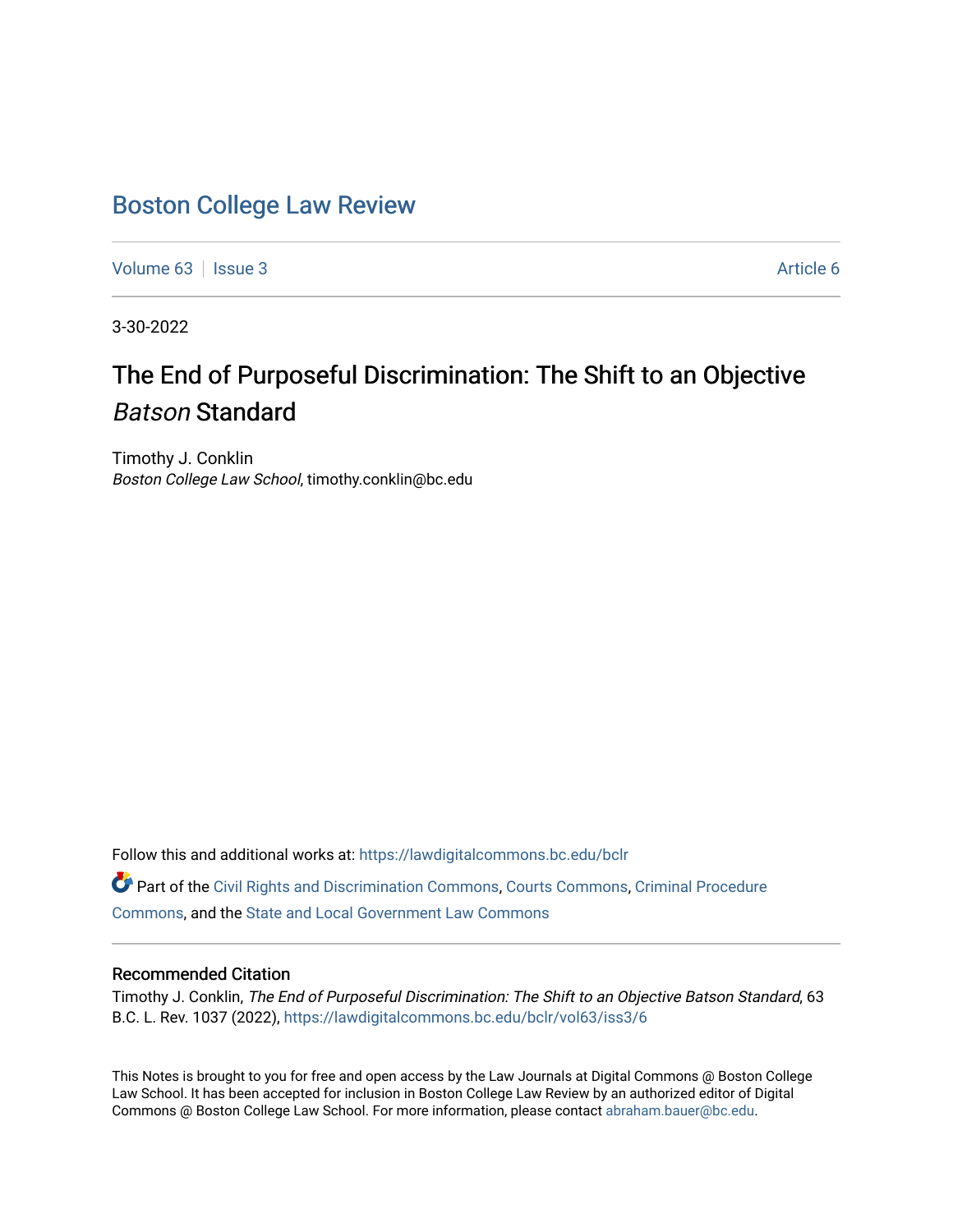## **THE END OF PURPOSEFUL DISCRIMINATION: THE SHIFT TO AN OBJECTIVE** *BATSON* **STANDARD**

**Abstract:** In *Batson v. Kentucky*, the U.S. Supreme Court instituted a three-step analysis to prohibit the discriminatory use of peremptory challenges in jury selection. Many courts and advocates have criticized that analysis as confusing, ineffective, and impervious to implicit discrimination. As a result, courts have modified the *Batson* analysis many times in its thirty-year history. Since 2018, however, numerous state courts adopted a reformed *Batson* standard that fundamentally changes the use of peremptory challenges. Most significantly, the rule lowers the prima facie showing of discrimination at step one, lists "presumptively invalid" justifications for challenges at step two, and requires courts to determine only if "an objective observer could view race or ethnicity as a factor in the use of the peremptory challenge" at step three. Other state courts are using jury selection task forces to consider if they should adopt the objective *Batson* standard in their jurisdiction. This Note analyzes the recent *Batson* reforms in Washington, California, and Connecticut, the earliest states to adopt a version of the objective *Batson* standard, and argues that, despite the efficacy of the objective observer standard in eliminating some discriminatory challenges, it poses significant burdens on litigants, courts, and communities at large. As an alternative to that standard, this Note concludes that jurisdictions should instead abolish the use of peremptory challenges outright and engage in comprehensive jury reform, including public jury selection databases, more precise juror summoning, and targeted juror outreach and education efforts to systemically underrepresented communities.

## <span id="page-1-1"></span>**INTRODUCTION**

Over twenty-three years, Mississippi tried Curtis Flowers, a Black man, six times for the same murders; combined, the government used peremptory challenges to remove all but one of the forty-two Black jurors before them.<sup>[1](#page-1-0)</sup> In 2019, the U.S. Supreme Court in *Flowers v. Mississippi* overturned his conviction because the Court found the prosecutor's purpose for using peremptory

<span id="page-1-0"></span> <sup>1</sup> Flowers v. Mississippi, 139 S. Ct. 2228, 2234–35 (2019); Nicholas Bogel-Burroughs, *After 6 Murder Trials and Nearly 24 Years, Charges Dropped Against Curtis Flowers*, N.Y. TIMES (Sept. 5, 2021), https://www.nytimes.com/2020/09/04/us/after-6-murder-trials-and-nearly-24-years-chargesdropped-against-curtis-flowers.html [https://perma.cc/A9UT-CQYK]. In the second and third trials, the prosecutor used race-based peremptory challenges to remove Black jurors during jury selection, which is unconstitutional under *Batson v. Kentucky*. *Flowers*, 139 S. Ct. at 2235; *see* Batson v. Kentucky, 476 U.S. 79, 89 (1986) (holding that "the Equal Protection Clause forbids . . . challeng[ing] potential jurors solely on account of their race"). This conduct resulted in the Mississippi Supreme Court reversing both of those convictions. *Flowers*, 139 S. Ct. at 2235.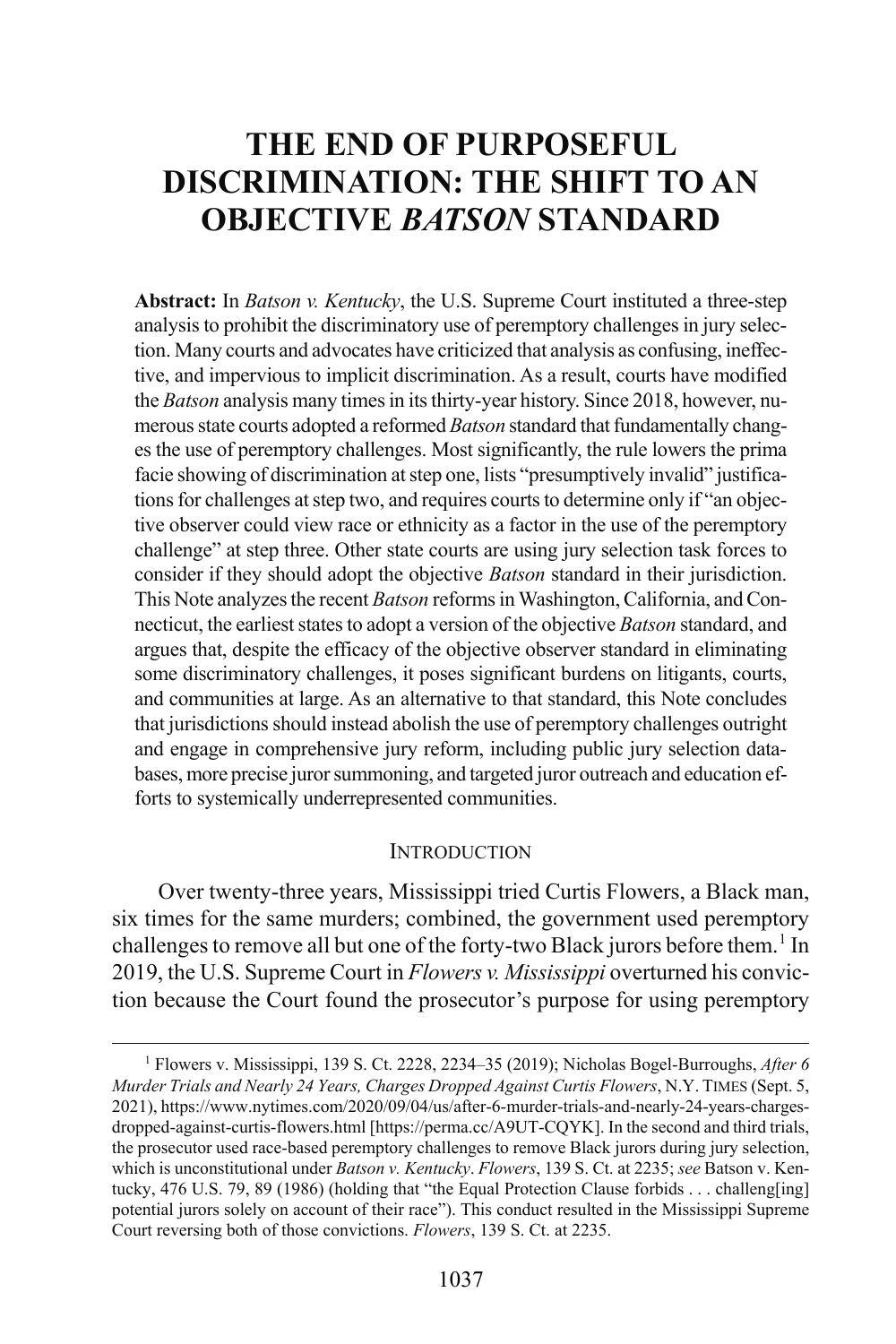<span id="page-2-10"></span><span id="page-2-9"></span>challenges against Black jurors was to discriminate by race.<sup>[2](#page-2-1)</sup> Writing for the majority in *Flowers*, Justice Brett M. Kavanaugh described a "relentless, determined effort" by the prosecutor to eliminate as many Black jurors from the jury as possible.<sup>[3](#page-2-2)</sup> That relentless effort to exclude Black citizens from serving on juries has existed since the first trial in the United States.<sup>[4](#page-2-3)</sup> Although the Civil Rights Act of 1875 and subsequent U.S. Supreme Court decisions prohibit lawyers from explicitly discriminating by race when selecting a jury, discrimination persists nonetheless through peremptory challenges, which allow a lawyer to strike a prospective juror from the jury without cause or justification.<sup>[5](#page-2-4)</sup>

In 1986, the Court in *Batson v. Kentucky* established a three-step analysis to determine if purposeful discrimination motivated a peremptory challenge.<sup>[6](#page-2-5)</sup> First, the party opposing the peremptory challenge must make a prima facie case of discrimination; second, the party utilizing the peremptory challenge must provide a race-neutral reason for the challenge; and third, after considering the totality of the circumstances the judge determines if purposeful dis-crimination motivated the proponent of the peremptory challenge.<sup>[7](#page-2-6)</sup> Justice Thurgood Marshall agreed with the majority's holding in *Batson* but argued in a concurring opinion that the three-step analysis had two core flaws: (1) a lawyer who intends to discriminate purposefully could easily provide an unprejudiced reason for the strike; and (2) a lawyer who does not intentionally discriminate may still be consciously, or unconsciously, motivated by discrimina-tory reasons.<sup>[8](#page-2-7)</sup> These flaws led Justice Marshall to argue that lawyers should be prohibited from using peremptory challenges in criminal trials.<sup>[9](#page-2-8)</sup>

<span id="page-2-0"></span> <sup>2</sup>

<span id="page-2-2"></span><span id="page-2-1"></span>*Flowers*, 139 S. Ct. at 2235; Bogel-Burroughs, *supra* not[e 1.](#page-1-1) 3 *Flowers*, 139 S. Ct. at 2246; *see* Bogel-Burroughs, *supra* not[e 1](#page-1-1) (quoting Justice Brett M. Kavanaugh's characterization of the prosecutor's conduct in *Flowers*).

<span id="page-2-3"></span><sup>4</sup>  *See* James Forman, Jr., *Juries and Race in the Nineteenth Century*, 113 YALE L.J. 895, 910 (2004) (noting that 1860 was likely the first year a Black citizen ever sat on a jury); *infra* note[s 55–](#page-10-0)[79](#page-13-0) and accompanying text (describing the history of racial discrimination in jury selection).

<span id="page-2-4"></span><sup>5</sup> *Flowers*, 139 S. Ct. at 2235; *see infra* note[s 61](#page-11-0)[–79](#page-13-0) and accompanying text (describing legislative action in the mid-nineteenth century to end racial discrimination in jury selection and the subsequent role of peremptory challenges in continuing that discrimination).

<sup>&</sup>lt;sup>6</sup> Batson, 476 U.S. at 96-98.

<span id="page-2-6"></span><span id="page-2-5"></span><sup>&</sup>lt;sup>7</sup> Id. Although *Batson* only focused on racial discrimination, subsequent Court decisions have extended its protections to other groups and modified different steps in the analysis; for a discussion of the current state of the law, see *infra* Part I.C.

<span id="page-2-7"></span><sup>8</sup>  *Batson*, 476 U.S. at 106 (Marshall, J., concurring). Justice Thurgood Marshall also argued that a judge's ruling on a peremptory challenge could similarly be distorted by "conscious or unconscious racism." *Id.*; *see* Annie Sloan, Note, *"What to Do About* Batson*?": Using a Court Rule to Address Implicit Bias in Jury Selection*, 108 CALIF. L.REV. 233, 239–41 (2020) (describing Justice Marshall's arguments in his concurring opinion).

<span id="page-2-8"></span><sup>9</sup>  *Batson*, 476 U.S. at 107; *see* Sloan, *supra* not[e 8,](#page-2-0) at 241 (noting Justice Marshall's argument to abolish peremptory challenges).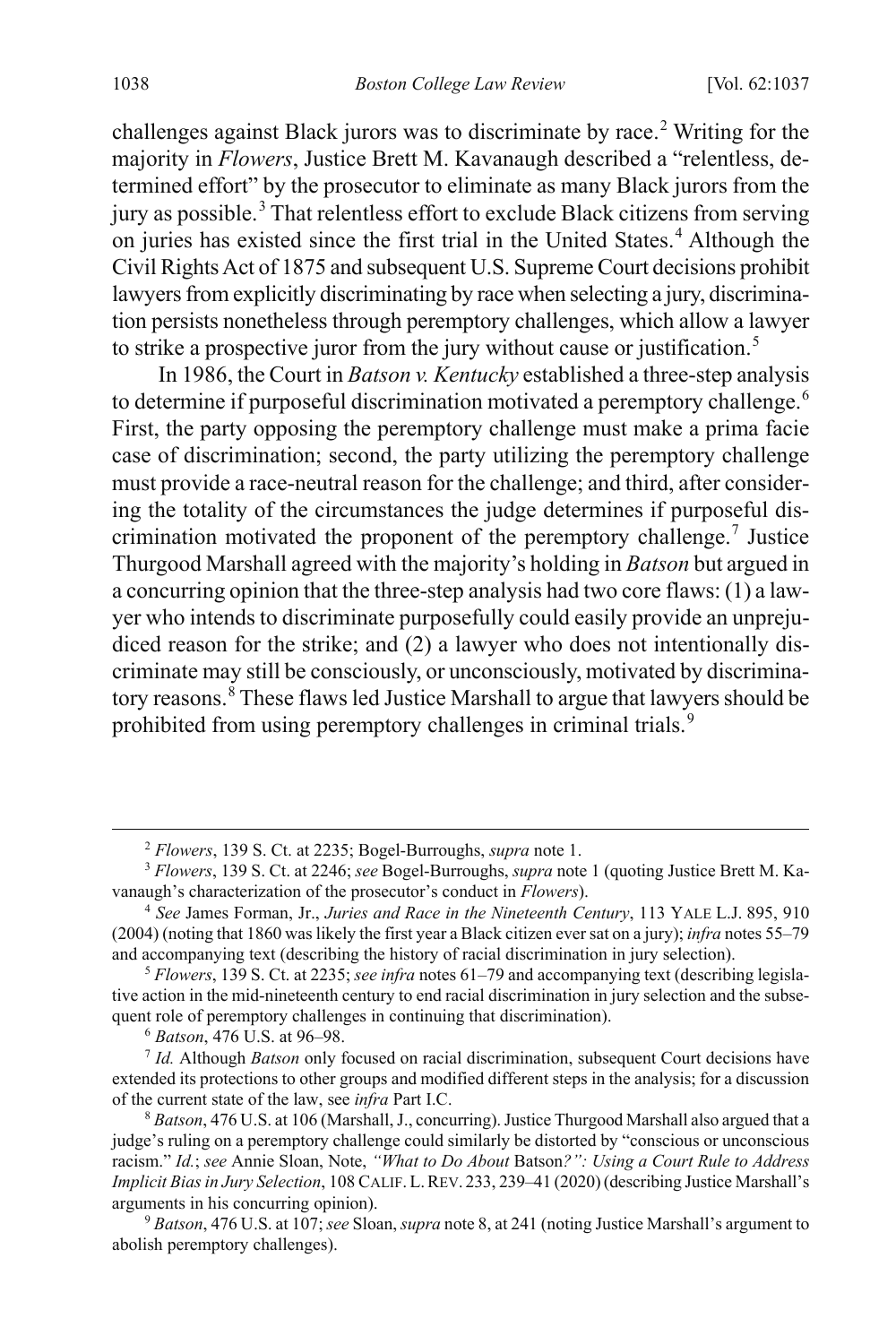<span id="page-3-6"></span>In the decades since Justice Marshall's concurrence, courts continue to identify those same flaws in the application of *Batson*. [10](#page-3-0) Developments in cognitive science also affirmed his concerns about the role that unconscious bias plays in decision-making.[11](#page-3-1) In 2018, the Washington Supreme Court addressed what it saw as an ineffective *Batson* framework and adopted a new *Batson* rule that, among other changes, prohibited peremptory challenges under an objective standard; this Note refers to the new framework as the "objective observer regime."[12](#page-3-2) Since Washington adopted this new rule, an increasing number of state courts and/or legislatures are considering, or adopting, some form of the objective *Batson* rule.[13](#page-3-3) Most of these states are doing so through jury selection task forces that comprehensively study any jury selection disparities in their jurisdiction and recommend reforms to their judiciary.<sup>[14](#page-3-4)</sup> The composition and deliberation of each task force has varied in its form, substance, and impact. $15$ 

<span id="page-3-1"></span><sup>11</sup> See Anthony Page, Batson's Blind-Spot: Unconscious Stereotyping and the Peremptory Chal*lenge*, 85 B.U.L.REV. 155, 160–61, 187–88 (2005)(presenting an overview of decision-making in the brain and discussing how implicit bias shapes those decisions); discussion *infra* Part I.E (discussing the science of implicit bias and how courts have applied its findings to *Batson*).

<span id="page-3-2"></span><sup>12</sup> WASH. CT. GEN. R. 37(e) (adopting a standard that establishes a peremptory challenge is impermissible if "an objective observer could view race or ethnicity as a factor in the use of the . . . challenge"). The rule effectively eliminates any step one threshold, provides a list of "[r]easons [p]resumptively [i]nvalid" if offered at step two, and implements additional requirements for justifying a strike based on a jurors' conduct. *Id.* 37(c), (h), (i); *see infra* note[s 195](#page-33-0)[–200](#page-34-0) (providing an indepth discussion of the Washington rule).

<span id="page-3-3"></span><sup>13</sup> *E.g.*, CAL. CIV. PROC. CODE § 231.7(d)(1) (West 2020) (adopting a standard that establishes a peremptory challenge is impermissible if "there is a substantial likelihood that an objectively reasonable person would view race [or other identities] . . . as a factor in the use of the peremptory challenge"); *see* WASH. CT. GEN. R. 37(e); *infra* note[s 119–](#page-21-0)[120](#page-22-0) and accompanying text (discussing the states that have expressed interest in reforming *Batson* and those that have formed task forces to study these reforms).

<span id="page-3-4"></span><sup>14</sup> *E.g.*, State v. Holmes, 221 A.3d 407, 436–37 (Conn. 2019) (establishing Connecticut's task force for "propos[ing] necessary solutions to the jury selection process in Connecticut"); *see infra* note [120](#page-22-0) and accompanying text (noting the states that have established task forces).

<span id="page-3-5"></span><sup>15</sup> *See* discussion *infra* Part III.A–C (discussing the jury selection task forces in Washington, California, and Connecticut).

<span id="page-3-0"></span> <sup>10</sup> *E.g.*, Rice v. Collins, 546 U.S. 333, 344 (2006) (Breyer, J., concurring) ("I continue to believe that we should reconsider *Batson*'s test and the peremptory challenge system as a whole."); State v. Holmes, 221 A.3d 407, 411 (Conn. 2019) ("From its inception . . . *Batson . . .* has been roundly criticized . . . largely because it fails to address the effect of implicit bias or lines of voir dire questioning with a disparate impact on minority jurors.") (citation omitted); State v. Jefferson, 429 P.3d 467, 476 (Wash. 2018) (identifying "*Batson*'s main deficiencies" as "(1) . . . mak[ing] 'it very difficult . . . to prove [purposeful] discrimination even where it almost certainly exists' and (2) [its] fail[ure] to address peremptory strikes due to implicit or unconscious bias, as opposed to purposeful race discrimination." (footnote omitted) (quoting City of Seattle v. Erickson, 398 P.3d 1124, 1132 (Wash. 2017))); *see* Sloan, *supra* not[e 8,](#page-2-0) at 239–41 (observing that Justice Marshall's skepticisms of *Batson* have been confirmed over the framework's decades-long history and noting recent suggestions by members of the Court to abolish peremptory challenges).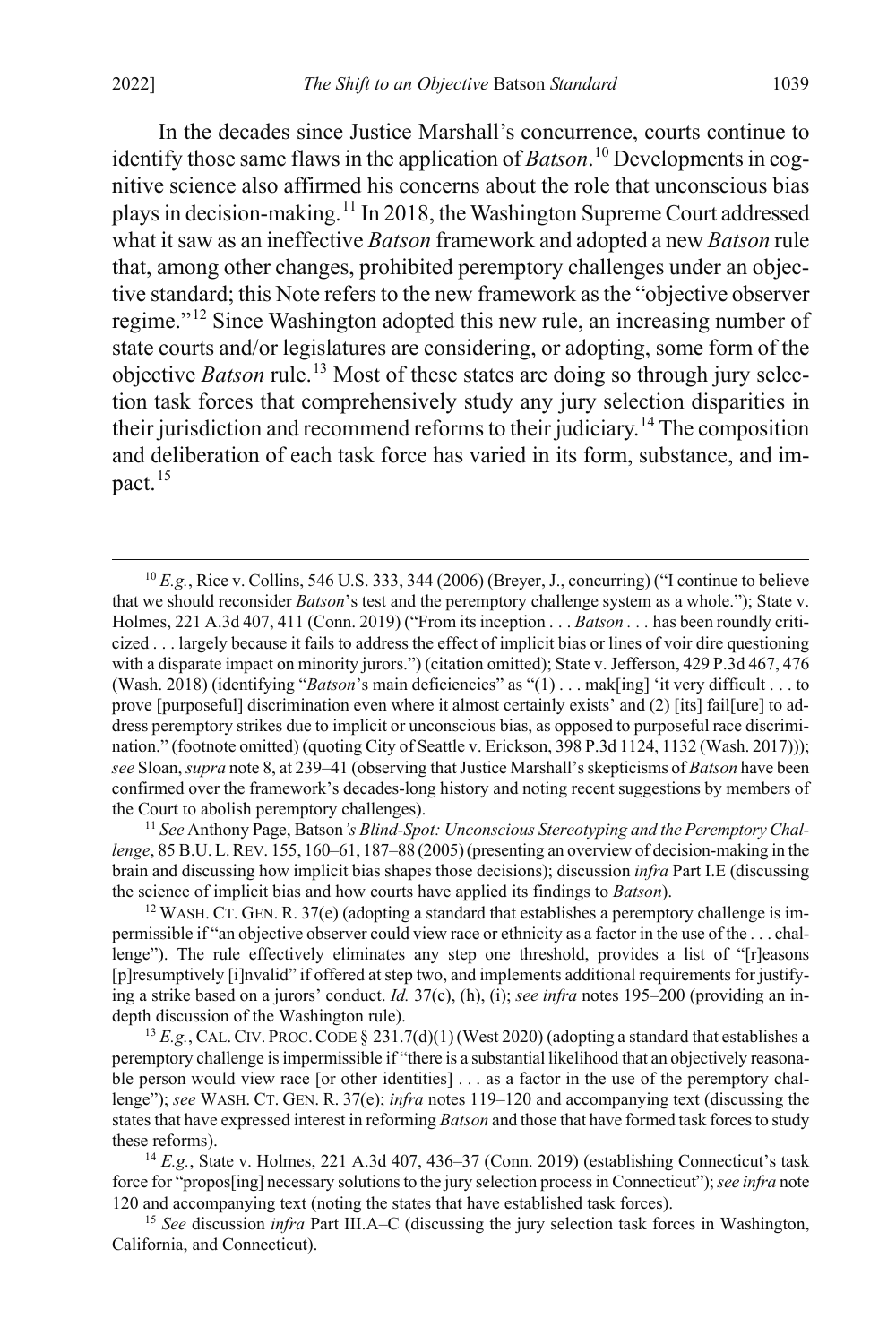To better understand this new *Batson* rule, this Note studies the debates and compromises of the task forces, legislatures, and judiciaries of Washington, California, and Connecticut—three states that have adopted or proposed an objective *Batson* rule.<sup>[16](#page-4-0)</sup> It also analyzes the handful of cases from courts

As of September 30, 2021, a number of additional states will have considered adopting some version of the modified *Batson* framework introduced by the Washington Supreme Court's General Rule 37 (GR 37), which this Note refers to as the "objective observer regime." WASH.CT.GEN.R. 37. These states are: (1) Arizona (the Arizona Supreme Court rejected a proposed rule that was similar to the objective observer regime and adopted a rule that abolishes peremptory challenges in civil and criminal cases, effective January 1, 2022); (2) Colorado (the Colorado Supreme Court rejected a proposed rule change that would adopt the objective observer regime); (3) Kansas (the state bar association plans to lobby the state legislature to adopt an objective observer standard in 2021); (4) Massachusetts (the Massachusetts Legislature is considering a bill to adopt an objective observer regime); (5) Mississippi (the Mississippi Legislature considered, but did not adopt, a bill that would have adopted the objective observer regime); (6) New Jersey (the Supreme Court of New Jersey established a judicial commission to study "the nature of discrimination in the jury selection process" and adopted the objective observer regime's list of presumptively invalid reasons into their state's *Batson* doctrine); (7) New York (the New York State Justice Task Force established the Jury Selection Working Group which is "actively analyzing [the objective observer regime]" and the New York State Legislature is considering legislation that prohibits peremptory challenges in criminal trials); (8) North Carolina (the North Carolina Task Force for Racial Equity in Criminal Justice recommended that the state supreme court adopt a rule that implements the objective observer regime); and (9) Utah (the Supreme Court of Utah asked their rules committee to review their *Batson* doctrine and noted that other states, such as Washington and California, have accomplished *Batson* reform through rule changes). Order, In the Matter of Rules 18.4 & 18.5, Rules of Criminal Procedure & Rule 47(e), of the Arizona Rules of Civil Procedure, No. R-21-0020 (Ariz. filed Aug. 30, 2021) [hereinafter Sup. Ct. of Ariz. Order] (adopting rule changes that abolish peremptory challenges); AMENDED MINUTES,ARIZONA SUPREME COURT 13 (Aug. 24, 2021), https://www.azcourts.gov/Portals/20/2021%20Rules/Amended%20Rules %20Minutes\_082421.pdf?ver=2021-08-31-172413-260 [https://perma.cc/42BM-42WX] (rejecting a proposed rule that is similar to the objective observer regime); In the Matter of Petition to Amend Rules 18.4 & 18.5 of Rules of Criminal Procedure & Rule 47(e) of the Arizona Rules of Civil Procedure, No. R-21-0020 app. A (Ariz. proposed Jan. 11, 2021), https://www.azcourts.gov/Rules-Forum/ aft/1208 [https://perma.cc/KHQ8-HKA6] (proposing the abolition of peremptory challenges); Petition to Amend the Arizona Rules of Supreme Court to Adopt New Rule 24 on Jury Selection, R-21-0008 app. A, at 1–5 (proposed Jan. 8, 2021), https://www.azcourts.gov/Rules-Forum/aft/1196 (proposing a rule that is similar to the objective observer regime); Thy Vo, *Racial Discrimination Still Exists in Jury Selection. Colorado's Supreme Court Rejected a Proposal Meant to Fix That.*, COLO. SUN. (July 21, 2021), https://coloradosun.com/2021/07/21/racism-jury-selection-colorado-supreme-court/[https:// perma.cc/YLK3-MYQ7]; *Jury Pool*, ACLU KAN. (May 10, 2021), https://www.aclukansas.org/en/

<span id="page-4-1"></span><span id="page-4-0"></span><sup>&</sup>lt;sup>16</sup> See infra Part II. Although some states use the term "work group" rather than "task force," this Note uses the term "task force" to refer broadly to groups studying jury selection. *E.g.*, Order, In the Matter of the Proposed New Rule 37—Jury Selection, (No. 25700-A-1221 (Wash. Apr. 5, 2018) [hereinafter Wash. GR 37 Order] (promulgating the recommendation of the Washington "Jury Selection Workgroup"). When this Note discusses a specific state's group it will use the group's designation (task force or work group). Additionally, the scope of this Note is confined to Washington, California, and Connecticut because they are, respectively, the earliest and most developed case studies of the development and implementation of this rule. *See infra* Part II. This Note, however, will reference reforms in other states when they are relevant and significant. *See infra* not[e 324](#page-54-0) and accompanying text (discussing Arizona Supreme Court's ordering abolishing peremptory challenges). Because the pace of *Batson* reform across different states has increased considerably within the last year, this Note will not provide a full accounting of those reforms. *See infra* and accompanying text (presenting *Batson* reforms in different states within the last few years).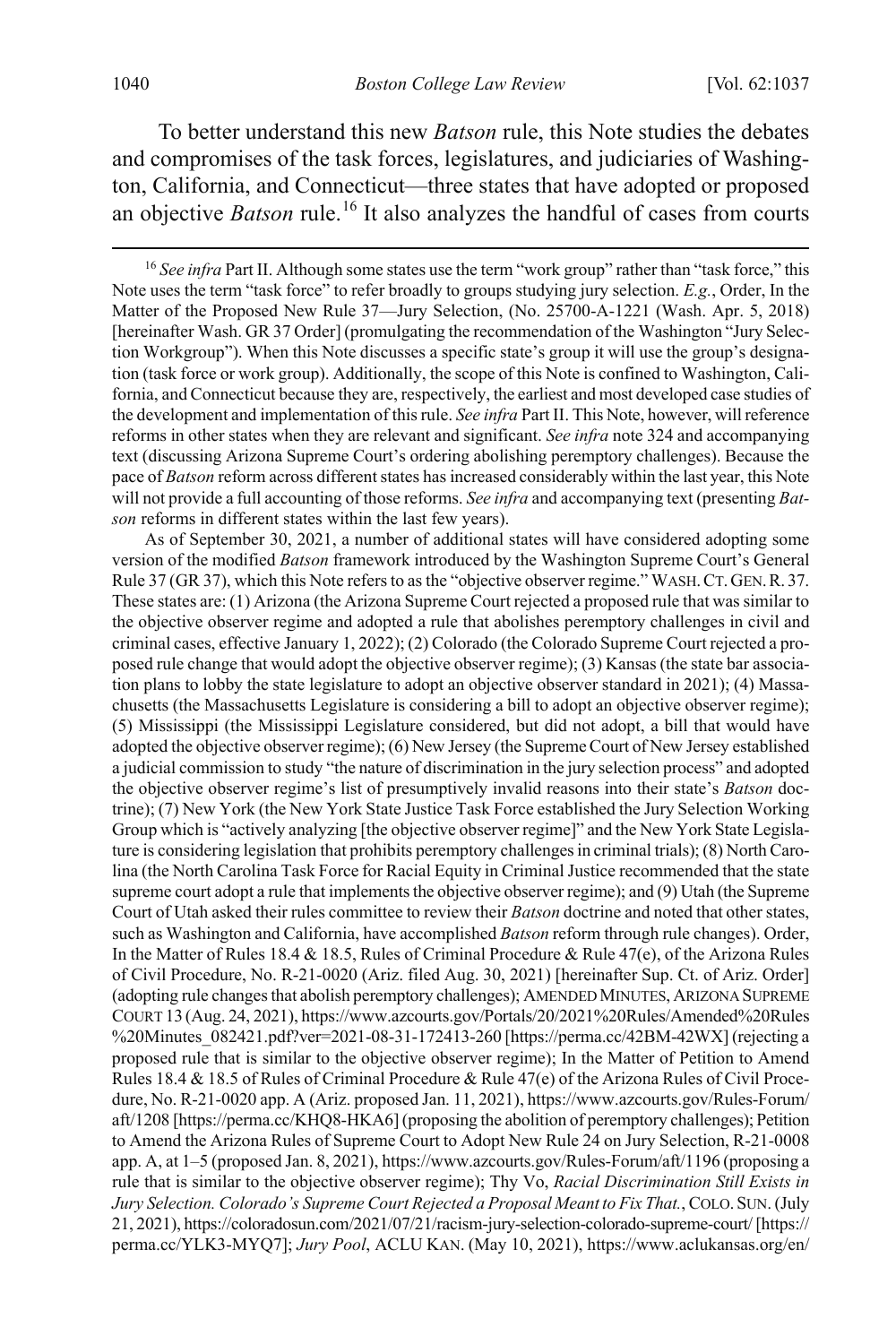$\overline{a}$ 

that have reviewed *Batson* objections under the objective observer regime.<sup>[17](#page-5-1)</sup> This piece further identifies the proposed reforms to *Batson*, arguing that jurisdictions should: (1) abolish peremptory challenges; and (2) engage in compre-hensive jury selection reform.<sup>[18](#page-5-2)</sup> Part I of this Note discusses the role of peremptory challenges in jury selection and its history as a method for discrimination, the *Batson* decision and its extension to other groups, and the role of implicit bias in decision-making.<sup>[19](#page-5-3)</sup> Part II outlines the unique task force approaches of the three earliest states to modify their *Batson* framework.<sup>[20](#page-5-4)</sup> Finally, Part III argues that the objective observer standard creates significant burdens on numerous parties and recommends instead that jurisdictions instead abolish peremptory challenges and engage in comprehensive jury selection reform.<sup>[21](#page-5-5)</sup>

## I. THE AMERICAN JURY

<span id="page-5-7"></span><span id="page-5-0"></span>Jury trials were an entitlement of the American people in 1776; in 1791, the Sixth and Seventh Amendments enshrined those rights in the U.S. Constitution.[22](#page-5-6) Around a half-century after that Amendment's ratification, Alexis de Tocqueville wrote that the American jury was principally a "political institu-

publications/jury-pool [https://perma.cc/TBR7-YSQ3]; S. 918, 192d Gen. Ct., Reg. Sess. (Mass. 2021); Brian A. Wilson, *Rethinking* Batson-Soares, BOS. BAR J. (June 28, 2021), https://bostonbar journal.com/2021/06/28/rethinking-batson-soares/#\_ednref13 [https://perma.cc/5QYB-MTUS#\_edn ref13]; S.B. 2211, 2021 Leg., Reg. Sess. (Miss. 2021); State v. Andujar, 254 A.3d 606, 626, 631 (N.J. 2021); S. 6066, 2021-2022 Leg., Reg. Sess. (N.Y. 2021) (providing the state senate version of the bill); Assemb. 8010, 2021-2022 Leg., Reg. Sess. (N.Y. 2021) (providing the assembly version of the bill); Carmen Beauchamp Ciparick & Deborah A. Kaplan, *'*Batson*' Review Already Underway by Chief Judge's Justice Task Force*, N.Y.L.J(Apr. 12, 2021), https://www.law.com/newyorklawjournal/ 2021/04/12/batson-review-already-underway-by-chief-judges-justice-task-force/ [https://perma.cc/ BSN4-RUFY]; NORTH CAROLINA TASK FORCE FOR RACIAL EQUALITY IN CRIMINAL JUSTICE: RE-PORT 2020, at 102 (2020), https://ncdoj.gov/wp-content/uploads/2020/12/TRECReportFinal\_1213 2020.pdf [https://perma.cc/K23L-DCGX]; *see* Batson *Reform: State by State*, BERKELEY L., https:// www.law.berkeley.edu/experiential/clinics/death-penalty-clinic/projects-and-cases/whitewashing-thejury-box-how-california-perpetuates-the-discriminatory-exclusion-of-black-and-latinx-jurors/batsonreform-state-by-state/ [https://perma.cc/3HAR-SZM9] (cataloging the status of *Batson* reforms throughout the country); State v. Aziakanou, No. 20180284, 2021 WL 4468427, at \*14 & n.12 (Utah Sept. 30, 2021). The Berkeley Law Death Penalty Clinic maintains an active database that monitors *Batson* reform efforts in different states. Batson *Reform: State by State*, *supra*. 17 *See infra* note[s 289](#page-48-0)[–297](#page-50-0) and accompanying text.

<span id="page-5-1"></span>

<sup>18</sup> *See infra* note[s 22–](#page-5-0)[334](#page-55-0) and accompanying text.

<sup>19</sup> *See infra* note[s 22–](#page-5-0)[169](#page-30-0) and accompanying text.

<sup>20</sup> *See infra* note[s 170](#page-30-1)[–297](#page-50-0) and accompanying text.

<sup>21</sup> *See infra* note[s 298](#page-50-1)[–334](#page-55-0) and accompanying text.

<span id="page-5-6"></span><span id="page-5-5"></span><span id="page-5-4"></span><span id="page-5-3"></span><span id="page-5-2"></span> $22$  U.S. CONST. amend. VI (guaranteeing the right to a jury trial in criminal prosecutions); U.S. CONST. amend. VII (ensuring the right to a jury trial in civil cases); LAWRENCE M. FRIEDMAN, A HISTORY OF AMERICAN LAW 67 (Touchstone, 3d ed. 2005); *see* Bute v. Illinois, 333 U.S. 640, 650 (1948) (noting that the Bill of Rights was ratified in 1791); Akhil Reed Amar, *The Bill of Rights as a Constitution*, 100 YALE L.J. 1131, 1183 (1991) (noting that "juries were at the heart of the Bill of Rights"). Eleven of the thirteen colonies adopted state constitutions by 1780; eight of those constitutions provided the right of jury trials. DENNIS HALE, THE JURY IN AMERICA 66–67 (2016).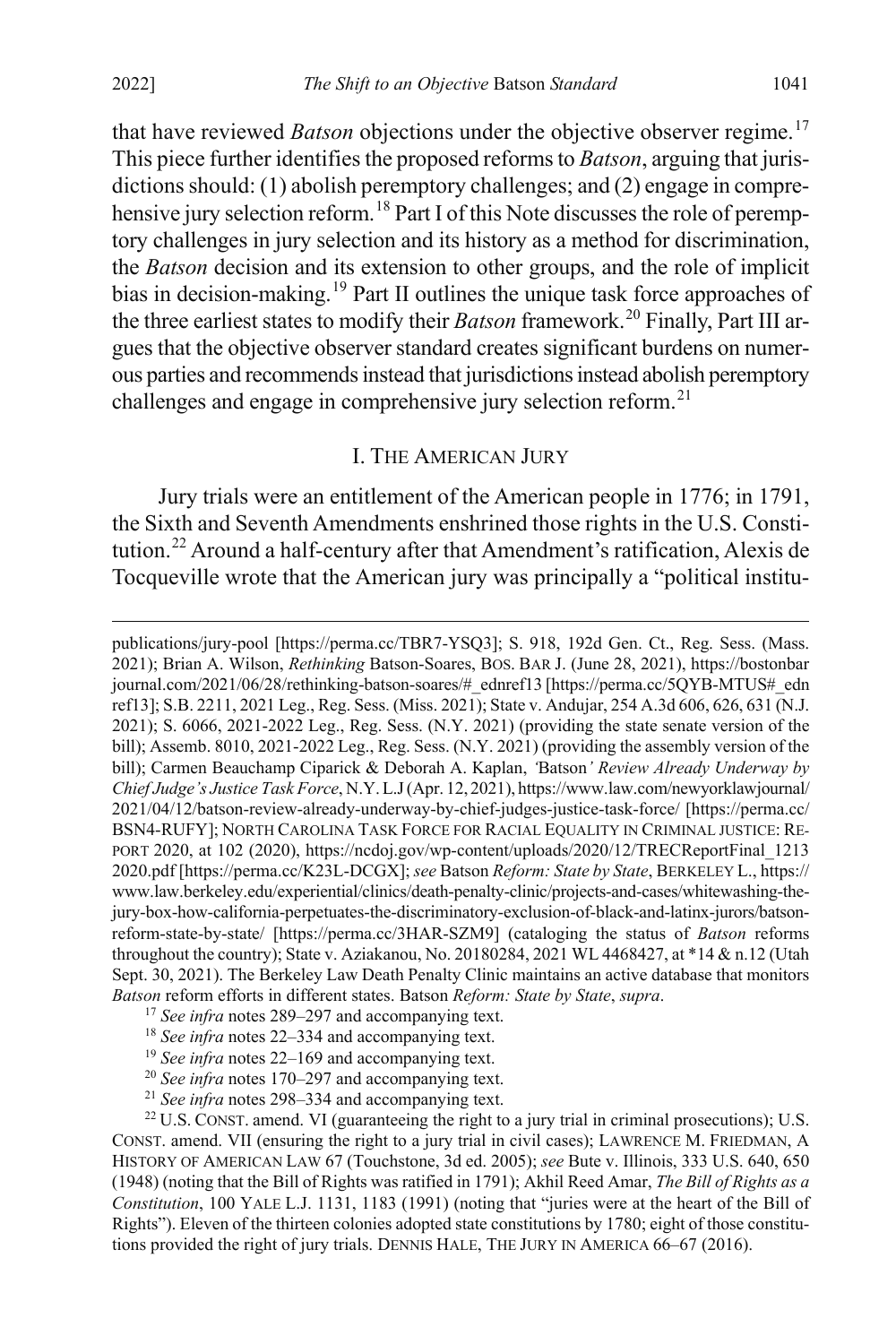<span id="page-6-0"></span>tion," rather than a mere "judicial institution."[23](#page-6-1) He observed that the jury functions as a form of popular sovereignty because it executes the laws created by the legislature; by permitting jurors to judge violations of the law, the power shifts away from the aristocracy and toward the citizenry.[24](#page-6-2) Those called for jury service, Tocqueville argued, must represent a genuine cross-section of the community to ensure a "stable and uniform" government.<sup>[25](#page-6-3)</sup> Moreover, he believed that jury service operates as a political function for the individual juror because it fosters "respect for judicial decisions and the idea of law," functions he thought were essential to a democratic citizen.<sup>[26](#page-6-4)</sup> Tocqueville's insights remain relevant and insightful well over a century after he wrote them, as the American legal system now works to dismantle systemic discrimination from jury service.<sup>[27](#page-6-5)</sup>

<span id="page-6-7"></span>The process of jury selection varies among federal and state jurisdictions but all share a basic process.<sup>[28](#page-6-6)</sup> First, a group of potential jurors, called the "ve-

<span id="page-6-3"></span><sup>25</sup> TOCQUEVILLE, *supra* not[e 23,](#page-6-0) at 315 ("[I]f society is to be governed in a stable and uniform way, jury lists must expand and contract with voter lists. In my opinion, this should always be the lawmaker's primary focus.").

<span id="page-6-4"></span><sup>26</sup> *See id.* at 316. Most modern Americans agree with Tocqueville's view of jury service: a PEW Research Center (PEW) study showed 67% of Americans believe jury service "is part of what it means to be a good citizen." PEW RSCH.CTR., PUBLIC SUPPORTS AIM OF MAKING IT 'EASY' FOR ALL CITIZENS TO VOTE 8 (2017), https://www.pewresearch.org/politics/wp-content/uploads/sites/4/2017/ 06/06-28-17-Voting-release.pdf [https://perma.cc/9KSB-KLPB]; *see* John Gramlich, *Jury Duty Is Rare, but Most Americans See It as Part of Good Citizenship*, PEW RSCH. CTR. (Aug. 24, 2017), https://www.pewresearch.org/fact-tank/2017/08/24/jury-duty-is-rare-but-most-americans-see-it-aspart-of-good-citizenship/ [https://perma.cc/C3QP-RNWP] (reporting on the findings from a 2017 PEW study on jury duty).

<span id="page-6-5"></span><sup>27</sup> *See infra* note[s 46](#page-8-0)[–169](#page-30-2) and accompanying text (describing the history of racial and gender discrimination in the American jury, and legislative, judicial, and executive efforts to remedy that discrimination). 28 *See Steps in a Trial: Selecting the Jury*, A.B.A (Sept. 9, 2019), https://www.americanbar.org/

<span id="page-6-6"></span>groups/public\_education/resources/law\_related\_education\_network/how\_courts\_work/juryselect/ [https://perma.cc/A4BF-BXFJ] (describing the general procedures of jury selection). *Compare* 28 U.S.C. § 1863 (permitting each district court to create their own jury selection plan), *with* 705 ILL. COMP. STAT. ANN. 310/2 (2020) (sourcing master juror list from lists of "all Illinois driver's license, Illinois Identification Card, and Illinois Person with a Disability Identification Card holders, all claimants for unemployment insurance, and all registered voters"), *and* TEX.GOVT.CODE ANN. § 62.001(a) (West 2020) (compiling master juror list from "current voter registration lists" and lists of citizens who "hold a valid . . . driver's license or a valid personal identification card").

<span id="page-6-1"></span><sup>&</sup>lt;sup>23</sup> ALEXIS DE TOCQUEVILLE, DEMOCRACY IN AMERICA 311, 315 (Olivier Zunz ed., Arthur Goldhammer trans., The Library of America 2004) (1835); *see* HALE, *supra* not[e 22,](#page-5-7) at 89–90 (discussing

<span id="page-6-2"></span>Tocqueville's argument that the jury serves multiple functions in American civic life). 24 TOCQUEVILLE, *supra* not[e 23,](#page-6-0) at 314–15 ("The man who judges in *criminal* cases is therefore the true master of society."); *see also* HALE, *supra* not[e 22,](#page-5-7) at 90 (describing Tocqueville's arguments about the "political consequence[s]" of juries). Tocqueville compared this function of popular sovereignty to England, where jurors are drawn from the aristocracy: "The aristocracy makes the laws, enforces the laws, and judges infractions of the laws." TOCQUEVILLE, *supra* not[e 23,](#page-6-0) at 314 (footnote omitted); *see also* HALE *supra*, not[e 22,](#page-5-7) at 90–91 (describing Tocqueville's distinction between American and English juries).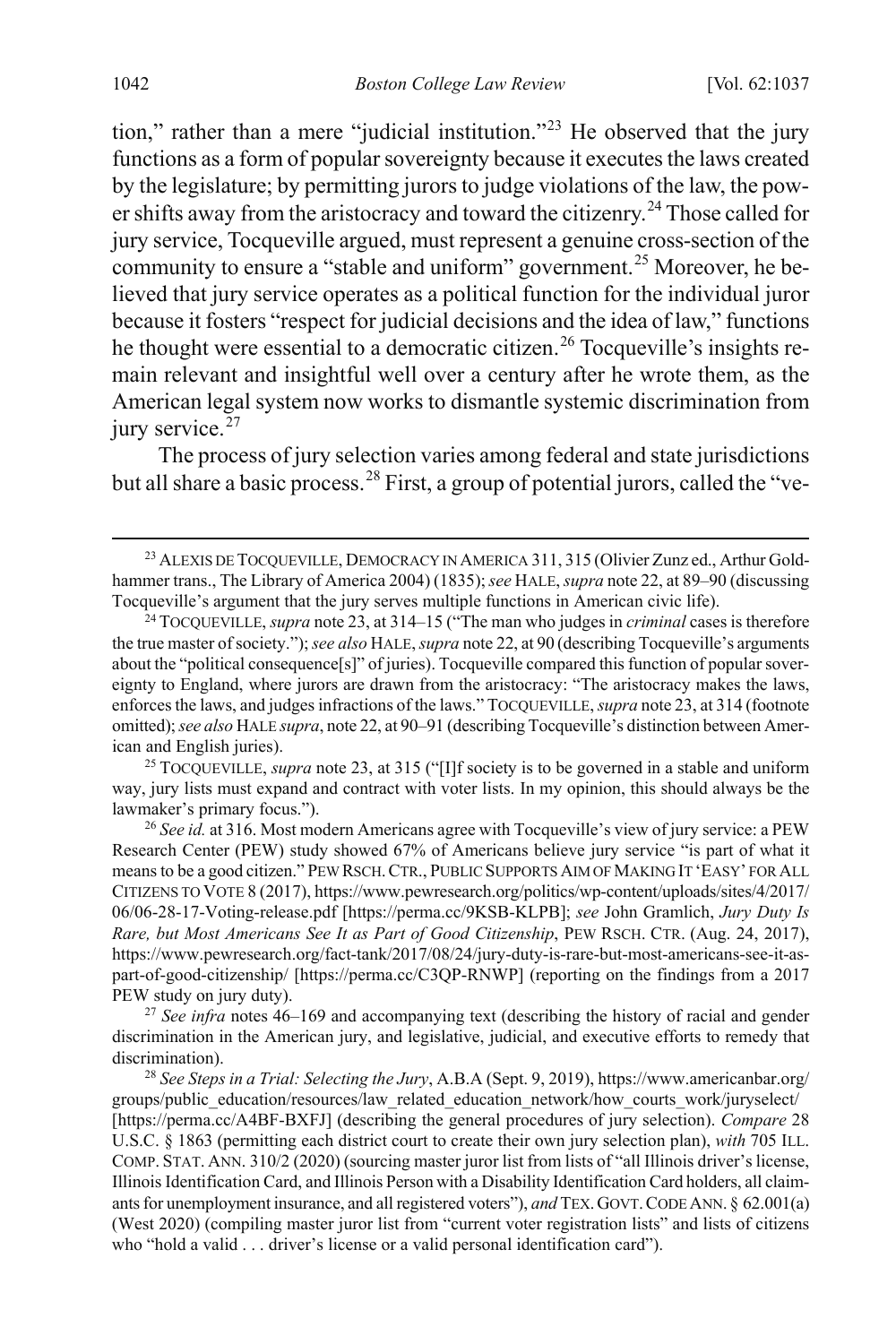<span id="page-7-10"></span><span id="page-7-0"></span>nire" or "jury pool," are summoned to the courthouse for jury duty.<sup>[29](#page-7-1)</sup> Most jurisdictions select members of the venire from a list composed of registered voters and/or licensed drivers, often referred to as a master juror list.<sup>[30](#page-7-2)</sup> Each member of the venire must satisfy a set of statutory requirements to be a juror, which varies by jurisdiction, but generally limits service by age, citizenship status, or criminal history.<sup>[31](#page-7-3)</sup> Second, the clerk tentatively seats the required number of jurors, and the judge and/or the lawyers in the case question each potential juror about any potential bias or disqualification under the statutory requirements, a process called voir dire.<sup>[32](#page-7-4)</sup> After voir dire, a lawyer may ask to remove a juror for cause if they believe the juror is biased.<sup>[33](#page-7-5)</sup> A lawyer may also remove a juror by using a peremptory challenge, which permits a lawyer to re-move a juror without stating a reason for the strike.<sup>[34](#page-7-6)</sup> Once all the seats on the jury are filled, they are called the petit jury or the trial jury, and hear the case.<sup>[35](#page-7-7)</sup>

<span id="page-7-11"></span><span id="page-7-9"></span>Using a peremptory challenge to remove a juror because of their race or gender violates the Equal Protection Clause because it denies the prospective juror equal treatment under the law.[36](#page-7-8) Those prohibitions, however, only came

<span id="page-7-4"></span><sup>32</sup> *Steps in a Trial: Selecting the Jury*, *supra* not[e 28.](#page-6-7) In *J.E.B. v. Alabama ex rel. T.B.*, the Court described voir dire's purpose as "a means of discovering actual or implied bias and a firmer basis upon which the parties may exercise their peremptory challenges intelligently." 511 U.S. 127, 143–44 (1994). Massachusetts, for example, requires the court to question a prospective juror to "learn whether he is related to either party, has any interest in the case, has expressed or formed an opinion, or is sensible of any bias or prejudice." MASS. R. CRIM. P. 20(b)(1)*.*

<span id="page-7-5"></span><sup>33</sup> *Steps in a Trial: Selecting the Jury*, *supra* not[e 28](#page-6-7)*.* A lawyer may raise as many for cause objections as they wish. *Id.* A lawyer must also articulate their reason for objecting to a juror for cause. MASS. R. CRIM. P. 20(b)(3).

<span id="page-7-6"></span><sup>34</sup> *Steps in a Trial: Selecting the Jury, supra* not[e 28;](#page-6-7) *see infra* notes [46](#page-8-0)[–54](#page-10-1) and accompanying text (discussing the adoption of peremptory challenges from English common law, its purpose as a tool to remove jurors without providing an explanation, and its potential to be used in a discriminatory manner). 35 *Steps in a Trial: Selecting the Jury*, *supra* not[e 28;](#page-6-7) *Jury*, BLACK'S LAW DICTIONARY (11th ed.

<span id="page-7-7"></span>2019) (defining petit jury as "[a] jury (usu[ally] consisting of 6 or 12 person) summoned and empaneled in the trial of a specific case").

<span id="page-7-8"></span><sup>36</sup> *J.E.B.*, 511 U.S. at 130–31; Batson v. Kentucky, 476 U.S. 79, 89 (1986); *see* Miller-El v. Dretke, 545 U.S. 231, 272 (2005) (Breyer, J., concurring) (suggesting that "national origin" could be a cognizable group within *Batson*'s scope); Daniel Edwards, *The Evolving Debate Over* Batson*'s Procedures for Peremptory Challenges*, NAT'L ASS'N OF ATTORNEYS GEN. (Apr. 14, 2020), https:// www.naag.org/civil-law/attorney-general-journal/the-evolving-debate-over-batsons-procedures-for-

<span id="page-7-1"></span> <sup>29</sup> *Steps in a Trial: The Jury Pool*, A.B.A (Sept. 9, 2019), https://www.americanbar.org/groups/ public\_education/resources/law\_related\_education\_network/how\_courts\_work/jurypool/ [https:// perma.cc/CA2F-GFDW].

<span id="page-7-2"></span><sup>30</sup> *Id.*; *see, e.g.*, *Learn About the Massachusetts Jury System*, MASS.GOV, https://www.mass.gov/ info-details/learn-about-the-massachusetts-jury-system [https://perma.cc/Q28C-7UBS] (Apr. 25, 2018) (calling their list of potential jurors the "Master Juror List").

<span id="page-7-3"></span> $31\,28\,USC\,$ § 1865(b) (limiting the requirements for jury service by age, residency in the jurisdiction, citizenship, proficiency in English, mental or physical ability, and felon status); *Steps in a Trial: The Jury Pool*, *supra* not[e 29](#page-7-0) (noting that jurisdictions cull the master juror list of prospective jurors who fail to meet the statutory requirements for jury service).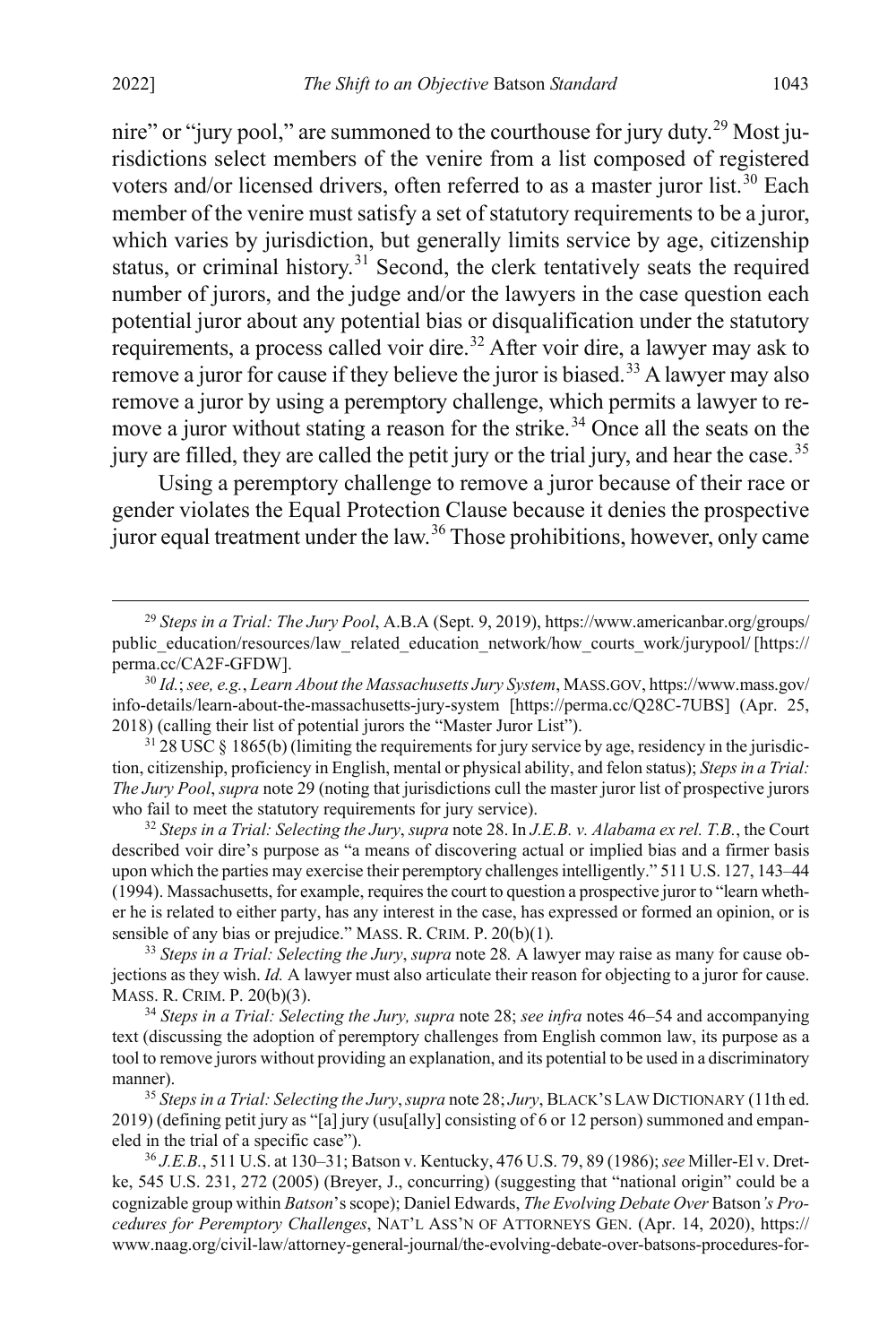about in the late-twentieth century, after a centuries-long practice of excluding jurors based on race or gender.<sup>[37](#page-8-1)</sup>

Part I documents how the United States systematically excluded groups of citizens from jury service, and the efforts of courts and legislatures to exacer-bate, or remedy, that discrimination.<sup>[38](#page-8-2)</sup> Section A of this Part discusses the his-tory, function, and criticisms of the peremptory challenge.<sup>[39](#page-8-3)</sup> Section B catalogs the history of discrimination in jury selection.<sup>[40](#page-8-4)</sup> Section C discusses the Court's decision in *Batson v. Kentucky* and its modern framework.<sup>[41](#page-8-5)</sup> Section D discusses the Court's extension of *Batson* to civil cases and other discrete groups.<sup>[42](#page-8-6)</sup> Section E considers the role of implicit bias in decision-making.<sup>[43](#page-8-7)</sup> Section F presents various reform efforts within the *Batson* framework.<sup>[44](#page-8-8)</sup> Finally, Section G considers comprehensive reform efforts outside of the *Batson* framework.[45](#page-8-9)

## <span id="page-8-0"></span>*A. Peremptory Challenges*

Peremptory challenges—adopted from English common law—allow a lawyer to remove a juror without cause or explanation.<sup>[46](#page-8-10)</sup> They have been a part of the American trial, in some form, since at least 1790.[47](#page-8-11) Each jurisdiction sets the number of peremptory challenges a party is allowed.<sup>[48](#page-8-12)</sup> Their use is prem-

- <sup>44</sup> *See infra* note[s 121](#page-22-1)[–136](#page-25-0) and accompanying text.
- <sup>45</sup> *See infra* note[s 137](#page-25-1)[–169](#page-30-0) and accompanying text.

<span id="page-8-10"></span><span id="page-8-9"></span><span id="page-8-8"></span><span id="page-8-7"></span><span id="page-8-6"></span><sup>46</sup> Swain v. Alabama, 380 U.S. 202, 212–14 (1965), *overruled by* Batson v. Kentucky, 476 U.S. 79 (1986). Historians believe peremptory challenges were first used in Rome. *Batson*, 476 U.S. at 119 (Burger, C.J., dissenting) (referencing historical evidence that parties could use peremptory challenges in Roman trials (citing WILLIAM FORSYTH, HISTORY OF TRIAL BY JURY 175 (1852))); *see also* Page, *supra* not[e 11,](#page-3-6) at 156 n.2 (commenting on the ancient roots of peremptory challenges).

<span id="page-8-11"></span><sup>47</sup> *Swain*, 380 U.S. at 214 (noting that in 1790 Congress provided a defendant with peremptory challenges in trials for certain crimes); Page, *supra* note [11,](#page-3-6) at 157 (same).

<span id="page-8-12"></span><sup>48</sup> *E.g.*, FED. R. CRIM. P. 24(b) (providing the parties a designated number of peremptory challenges depending on the term of imprisonment for the offense charged).

peremptory-challenges/ [https://perma.cc/TY7Z-N9FM] (describing permissible and impermissible uses of peremptory challenges).

<span id="page-8-1"></span><sup>37</sup> *See J.E.B.*, 511 U.S. at 130–31 (holding that gender-based peremptory challenges were unconstitutional in 1991); *Batson*, 476 U.S. at 89 (overruling *Swain v. Alabama* and lowering the threshold to show purposeful discrimination in peremptory challenges). Before *Batson*, a defendant had to show that a prosecutor not only used peremptory challenges in a discriminatory manner during their trial, but also in other, unrelated trials; the *Batson* Court described this standard as "a crippling burden of proof." *Batson*, 476 U.S. at 92; Swain v. Alabama, 380 U.S. 202, 223–24 (1965), *overruled by* Batson v. Kentucky, 476 U.S. 79 (1986).

<span id="page-8-2"></span><sup>38</sup> *See infra* note[s 46–](#page-8-0)[169](#page-30-0) and accompanying text.

<span id="page-8-3"></span><sup>39</sup> *See infra* note[s 46–](#page-8-0)[54](#page-10-1) and accompanying text.

<span id="page-8-4"></span><sup>40</sup> *See infra* note[s 55–](#page-10-0)[79](#page-13-0) and accompanying text.

<span id="page-8-5"></span><sup>41</sup> *See infra* note[s 80–](#page-14-0)[91](#page-15-0) and accompanying text.

<sup>42</sup> *See infra* note[s 92–](#page-15-1)[112](#page-20-0) and accompanying text.

<sup>43</sup> *See infra* note[s 113](#page-20-1)[–120](#page-22-0) and accompanying text.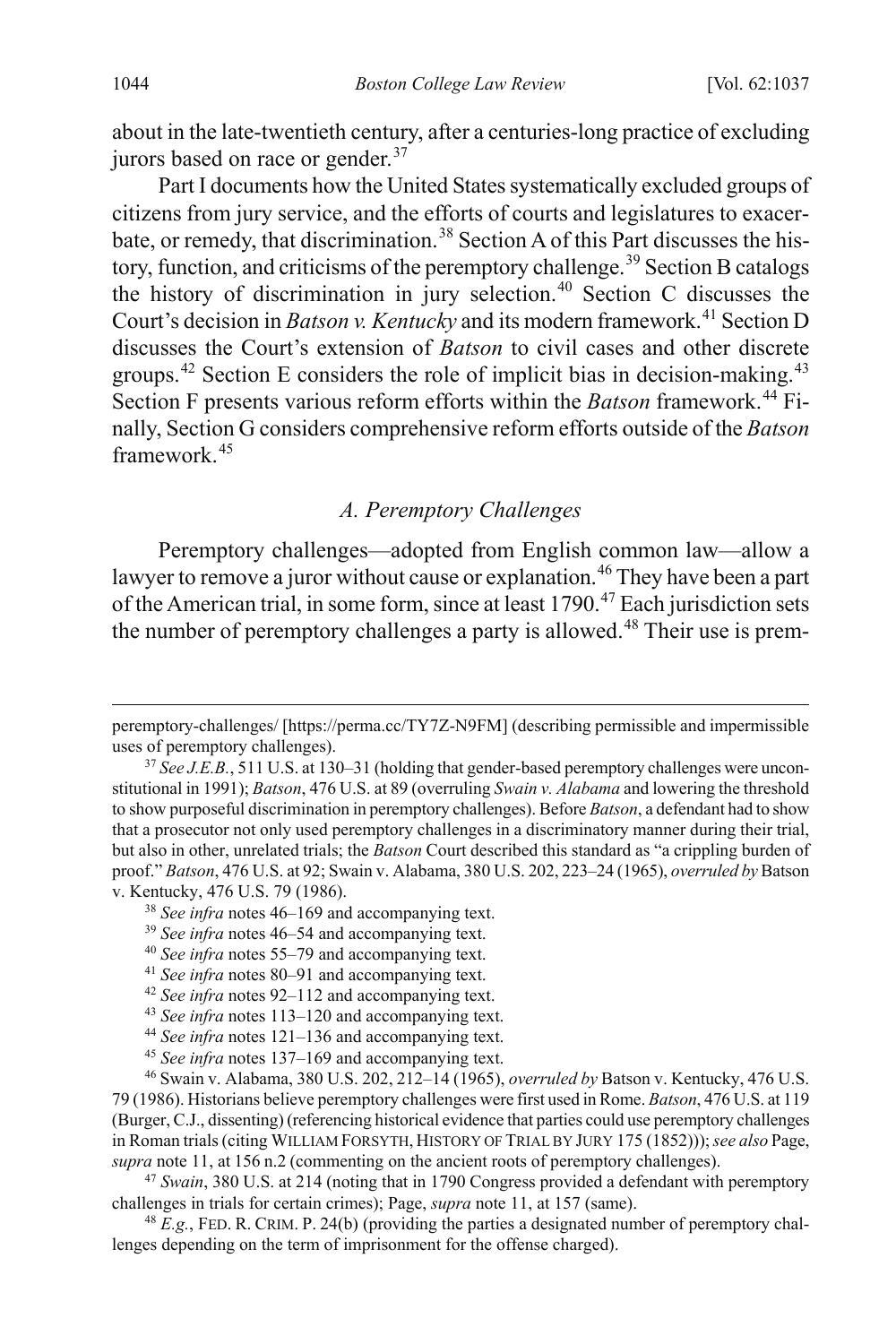ised on the assumption that parties will remove potentially biased jurors.<sup>[49](#page-9-0)</sup> Moreover, litigants become more confident in the impartiality of the jury when they can strike jurors that they perceive as biased against them.<sup>[50](#page-9-1)</sup> If, however, a lawyer is perceived as discriminating against a discrete group by striking them from the jury, the perception of impartiality is greatly diminished for the op-posing party and the public.<sup>[51](#page-9-2)</sup> Those who believe peremptory challenges will always permit this purposeful discrimination have long called for their aboli-tion.<sup>[52](#page-9-3)</sup> Within the last five years or so, an increasing number of state supreme

<span id="page-9-4"></span><span id="page-9-0"></span><sup>49</sup> Edmonson v. Leesville Concrete Co., 500 U.S. 614, 620 (1991) (noting that the "sole purpose" [of peremptory challenges] is to permit litigants to assist the government in the selection of an impartial trier of fact"); *Swain*, 380 U.S. at 219.

<span id="page-9-1"></span><sup>50</sup> *See Swain*, 380 U.S. at 219 (describing that a "function of the challenge is . . . to assure the parties that the jurors . . . will decide [the case] on . . . evidence placed before them"). The Court in *Swain* noted that peremptory challenges allow a lawyer to challenge a juror "for a real or imagined partiality that is less easily designated or demonstrable," while challenges for cause require an articulable legal basis to strike the juror successfully. *Id.* at 220 (citing Hayes v. Missouri, 120 U.S. 68, 70 (1887)). William Blackstone characterized peremptory challenges as "an arbitrary and capricious species of challenge" that is justified, in part, because of the "sudden impressions and unaccountable prejudices we are apt to conceive upon the bare looks and gestures of another." *Swain*, 380 U.S. at 242 (Goldberg, J., dissenting) (quoting 4 WILLIAM BLACKSTONE, COMMENTARIES \*353). 51 J.E.B. v. Alabama *ex rel.* T.B., 511 U.S. 127, 140 (1994) (noting that "active discrimination by

<span id="page-9-2"></span>litigants . . . during jury selection 'invites cynicism respecting the jury's neutrality and its obligation to adhere to the law'" (quoting Powers v. Ohio, 499 U.S. 400, 412 (1991))). The Court also warned that the public could see "the judicial system [as] acquiesc[ing]" in discrimination if it permits this discrimination. *Id.* at 140. 52 *See* Rice v. Collins, 546 U.S. 333, 344 (2006) (Breyer, J., concurring) ("I continue to believe

<span id="page-9-3"></span>that we should reconsider *Batson*'s test and the peremptory challenge system as a whole."); Batson v. Kentucky, 476 U.S. 79, 107 (1986) (Marshall, J., concurring) ("The inherent potential of peremptory challenges to distort the jury process by permitting the exclusion of jurors on racial grounds should ideally lead the Court to ban them entirely . . . ."); *Swain*, 380 U.S. at 244 (Goldberg, J., dissenting) ("Were it necessary to make an absolute choice between the right of a defendant to have a jury chosen in conformity with . . . the Fourteenth Amendment and the right to challenge peremptorily, the Constitution compels a choice of the former."); *see* Edwards, *supra* not[e 36](#page-7-9) (summarizing the dissenting and concurring opinions expressing the desire to end peremptory challenges). This intergenerational argument has similarly existed in legal scholarship. *See* Brent J. Gurney, Note, *The Case for Abolishing Peremptory Challenges in Criminal Trials*, 21 HARV. C.R.-C.L. L. REV. 227, 230 (1986) ("A more equitable legal system would eliminate peremptory challenges . . . ."); Nancy S. Marder, *Justice Stevens, the Peremptory Challenge, and the Jury*, 74 FORDHAM L.REV. 1683, 1712 (2006) (arguing that "[t]he next step, supported by a growing number of judges, is to eliminate the peremptory challenge"); L. Darnell Weeden, *Mississippi Allows Peremptory Challenges for Fake, Race-Neutral Reasons in Violation of* Batson*'s Equal Rights Rationale*, 53 SUFFOLK U. L. REV.159, 173 (2020) ("Because *Batson* has not been very useful in combatting discrimination on the basis of race, I join the many commentators who support the abolition of peremptory challenges altogether."); *see also* Maureen A. Howard, *Taking the High Road: Why Prosecutors Should Voluntarily Waive Peremptory Challenges*, 23 GEO.J.LEGAL ETHICS 369, 371 n.5 (2010) (collecting scholarship that argues in favor of eliminating peremptory challenges). It has also existed in other legal systems, such as Canada, which passed a law in June 2019 that eliminated peremptory challenges in response to "growing concern that peremptory challenges were being used to promote discrimination and create juries which did not reflect the Canadian population." Michelle I. Bertrand, Richard Jochelson, Davis Ireland, Kathleen Kerr-Donohue, Inga A. Christianson & Kaitlynd Walker, "*We Have Centuries of Work Undone by a Few Bone-Heads?": A Review of Jury History, a Present Snapshot of Crown and Defence Counsel Per-*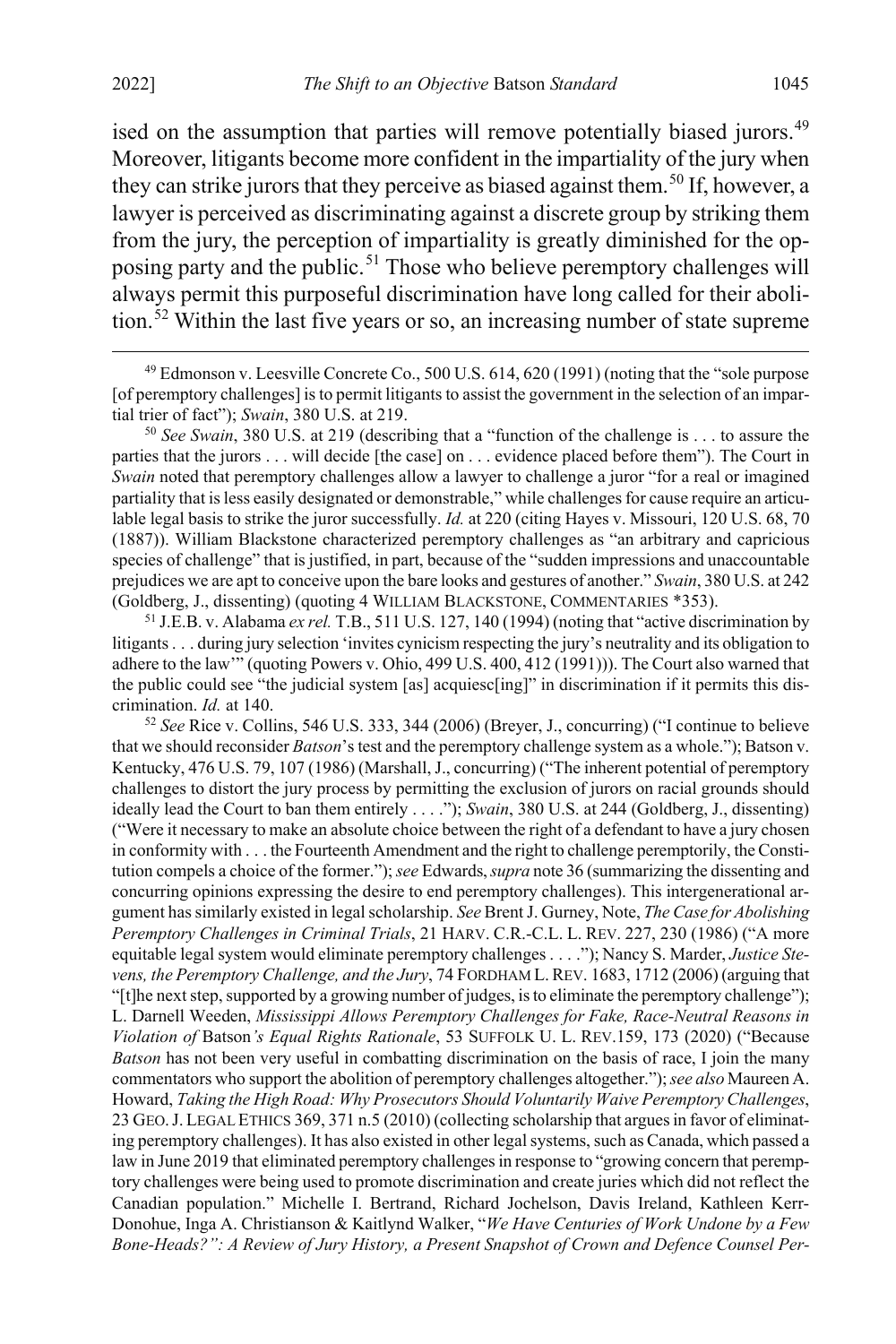court justices have argued that the most prudent path to eliminating discrimina-tion in jury selection is to eliminate peremptory challenges.<sup>[53](#page-10-2)</sup> Proponents argue that restricting the use of peremptory challenges is antithetical to their purpose of being unencumbered challenges.<sup>[54](#page-10-3)</sup>

## <span id="page-10-1"></span>*B. Race Discrimination in Jury Selection*

<span id="page-10-0"></span>It is unlikely that a Black citizen ever sat on an American jury until 1860.[55](#page-10-4) This Part outlines the use of intimidation, exclusionary juror lists, and peremptory challenges to protect and reinforce racial power in jury selection.<sup>[56](#page-10-5)</sup> Subsection 1 discusses the history of explicit and implicit discrimination in jury selection and the early Supreme Court case law attempting to prohibit that discrimination.[57](#page-10-6) Subsection 2 introduces *Batson*, the Supreme Court's modern framework to prevent discrimination.[58](#page-10-7) Subsection 3 illustrates the extension of the *Batson* framework to other protected groups.<sup>[59](#page-10-8)</sup> This provides an essential historical and doctrinal background to understand better the current reform efforts. $60$ 

<span id="page-10-2"></span>abolition of peremptory challenges); State v. Veal, 930 N.W.2d 319, 340 (Iowa 2019) (Cady, C.J., concurring) (same); *Veal*, 930 N.W.2d at 340 (Wiggins, J., concurring in part and dissenting in part) (same); Spencer v. State, 149 A.3d 610, 648 (Md. 2016) (McDonald, J., dissenting) (same); State v. Jefferson, 429 P.3d 467, 481 (Wash. 2018) (Yu, J., concurring) (same); *see* Commonwealth v. Sanchez, 151 N.E.3d 404, 425–26 n.19 (Mass. 2020) (reasoning that "[t]here may well be good arguments for [abolishing peremptory challenges]" but declining to address the issue "without full briefing and input from the bar") (citations omitted). As noted in Section C of Part II, Connecticut faces unique constitutional barriers in eliminating peremptory challenges because their state constitution includes them as a right to both parties. *See Holmes*, 221 A.3d at 439 (Mullins, J., concurring) (noting that "outright elimination of the peremptory challenge would raise constitutional concerns"); *supra* note [267](#page-45-0) and accompanying text (describing Connecticut's unique constitutional framework).

<span id="page-10-3"></span><sup>54</sup> Flowers v. Mississippi, 139 S. Ct. 2228, 2273 (2019) (Thomas, J., dissenting) (noting a peremptory challenge "must 'be exercised with full freedom, or it fails of its full purpose'" (quoting Lewis v. United States, 146 U.S. 370, 378 (1892))); Georgia v. McCollum, 505 U.S. 42, 70 (1992) (Scalia, J., dissenting) (describing the "ages-old right of criminal defendants to exercise peremptory challenges as they wish, to secure a jury that they consider fair"); *see infra* note[s 263](#page-44-0)[–271](#page-46-0) and accompanying text (presenting the arguments in favor of maintaining peremptory challenges).

<span id="page-10-6"></span><span id="page-10-5"></span><span id="page-10-4"></span>55 Forman, *supra* not[e 4,](#page-2-9) at 910; *Learn About the Massachusetts Jury System*, *supra* not[e 30](#page-7-10) (noting that "[i]n 1860, Massachusetts became the first state . . . to bestow the right . . . of jury service on African-American citizens").

<span id="page-10-7"></span><sup>58</sup> *See infra* note[s 80–](#page-14-0)[91](#page-15-0) and accompanying text.

*spectives on Bill C-75's Elimination of Peremptory Challenges, and Representativeness Issues*, 43 MANITOBA L.J. 111, 131 (2020). Arguments for this reform were made repeatedly over decades. *Id.* at 131 (noting that the "Canadian Parliament had been lobbied for decades [to eliminate peremptory challenges]" and doing so "was recommended in the 1991 report of Manitoba's Aboriginal Justice Inquiry"). 53 State v. Holmes, 221 A.3d 407, 439 (Conn. 2019) (Mullins, J., concurring) (arguing for the

<sup>56</sup> *See infra* note[s 61–](#page-11-0)[112](#page-20-0) and accompanying text.

<sup>57</sup> *See infra* note[s 61–](#page-11-0)[79](#page-13-0) and accompanying text.

<span id="page-10-8"></span><sup>59</sup> *See infra* note[s 92–](#page-15-1)[112](#page-20-0) and accompanying text.

<span id="page-10-9"></span><sup>60</sup> *See* discussion *infra* Part II (presenting an in-depth analysis of the objective *Batson* regime).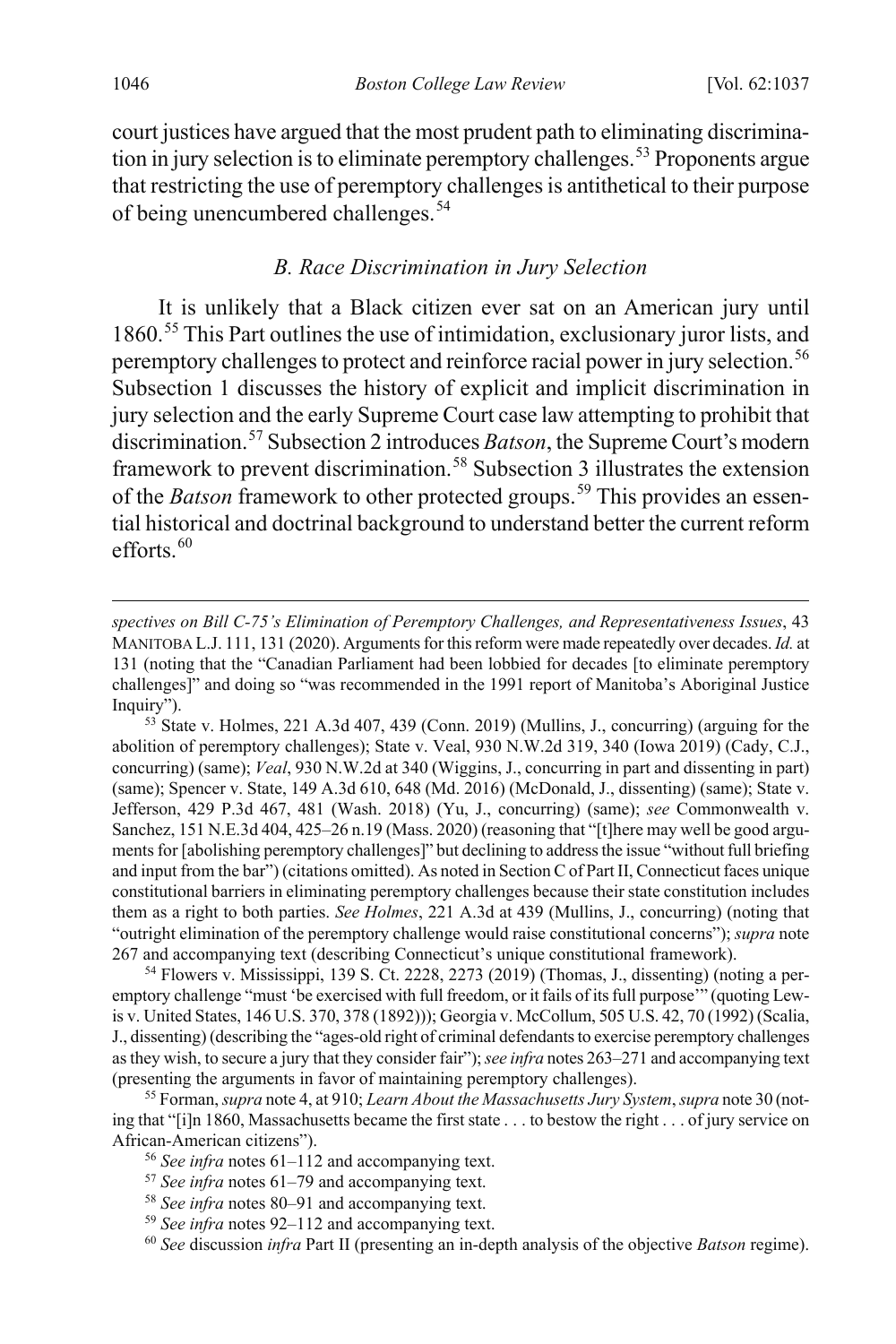## 1. The History of Race and Jury Selection

<span id="page-11-0"></span>Opposition to Black citizens' service on juries was significant and longfought. $61$  These debates took place amid a period of brutal violence toward Black citizens in the South, largely perpetrated by the Ku Klux Klan.<sup>[62](#page-11-2)</sup> Much of this violence, however, went unpunished because partial juries refused to convict the perpetrators. $63$  In response to this jury nullification, Congress passed the Civil Rights Act of 1871 (Ku Klux Act), which in part modified juror qualifications to exclude anyone who conspired to deny any citizen of equal protection of the laws.<sup>[64](#page-11-4)</sup> The Ku Klux Act decreased the number of white jurors who were either sympathizers or members of the Klan and increased the number of Black jurors seated, which led to successful federal prosecutions of Klan members.<sup>[65](#page-11-5)</sup> Encouraged by this success with integrated juries, Congress passed the Civil Rights Act of 1875 (Act of 1875), which criminalized race-based exclusions from jury service.<sup>[66](#page-11-6)</sup> Although the Act of 1875 led to an in-

<span id="page-11-2"></span> $62$  *Id.* at 918, 924. Historians have argued that the total number of people murdered during this post-Civil War period is unknown, but they describe the violence as "reaching epidemic proportions by the late 1860s and early 1870s." *Id.* at 918.

<span id="page-11-3"></span><sup>63</sup> *Id.* at 921. Commentary by judges and politicians at the time affirmed that the nullification of juries, not partial judging, made it difficult to convict the perpetrators of this violence. *Id.* at 921 & n.135*.* There is also evidence that jury nullification and providing false testimony as a witness were part of the Klansman's oath. *Id.* at 921, 922 n.137. A Klansman is reported as saying that "if we could get on the jury we could save [the defendant]" and that "you could not bring proof enough to convict." *Id.* at 921–22.

<span id="page-11-4"></span> $^{64}$  Civil Rights Act of 1871 (Ku Klux Act), ch. 22,  $\S$  $\S$  2, 5, 17 Stat. 13, 15 (codified as amended at 42 U.S.C. § 1985); Forman, *supra* note [4,](#page-2-9) at 923. A provision of the Ku Klux Act disqualified any juror who had previously attempted to, "deny to any citizen of the United States the due and equal protection of the laws." Ku Klux Act §§ 2, 5; *see* Forman, *supra* not[e 4,](#page-2-9) at 923 (describing Section 5's protections as making ineligible any juror "who had conspired to deny the civil rights of blacks").

<span id="page-11-5"></span><sup>65</sup> Ku Klux Act §§ 2, 5; Forman, *supra* not[e 4,](#page-2-9) at 924–25. In 1870, the year before the Act was passed, federal prosecutors secured forty-three convictions of Klan members; in 1872, they secured over 500. Forman, *supra* not[e 4,](#page-2-9) at 926. For example, Klan members violently attacked Black citizens throughout South Carolina in 19871 in an episode of violence that historians described as "a savage rampage." *Id.* at 924. Despite the Klan's attempt to remove and intimidate Black jurors, more than half of South Carolina juries that year were composed of Black citizens. *Id.* at 925.

<span id="page-11-6"></span><sup>66</sup> Civil Rights Act of 1875, ch. 114, § 4, 18 Stat. 335–37 (establishing that participation in racebased exclusions from jury service is a misdemeanor) (codified as amended at 18 U.S.C. § 243); Forman, *supra* not[e 4,](#page-2-9) at 930 n.182.

<span id="page-11-1"></span> <sup>61</sup> Forman, *supra* not[e 4,](#page-2-9) at 910–11. Proponents of allowing Black citizens to serve as jurors argued that doing so was a natural extension of the Reconstruction Era's promise of equal protection and equitable administration of the laws. *Id.* at 912, 927. Senator Charles Sumner of Massachusetts, a proponent, asked, "How can justice be administered throughout States thronging with colored fellowcitizens unless you have them on the juries?" *Id.* at 895. Opponents argued that Black citizens did not have the intelligence and impartiality to serve on juries, that judgments by all-Black juries against white defendants were not legitimate, and that jury service would eventually lead to broader participation by Black citizens in the justice system. *Id.* at 913–14. Senator Reverdy Johnson of Maryland, for example, questioned the legitimacy of judgments entered against white citizens "pronounced by twelve ignorant black men" who were "without the capacity absolutely necessary to a faithful and intelligent discharge of that duty." *Id.* at 913.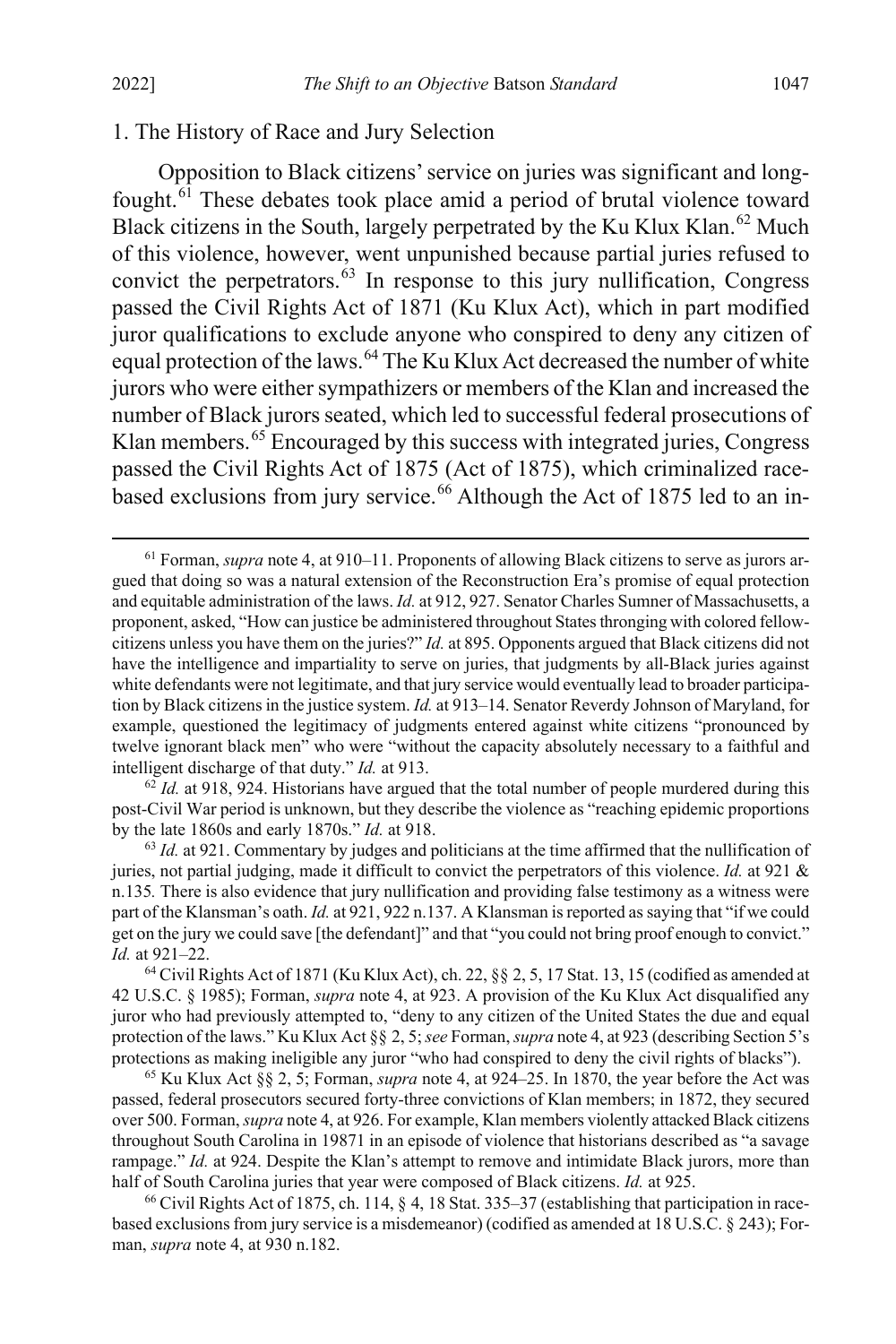crease in Black participation in jury service in some Southern counties, it was left largely unenforced elsewhere.<sup>[67](#page-12-0)</sup>

In 1873, West Virginia passed a statute that codified what was already de facto law: only white men over twenty-one years of age were qualified for jury service.[68](#page-12-1) In 1880, the Supreme Court in *Strauder v. West Virginia* affirmed the promise of the Civil Rights Act of 1875 and held that such race-based exclusions from jury service were unconstitutional and violated the Equal Protection Clause.<sup>[69](#page-12-2)</sup> Although this holding led to the eradication of state statutes that facially discriminated by race, discrimination still persisted under the guise of facially neutral statutes.[70](#page-12-3)

By administering facially neutral juror qualification statutes in a discriminatory manner—principally by refusing to call Black citizens for jury service or excluding them for cause—local governments and lawyers continued to ex-clude systematically Black citizens from juries.<sup>[71](#page-12-4)</sup> More than fifty years after *Strauder*, there were still counties that had never called a Black citizen to serve as a juror.<sup>[72](#page-12-5)</sup> One jury commissioner in Alabama testified that Black citizens were excluded from the county's juror rolls, not on account of their race, but because he knew of no Black citizen who possessed the impartiality and intelligence to be a juror.[73](#page-12-6) The Court, in 1935 in *Norris v. Alabama*, held that this categorical exclusion of Black citizens as unqualified for jury service was unconstitutional.[74](#page-12-7) Although Black citizens were now being called for jury ser-

<span id="page-12-0"></span> <sup>67</sup> Forman, *supra* not[e 4,](#page-2-9) at 930. In the decade following the Civil Rights Act of 1875 (Act of 1875), New Orleans; Washington County, Texas; and Warren County, Mississippi, all saw significant increases in the percentage of Black citizens called for jury service. *Id.* at 930–31. Yet records from some large cities, such as Savannah, Georgia, revealed that the state had not called a single Black citizen for jury service. *Id.* at 931. Not only was the Act of 1875 scarcely enforced, but it was also found unconstitutional less than ten years later. The Civil Rights Cases, 109 U.S. 3, 26 (1883); Forman, *supra* not[e 4,](#page-2-9) at 930 n.182.

<span id="page-12-1"></span><sup>68</sup> Act of March 12, 1873, ch. 47, 1872–73 W. Va. Acts. 102, 102 (1874), *invalidated by* Strauder v. West Virginia, 100 U.S. 303, 305, 310 (1879), *abrogated by* Taylor v. Louisiana, 419 U.S. 522 (1975). 69 *Strauder*, 100 U.S. at 310; *see* U.S.CONST. amend. XIV, § 1 ("No State shall make or enforce

<span id="page-12-2"></span>any law which shall . . . deny to any person within its jurisdiction the equal protection of the laws.").

<span id="page-12-3"></span><sup>70</sup> *See* Norris v. Alabama, 294 U.S. 587, 589 (1935) (holding that although a "state statute defining the qualifications of jurors may be fair on its face," discriminatory implementation of the statute is prohibited under the Equal Protection Clause).

<span id="page-12-4"></span><sup>71</sup> *Norris*, 294 U.S. at 591; Michael J. Klarman, *Is the Supreme Court Sometimes Irrelevant? Race and the Southern Criminal Justice System in the 1940s*, 89 J. AM. HIST. 119, 122, 125 (2002) (noting that *Norris* had little effect in preventing discrimination in many southern states).

<span id="page-12-5"></span><sup>72</sup> *See Norris*, 294 U.S. at 591, 597 (recounting anecdotal evidence that by the mid-1930s some counties in Alabama had never let a Black citizen serve on a jury).

<span id="page-12-6"></span><sup>73</sup> *Id.* at 598–99 ("I do not know of any negro in Morgan County . . . who is generally reputed to be honest and intelligent and who is esteemed in the community for his integrity, good character and sound judgment . . . ."); *see supra* note [61](#page-11-0) and accompanying text (noting that the proposition that Black citizens are inherently unqualified to serve played a central role in the U.S. Senate debates about permitting Black citizens to participate in jury service).

<span id="page-12-7"></span><sup>74</sup> 294 U.S. at 597, 599.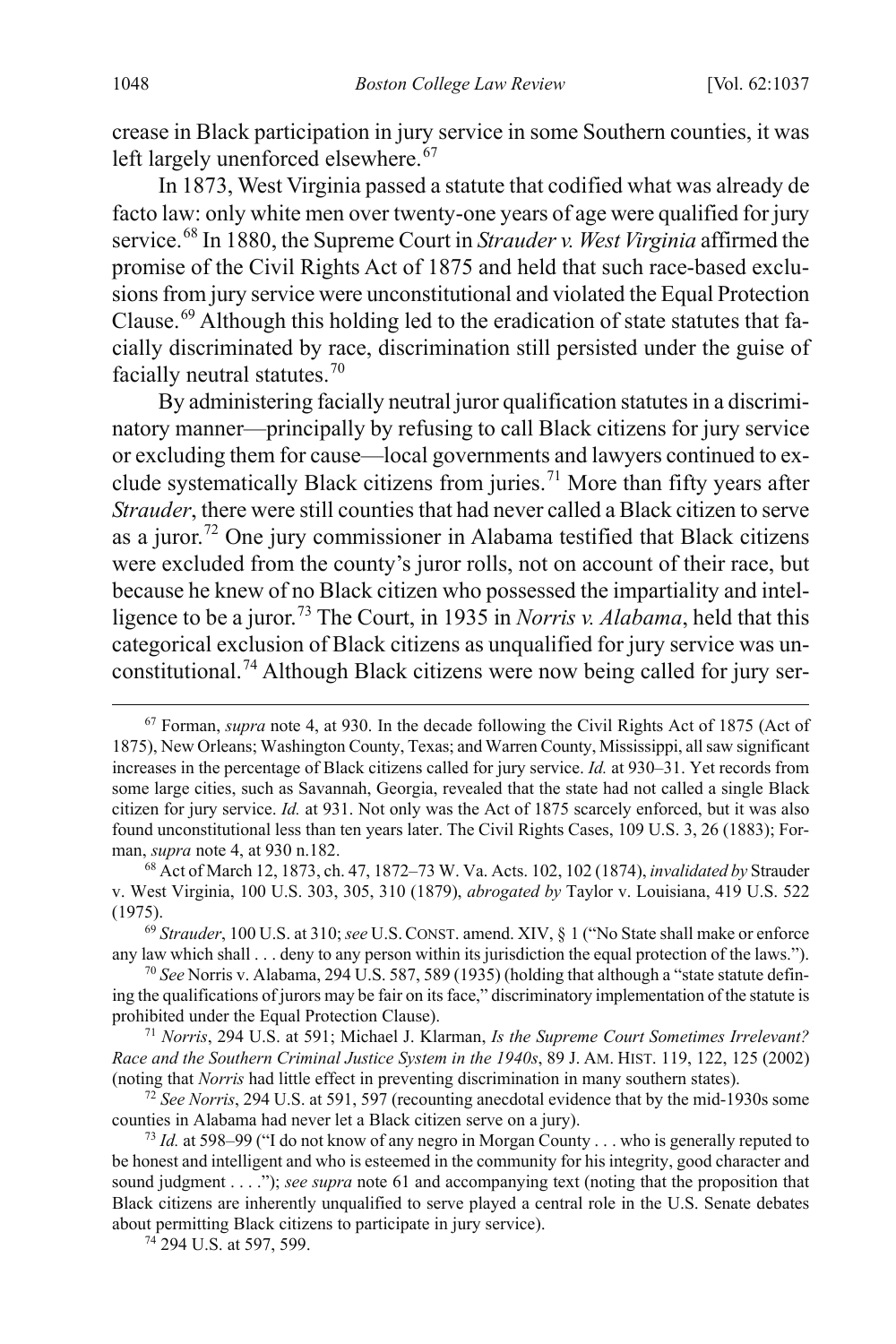vice more frequently, the discriminatory use of peremptory challenges still prevented many from being seated as jurors.<sup>[75](#page-13-1)</sup>

Courts struggle to identify when purposeful discrimination motivated a peremptory challenge.[76](#page-13-2) Beginning in 1964, in *Swain v. Alabama*, the Court held that an inference of discriminatory use is attached to a peremptory chal-lenge if no Black citizen has been seated in the jurisdiction.<sup>[77](#page-13-3)</sup> That burdensome standard allowed discriminatory strikes to continue, and in 1984, the Court in *Batson* overruled the *Swain* standard and established a more searching purposeful discrimination threshold*.* [78](#page-13-4) The *Batson* standard, and the many subsequent cases that modified its application and scope, have not, however, eradi-cated racial discrimination in juror selection.<sup>[79](#page-13-5)</sup>

<span id="page-13-2"></span><sup>76</sup> *Cf. Batson*, 476 U.S. at 96–98 (establishing a three-step framework to determine if purposeful discrimination motivated a peremptory challenge); *Swain*, 380 U.S. at 224 (holding that the presumption of non-discrimination "may well be overcome" if the prosecutor has struck every Black juror in a jurisdiction);*see* discussion *infra* Part I.F. (tracing the different modifications to *Batson* and presenting the various criticisms of that regime's inability to identify purposeful discrimination).

<span id="page-13-3"></span><sup>77</sup> *Swain*, 380 U.S. at 224. The Court held that a judge could draw an inference of purposeful discrimination if a prosecutor, "in case after case . . . is responsible for the removal of Negroes who have been selected as qualified jurors . . . and who have survived challenges for cause, with the result that no Negros ever serve on petit juries." *Id.* at 223; *see also* Sloan, *supra* not[e 8,](#page-2-0) at 238 (describing the holding in *Swain*).

<span id="page-13-4"></span><sup>78</sup> *Batson*, 476 U.S. at 96–98; *see* Sloan, *supra* not[e 8,](#page-2-0) at 239 (discussing the Court's holding in *Batson* and its substantial changes to jury selection doctrine); *infra* Part I.C. (discussing the current state of the law regarding *Batson*). 79 *See Batson*, 476 U.S. at 96–98 (establishing the three-part *Batson* analysis); ELISABETH SEMEL,

<span id="page-13-5"></span>DAGEN DOWNARD, EMMA TOLMAN, ANNE WEIS, DANIELLE CRAIG & CHELSEA HANLOCK & BERK-LEY L. DEATH PENALTY CLINIC, WHITEWASHING THE JURY BOX: HOW CALIFORNIA PERPETUATES THE DISCRIMINATORY EXCLUSION OF BLACK AND LATINX JURORS, at vi (2020). Researchers conducted a study of around seven hundred California Courts of Appeal cases where *Batson* challenges were raised to prosecutors' peremptory challenges between 2006 and 2018. SEMEL ET AL., *supra*, at vi*.* Their findings showed that those strikes were used disproportionately against people of color: 72% were used to remove Black jurors, 28% were used to remove Latinx jurors, 3.5% were used to remove Asian-American jurors, and 0.5% were used to remove white jurors. *Id.* The most common justification proffered (at step two of the *Batson* inquiry) was the juror's demeanor; the second most common was having a "relationship with someone who had been involved in the criminal legal system." *Id.*  They also reported that, out of the 142 cases claiming a *Batson* violation the California Supreme Court has heard over the last thirty years, the court has found a *Batson* violation in only three cases. *Id.* at vii. Similarly, a study analyzing the felony trials in North Carolina in 2011 showed that "prosecutors removed nonwhite jurors at about twice the rate that they did white jurors." Ronald F. Wright, Kami Chavis & Gregory S. Parks, *The Jury Sunshine Project: Jury Selection Data as a Political Issue*, 2018 U. ILL. L. REV. 1407, 1419, 1426; *see* Jack Brook, *Racism Tainted Their Trials. Should They Still Be Executed?*, THE MARSHALL PROJECT, Aug. 7, 2019, https://www.themarshallproject.org/2019/ 08/07/racism-tainted-their-trials-should-they-still-be-executed [https://perma.cc/9X3K-WS6H] (re-

<span id="page-13-1"></span><span id="page-13-0"></span> <sup>75</sup> *See* Flowers v. Mississippi, 139 S. Ct. 2228, 2235 (2019) (discussing the Petitioner's underlying trials in which prosecutors used peremptory challenges to remove all but one of forty-two Black jurors before them); Batson v. Kentucky, 476 U.S. 79, 83 (1986) (noting that the government removed all of the prospective Black jurors through peremptory challenges); Swain v. Alabama, 380 U.S. 202, 223–24 (1965) (holding that the use of peremptory challenges to remove all Black jurors may rebut the presumption of non-discriminatory intent), *overruled by* Batson v. Kentucky, 476 U.S. 79 (1986); discussion *supra* Part I.A (discussing the history, function, and criticisms of peremptory challenges).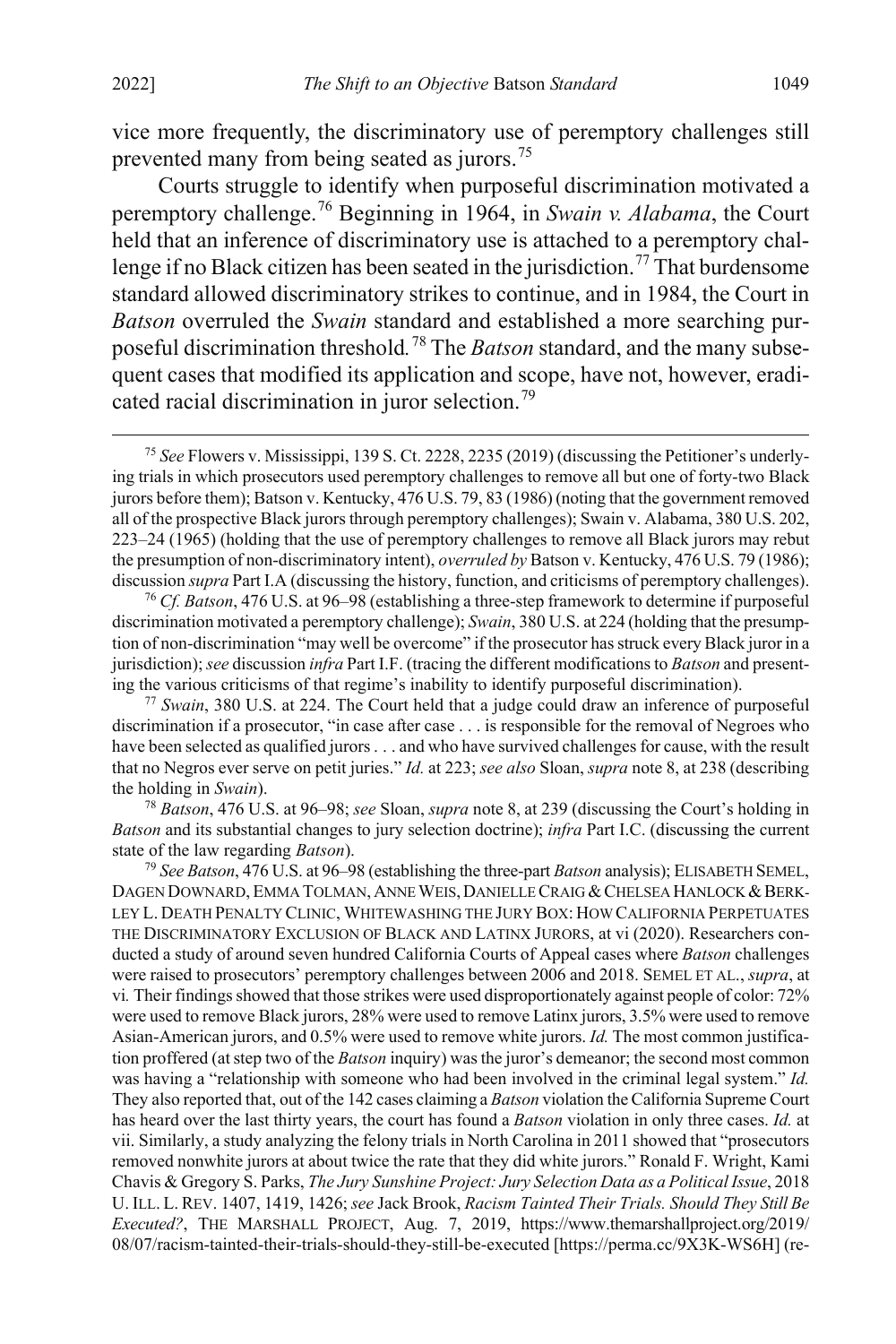## 2. *Batson* and Its Modern Framework

<span id="page-14-1"></span><span id="page-14-0"></span>In 1986, in *Batson*, the Supreme Court established a three-step analysis that lowered the evidentiary standard required to show discriminatory use of a peremptory challenge. $80$  At step one, the party opposing the peremptory chal-lenge must make a prima facie case of discrimination.<sup>[81](#page-14-3)</sup> At step two, the party utilizing the peremptory challenge must then offer a group-neutral reason for their use of the challenge. $82$  This stated reason need only be genuine; it does not have to be "persuasive, or even plausible."<sup>[83](#page-14-5)</sup> At step three, the judge considers the totality of the factors and determines if the stated reasons were legit-imate.<sup>[84](#page-14-6)</sup> A judge may consider many factors in making that determination.<sup>[85](#page-14-7)</sup>

<span id="page-14-4"></span><sup>82</sup> *Flowers*, 139 S. Ct. at 2241; Purkett v. Elem, 514 U.S. 765, 769 (1995) (per curiam); *Batson*, 476 U.S. at 98. Although *Batson* held that a "race-neutral" reason was required, many courts describe the standard as requiring a "neutral" reason because the Court subsequently extended the framework to other distinct groups. *Batson*, 476 U.S. at 97; *e.g.*, Commonwealth v. Sanchez, 151 N.E.3d 404, 427 (Mass. 2020) (describing the *Batson* standard as requiring a "group-neutral" reason at step two).

<span id="page-14-5"></span><sup>83</sup> *Purkett*, 514 U.S. at 768–69. Scholars have argued *Purkett v. Elem*'s broad holding has made successfully objecting to a peremptory challenge more difficult. CASSIDY & VALDEZ, *supra* not[e 81,](#page-14-1) at 105 (describing *Purkett*'s holding as a "big impediment . . . counsel has to overcome in making a *Batson* challenge"). Like step one, some courts have established a heightened standard beyond *Purkett* that requires the stated reason to be "both 'adequate' and 'genuine.'" *Sanchez*, 151 N.E.3d at 410 (quoting Commonwealth v. Oberle, 69 N.E.3d 993, 1000 (Mass. 2017)); *see* CASSIDY & VALDEZ, *supra* not[e 81,](#page-14-1) at 105 (identifying Massachusetts's heightened step two standard). 84 *Flowers*, 139 S. Ct. at 2241; *Batson*, 476 U.S. at 98. In *Purkett*, the Court cautioned judges to

<span id="page-14-6"></span>only consider the persuasiveness of the reason at step three no matter how "implausible or fantastic" the explanation. 514 U.S. at 768. The Court reasoned that considering the persuasiveness at step two impermissibly shifts the burden of persuasion to the striking party. *Id.*; CASSIDY & VALDEZ, *supra*  note [81,](#page-14-1) at 105 n.17 (noting *Purkett*'s distinction between the second and third steps of the *Batson*  analysis).<br><sup>85</sup> Miller-El v. Cockrell, 537 U.S. 322, 339 (2003) (providing the following non-exclusive list of

<span id="page-14-7"></span>credibility factors: "the [attorney]'s demeanor; . . . how reasonable, or how improbable, the explanations are; and . . . whether the proffered rationale has some basis in accepted trial strategy"); *see* Miller-El v. Dretke, 545 U.S. 231, 241, 255 (2005) (holding that disparate questioning of group and nongroup members can be evidence of discriminatory intent); CASSIDY &VALDEZ, *supra* not[e 81,](#page-14-1) at 104 (noting that a judge has significant discretion in making this determination and may rely on a lawyer's

porting on a study of death row defendants' trials that showed prosecutors removed "qualified black jurors at twice the rate that they removed non-black jurors").

<span id="page-14-2"></span><sup>80</sup> *Batson*, 476 U.S. at 92–93, 96–98 (describing the evidentiary standard established in *Swain v. Alabama* as "a crippling burden of proof, [making] prosecutors' peremptory challenges . . . largely immune from constitutional scrutiny," and establishing a three-part analysis) (footnote omitted).

<span id="page-14-3"></span><sup>81</sup> Flowers v. Mississippi, 139 S. Ct. 2228, 2241 (2019); *Batson*, 476 U.S. at 96. As the *Batson* Court noted, the judge should consider the totality of circumstances when determining if a moving party has established a prime facie case of discrimination. 476 U.S. at 96–97. The Court provided a non-exhaustive list of indicators of discrimination, such as a "'pattern' of strikes," or questions asked during voir dire that "support or refute an inference of discriminatory purpose." *Id.* at 97; *see* R. MI-CHAEL CASSIDY & SUZANNE VALDEZ, PROSECUTORIAL ETHICS 104 n.8 (3d ed. 2019) (noting that "[s]tate and federal courts have taken differing approaches on the issue of what constitutes a 'pattern' of discrimination"); *see also infra* note[s 125](#page-23-0)[–130](#page-24-0) and accompanying text (presenting courts' varying step one standards).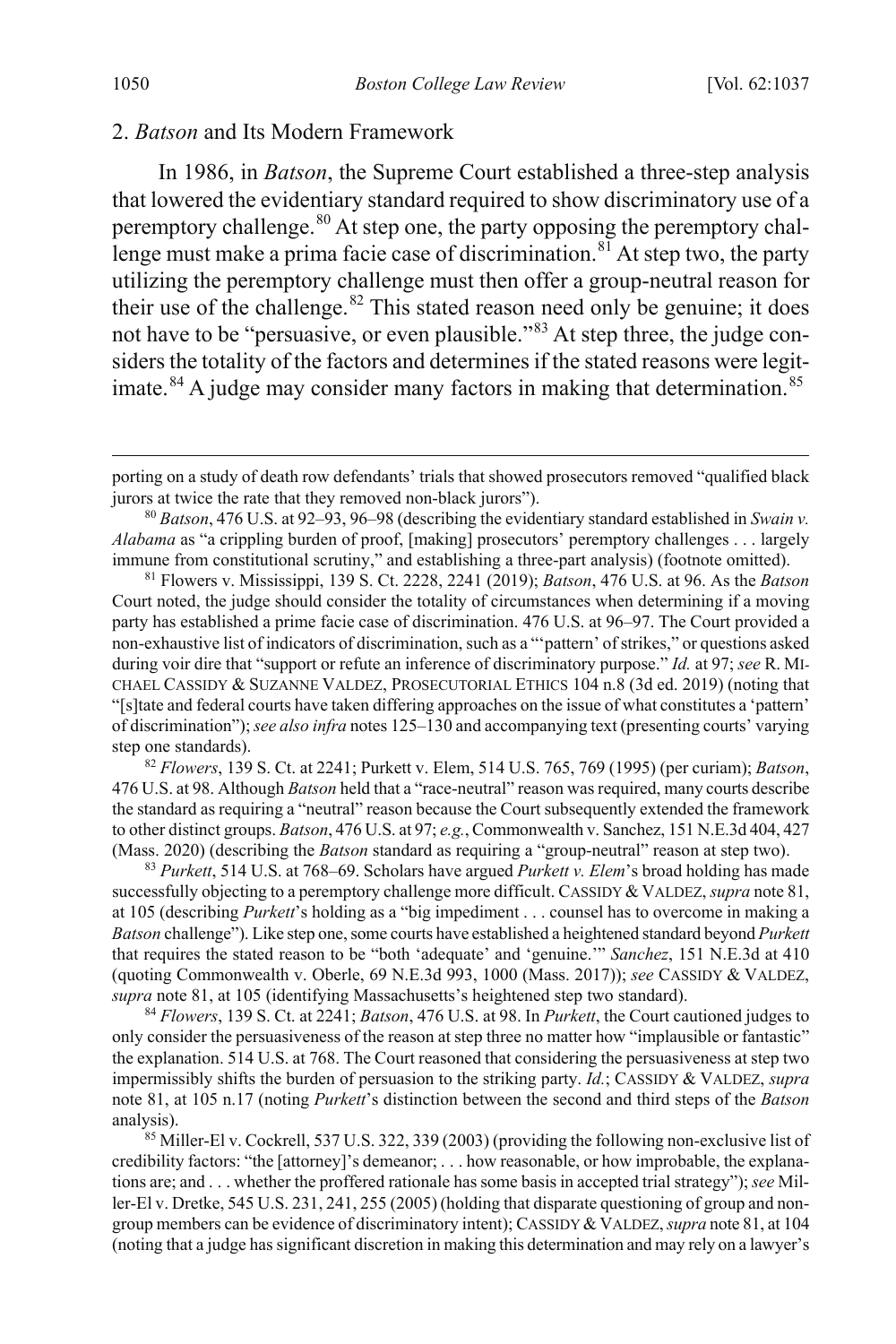<span id="page-15-10"></span>Courts review *Batson* rulings under a clearly erroneous standard, which is deferential to the trial court's determination.<sup>[86](#page-15-2)</sup> If the appellate court finds the trial court made an error at step one, state and federal courts differ on whether the remedy should be remand or reversal.<sup>[87](#page-15-3)</sup> If, however, the appellate court determines the trial court erred in denying a *Batson* objection at step three, it is a structural error that requires reversal.<sup>[88](#page-15-4)</sup>

Justice Marshall articulated the strongest critique of the standard in his concurring opinion.<sup>[89](#page-15-5)</sup> He argued that a striking party may lie outright as to the actual reason for the strike or be misguided by "unconscious racism" that moti-vates the genuine, race-neutral reason.<sup>[90](#page-15-6)</sup> Because he believed that peremptory challenges allow racial prejudices to shape the selection of a jury, he urged the Court to eliminate them. $91$ 

<span id="page-15-0"></span>3. *Batson* Extended: Gender, Sexual Orientation, and Religion Affiliation

<span id="page-15-1"></span>Although *Batson* initially applied only to the government's peremptory challenges in criminal cases, the Supreme Court extended its reach in several key decisions.[92](#page-15-8) Most broadly, in the early 1990s the Court held that *Batson* ap-plied to strikes used by criminal defendants and litigants in civil cases.<sup>[93](#page-15-9)</sup>

<span id="page-15-4"></span><sup>88</sup> *E.g.*, MC Winston v. Boatwright, 649 F.3d 618, 628 (7th Cir. 2011); *see* 6 WAYNE R.LAFAVE, JEROLD H. ISRAEL, NANCY J. KING & ORIN S. KERR, CRIMINAL PROCEDURE § 22.3(d) (4th ed. Supp. 2020) (noting that step three *Batson* error is structural).

<span id="page-15-5"></span><sup>89</sup> *Batson*, 476 U.S. at 102–03 (Marshall, J., concurring); *see* Sloan, *supra* not[e 8,](#page-2-0) at 239 (describing Justice Marshall's concerns about the efficacy of the *Batson* framework).

<span id="page-15-6"></span><sup>90</sup> *Batson*, 476 U.S. at 106 (arguing that a striking party's demeanor-based explanation, such as a Black juror being "distant," could be motivated by "conscious or unconscious racism"); *see* Sloan, *supra* not[e 8,](#page-2-0) at 239–40 (detailing the flaws that Justice Marshall identified in the *Batson* analysis). Justice Marshall also reasoned that "[a] judge's own conscious or unconscious racism may lead him to accept such an explanation as well supported." *Batson*, 476 U.S. at 106.

<span id="page-15-7"></span><sup>91</sup> *Batson*, 476 U.S. at 107; *see* Sloan, *supra* note [8,](#page-2-0) at 239, 241 (discussing Justice Marshall's argument for abolishing peremptory challenges).

<span id="page-15-8"></span><sup>92</sup> *E.g.*, Georgia v. McCollum, 505 U.S. 42, 59 (1992) (extending *Batson* to peremptory challenges used by criminal defendants); Edmonson v. Leesville Concrete Co., 500 U.S. 614, 616, 631 (1991) (extending *Batson* to peremptory challenges used by litigants in civil cases); J.E.B. v. Alabama *ex rel.* T.B., 511 U.S. 127, 129 (1994) (extending *Batson* to prohibit gender-based peremptory challenges).

<span id="page-15-9"></span><sup>93</sup> *McCollum*, 505 U.S. at 59; *Edmonson*, 500 U.S. at 616, 631. *See generally* Sharon Leigh Nelles, Note, *Extending* Batson v. Kentucky *to the Criminal Defendant's Use of the Peremptory Challenge: The Demise of the Challenge Without Cause*, 33 B.C. L. REV. 1081, 1111, 1128–37 (1992) (describing in more detail the Court's holding in *McCollum* and *Edmonson*). Moreover, the Court clarified that a litigant does not have to be the same race as the excluded juror to object to the strike.

demeanor and conduct at voir dire); Edwards, *supra* not[e 36](#page-7-9) (describing *Miller-El v. Cockrell*'s impact on step three of the *Batson* analysis). 86 *Flowers*, 139 S. Ct. at 2244 (first citing *Batson*, 476 U.S. at 98 n.21; then citing Snyder v. Lou-

<span id="page-15-2"></span>isiana, 552 U.S. 472, 477, 479 (2008)).

<span id="page-15-3"></span><sup>87</sup> *Compare* United States v. Horsley, 864 F.2d 1543, 1546 (11th Cir. 1989) (holding that step one error requires remand to the trial court to continue the *Batson* inquiry), *and* State v. Bennett, 843 S.E.2d 222, 238 (N.C. 2020) (same), *with Sanchez*, 151 N.E.3d at 417 (holding that step one error is structural error and requires reversal).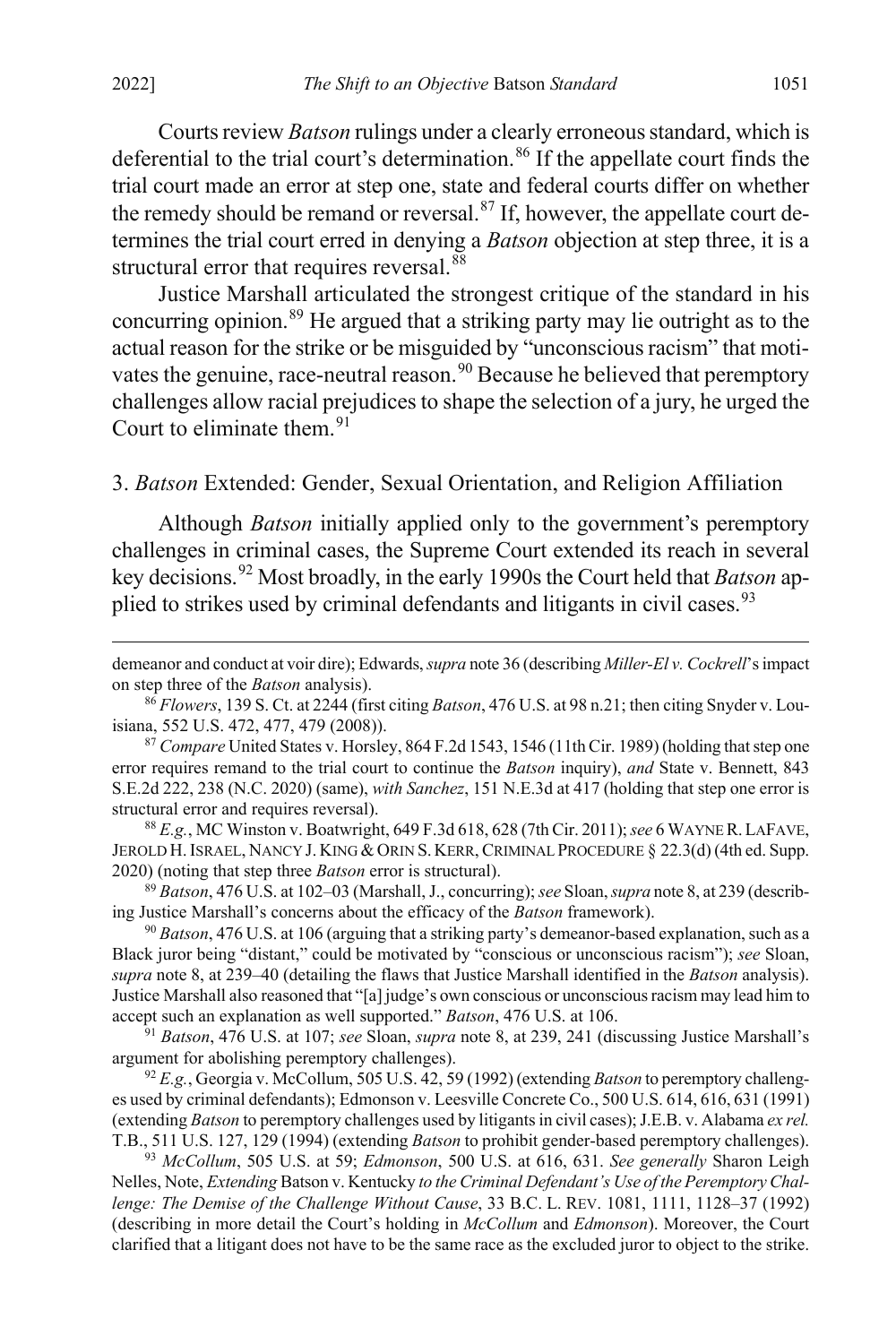Subsequently, the Court extended *Batson* to prohibit gender-based per-emptory challenges.<sup>[94](#page-16-0)</sup> In 1994, in *J.E.B. v. Alabama ex rel. T.B.*, the Court held that gender-based discrimination in jury selection violated the Equal Protection Clause because it lacked "an exceedingly persuasive justification."[95](#page-16-1) Proponents of gender-based strikes argued that they should be permitted because a juror's gender can bias them, especially in cases where gender is at issue.<sup>[96](#page-16-2)</sup> The Court rejected that argument and held that gender-based strikes harm the litigants' right to an impartial jury, the legitimacy of the judicial system within the community, and the excluded juror's right to equal protection of the laws.<sup>[97](#page-16-3)</sup>

Whether the Court would be willing to extend that logic to sexual orientation-based peremptory challenges is an open question because the Court has

<span id="page-16-1"></span><sup>95</sup> 511 U.S. at 136–37, 146. Specifically, the Court's inquiry was whether "peremptory challenges based on gender stereotypes provide substantial aid to a litigant's effort to secure a fair and impartial jury." *Id.* at 137. The concept of excluding women from juries was adopted from the English common law on the rationale that women were "too fragile and virginal to withstand the polluted courtroom atmosphere." *Id.* at 132. America's adoption of sex discrimination was generally rooted in what the Court in *Frontiero v. Richardson* called "an attitude of 'romantic paternalism' . . . [which] put women, not on a pedestal, but in a cage." *Id.* at 133 (quoting Frontiero v. Richardson, 411 U.S. 677, 684 (1973)). 96 *Id.* at 137–38. For example, proponents argued that men would be biased in favor of the father

<span id="page-16-2"></span>in a paternity case, and women similarly biased to the mother. *Id.* 137–39. Trial manuals at the time encouraged prosecutors to select women as jurors if the victim was a child or "if you can't win your case with the facts" because women may rely on "their 'women's intuition.'" *Id.* at 138 n.10 (quoting Albert W. Alschuler, *The Supreme Court and the Jury: Voir Dire, Peremptory Challenges, and the Review of Jury Verdicts*, 56 U.CHI.L.REV. 153, 210 (1989)). Another manual cautioned against empaneling women if a lawyer's case needed to be proven through technical "blackboard figures" and the lawyer did not want a verdict based on "intuition" or "sympathy." *Id.* (quoting 3 MELVIN M. BELLI, MODERN TRIALS §§ 51.67, 51.68, at 446–47 (2d ed. 1982)). 97 *See id.* at 138, 140–42 (citing *Powers*, 499 U.S. at 410). There is limited information on the

<span id="page-16-3"></span>gender composition of modern juries; a study of the jury composition of all felony trials over a oneyear period in North Carolina, however, showed an equal gender distribution in the aggregate number of jurors empaneled. Wright et al., *supra* not[e 79,](#page-13-0) at 1427 & n.81; *see infra* not[e 149](#page-26-0) and accompanying text (discussing the study's findings on gender composition in jury selection).

Powers v. Ohio, 499 U.S. 400, 402 (1991) (holding that "a criminal defendant may object . . . whether or not the defendant and the excluded juror share the same race[]"); *see Edmonson*, 500 U.S. at 618 (summarizing the holding in *Powers*).

<span id="page-16-0"></span><sup>94</sup> *J.E.B.*, 511 U.S. at 129. The prohibition against women serving on juries lasted until the twentieth century when Congress permitted their service in federal court. *Id.* at 131; Deborah L. Forman, *What Difference Does It Make? Gender and Jury Selection*, 2 UCLA WOMEN'S L.J. 35, 38 (1992). Women in Wyoming Territory were the exception to the complete ban on jury service in the nineteenth century: they were permitted to serve as jurors from 1870 to 1871. *J.E.B.*, 511 U.S. at 131 n.2. Congress permitted women to serve on juries in federal courts in 1957; prior to this, a woman's ability to serve depended on state law. Forman, *supra*, at 38. In the early-1940s, state law in roughly half the country excluded women from jury service; although most of these laws were repealed by the 1960s, a few states maintained these exclusions. Note, *Beyond* Batson*: Eliminating Gender-Based Peremptory Challenges*, 105 HARV. L. REV. 1920, 1924 (1992). Mississippi, for example, maintained its statute until 1968. Forman, *supra*, at 38 n.18.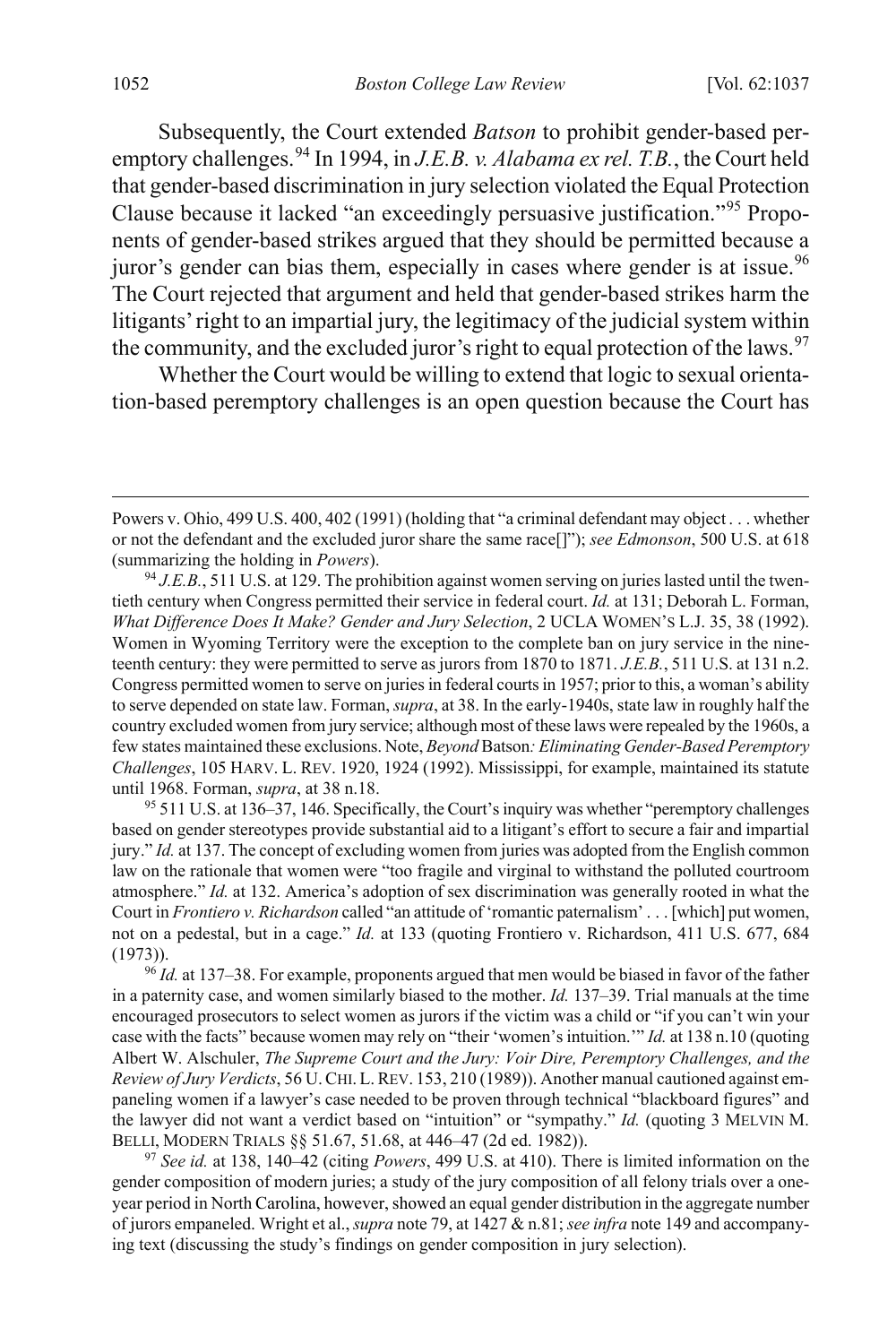<span id="page-17-0"></span>not heard a case that raises the issue.<sup>[98](#page-17-1)</sup> In *J.E.B.*, however, the Court held that a peremptory challenge could be based on group-status if the group receives "ra-tional basis" review under the Equal Protection Clause.<sup>[99](#page-17-2)</sup> That language left unanswered whether *Batson* necessarily extends to a group for whom the court applies a level of scrutiny beyond rational basis review.<sup>[100](#page-17-3)</sup>

<span id="page-17-6"></span>Because of this lack of clarity from the Supreme Court, there is no uniform prohibition in federal or state courts against using sexual orientation in exercising a peremptory challenge.<sup>[101](#page-17-4)</sup> The level of scrutiny that applies to sexual orientation is somewhat unclear because *United States v. Windsor*, the seminal case applying the Equal Protection Clause to sexual orientation, never stated the level of scrutiny it applied to sexual orientation.<sup>[102](#page-17-5)</sup> The U.S. Court of

<span id="page-17-3"></span>*J.E.B.* "did not state definitively whether heightened scrutiny is sufficient to warrant *Batson*'s protection or merely necessary"); Wojcik, *supra* not[e 98,](#page-17-0) at 11 (commenting that after "*J.E.B.*, federal courts have held that *Batson* 'prohibits peremptory challenges based on *any* classification that warrants heightened judicial scrutiny"" (quoting SANDY WEINBERG, AM. BAR. ASS'N, REPORT TO THE HOUSE OF DELEGATES: RESOLUTION 108D, at 1 (2018), https://www.abajournal.com/files/2018\_hod\_ midyear\_108D.pdf [https://perma.cc/43FD-9VMV])). *See generally* R. Randall Kelso, *Standards of Review Under the Equal Protection Clause and Related Constitutional Doctrines Protecting Individual Rights: The "Base Plus Six" Model and Modern Supreme Court Practice*, 4 U. PA. J. CONST. L. 225, 227–28 (2002) (discussing the different levels of scrutiny and the corresponding analysis courts apply to government action that targets the discrete group). Rational basis review is highly deferential and requires a minimal justification for the unequal treatment of the group. *See Smithkline*, 740 F.3d at 482 (describing rational basis review as "ordinarily unconcerned with the inequality that results from the challenged state action"). For example, in *J.E.B.*, the Court applied "an exceedingly persuasive justification" standard to gender-based peremptory challenges. 511 U.S. at 136. Applying that standard, the Court noted that "the only question is whether discrimination on the basis of gender in jury selection substantially furthers the State's legitimate interest in achieving a fair and impartial trial." *Id.* at 136–37.

<span id="page-17-4"></span><sup>101</sup> *See* Wojcik, *supra* not[e 98,](#page-17-0) at 25–26 (summarizing the varying treatment in federal and state courts).

<span id="page-17-5"></span><sup>102</sup> United States v. Windsor, 570 U.S. 744, 769–70 (2013) (holding that the Defense of Marriage Act was a "law having the purpose and effect of disapproval of [same-sex couples]" but failing to specify the level of scrutiny applied); *see Smithkline*, 740 F.3d at 480 (noting *Windsor*'ssilence on the level of scrutiny it applied to sexual orientation); *see* Wojcik, *supra* not[e 98,](#page-17-0) at 28 (same). *Smithkline* noted that *Lawrence v. Texas*, an earlier landmark case on the level of scrutiny applied to sexual orientation, was similarly silent on the level of scrutiny it applied. *Smithkline*, 740 F.3d at 480; *see* Lawrence v. Texas, 539 U.S. 558, 578 (2003) (holding that the "statute furthers no legitimate state interest which can justify its intrusion into the personal and private life of the individual" but failing to identi-

<span id="page-17-1"></span> <sup>98</sup> Kristal Petrovich, Note, *Extending* Batson *to Sexual Orientation: A Look at* Smithkline Beecham Corp. v. Abbott Labs, 2015 U.ILL. L.REV. 1681, 1689 (describing the lack of precedent regarding peremptory challenges based on sexual orientation); Mark E. Wojcik, *Extending* Batson *to Peremptory Challenges of Jurors Based on Sexual Orientation and Gender Identity*, 40 N.ILL.U.L.REV. 1, 25 (2019) (noting that the Court has not heard a case concerning the constitutionality of peremptory challenges "based on sexual orientation, gender identity, or gender expression").

<span id="page-17-2"></span><sup>99</sup> *J.E.B.*, 511 U.S. at 143 ("Parties may also exercise their peremptory challenges to remove from the venire any group or class of individuals normally subject to 'rational basis' review."); *see* Petrovich, *supra* not[e 98,](#page-17-0) at 1689 (discussing *J.E.B.*'s inference that *Batson* would apply to a group if it receives heightened scrutiny).<br><sup>100</sup> Smithkline Beecham Corp. v. Abbott Labs., 740 F.3d 471, 484 (9th Cir. 2014) (noting that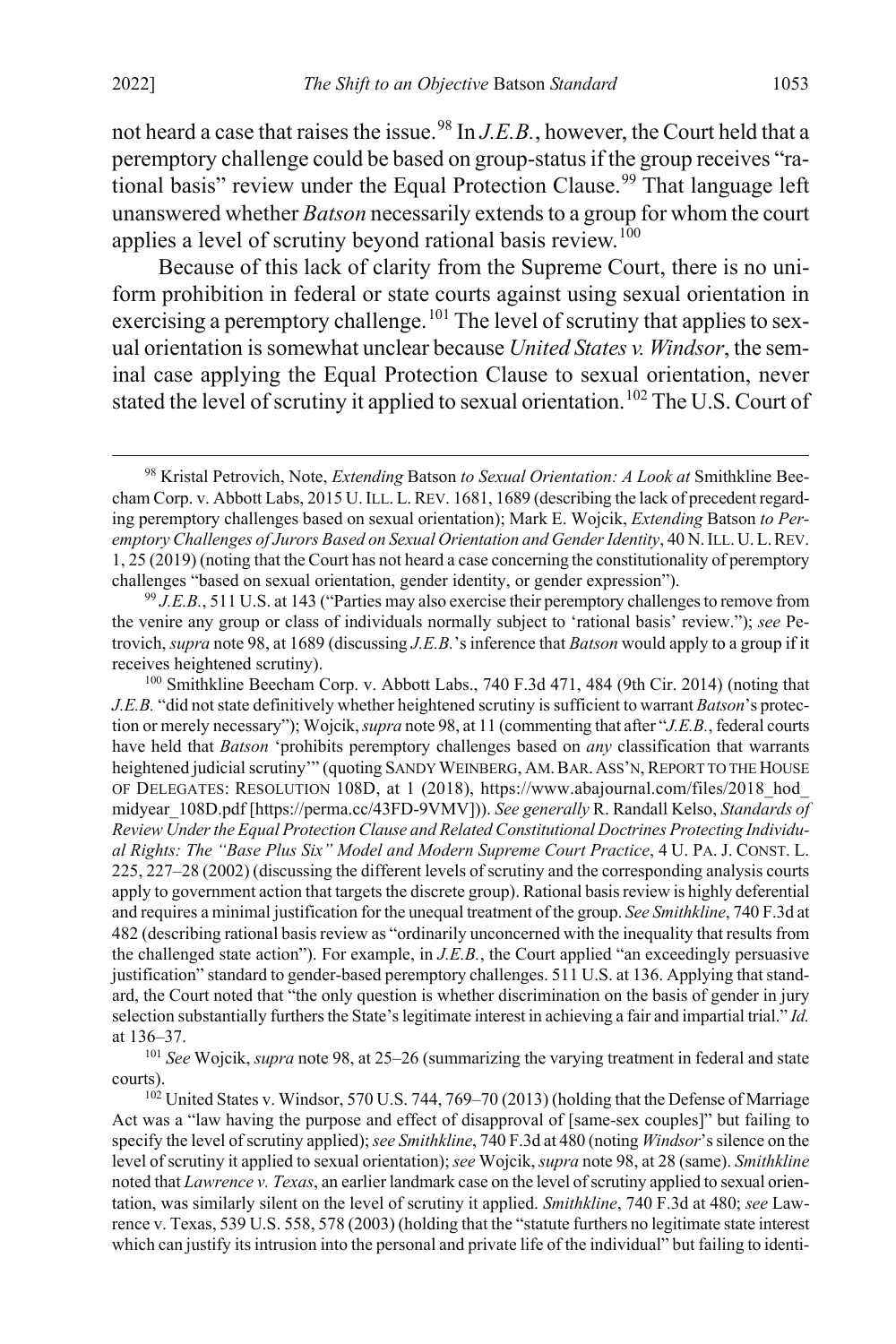Appeals for the Ninth Circuit, however, held in *Smithkline Beecham Corp. v. Abbott Laboratories* that sexual orientation requires heightened scrutiny, and therefore *Batson* must be extended to prohibit peremptory challenges that are motivated by a juror's sexual orientation.<sup>[103](#page-18-0)</sup> Strikingly, only two state supreme courts—Massachusetts and Nevada—have held that *Batson* applies to sexual orientation-based peremptory challenges.[104](#page-18-1) Numerous state supreme courts have, however, found that sexual orientation requires heightened scrutiny, and a handful of state legislatures have passed laws prohibiting discrimination in jury selection based on sexual orientation.<sup>[105](#page-18-2)</sup> In recent years, there have been efforts within the American Bar Association  $(ABA)$ ,  $^{106}$  $^{106}$  $^{106}$  Congress,  $^{107}$  $^{107}$  $^{107}$  and nu-

<span id="page-18-2"></span>105 Wojcik, *supra* note [98,](#page-17-0) at 21, 25–26 (identifying California, Connecticut, Iowa, and New Mexico as states that apply heightened scrutiny to sexual orientation). California, Colorado, Illinois, Minnesota, Oregon, and Wisconsin all have laws prohibiting jury discrimination based on sexual orientation. *Id.* at 33 & n.248 (identifying states); *see, e.g.*, CAL. CIV. PROC. CODE § 231.7(a) (West 2020) ("A party shall not use a peremptory challenge to remove a prospective juror on the basis of . . . gender identity, sexual orientation . . . or the perceived membership . . . in any of those groups.").

<span id="page-18-3"></span><sup>106</sup> WEINBERG, *supra* note [100,](#page-17-6) at 16; Wojcik, *supra* note [98,](#page-17-0) at 30. For example, in 2018 the American Bar Association (ABA) adopted a resolution urging federal and state courts to "extend *Batson* . . . to prohibit discrimination against jurors on the basis of sexual orientation or gender identity/expression." WEINBERG, *supra* not[e 100;](#page-17-6) Wojcik, *supra* not[e 98,](#page-17-0) at 30 (discussing the A.B.A. resolution). Proponents of the resolution noted a 2001 study that showed "30% of lesbian or gay court users believed those who knew their sexual orientation did not treat them with respect, and 39% believed their sexual orientation was used to lessen their credibility." WEINBERG, *supra* not[e 100,](#page-17-6) at 3 (citing JUDICIAL COUNCIL OF THE STATE OF CAL., SEXUAL ORIENTATION FAIRNESS IN THE CALI-FORNIA COURTS 13 (2001), https://www.courts.ca.gov/documents/sexualorient\_report.pdf [https://perma.cc/VQP7-DTKE]). Proponents' policy arguments parallel the justifications the Court applied to prohibiting race- and gender-based discrimination. WEINBERG, *supra* not[e 100,](#page-17-6) at 10–12; Wojcik, *supra* not[e 98,](#page-17-0) at 30. The A.B.A. argued that peremptory strikes harm the litigants who may empanel a less partial jury, the community at large—who develop cynicism toward the fair and unbiased principals of the court system and affirm erroneous stereotypes about LGBTQ people—and it offends the dignity of the juror. WEINBERG, *supra* not[e 100,](#page-17-6) at 10–12; Wojcik, *supra* not[e 98,](#page-17-0) at 30–

<span id="page-18-4"></span>31. 107 *See* Jury ACCESS Act, S. 250, 116th Cong. § 2 (2019) (proposing an amendment to a jury selection anti-discrimination law that prohibits exclusion of jurors based on "sexual orientation" or "gender identity"); Wojcik, *supra* not[e 98,](#page-17-0) at 31–33 (providing a detailed legislative history of the Jury ACCESS Act and similar legislative efforts in the House of Representatives to pass legislation that prohibits jury discrimination based on sexual orientation or gender identity in federal courts).

fy a level of scrutiny applied to the Due Process claim); Wojcik, *supra* not[e 98,](#page-17-0) at 28 (noting *Lawrence*'s silence on the level of scrutiny).

<sup>103</sup> *Smithkline*, 740 F.3d at 481, 484.

<span id="page-18-1"></span><span id="page-18-0"></span><sup>104</sup> Commonwealth v. Carter, 172 N.E.3d 367, 372 (Mass. 2021); Morgan v. State, 416 P.3d 212, 224 (Nev. 2018); *see* Rachel Scharf, *LGBTQ Jurors Part of Protected Class, Mass. Justices Say*, LAW360 (Aug. 16, 2021), https://www.law360.com/appellate/articles/1413057?utm\_source=sharedarticles&utm\_medium=email&utm\_campaign=shared-articles [https://perma.cc/MFV8-68Z8] (reporting that Massachusetts and Nevada are the only state supreme courts that have extended *Batson* to sexual orientation).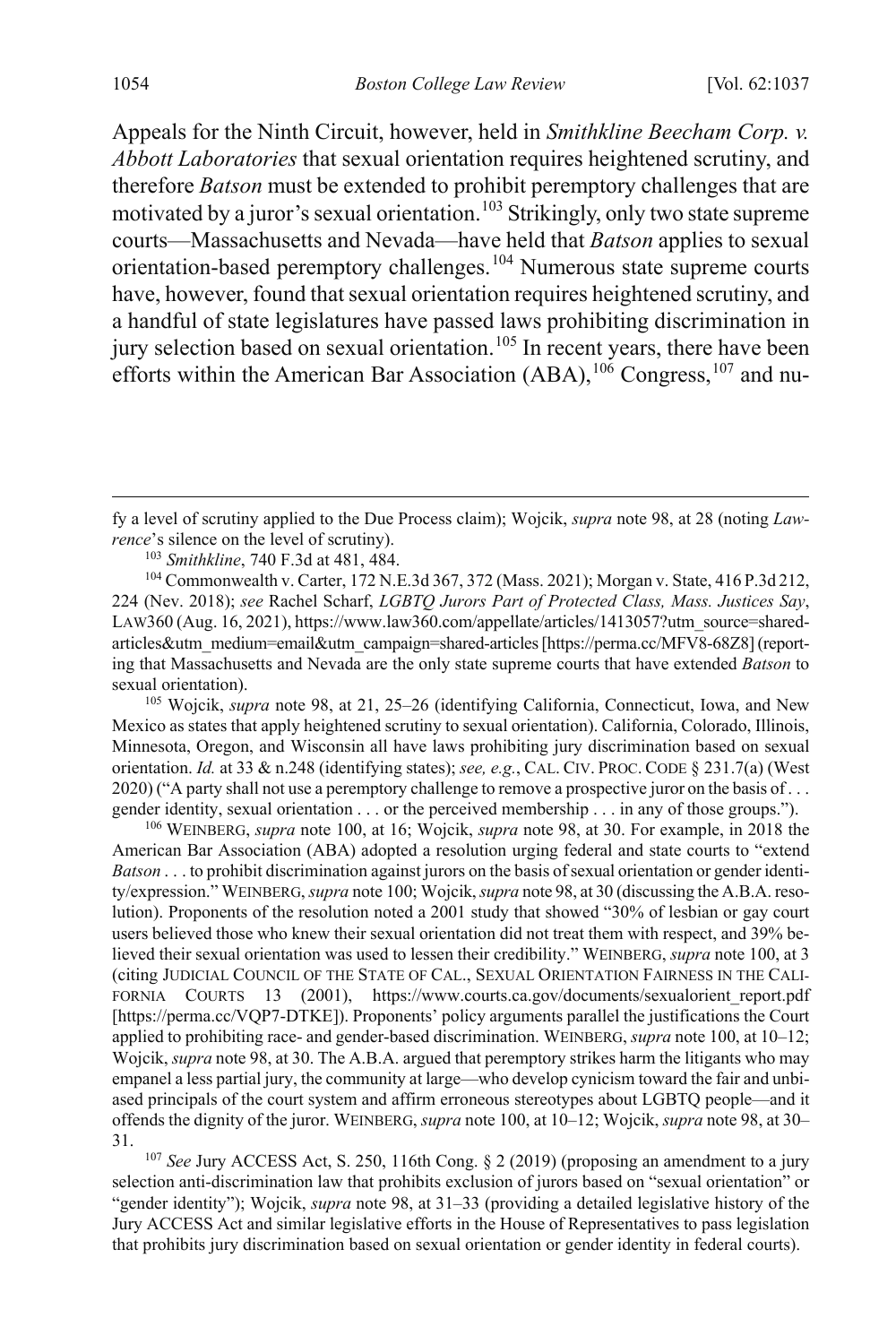merous state legislatures to extend *Batson*'s protection to sexual orientation uniformly throughout courts. $108$ 

<span id="page-19-4"></span>Similarly, there is no uniform prohibition against using peremptory chal-lenges because of a potential juror's religious affiliation.<sup>[109](#page-19-1)</sup> Most cases concerning religious discrimination are decided under the First Amendment and, therefore, the Equal Protection Clause question is often not addressed; the Court, however, has suggested, but not explicitly held, that a heightened form of scrutiny may apply to religion.<sup>[110](#page-19-2)</sup> Despite this lack of guidance from the Supreme Court, lower courts—and approximately a dozen states—have extended *Batson* protections to religious affiliation-based peremptory challeng-es.<sup>[111](#page-19-3)</sup> Scholars have argued that the Court should apply strict scrutiny to reli-

<span id="page-19-1"></span><sup>109</sup> *See* CASSIDY & VALDEZ, *supra* not[e 81,](#page-14-1) at 104–05 (noting that although the Supreme Court has not extended *Batson*'s protections to religion, numerous state courts have done so); Edwards, *supra* not[e 36,](#page-7-9) at n.39 (describing the various treatment courts have given religious affiliation-based peremptory challenges); Wojcik, *supra* not[e 98,](#page-17-0) at 12 & n.77 (describing the various treatment federal and state courts have given religious affiliation, and noting that around a dozen states prohibit religious affiliation-based peremptory challenges). In *Miller-El v. Dretke*, Justice Stephen Breyer wrote in his concurrence that "if [peremptory challenges are] used to express stereotypical judgments about race, gender, *religion*, or national origin, peremptory challenges betray the jury's democratic origins and undermine its representative function." 545 U.S. 231, 272 (2005) (Breyer, J., concurring) (emphasis added); Edwards, *supra* not[e 36 \(](#page-7-9)quoting *Dretke*, 545 U.S. at 272 (Breyer, J., concurring)) (summarizing Justice Breyer's concurrence in *Dretke*).

<span id="page-19-2"></span><sup>110</sup> *E.g.*, Espinoza v. Mont. Dep't of Revenue, 140 S. Ct. 2246, 2263 n.5 (2020) (answering a question about religious discrimination, but not addressing the Equal Protection Clause question); Trinity Lutheran Church of Columbia, Inc. v. Comer, 137 S. Ct. 2012, 2024 n.5 (2017) (same). *See* New Orleans v. Dukes, 427 U.S. 297, 303 (1976) (per curiam) (listing religion among "suspect distinctions" alongside race and nationality); United States v. Carolene Prods. Co., 304 U.S. 144, 153 n.4 (1938) (grouping religion with race and national origin when discussing the potential application of heightened scrutiny); Benjamin Hoorn Barton, Note, *Religion-Based Peremptory Challenges After*  Batson v. Kentucky *and* J.E.B. v. Alabama*: An Equal Protection and First Amendment Analysis*, 94 MICH. L. REV. 191, 205 & n.66 (1995) (arguing that the Court's jurisprudence supports the inference that strict scrutiny should be applied to religion); Steven G. Calabresi & Abe Salander, *Religion and the Equal Protection Clause: Why the Constitution Requires School Vouchers*, 65 FLA. L. REV. 909, 912, 918–19 (2013) (discussing the Court's jurisprudence on religion and the Equal Protection Clause, and arguing that "'Footnote Four' [in *Carolene Products*] said that the Fourteenth Amendment protects religion from discrimination, just as much as it protects race or national origin discrimination").

<span id="page-19-3"></span><sup>111</sup> *Dretke*, 545 U.S. at 270 (Breyer, J., concurring) (noting that lower courts have applied *Batson* to religious affiliation-based peremptory challenges); United States v. Brown, 352 F.3d 654, 669 (2d Cir. 2003) ("[I]f a prosecutor, when challenged, said that he had stricken a juror because she was Muslim, or Catholic, or evangelical, upholding such a strike would be error."); United States v. Somerstein, 959 F. Supp. 592, 595 (E.D.N.Y. 1997) (applying *Batson* to a peremptory challenge based on the prospective juror's Jewish faith); CASSIDY & VALDEZ, *supra* not[e 81,](#page-14-1) at 105 (discussing several lower courts' extension of *Batson* to religious affiliation-based peremptory challenges); Wojcik, *supra*  not[e 98,](#page-17-0) at 12 & n.77 (noting that ten states have revised their jury selection laws to prohibit religious affiliation-based strikes). *But see* Taylor v. Carey, No. CIV S-05-0788 MCE, 2008 WL 3244303, at \*26 (E.D. Cal. Aug. 7, 2008) (describing the argument to extend *Batson* to religion as a "dicey proposition" because "certain religions may well have tenets at odds with the controlling law, e.g., drug use,

<span id="page-19-0"></span><sup>&</sup>lt;sup>108</sup> See, e.g., OR. REV. STAT. § 10.030 (2021) (prohibiting exclusion from jury service "on the basis of . . . sexual orientation"); *see* Wojcik, *supra* not[e 98,](#page-17-0) at 33–38 & n.263 (describing Oregon's Section 10.030 legislation and similar state legislation in California, Colorado, Illinois, and Minnesota).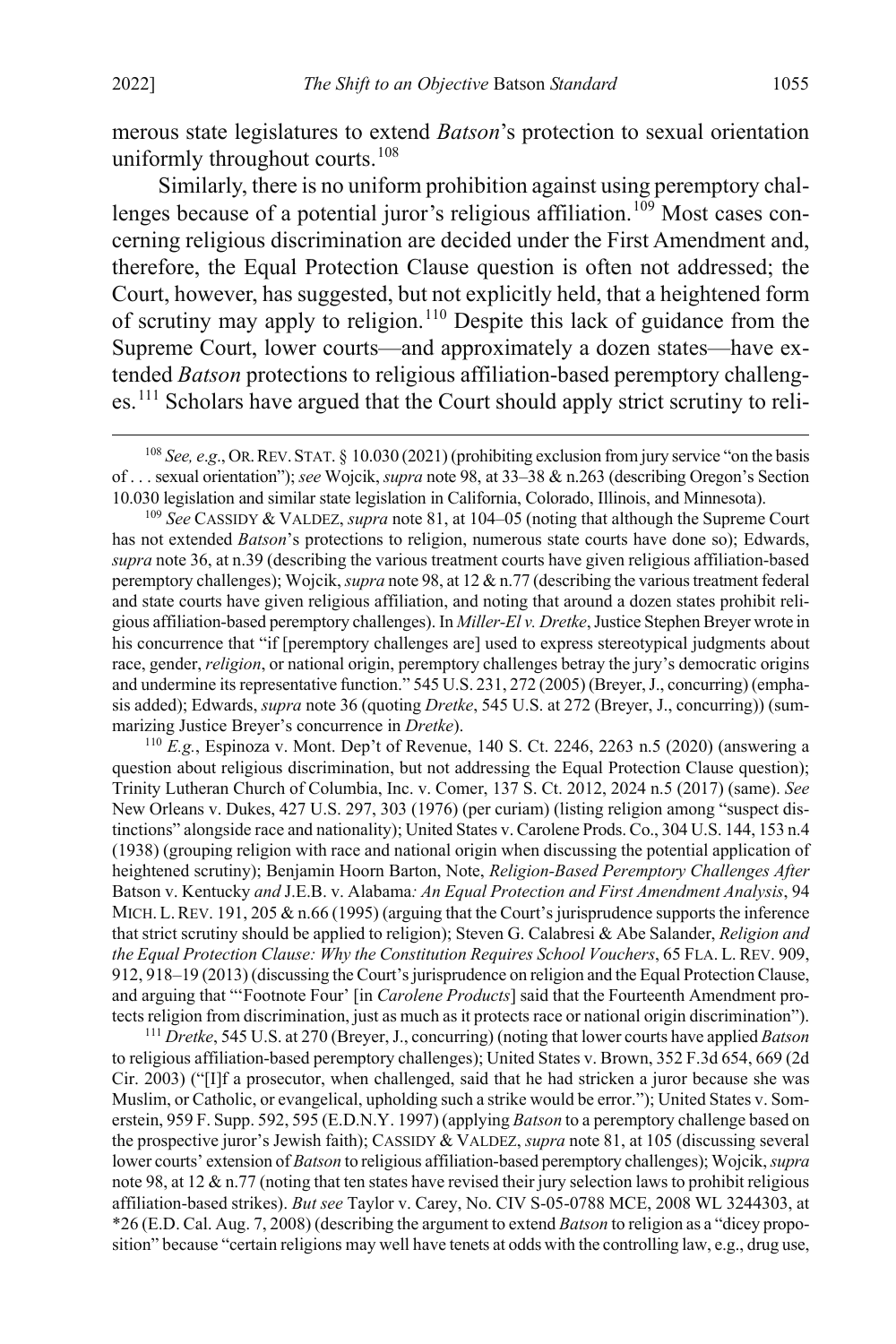gion, and therefore extend *Batson* to prohibit religion-based peremptory challenges, but the question remains unanswered. $112$ 

## <span id="page-20-1"></span><span id="page-20-0"></span>*C. Implicit Bias*

The "unconscious racism" that Justice Marshall warned about in *Batson* is understood today as implicit bias—the involuntary cognitive process of relying on biases and stereotypes in decision-making.[113](#page-20-3) Implicit bias is often framed as "good people"—that is, people who do not consciously hold discriminatory beliefs—being unintentionally motivated by unconscious biases in their deci-sion-making.<sup>[114](#page-20-4)</sup>

The brain simplifies and categorizes the stimuli presented to it, allowing a person to make more reliable predictions about outcomes with incomplete information.[115](#page-20-5) The brain also uses stereotypes during decision-making, which are a belief-system based on broad correlations between a discrete group and a

<span id="page-20-2"></span><sup>112</sup> *See* Barton, *supra* not[e 110,](#page-19-4) at 193 (arguing that *Batson* should extend to religion-based peremptory challenges); Calabresi & Salander, *supra* note [110,](#page-19-4) at 913 (arguing "that discrimination on the basis of religion ought always to be subjected to strict scrutiny"); Christie Stancil Matthews, *Missing Faith in* Batson*: Continued Discrimination Against African Americans Through Religion-Based Peremptory Challenges*, 23 TEMP. POL. & CIV. RTS. L. REV. 45, 80–81 (2013) (arguing that courts and legislatures should bar religion-based peremptory challenges because they may be used as a raceneutral reason to strike Black jurors).

<span id="page-20-3"></span><sup>113</sup> *Implicit Bias*, STAN.ENCYCLOPEDIA OF PHIL.(July 31, 2019), https://plato.stanford.edu/entries/ implicit-bias/ [https://perma.cc/DBG2-44FP]; *see* Batson v. Kentucky, 476 U.S. 79, 106 (1986) (Marshall, J., concurring) (arguing that a lawyer or judge's perception of race-neutral reasons can be skewed by "unconscious racism"). For a discussion of the criticisms scholars have raised about the measurement and scope of implicit bias, see Michael Selmi, *The Paradox of Implicit Bias and a Plea for a New Narrative*, 50 ARIZ. STATE L.J. 193, 199–200, 199 n.21 (2018).

<span id="page-20-4"></span><sup>114</sup> *E.g.*, Page, *supra* not[e 11,](#page-3-6) at 160–61 ("To put it simply, good people often discriminate, and they often discriminate without being aware of it." (citing John F. Dovidio et al., *Contemporary Racial Bias: When Good People Do Bad Things*, *in* THE SOCIAL PSYCHOLOGY OF GOOD AND EVIL 141, 141 (Arthur G. Miller ed., 2004))); *see* MAHZARIN R.BANAJI & ANTHONY G. GREENWALD, BLIND-SPOT: HIDDEN BIASES OF GOOD PEOPLE, at xv (Batnam Books Trade 2016) (2013) ("By 'good people' we refer to those, ourselves included, who intend well and who strive to align their behavior with their intentions.").

<span id="page-20-5"></span>115 Page, *supra* not[e 11,](#page-3-6) at 186. When the brain is confronted with information that does not fit into a category it has formed, it will simplify the information further—potentially to the point of erroneous representation—to complete the categorization. *Id.*

participation in capital punishment proceedings."); State v. Gowdy, 727 N.E.2d 579, 586 (Ohio 2000) (holding that a religious belief-based peremptory challenge was permissible). Numerous federal appeals courts have left the question open. *E.g.*, United States v. Girouard, 521 F.3d 110, 113 (1st Cir. 2008); United States v. DeJesus, 347 F.3d 500, 510 (3d Cir. 2003); *see* United States v. Heron, 721 F.3d 896, 902–03 (7th Cir. 2013) (discussing the challenges of extending *Batson* to religion-based peremptory challenges but declining to answer the question). Several federal circuits have acknowledged that even if *Batson* extended to religious affiliation, discrimination based on religious beliefs would be permissible. *DeJesus*, 347 F.3d at 510 ("Even assuming that the exercise of a peremptory strike on the basis of religious affiliation is unconstitutional, the exercise of a strike based on religious beliefs is not."); *see Girouard*, 521 F.3d at 113 n.3 (noting that the Second, Third, and Seventh Circuits have all acknowledged different treatment for religious affiliation and belief).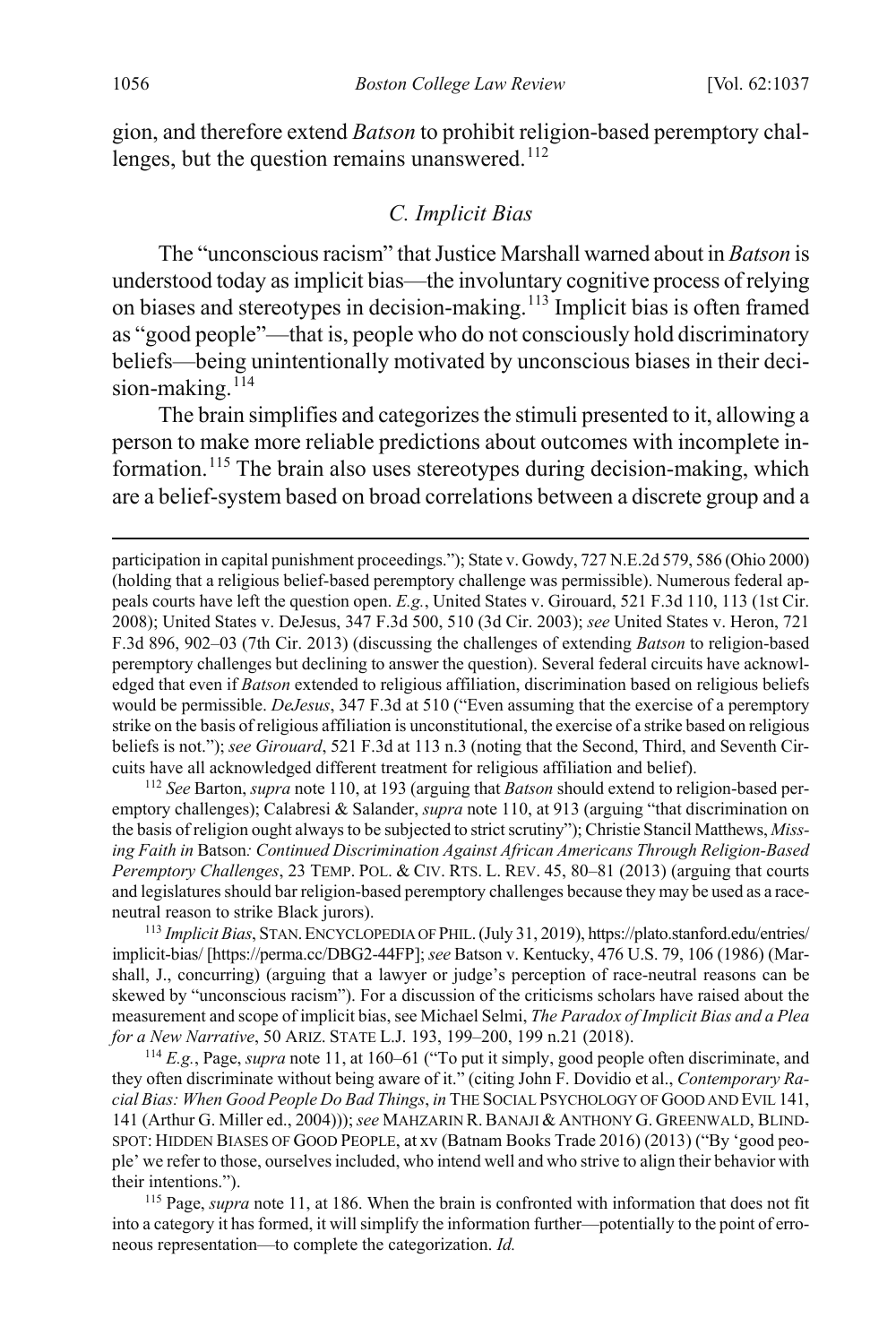trait.<sup>[116](#page-21-2)</sup> Stereotypes simplify our understanding of society and can lead us to apply erroneously new information based on those stereotypes.<sup>[117](#page-21-3)</sup> They are not, however, immutable; studies have shown that through "cognitive correction," people can recognize their biases at work and avoid acting upon them.<sup>[118](#page-21-4)</sup>

<span id="page-21-1"></span>Although scholars have been writing about implicit bias since the turn of the twenty-first century, courts have only recently shown an appetite—albeit a voracious one—for considering its implications on *Batson*; since 2018, at least seven state supreme courts, in California, Connecticut, Iowa, Massachusetts, New Jersey, Utah, and Washington, and the Oregon Court of Appeals, have considered the effect that implicit bias has on the efficacy of *Batson*. [119](#page-21-5) Addi-

<span id="page-21-4"></span><span id="page-21-3"></span><span id="page-21-2"></span><sup>118</sup> Mark W. Bennett, *Unraveling the Gordian Knot of Implicit Bias in Jury Selection: The Problems of Judge-Dominated Voir Dire, the Failed Promise of* Batson*, and Proposed Solutions*, 4 HARV. L. &POL'Y REV. 149, 166 (2010). Known as the "shooter bias" studies, researchers instructed participants to complete a video game simulation that tasked them with identifying and shooting an armed suspect in a crowd of people. *Id.* at 155. The results showed that participants were more likely to "shoot Black perpetrators more quickly and more frequently than white perpetrators and to decide not to shoot White bystanders more quickly and frequently than Black bystanders." *Id.* (quoting Justin D. Levinson, *Forgotten Racial Equality: Implicit Bias, Decisionmaking, and Misremembering*, 57 DUKE L.J. 345, 357 (2007)). Further studies compared the outcomes of the public and police officers, which showed that members of the public were more likely to shoot Black people than white people in both the armed or unarmed study conditions; police officers, however, "showed no implicit or explicit racial bias in their ultimate decisions to shoot the armed and not shoot the unarmed—regardless of race." *Id.* at 156. The principal researcher of the study said that although "[they] don't mean to suggest that this is conclusive evidence that there is no racial bias in police officers' decisions to shoot . . . [they]'ve run these tests with thousands of people now, and . . . never seen this ability to restrain behavior in any other group than police officers." *Id.* at 156 (quoting Benedict Carey, *Study Finds Police Training Plays Key Role in Shootings*, N.Y. TIMES (June 2, 2007), https://www.nytimes.com/2007/ 06/02/us/02police.html [https://perma.cc/BX9M-BJQ5]). Commentators have argued these findings show that training for implicit bias is effective. *Id.*

<span id="page-21-5"></span><sup>119</sup> State v. Andujar, 254 A.3d 606, 623, 630 (N.J. 2021) (discussing the harmful role implicit bias plays in peremptory challenges); Commonwealth v. Sanchez, 151 N.E.3d 404, 428–29 (Mass. 2020) (Lowy, J., concurring) (same); People v. Rhoades, 453 P.3d 89, 148 (Cal. 2019) (Liu, J., dissenting) (same); State v. Holmes, 221 A.3d 407, 411 (Conn. 2019) (same) (citation omitted); State v. Veal, 930 N.W.2d 319, 340 (Iowa 2019) (Cady, C.J., concurring) (same); *Veal*, 930 N.W.2d at 343 (Appel, J., concurring in part and dissenting in part) (same); State v. Jefferson, 429 P.3d 467, 476 (Wash. 2018) (same); *Jefferson*, 429 P.3d at 481 (Yu, J., concurring) (same); State v. Curry, 447 P.3d 7, 14 (Or. App. 2019) (same), *adhering to on reconsideration*, 461 P.3d 1106 (Or. App. 2020); State v. Aziakanou, No. 20180284, 2021 WL 4468427, at \*14 (Utah Sept. 30, 2021) (same); *see also* Bennett, *supra* not[e 118,](#page-21-1) at 152 (arguing that "[l]awyers, judges, and other legal professionals need to heighten their awareness and understanding of implicit bias"); Mike Catalini, *NJ High Court Finds Implicit Bias at Play in Jury Selection*, ASSOC. PRESS (July 13, 2021), https://apnews.com/article/government-andpolitics-courts-8b13804702d7e17a13ef447e35dee739 [https://perma.cc/9Q2Y-VXST]; Edwards, *supra* not[e 36](#page-7-9) (summarizing the recent decisions in California, Connecticut, Iowa, Oregon, and Washington); Beth Schwartzapfel, *A Growing Number of State Courts Are Confronting Unconscious Racism in Jury Selection*, THE MARSHALL PROJECT (May 11, 2020), https://www.themarshallproject.org/ 2020/05/11/a-growing-number-of-state-courts-are-confronting-unconscious-racism-in-jury-selection [https://perma.cc/6WSC-MAUF] (reporting that advocates raised the prospect of a "working group to look at implicit bias" to the North Carolina Supreme Court); Sloan, *supra* not[e 8,](#page-2-0) at 242 (noting that

<span id="page-21-0"></span> <sup>116</sup> *Id.* at 187–88.

<sup>117</sup> *Id.* at 186, 188.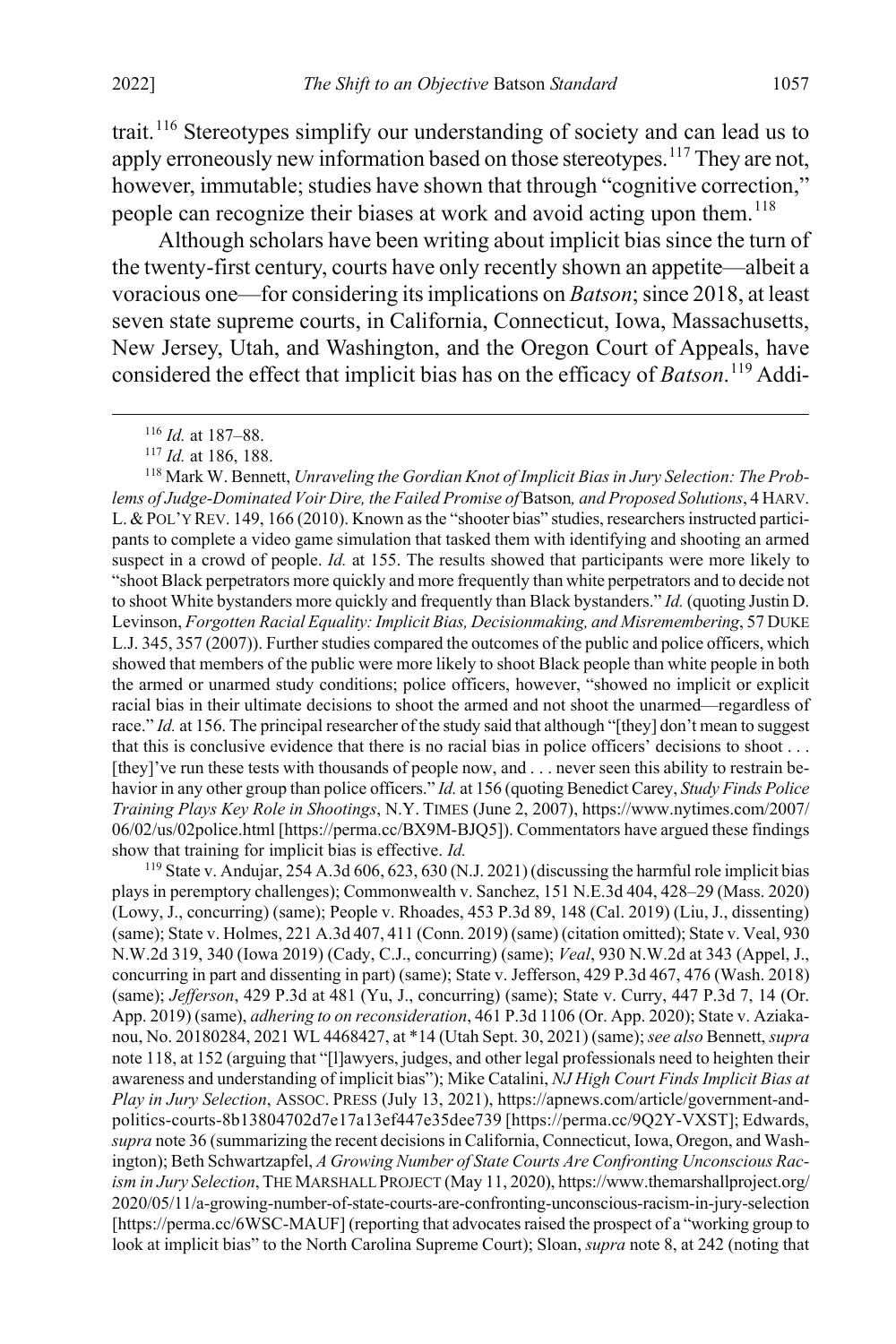tionally, California, Connecticut, New Jersey, and Washington have commissioned working groups or task forces to study, among other problems, the role of implicit bias in jury selection and to recommend solutions to their states' *Batson* framework.<sup>[120](#page-22-2)</sup>

## <span id="page-22-1"></span><span id="page-22-0"></span>*D.* Batson *Reform*

Justice Clarence Thomas has argued that *Batson* should be overturned, al-lowing parties to use peremptory challenges without restriction.<sup>[121](#page-22-3)</sup> That view has garnered little support among the Court.[122](#page-22-4) Short of overturning *Batson* outright, however, reform efforts have focused on modifying the *Batson* framework or reforming attorney conduct within the framework.<sup>[123](#page-22-5)</sup> The fol-

<span id="page-22-3"></span><sup>121</sup> Flowers v. Mississippi, 139 S. Ct. 2228, 2271 (2019) (Thomas, J., dissenting) ("I would return to our pre-*Batson* understanding—that race matters in the courtroom—and thereby return to litigants one of the most important tools to combat prejudice in their cases."); *see also* Edwards, *supra* not[e 36](#page-7-9) (detailing Justice Clarence Thomas's desire to shift the Court's jurisprudence to a framework without *Batson*). Justice Thomas views peremptory challenges as a tool that Black defendants may use *affirmatively* to remove prospective white jurors they perceive as prejudiced against them. *Flowers*, 139 S. Ct. at 2274 (Thomas, J., dissenting) ("[T]he Court continues to apply a line of cases that prevents, among other things, black defendants from striking potentially hostile white jurors."); Georgia v. McCollum, 505 U.S. 42, 60 (1992) (Thomas, J., concurring) (arguing that applying *Batson* to criminal defendants will hurt Black litigants in particular because it will "inexorably . . . lead to the elimination of peremptory strikes"); *see* Susan N. Herman, *Why the Court Loves* Batson*: Representation-Reinforcement, Colorblindness, and the Jury*, 67 TUL. L.REV. 1807, 1828 (1993)(discussing Justice Thomas's view that peremptory challenges can be used affirmatively to combat bias on juries). Justice Antonin Scalia similarly framed the expansion of *Batson* as an anti-defendant product of "an activist, 'evolutionary' constitutional jurisprudence . . . [that] destroy[s] the ages-old right of criminal defendants to exercise peremptory challenges as they wish." *McCollum*, 505 U.S. at 70 (Scalia, J., dissent-

<span id="page-22-4"></span>ing). 122 *See Flowers*, 139 S. Ct. at 2252, 2269, 2271 (Thomas, J., dissenting). Justice Neil Gorsuch was the only justice to join Justice Thomas's dissent and he did not join Part IV in which Justice Thomas articulates this argument. *Id.* 

<span id="page-22-5"></span><sup>123</sup> *See infra* notes [125–](#page-23-0)[136](#page-25-0) and accompanying text (presenting reform efforts to the *Batson* framework and attorney conduct within the framework).

the Washington Supreme Court's 2018 rulemaking was the first to offer protections for implicit biases and non-purposeful discrimination).

<span id="page-22-2"></span><sup>120</sup> *Holmes*, 221 A.3d at 436–37 (following the Washington Supreme Court's approach and establishing a jury selection working group while noting that "implicit bias may be equally as pernicious and destructive [as purposeful discrimination] to the perception of the justice system"); *Andujar*, 254 A.3d at 612, 631 (ordering "a Judicial Conference on Jury Selection to convene this fall [of 2021]"); Wash. GR 37 Order, *supra* note [16](#page-4-1) (noting that the Jury Selection Workgroup was formed by the state's Supreme Court); Press Release, Sup. Ct. of California, Announcement of Jury Selection Work Group Charge (Jan. 29, 2020), https://newsroom.courts.ca.gov/sites/default/files/newsroom/2020- 11/SupCt20200129.pdf [https://perma.cc/J3DE-7H5W]; Merrill Balassone, *Supreme Court Announces Jury Selection Work Group*, CAL.CTS. NEWSROOM (Jan. 29, 2020), https://newsroom.courts.ca.gov/ news/supreme-court-announces-jury-selection-work-group [https://perma.cc/W64W-HZ65] (announcing the creation of the California Jury Selection Work Group); *see also* Sloan, *supra* not[e 8,](#page-2-0) at 250–53 (detailing how Washington's jury selection group formed). The Utah Supreme Court delegated the task of studying and recommending changes to their *Batson* doctrine to their rules committee. *Aziakanou*, 2021 WL 4468427, at \*14 n.12.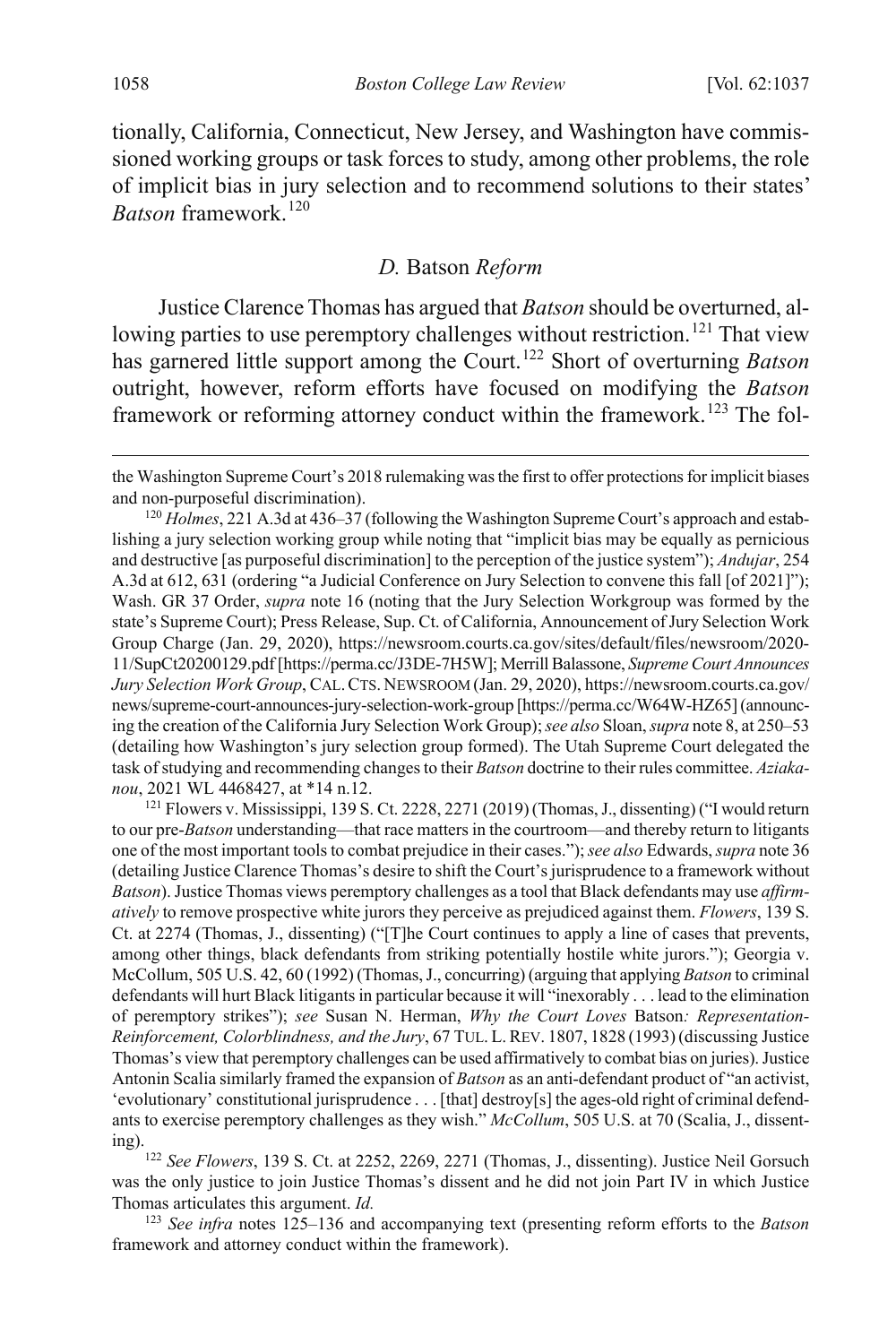lowing sub-sections respectively detail the attempts to lower the initial showing of discrimination under *Batson* and the efforts to reform the kind of attorney conduct *Batson* targets.<sup>[124](#page-23-1)</sup>

#### 1. Step One Modifications

<span id="page-23-6"></span><span id="page-23-0"></span>States may modify the *Batson* framework to provide more protections to ju-rors.<sup>[125](#page-23-2)</sup> The most common modification, adopted by six states, is to lower the step one standard to require only a request for a *Batson* hearing by the objecting party.<sup>[126](#page-23-3)</sup> The modification is attractive to courts because of its logistical benefits: when a judge finds a party has not made the prima facie showing at step one under the traditional *Batson* standard, they rarely solicit the group-neutral reason from the striking party.<sup>[127](#page-23-4)</sup> Therefore, if an appellate court finds the trial court erred in that step one finding, the record is silent as to the reason for the strike.<sup>[128](#page-23-5)</sup> The court must then engage in a resource-intensive remand or retrial over a

<span id="page-23-3"></span><sup>126</sup> State v. Holloway, 553 A.2d 166, 171–72 (Conn. 1989); Melbourne v. State, 679 So.2d 759, 764 (Fla. 1996); State v. Parker, 836 S.W.2d 930, 939 (Mo. 1992) (en banc); State v. Jones, 358 S.E.2d. 701, 703 (S.C. 1987), *abrogated by* State v. Chapman, 454 S.E.2d 317 (S.C. 1995); CAL.CIV. PROC. CODE § 231.7(b), (c) (West 2020); WASH. CT. GEN. R. 37(c), (d); *see* People v. Rhoades, 453 P.3d 89, 148 (Cal. 2019) (Liu, J., dissenting) (identifying jurisdictions that have modified step one to only require a request from the objecting party), *cert. denied*, Rhoades v. California, 141 S. Ct. 659 (2020); Edwards, *supra* not[e 36,](#page-7-9) at n.93 (same); *see also* Edwards, *supra* not[e 36](#page-7-9) (cataloging states that have modified different steps in their *Batson* framework). Other states are considering this approach as well. *See Sanchez*, 151 N.E.3d at 428 (Lowy, J., concurring) (proposing that step one "[be] satisfied when counsel objects to a peremptory challenge on the basis of race or another protected class"); CONN.JUDICIAL BRANCH JURY SELECTION TASK FORCE,REPORT OF THE JURY SELECTION TASK FORCE TO CHIEF JUSTICE RICHARD A.ROBINSON 16 (2020) [hereinafter CONN.FINAL REPORT] (proposing a modified *Batson* standard that only requires citation to the rule to raise an objection).

<span id="page-23-4"></span><sup>127</sup> See Sanchez, 151 N.E.3d at 426 (instructing trial judges who find step one has not been satisfied to "think long and hard before they decide to require no explanation . . . for the challenge and make no findings of fact" (quoting Commonwealth v. Issa, 992 N.E.2d 336, 347 n.14 (Mass. 2013))).

<span id="page-23-5"></span><sup>128</sup> See *id.* at 417 (noting the difficulty in determining "the real motives of a [striking] party ... years later"). This is a common and significant challenge with a higher step one threshold; in Massachusetts, for example, the Supreme Judicial Court noted that they have reversed numerous murder convictions in the last few years because the trial judge erroneously ended the *Batson* inquiry at step one. *Id.* at 428 (Lowy, J., concurring).

<span id="page-23-1"></span><sup>&</sup>lt;sup>124</sup> *See infra* note[s 125](#page-23-0)[–130](#page-24-0) and accompanying text (discussing modifications to the step one threshold of the *Batson* framework); note[s 131–](#page-24-1)[136](#page-25-0) and accompanying text (discussing proposals to reform attorney conduct).

<span id="page-23-2"></span><sup>125</sup> *See* Johnson v. California, 545 U.S. 162, 168 (2005) (acknowledging "that States . . . have flexibility in formulating appropriate procedures to comply with *Batson*"). A challenge with modifying the *Batson* framework, however, is that federal courts may read the state's language as falling below the federal standard. *See id.* (holding that California's step one standard of "more likely than not" is not permissible); *see Sanchez*, 151 N.E.3d at 424 (adopting the federal *Batson* standard because the prior step one standard in Massachusetts required "showing that (1) a *pattern* of conduct has developed whereby several prospective jurors who have been challenged peremptorily are members of a discrete group, and (2) there is a *likelihood* they are being excluded . . . solely by reason of their group membership" (emphasis added) (quoting Commonwealth v. Soares, 387 N.E.2d 499, 517 (Mass. 1979), *abrogated by Sanchez*, 151 N.E.3d 404)).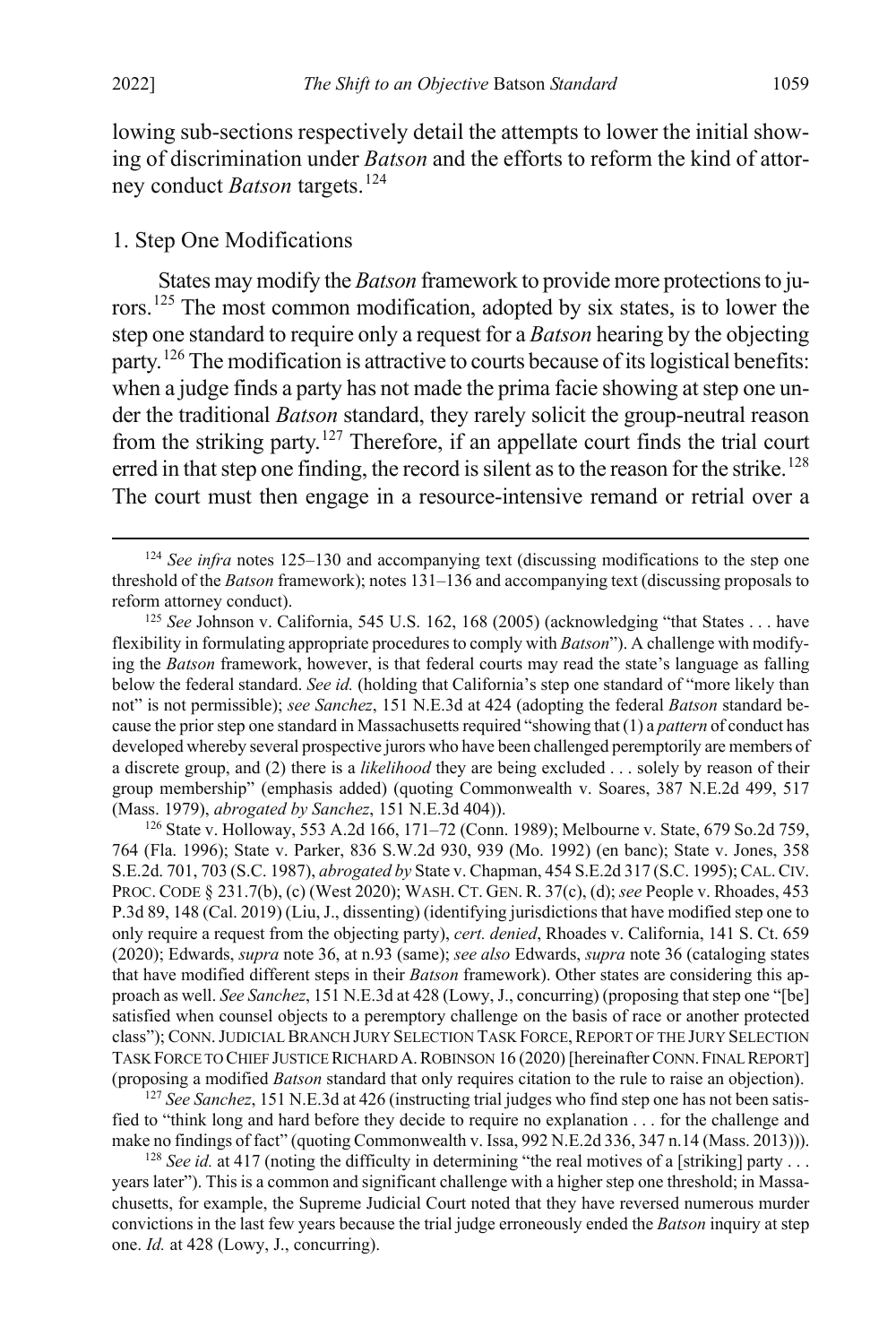<span id="page-24-8"></span>strike that may not have been discriminatory.<sup>[129](#page-24-2)</sup> For states that have considered, but declined to adopt this standard, their concern is that not having an evidentiary burden to request an explanation from the striking party will slow down jury empanelment because it incentivizes litigants to challenge every strike.<sup>[130](#page-24-3)</sup>

## <span id="page-24-0"></span>2. Attorney Reform

<span id="page-24-7"></span><span id="page-24-1"></span>Other efforts focus on reforming attorney conduct within the *Batson* framework.[131](#page-24-4) Some scholars have proposed that prosecutors should no longer use peremptory challenges.<sup>[132](#page-24-5)</sup> The rationale for this proposal is two-fold: first, prosecutors have a heightened ethical duty to ensure a just process for the defendant, and their use of peremptory challenges may impanel a partial jury and/or violate the independent right of citizens to serve on a jury.<sup>[133](#page-24-6)</sup> Second,

<span id="page-24-4"></span><sup>131</sup> *See, e.g.*, Howard, *supra* note [52,](#page-9-4) at 372 (suggesting that attorneys, especially prosecutors, should reflect on how they use peremptory challenges).

<span id="page-24-5"></span><sup>132</sup> *Id.* (proposing that prosecutors waive their use of peremptory challenges while arguing that "[t]he unique litigation role and ethical responsibilities of criminal prosecutors, however, make them particularly suited to a cost-benefit analysis of peremptory challenges"); Abbe Smith, *A Call to Abolish Peremptory Challenges by Prosecutors*, 27 GEO.J.LEGAL ETHICS 1163, 1170–71 (2014) (arguing that allowing prosecutors to waive their use of peremptory challenges is not adequate to prevent discriminatory strikes, and suggesting a complete ban on prosecutors using peremptory challenges). Other scholars have proposed that prosecutors collect and publicize data about their use of peremptory challenges and train staff to avoid discriminatory use. Alafair S. Burke, *Prosecutors and Peremptories*, 97 IOWA L. REV. 1467, 1483–85 (2012). Regardless of which policy an office chooses, some scholars have argued that offices should make public internal policies regarding how they intend to exercise their prosecutorial discretion. R. Michael Cassidy, *Character and Context: What Virtue Theory Can Teach Us About a Prosecutor's Ethical Duty to "Seek Justice*,*"* 82 NOTRE DAME L. REV. 635, 638 (2006) (detailing scholarly arguments for "prosecutors' offices . . . to articulate and publicize office polices and principles of decisionmaking to guide the discretion of individual attorneys").

<span id="page-24-6"></span>133 Howard, *supra* not[e 52,](#page-9-4) at 372 ("Prosecutors should voluntarily abstain from using tools that are legal but risk seating a biased jury and denying individuals of a certain class, race, or gender the right to serve on juries."). The notion that prosecutors have a higher ethical standard to seek justice stems from the Supreme Court's admonition in *Berger v. United States*that the government's obligation "is not that it shall win a case, but that justice shall be done." 295 U.S. 78, 88 (1935); CASSIDY & VALDEZ, *supra* not[e 81,](#page-14-1) at 1–2 (presenting the justifications for a prosecutor's heightened duty to seek justice and noting *Berger*'s guidance on the responsibility of a prosecutor); *see also* MODEL RULES OF PROF'L CONDUCT r. 3.8 cmt. 1 (AM. BAR ASS'N 2020) ("A prosecutor has the responsibility of a minister of justice and not simply that of an advocate.").

<span id="page-24-2"></span> <sup>129</sup> *See* Parker Yesko, *How Can Someone Be Tried Six Times for the Same Crime?*, APM REPS. (May 1, 2018), https://www.apmreports.org/story/2018/05/01/how-can-someone-be-tried-six-timesfor-the-same-crime [https://perma.cc/7ZLE-VVHJ] (detailing the logistical challenges and emotional burdens placed on litigants during retrials); *see supra* note [87](#page-15-10) and accompanying text (noting that jurisdictions have different remedies for step one error).

<span id="page-24-3"></span><sup>&</sup>lt;sup>130</sup> Sanchez, 151 N.E.3d at 425 n.19 (identifying "litigants . . . strong incentive to challenge every peremptory strike" if there was no step one evidentiary burden). The court in *Sanchez* suggested that this modification to step one "would alter the nature of a peremptory challenge so fundamentally that it would raise the question whether peremptory challenges simply should be abolished." *Id.*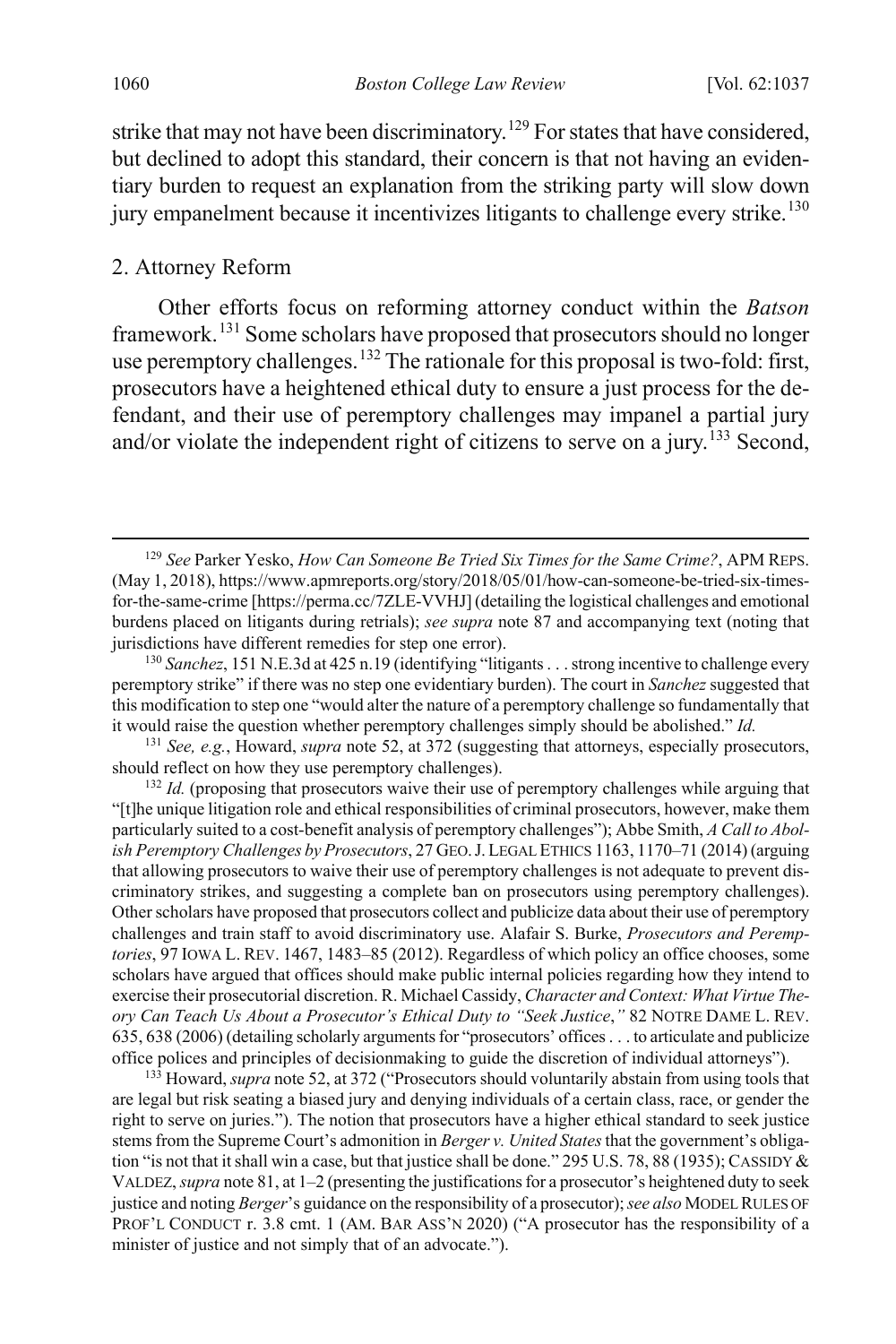based off anecdotal and empirical evidence, prosecutors remove Black jurors more frequently than defense attorneys.<sup>[134](#page-25-2)</sup>

Other proposals apply to all lawyers, such as seating a juror unless both parties agree to remove the juror through a peremptory challenge.<sup>[135](#page-25-3)</sup> The proponents of this approach see this protocol as a work-around to achieving the politically challenging task of abolishing peremptory challenges outright.<sup>[136](#page-25-4)</sup>

## <span id="page-25-9"></span><span id="page-25-1"></span><span id="page-25-0"></span>*E. A Fair Cross-Section: Comprehensive Jury Selection Reform Through Jury Selection Databases, Reformed Juror Summoning, and Juror Education*

In addition to reforming *Batson*, there have been efforts to create more representative venires.[137](#page-25-5) In *Taylor v. Louisiana*, the Supreme Court held that the venire must be drawn from a "fair-cross-section" of the community.[138](#page-25-6) The Court reasoned that unrepresentative juries undermine the public's confidence in the impartiality of the courts.<sup>[139](#page-25-7)</sup>Acknowledging that unrepresentative juries are the product of multiple processes, reform efforts have sought to understand better: (1) when and how prospective jurors are filtered out of the jury selection process; (2) how juror summoning protocols can cause less diverse venires; and (3) how outreach to specific communities can decrease the rate of unanswered summonses.[140](#page-25-8)

This Section discusses three core pieces of comprehensive jury selection reform, which works to combat the causes of unrepresentative jury selection

<span id="page-25-2"></span> <sup>134</sup> *See* Smith, *supra* not[e 132,](#page-24-7) at 1171 (supporting an argument for abolishing prosecutors use of peremptory challenges by noting that "[i]t is well-documented that prosecutors use peremptory challenges to get rid of prospective jurors who are African American"); Wright et al., *supra* note [79,](#page-13-0) at 1419, 1426 (reporting findings from a study of jury trials in North Carolina that showed "prosecutors removed nonwhite jurors at about twice the rate that they did white jurors").

<span id="page-25-3"></span><sup>135</sup> Caren Myers Morrison, *Negotiating Peremptory Challenges*, 104 J.CRIM.L.&CRIMINOLOGY 1, 7 (2014) (detailing a proposal where "any [peremptory challenge] would be the product of mutual consent . . . [i]f the parties failed to reach an agreement, they would end up with the first twelve jurors on the panel").

<span id="page-25-4"></span><sup>&</sup>lt;sup>136</sup> *See id.* at 6, 44 (describing a scenario in which one party refuses to agree to a peremptory challenge as "tantamount to abolishing peremptory challenges on a case-by-case basis at the insistence of the parties"). 137 *See infra* note[s 137–](#page-25-1)[169](#page-30-0) and accompanying text (detailing efforts to reform jury selection

<span id="page-25-5"></span>beyond *Batson*).

<span id="page-25-6"></span><sup>138</sup> 419 U.S. 522, 527, 530, 539 (1975). The Court characterized the fair cross-section requirement as "fundamental to the jury trial guaranteed by the Sixth Amendment." *Id.* at 530; *see* U.S. CONST. amend. VI ("[T]he accused shall enjoy the right to a speedy and public trial, by an impartial jury . . . .").

<sup>139</sup> *Taylor*, 419 U.S. at 530.

<span id="page-25-8"></span><span id="page-25-7"></span><sup>140</sup> *See infra* note[s 145](#page-26-1)[–169](#page-30-0) and accompanying text (discussing reform efforts to: (1) implement jury selection databases; (2) modify juror summoning protocols; and (3) improve juror outreach and education).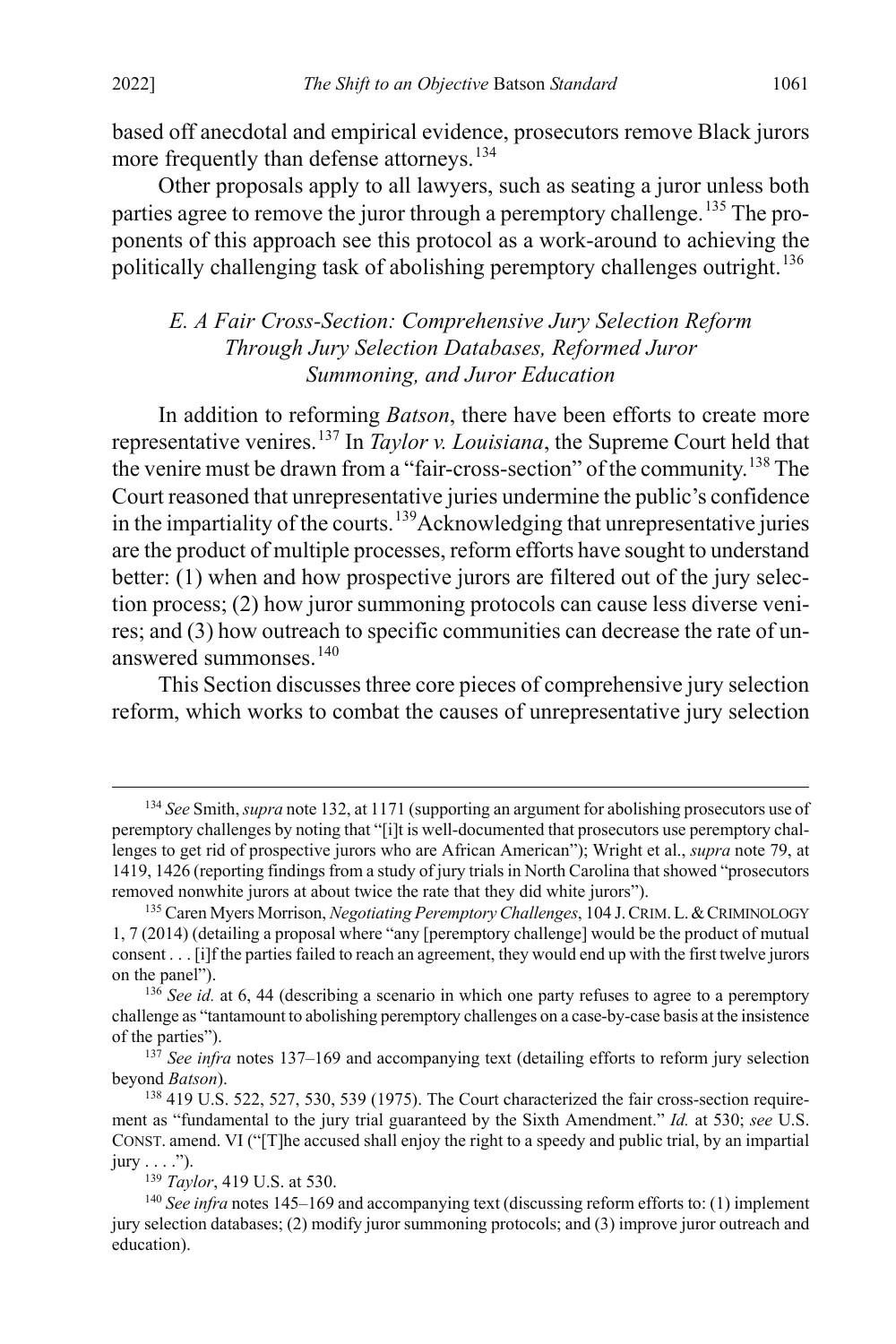outside of the courtroom.<sup>[141](#page-26-2)</sup> Subsection 1 of this Section presents efforts to create public databases that track all steps of the jury selection process, from summons to empanelment or removal.<sup>[142](#page-26-3)</sup> Subsection 2 discusses attempts to modify juror summoning protocols to achieve a more representative crosssection of the community in the venire and proactively educate the community about jury service.<sup>[143](#page-26-4)</sup> Although this Note discusses these approaches separately, it is important to note that they are not mutually exclusive and advocates have proposed them in tandem to stem each tide of disparity.<sup>[144](#page-26-5)</sup>

## 1. Jury Databases

<span id="page-26-1"></span>Although it is possible to trace the formation of a jury in a specific case, no jurisdiction-wide data exist that show in the aggregate which citizens are selected for service and which are not.<sup>[145](#page-26-6)</sup> Compiling these data is cumbersome because court clerks often record information about the composition of the venire by hand in loose leaf records, including which jurors are removed for cause or through peremptory challenges.<sup>[146](#page-26-7)</sup> Jurisdictions are therefore left only to anecdotal evidence about which members of the community most often appear for jury duty or are most often removed by prosecutors or defense attor-neys.<sup>[147](#page-26-8)</sup>

Despite these challenges, researchers at Wake Forest University compiled a public database (the Jury Sunshine Project) tracking how jury selection tran-spired for more than one thousand North Carolina felony trials in 2011.<sup>[148](#page-26-9)</sup> Their research showed that although the overall racial composition of jurors who served was relatively equal, judges and prosecutors were more likely to remove jurors of color.<sup>[149](#page-26-10)</sup> Conversely, defense attorneys, who removed the most jurors

<sup>146</sup> *Id.* at 1417.

<span id="page-26-8"></span><span id="page-26-7"></span><span id="page-26-6"></span><sup>147</sup> *See id.* (noting that this lack of data "makes it difficult to identify patterns of [attorney] behavior" during jury selection).

<sup>148</sup> *Id.* at 1409, 1419, 1422.

<span id="page-26-10"></span><span id="page-26-9"></span><sup>149</sup> *Id.* at 1425–26. The empanelment rate for prospective jurors was as follows: 58% white jurors, 56% Black jurors, and 50% non-Black jurors of color. *Id.* at 1425. There were also relatively equal rates of jury service by gender. *Id.* at 1427 n.81 (finding a service rate of 55% for women and 55.4% for men). The researchers noted, however, that prosecutors were twice as likely to remove prospective Black jurors (20.6% of their strikes) as white jurors (9.7%). *Id.* at 1426. Prosecutors removed Black men at a significantly higher rate (removing 23.6% of all potential jurors) than the rates of Black women (18.5%), white men (11.1%), and white women (8.3%). *Id.* at 1427–28. This higher frequency is significant, in part, because Black men composed a small percentage of the venire (6.4%). *Id.* at 1427. Similarly, judges removed Black jurors for cause (13.5% of judges' removals) more frequently

<span id="page-26-0"></span> <sup>141</sup> *See infra* notes [145–](#page-26-1)[169](#page-30-2) and accompanying text.

<sup>142</sup> *See infra* notes [145–](#page-26-1)[156](#page-28-0) and accompanying text.

<sup>143</sup> *See infra* notes [157–](#page-28-1)[169](#page-30-0) and accompanying text.

<span id="page-26-5"></span><span id="page-26-4"></span><span id="page-26-3"></span><span id="page-26-2"></span><sup>144</sup> *E.g.*, CONN. FINAL REPORT, *supra* not[e 126,](#page-23-6) at 4–5, 7, 16–18, 44–45 (proposing a jury selection database, an improved summoning process, a modified *Batson* standard, and improved juror outreach).

<sup>145</sup> Wright et al., *supra* not[e 79,](#page-13-0) at 1409.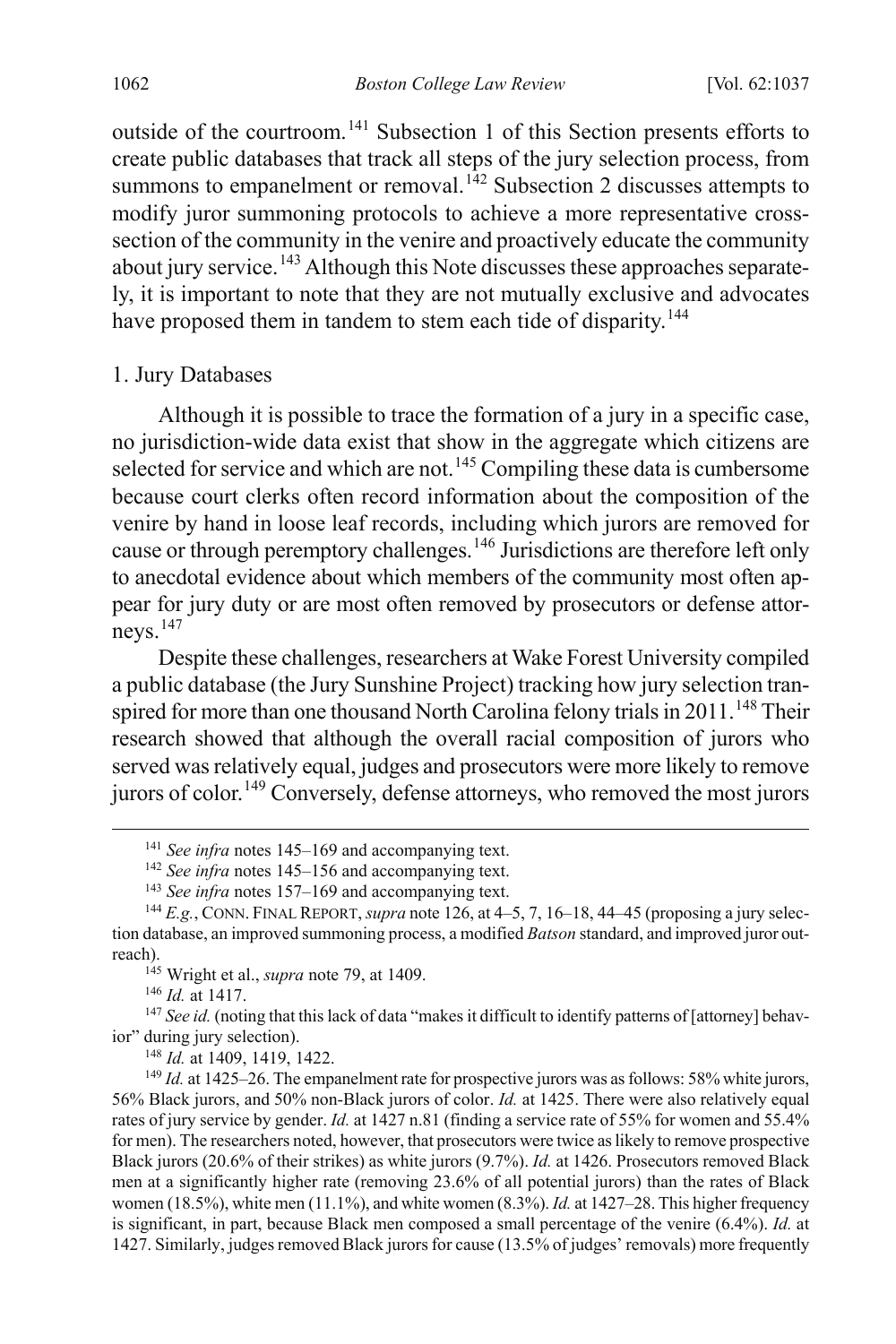overall, were more likely to remove white jurors.<sup>[150](#page-27-0)</sup> These rates varied by county; for example, prosecutors in Forsyth County removed on average three Black jurors for every one white juror, whereas prosecutors in Wake County only removed approximately two Black jurors for every one white juror.<sup>[151](#page-27-1)</sup>

The researchers believe that collection and dissemination of this information could lead to more precise and robust jury reform.[152](#page-27-2) Comparisons to other jurisdictions could require institutional actors such as the district attor-ney's offices or court chambers to review and address discriminatory trends.<sup>[153](#page-27-3)</sup> Furthermore, they argue that these data can be used externally to motivate political debates about practices by a prosecutor's office or by judges in a coun-ty.<sup>[154](#page-27-4)</sup> Because most district attorneys are elected, the electorate could remove a district attorney whose office disproportionally removes certain members of the community.[155](#page-27-5) Moreover, if a district attorney is aware that a prosecutor

<span id="page-27-2"></span><sup>152</sup> See id. at 1441 (noting that when states require consistent protocols for collecting data within jurisdictions, the disparities across courthouses become clearly identifiable).

<sup>153</sup> *Id.* at 1428–29, 1441.

<span id="page-27-4"></span><span id="page-27-3"></span><sup>154</sup> *Id.* at 1429, 1441–42. The researchers predict that public data will lead to "more informed accountability in a world where criminal court professionals get very little feedback from the communities they serve." *Id.* at 1441–42. The researchers further predict that "[v]oters . . . will value inclusive practices in their criminal courts and will expect their agents, operating in the sunshine, to deliver the results." *Id.* at 1442. One researcher has analyzed these data and argued that the racial composition of the venire and the empaneled jury "may have a strong impact on the conviction rate." Francis X. Flanagan, *Race, Gender, and Juries: Evidence from North Carolina*, 61 J.L. & ECON. 189, 196, 205 (2018). This study showed that when the percentage of white jurors in the venire increases from less than 22% to greater than 39%, Black defendants are more likely to be convicted (70% compared to 82%) and white defendants are less likely to be convicted (76% compared to 71%). *Id.* at 204–05. Conversely, when the percentage of Black jurors in the venire increases from less than 3.3% to greater than 11%, all defendants are less likely to be convicted (80% compared to 68% for Black defendants; 76% compared to 68% for white defendants). *Id.* at 205.

<span id="page-27-5"></span><sup>155</sup> *See* Juleyka Lantigua-Williams, *Are Prosecutors the Key to Justice Reform?*, THE ATLANTIC (May 18, 2016), https://www.theatlantic.com/politics/archive/2016/05/are-prosecutors-the-key-tojustice-reform/483252/ [https://perma.cc/4LLQ-WQ7U] (noting that forty-six states elect their local prosecutors). One study showed that less than 20% of incumbent district attorneys face a challenger in primary or general elections. Ronald F. Wright, *Beyond Prosecutor Elections*, 67 S.M.U.L.REV. 593, 601 (2014); *see* Lantigua-Williams, *supra* (noting that incumbent prosecutors are often reelected in uncontested races). Even when an incumbent has a challenger, more than half win reelection. Wright, *supra*, at 601 (noting that incumbents with a challenger win 64% of the primary elections and 70% of the general elections). For example, Doug Evans, the district attorney whose office prosecuted Curtis Flowers, has been the sole candidate for the position in all but one race for the last thirty years. Parker

than they did for white jurors (10.5%); however, they removed non-Black jurors of color much more frequently (21.7%) than white jurors (10.5%). *Id.* at 1426.

<span id="page-27-0"></span><sup>&</sup>lt;sup>150</sup> *Id.* at 1423, 1425. Researchers attribute defense attorneys' higher removal of white jurors (22.2% of their strikes, compared to 9.9% for Black jurors) as "*nearly* rebalanc[ing] the level of jury service among races . . . by using their peremptory challenges more often against white jurors." *Id.* at

<span id="page-27-1"></span><sup>1426. 151</sup> *Id.* at 1428–29. On average, juries in urban counties showed higher levels of racial disparity than those in rural counties. *Id.* at 1429 (reporting Black-to-white removal ratios of 1.2 and 1.1 for judges in urban and rural counties, respectively; ratios of 2.3 and 1.7 for prosecutors; and ratios of 0.5 and 0.3 for defense attorneys).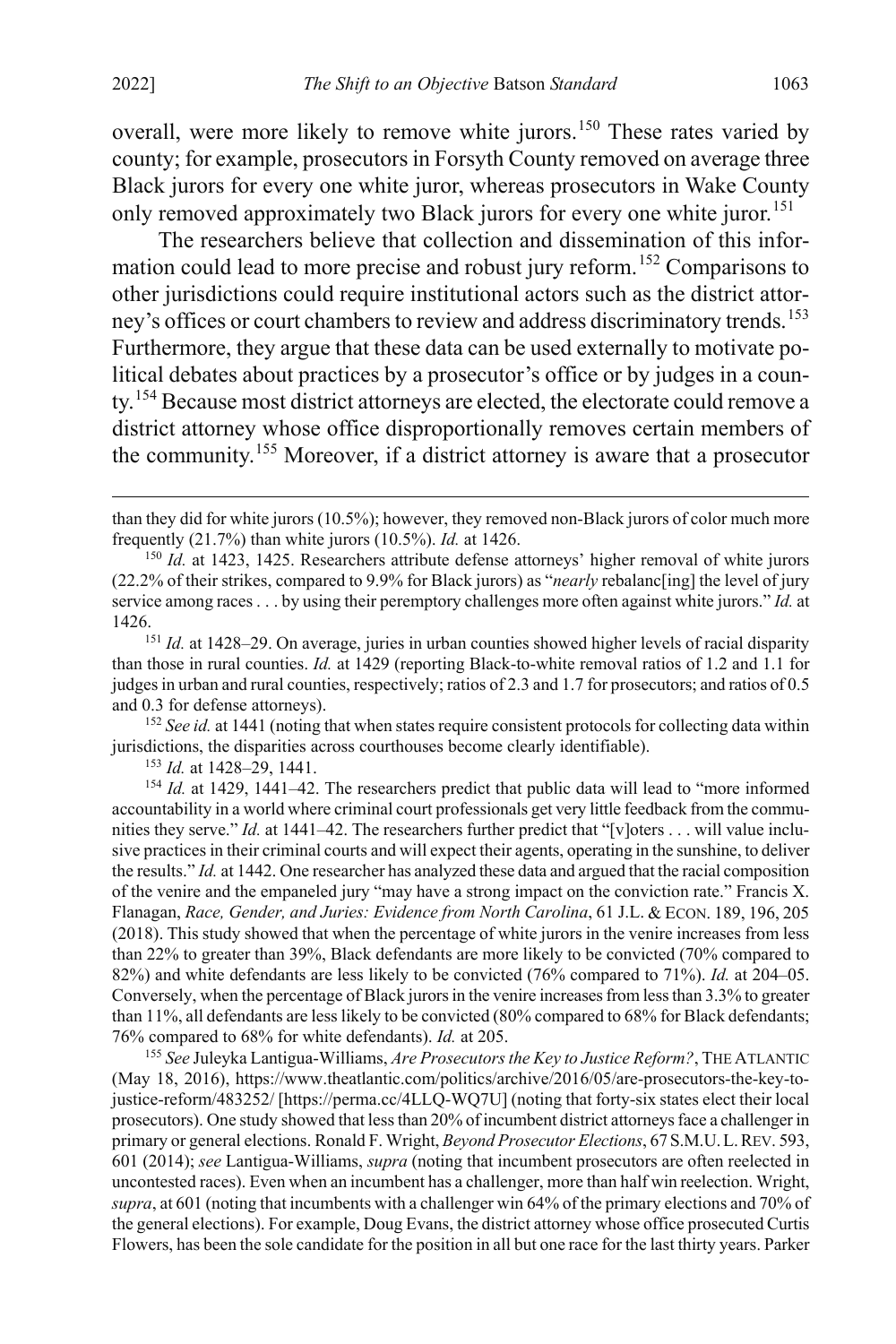<span id="page-28-0"></span>under his or her supervision is using peremptory challenges in a discriminatory manner, they have a responsibility to take corrective action.<sup>[156](#page-28-2)</sup>

## 2. Juror Summoning Reform and Juror Outreach

<span id="page-28-1"></span>The Supreme Court held that an unrepresentative venire violates the Sixth Amendment if, among other factors, the representation of the group is not rea-sonably representative of the group's proportion of the community.<sup>[157](#page-28-3)</sup> In practice, however, that standard permits considerable underrepresentation of discrete groups.[158](#page-28-4)

<span id="page-28-6"></span>Creating master juror lists from sources that only include a self-selecting group of the community, like voter registration lists, is one cause of an unrep-resentative venire.<sup>[159](#page-28-5)</sup> Recently, several states have endeavored to source their

<span id="page-28-2"></span><sup>156</sup> MODEL RULES OF PROF'L CONDUCT r. 5.1(b) (requiring that a lawyer who "ha[s] direct supervisory authority over another lawyer shall make reasonable efforts to ensure that the other lawyer conforms to the Rules of Professional Conduct"). Further, Model Rule  $5.1(c)(2)$  holds a lawyer with managerial responsibility over another lawyer responsible for the subordinate's violation of the rules if the managing lawyer "knows of the conduct at a time when its consequences can be avoided or mitigated but fails to take reasonable remedial action." *Id.* r. 5.1(c)(2).

<span id="page-28-3"></span><sup>157</sup> Duren v. Missouri, 439 U.S. 357, 364 (1979) (holding that the excluded group must be "a 'distinctive' group" whose "representation . . . in venires . . . is not fair and reasonable in relation to the number of such persons in the community; and . . . [the] underrepresentation is due to systemic exclusion of the group in the jury-selection process"). In *Duren v. Missouri*, the Court found women were not fairly and reasonably represented in venires because they composed more than 50% of the population but 15% of the venire. *Id.* 365–66. The Court also held that women were systematically excluded from the jury selection process in every jury pool for more than a year. *Id.* at 366. Moreover, as noted by Connecticut's Jury Selection Task Force, the Connecticut Supreme Court held in *State v. Gibbs* that a venire composed of 4.21% Hispanic citizens did not violate the fair cross-section requirement because Hispanic citizens only composed 7% of the jurisdiction. 758 A.2d 327, 337 (Conn. 2000); CONN. FINAL REPORT, *supra* note [126,](#page-23-6) at 6 (characterizing the holding in *Gibbs* as "establish[ing] that there is no systemic discrimination in the present jury summoning process").

<span id="page-28-4"></span><sup>158</sup> *See* Wright et al., *supra* not[e 79,](#page-13-0) at 1419, 1427, 1428 & n.83 (showing that in 2011, Black men composed 11% of North Carolina's population but only represented 6.4% of the citizens summoned for jury service that year). Non-diverse venires have led trial courts to hold jurors of color to higher standards than white jurors to achieve a fairer cross-section. State v. Williams, No. 79267-9-I, 2020 WL 6869993, at \*5–6 (Wash. Ct. App. Nov. 23, 2020). For example, in Washington, a trial court held a juror of color to a higher standard when determining if he should be excused because of a hardship, stating, "He's a person of color . . . I would prefer to keep him . . . ordinarily, we would excuse. I hate to—why don't we keep him for further questioning." *Id.* at \*5. The appellate court held that although the court was trying to ensure the jury represented a fair cross-section of the community, the court clearly abused its discretion by engaging in a racially discriminatory analysis. *Id.* at \*6.

<span id="page-28-5"></span><sup>159</sup> See HEATHER CREEK & ALEXIS SCHULER, THE PEW CHARITABLE TR., WHY ARE MILLIONS OF CITIZENS NOT REGISTERED TO VOTE? 1 (2017) (reporting that nearly one in four eligible voters were not registered to vote in 2014). These citizens are more likely to be people of color and/or lowincome. NICHOLAS LIEDTKE, ASSEMB.COMM. ON JUDICIARY, JURY SERVICE, S. 2019–2020-592, Reg.

Yesko, *Doug Evans Sued for Using Race in Jury Selection*, APM REPS. (Nov. 18, 2019), https://www.apmreports.org/story/2019/11/18/doug-evans-sued-for-using-race-in-jury-selection-naacp [https://perma.cc/7L8S-BEC9]; *see supra* note[s 1](#page-1-1)[–3](#page-2-10) and accompanying text (describing the U.S. Supreme Court's decision in *Flowers v. Mississippi* to reverse Flowers's conviction because of *Batson* violations by prosecutors).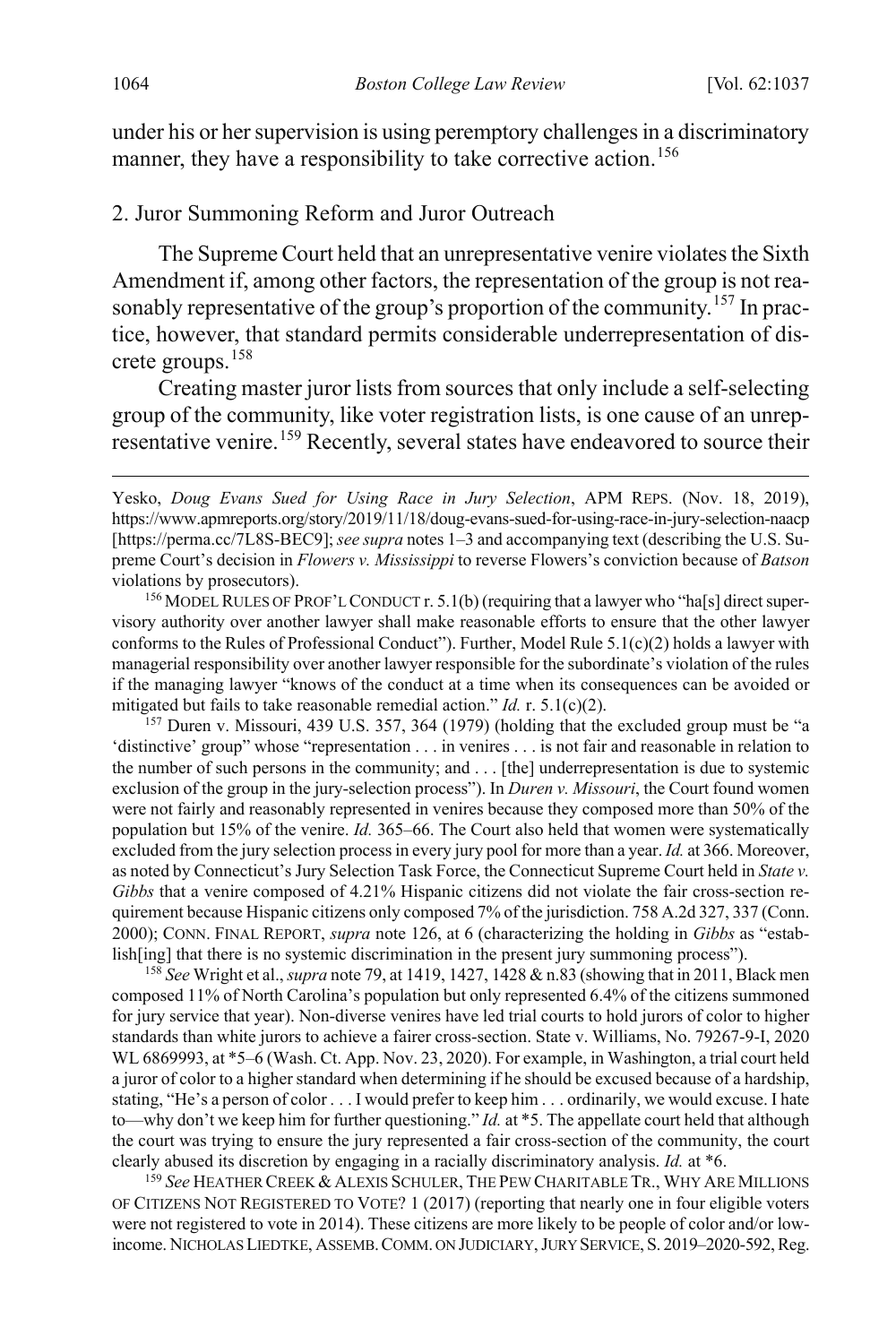$\overline{a}$ 

master juror lists from multiple sources that are more likely representative of their community, like the list of state tax filers.<sup>[160](#page-29-1)</sup>

<span id="page-29-0"></span>Another cause of the lack of representation is an imprecise summoning system.<sup>[161](#page-29-2)</sup> For example, in Connecticut, the number of summonses sent to a community in a jurisdiction is proportional to the community's share of the population.[162](#page-29-3) But a disproportionate number of the jurors who do not show up for jury service are from communities with large minority populations.<sup>[163](#page-29-4)</sup> When a juror does not show up for jury duty, a summons is sent to the next randomly selected juror, possibly from a different community in the jurisdic-tion.<sup>[164](#page-29-5)</sup> One reform effort seeks to address this disparity by sending the new summons to the same community as the nonresponsive juror.<sup>[165](#page-29-6)</sup> They also propose that the number of summons sent should be based on the *rate* of jurors who show up for service, rather than on the community's population.<sup>[166](#page-29-7)</sup> Moreover, states have also taken efforts proactively to educate the public about jury service in the hopes that more citizens will participate in jury service.<sup>[167](#page-29-8)</sup> Connecticut, for example, is considering outreach efforts that specifically target recently nationalized citizens.[168](#page-29-9)

<span id="page-29-2"></span><sup>161</sup> *See* Ashish S. Joshi & Christina T. Kline, *Lack of Jury Diversity: A National Problem with Individual Consequences*, A.B.A. (Sept. 1, 2015), https://www.americanbar.org/groups/litigation/committees/ diversity-inclusion/articles/2015/lack-of-jury-diversity-national-problem-individual-consequences/ [https://perma.cc/C34E-L5FV] (identifying the juror summoning process as a cause of racially unrepresentative juries).<br><sup>162</sup> CONN. GEN. STAT. § 51-220 (2020) (establishing that the number of summons sent within a

<span id="page-29-3"></span>jurisdiction is "equal to a percentage of the town's population rounded off to the nearest whole number"); *see* CONN. FINAL REPORT,*supra* not[e 126,](#page-23-6) at 7 (suggesting amended legislation that bases the number of new summonses sent to a community on their rate of jury attendance in past years).

<span id="page-29-4"></span><sup>163</sup> *See* CONN. FINAL REPORT, *supra* not[e 126,](#page-23-6) at 12 (noting that communities with larger minority populations fail to appear for jury duty at a higher rate than other communities); Joshi & Kline, *supra* not[e 161](#page-29-0) (citing higher rates of undeliverable or unanswered juror summons in minority communities as a cause of racially unrepresentative juries).

<span id="page-29-6"></span><span id="page-29-5"></span> $^{164}$  GEN. § 51-237 (providing for summoning new jurors if not enough jurors attend jury service); *cf.* CONN. FINAL REPORT, *supra* not[e 126,](#page-23-6) at 9 (proposing a reformed summoning system that sends the new summons to an address in the same zip code).

<sup>165</sup> CONN. FINAL REPORT, *supra* not[e 126,](#page-23-6) at 7.

<sup>166</sup> *Id.*

<sup>167</sup> *Id.* at 43–44 (cataloging the tailored juror outreach efforts of various states).

<span id="page-29-9"></span><span id="page-29-8"></span><span id="page-29-7"></span><sup>168</sup> *Id.* at 45–47 (proposing the creation of cultural aids on appropriate clothing and logistical details that may deter citizens from participating along with an explanation of the cultural role the jury trial plays in American civic life).

Sess., at 6 (Cal. 2020) (cataloging significant demographic differences in race and income-levels of eligible voters who are unregistered); *see* Kyle C. Barry, *California Adopts New Laws to Fight Racism in Jury Selection*, THE APPEAL (Sept. 30, 2020), https://theappeal.org/politicalreport/california-juryselection-racial-discrimination/ [https://perma.cc/EVX9-L448] (discussing the racial disparities caused by sourcing potential jurors from voter registration lists and lists of licensed drivers).

<span id="page-29-1"></span><sup>160</sup> *See* CAL. CIV. PROC. CODE § 197(2) (West 2020) (sourcing master juror lists from "resident state tax filers" among other sources); *infra* note[s 225–](#page-39-0)[231](#page-39-1) and accompanying text (discussing juror summoning reform efforts in California).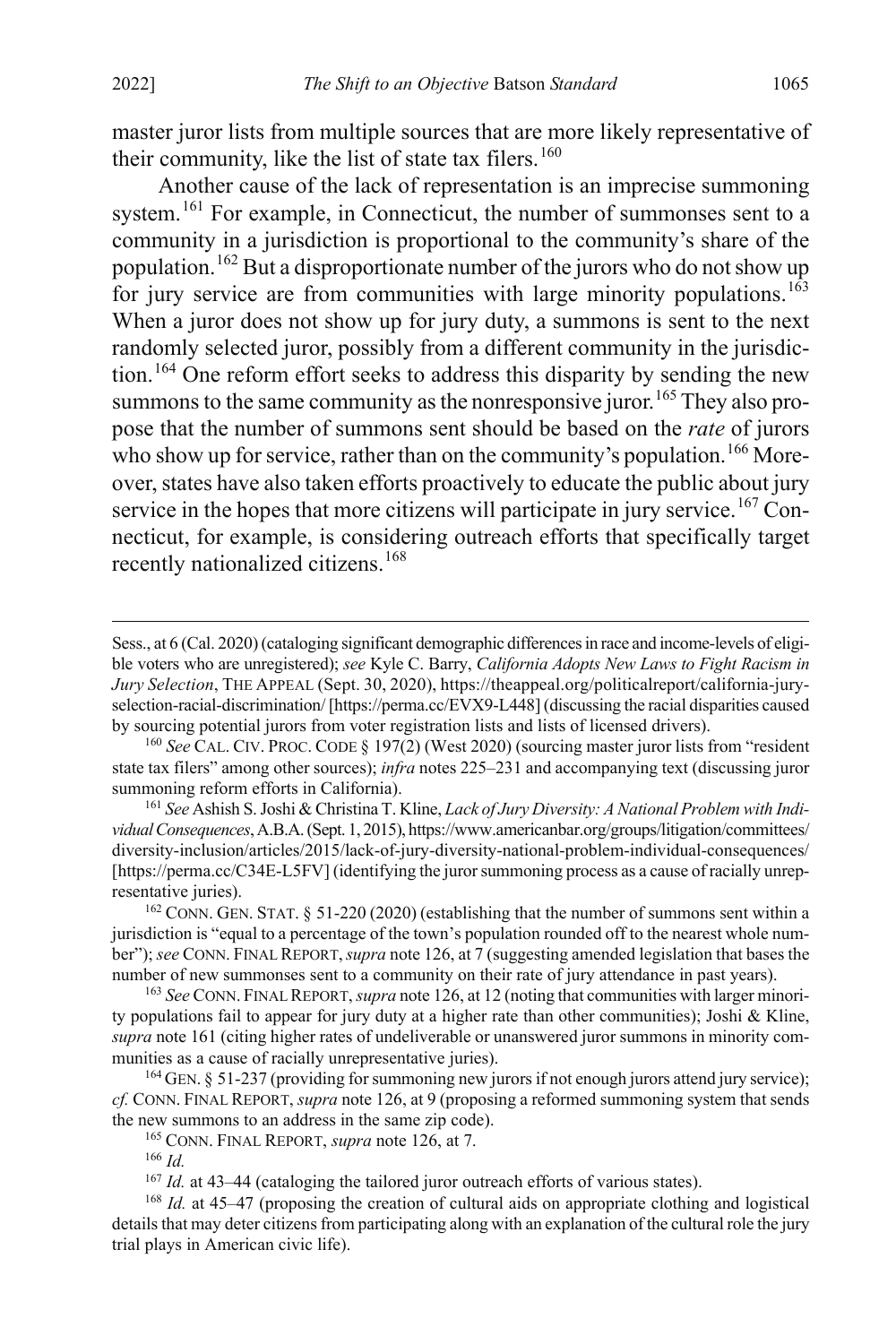Ultimately, a truly representative venire serves as a prophylactic against an attempt by a lawyer to remove a group of jurors because each lawyer is al-lowed only a limited number of peremptory challenges.<sup>[169](#page-30-3)</sup>

## <span id="page-30-2"></span><span id="page-30-1"></span><span id="page-30-0"></span>II. A NEW REGIME: THE TASK FORCE APPROACH AND THE SHIFT TO AN OBJECTIVE STANDARD

Frustrated by *Batson v. Kentucky*'s failures, the Washington Supreme Court established a task force to propose solutions to the framework for deter-mining when a peremptory challenge is prohibited.<sup>[170](#page-30-4)</sup> They adopted the rec-ommendations of that task force in General Rule 37 (GR 37) in April 2018.<sup>[171](#page-30-5)</sup> Among other changes, it replaced the purposeful discrimination finding at step three with an inquiry into whether "an objective observer could view race or ethnicity as a factor in the use of the peremptory challenge."[172](#page-30-6) In the few years since GR 37's adoption, at least two states, California and Connecticut, have formed jury selection task forces and adopted or proposed similar rules.[173](#page-30-7) Comparison of these three task forces demonstrates the recurring policy challenges in *Batson* reform and the various approaches jurisdictions may take to studying and prohibiting discrimination in jury selection.<sup>[174](#page-30-8)</sup>

Section A of this Part discusses the work of the Washington Jury Selection Workgroup and the creation of GR 37.<sup>[175](#page-30-9)</sup> Section B considers the work of the California Jury Selection Work Group and legislative action addressing jury selection.<sup>[176](#page-30-10)</sup> Section C discusses the proposal of the Connecticut Jury Selection Task Force addressing jury selection in their state.<sup>[177](#page-30-11)</sup> Finally, Section D presents an analysis of the handful of cases in which Washington courts have ap-plied the objective observer regime.<sup>[178](#page-30-12)</sup>

<sup>177</sup> See infra notes [232–](#page-40-0)[288](#page-48-1) and accompanying text.

<span id="page-30-3"></span> <sup>169</sup> *See, e.g.*, CAL.CIV. PROC.CODE §§ 231(a), (c) (West 2020) (allowing each party twenty peremptory challenges in criminal cases where the defendant faces life imprisonment or the death penalty, ten in all other criminal cases, and six in civil cases).

<sup>170</sup> Sloan, *supra* note [8,](#page-2-0) at 250–53 (detailing the creation and adoption of GR 37).

<span id="page-30-5"></span><span id="page-30-4"></span><sup>171</sup> Wash. GR 37 Order, *supra* not[e 16;](#page-4-1) Sloan, *supra* not[e 8,](#page-2-0) at 253 (discussing the promulgation of GR 37).

<sup>172</sup> WASH. CT. GEN. R. 37(e); Sloan, *supra* not[e 8,](#page-2-0) at 236 (summarizing the rule's provisions).

<span id="page-30-7"></span><span id="page-30-6"></span><sup>173</sup> *See infra* note[s 202](#page-35-0)[–231](#page-39-1) and accompanying text (discussing reforms in California); *infra* notes [232–](#page-40-0)[288](#page-48-1) and accompanying text (discussing reforms in Connecticut).

<span id="page-30-9"></span><span id="page-30-8"></span><sup>174</sup> *See infra* note[s 179](#page-31-0)[–334](#page-55-0) and accompanying text (analyzing reforms in Washington, California, and Connecticut and proposing numerous solutions to peremptory challenges and juror summoning).

<sup>175</sup> *See infra* notes [179–](#page-31-0)[201](#page-34-1) and accompanying text.

<sup>176</sup> *See infra* notes [202–](#page-35-0)[231](#page-39-1) and accompanying text.

<span id="page-30-12"></span><span id="page-30-11"></span><span id="page-30-10"></span><sup>&</sup>lt;sup>178</sup> See infra note[s 289](#page-48-0)[–297](#page-50-0) and accompanying text. This Note refers to the "objective observer regime" to encompass the unique protocols of GR 37 at each step of the *Batson* analysis (e.g., a low step one threshold, the list of reasons presumptively invalid and the protocol for demeanor-based strikes at step two, and the object observer standard at step three). *See* Batson v. Kentucky, 476 U.S. 79, 96–98 (1986) (establishing the three-step analysis).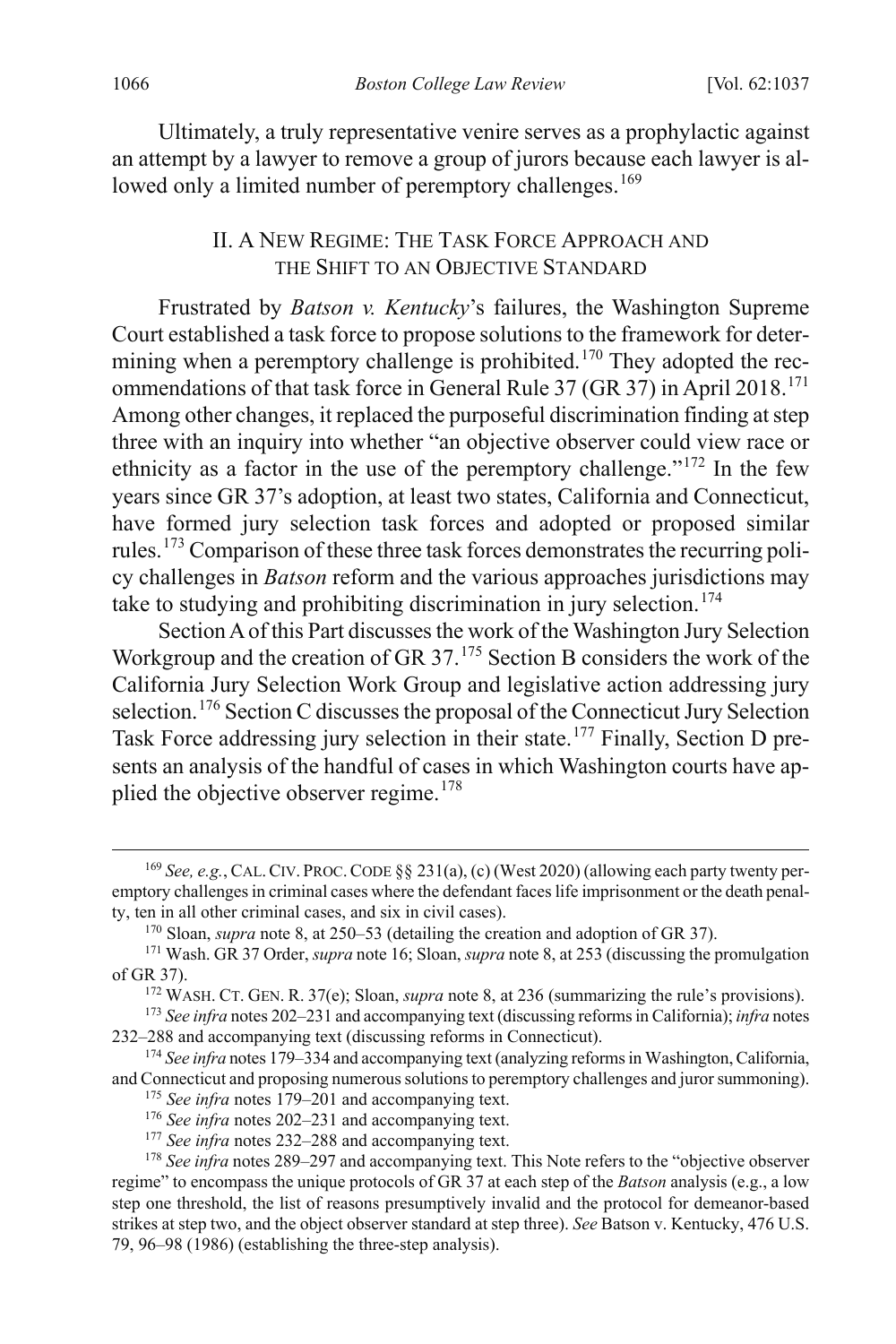#### <span id="page-31-0"></span>*A. GR 37 and Washington's Jury Selection Workgroup*

In 2018, the Washington Supreme Court adopted GR 37, a novel and fundamental modification of the *Batson* framework.<sup>[179](#page-31-2)</sup> Its most drastic modification is the adoption of a new standard that requires a judge to consider at step three whether, in light of the totality of the circumstances, an "objective observer *could* view race or ethnicity as a *factor* in the use of the peremptory challenge."[180](#page-31-3) The court is therefore no longer required to find that "purposeful discrimination" motivated the peremptory challenge.<sup>[181](#page-31-4)</sup>

<span id="page-31-1"></span>In 2013, the Washington Supreme Court in *State v. Saintcalle* expressed their dismay with the *Batson* framework and suggested that the court utilize its rulemaking process to remedy *Batson*'s oft-stated failures.<sup>[182](#page-31-5)</sup> In response, the American Civil Liberties Union (ACLU) submitted a proposed rule that prosecutors strongly criticized.[183](#page-31-6) Presented with this gridlock between prosecutors and advocacy groups, the Washington Supreme Court established a jury selection work group to reach a consensus on a proposal and, if a consensus could not be reached, to present the court with well-articulated positions and their drawbacks.[184](#page-31-7) The work group published a final report documenting their rec-

<span id="page-31-5"></span><sup>182</sup> *See* 309 P.3d 326, 335, 339 (Wash. 2013) (en banc), *abrogated on other grounds by* City of Seattle v. Erickson, 398 P.3d 1124 (Wash. 2017) (noting *Batson*'s inability to prevent implicit biases and suggesting that a court rule that "strengthen[s] our procedures for *Batson* challenges . . . may be the most effective way to reduce discrimination and combat minority underrepresentation in our jury system"); Sloan, *supra* note [8,](#page-2-0) at 245–46 (providing a detailed description of *State v. Saintcalle*'s holding and its role in the creation of GR 37).

<span id="page-31-6"></span><sup>183</sup> PROPOSED NEW GR37—JURY SELECTION WORKGROUP,FINAL REPORT 1 (2018) [hereinafter WASH. FINAL REPORT]; Sloan, *supra* note [8,](#page-2-0) at 247–48 (noting that the American Civil Liberties Union's (ACLU) proposed rule, which was in response to *Saintcalle*, focused on addressing implicit bias and included a list of "presumptively invalid reasons for a strike"). In response to the court's request for public comment on the proposed rule, the Washington Association of Prosecuting Attorneys (WAPA) responded with significant criticisms of the rule, arguing that "the rule was 'slanted' against the State because it could require prosecutors to seat jurors biased against [them]." Sloan, *supra* note [8,](#page-2-0) at 248 & n.101 (quoting Wash. Ass'n Prosecuting Attorneys, Comment Letter on Proposed Rule GR 36, at 3–4 (Jan. 4, 2017), https://www.courts.wa.gov/court\_Rules/proposed/2016Nov/ GR36/Pam%20Loginsky.pdf [https://perma.cc/9XWD-65P2])). WAPA also noted that the ACLU rule failed to address gender-based peremptory challenges, which defense attorneys—albeit anecdotally use "common[ly] in some kinds of cases in some areas, particularly domestic violence cases." *Id.* at 249 & n.109 (quoting Telephone Interview with Criminal Deputy Prosecutor (Nov. 2, 2018)). WAPA submitted their own proposed rule that closely tracked the current *Batson* framework. *Id.* at 248.

<span id="page-31-7"></span><sup>184</sup> WASH. FINAL REPORT, *supra* not[e 183,](#page-31-1) at 1. The work group composed of more than a dozen members of the community, including members of the ACLU, WAPA, the criminal defense bar, and

<span id="page-31-2"></span> <sup>179</sup> Wash. GR 37 Order, *supra* note [16;](#page-4-1) WASH. CT. GEN. R. 37; *see* Sloan, *supra* not[e 8,](#page-2-0) at 236 (describing the implementation of GR 37).<br><sup>180</sup> WASH. CT. GEN. R. 37(e) (emphasis added). An "objective observer" is defined as a person

<span id="page-31-3"></span>who "is aware that implicit, institutional, and unconscious biases, in addition to purposeful discrimination, have resulted in the unfair exclusion of potential jurors in Washington State." *Id.* 37(f); *see* Sloan, *supra* note [8,](#page-2-0) at 236, 236 & n.16 (discussing the objective observer standard).

<span id="page-31-4"></span><sup>181</sup> WASH. CT. GEN. R. 37(e) ("The court need not find purposeful discrimination to deny the peremptory challenge.").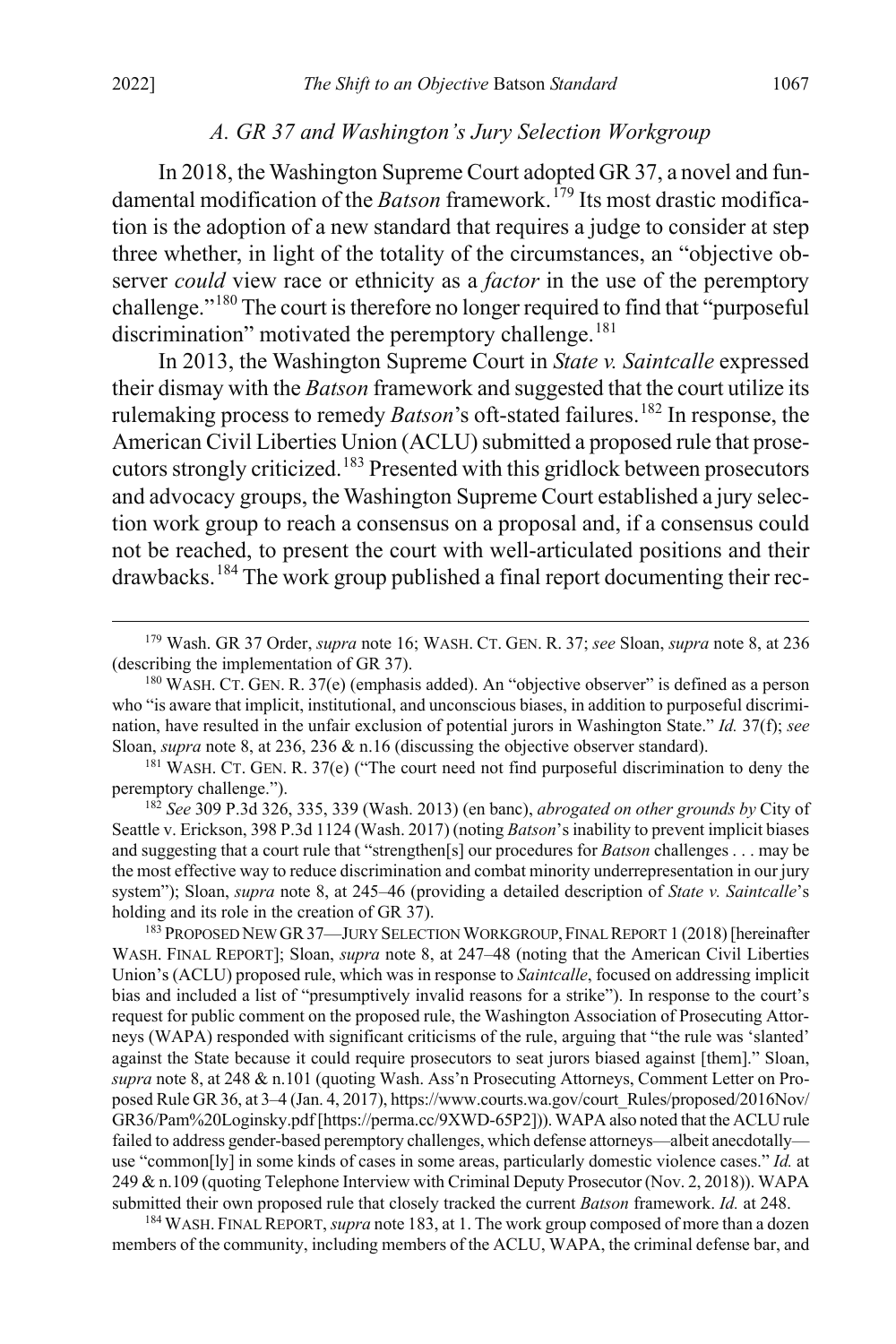ommendations to the court, as well as their areas of consensus and disagree-ment.<sup>[185](#page-32-0)</sup> The work group came to the consensus that the rule should reflect a low threshold at step one so that the striking party must always provide a group-neutral reason for the strike.[186](#page-32-1) The work group also agreed that *Batson* should extend beyond purposeful discrimination to include some recognition of implicit bias.<sup>[187](#page-32-2)</sup> Finally, a majority of the work group agreed that the stand-ard should be from the perspective of an objective observer.<sup>[188](#page-32-3)</sup>

The work group disagreed, however, on several significant provisions that were adopted in the final rule.<sup>[189](#page-32-4)</sup> The most significant disagreement was over the threshold language establishing an impermissible strike; specifically, whether a strike would be invalid if an objective observer *could view* or *would view* race or ethnicity a factor in the strike.<sup>[190](#page-32-5)</sup> Opponents of the "could view" approach argued that it was an ambiguous standard that would presumably in-validate every strike used against a juror of color.<sup>[191](#page-32-6)</sup> Proponents argued it was a stricter standard that would better prevent discrimination and would also mitigate the accusatory inference that a striking party was purposefully discrimi-nating.<sup>[192](#page-32-7)</sup> Additionally, members disagreed over the list of reasons treated as

<span id="page-32-0"></span>185WASH. FINAL REPORT, *supra* not[e 183,](#page-31-1) at 3–5 (detailing areas of consensus); *id.* at 5–6 (listing areas of disagreement); *id.* at 7–9 (recommending changes based on the findings of the work group).

<span id="page-32-1"></span><sup>186</sup> *Id.* at 4; Sloan, *supra* not[e 8,](#page-2-0) at 250. That change was motivated in part by the logistical errors presented if an appellate court finds error at step one. WASH. FINAL REPORT, *supra* not[e 183,](#page-31-1) at 4; *see*  Sloan, *supra* not[e 8,](#page-2-0) at 250 (discussing the rationale behind the consensus on a low step one threshold); *supra* note[s 125](#page-23-0)[–130](#page-24-0) and accompanying text (presenting the logistical challenges of step one error for appellate courts).

<span id="page-32-2"></span><sup>187</sup> WASH. FINAL REPORT, *supra* not[e 183,](#page-31-1) at 3 ("Workgroup members rejected the 'purposeful discrimination standard' established by *Batson* because it fails to consider discrimination caused by implicit bias."); Sloan, *supra* not[e 8,](#page-2-0) at 250.

188 Sloan, *supra* note [8,](#page-2-0) at 251.

<span id="page-32-4"></span><span id="page-32-3"></span><sup>189</sup> *See* WASH. FINAL REPORT, *supra* note [183,](#page-31-1) at 5–6 (presenting the areas of disagreement); Sloan, *supra* note [8,](#page-2-0) at 251–53 (providing a detailed discussion of the work group's areas of disagreement).<br><sup>190</sup> WASH. FINAL REPORT, *supra* not[e 183,](#page-31-1) at 6 (describing the topic as "one of the most signifi-

<span id="page-32-5"></span>cant areas of disagreement within the workgroup"); Sloan, *supra* not[e 8,](#page-2-0) at 251.

<span id="page-32-6"></span><sup>191</sup> Individual Statement by Hon. Franklin L. Dacca, *in* WASH. FINAL REPORT,*supra* not[e 183,](#page-31-1) at app.2 (arguing that the "could view" standard "is unworkable and will virtually result in the denial of every [strike]"); Sloan, *supra* note [8,](#page-2-0) at 251, 257 (noting that some members criticized the "could view" threshold as "too vague and hypothetical" and summarizing Judge Franklin L. Dacca's criticisms of the standard). 192 Statement of ACLU of Washington, Washington Ass'n of Criminal Defense Lawyers, Fred T.

<span id="page-32-7"></span>Korematsy Ctr. for L. & Equality, Legal Voice, Loren Miller Bar Ass'n & Latina/o Ass'n of Wash-

<span id="page-32-9"></span><span id="page-32-8"></span>various judge and affinity-group bar associations. *Id.* at 16; Sloan, *supra* not[e 8,](#page-2-0) at 250. The full membership list included members of the ACLU, Asian Bar Association of Washington, Administrative Office of the Courts (of Washington), Courts of Limited Jurisdiction Jury Administrator, District and Municipal Court Judges' Association; Korematsu Center for Law and Equality, Latina/o Bar Association of Washington, Legal Voice, Loren Miller Bar Association of Washington; SuperiorCourt Judges' Association, Superior Court Jury Administrator, Washington Association of Criminal Defense Lawyers, WAPA, Washington Defense Trial Lawyers, Washington State Association for Justice. WASH. FINAL REPORT, *supra* not[e 183,](#page-31-1) at 16.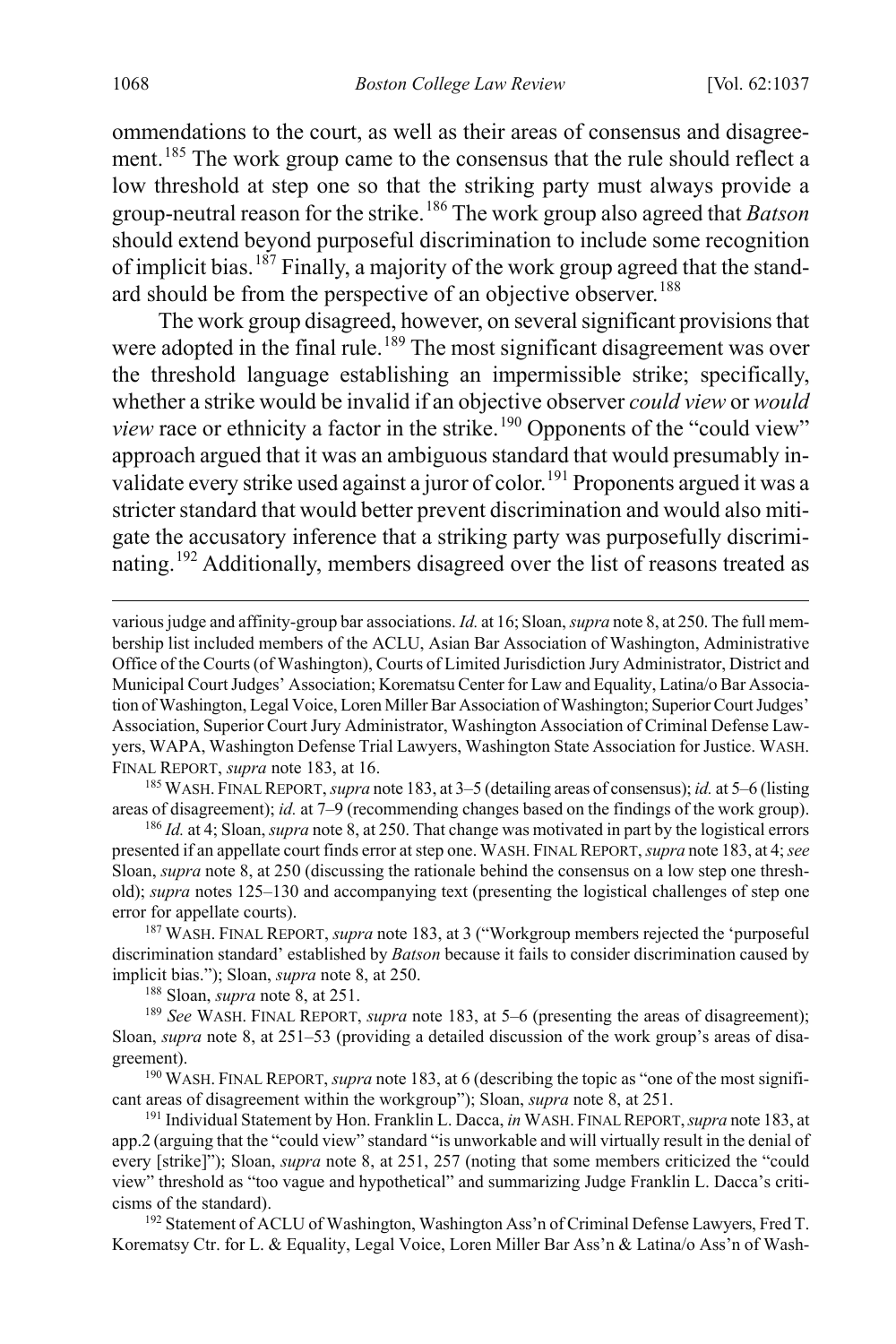$\overline{a}$ 

presumptively invalid if offered at step two.<sup>[193](#page-33-1)</sup> The work group also disagreed on other ancillary topics, such as the inclusion of gender and sexual orientation in *Batson*'s protections, and a requirement for judges to explain their rulings on the record.[194](#page-33-2)

<span id="page-33-0"></span>On April 5, 2018, the Washington Supreme Court adopted the most expansive version of the rule that included the "could view" standard of proof, the list of presumptively invalid reasons for striking a juror, and no guidance on the appropriate standard of review or remedy.<sup>[195](#page-33-3)</sup> At step one, the rule allows a party to raise a *Batson* objection by citing GR 37.[196](#page-33-4) At step two, the rule enumerates presumptively invalid reasons that cannot be used to justify a peremptory challenge because of their historical association of these justifications with eliminating jurors of color, such as: personally having or being close to someone who has had prior contact with law enforcement; living in a high-

<span id="page-33-2"></span>lid reasons). 194 WASH. FINAL REPORT, *supra* note [183,](#page-31-1) at 5–6; Sloan, *supra* note [8,](#page-2-0) at 252. For a detailed accounting of the internal debates of the work group see Sloan, *supra* note [8,](#page-2-0) at 250–53.

<span id="page-33-3"></span><sup>195</sup> WASH. CT. GEN. R. 37; Wash. GR 37 Order, *supra* not[e 16;](#page-4-1) *see* Sloan, *supra* not[e 8,](#page-2-0) at 253 (noting that "the court unanimously approved the most protective version of the rule, which the ACLU coalition supported"); *see also* Sloan, *supra* not[e 8,](#page-2-0) at 251 (referring to the ACLU, Washington Association of Criminal Defense Lawyers, and the Black and Latino bar associations as the ACLU coalition, which advocated "for a more protective [rule]"). A few months after implementing the rule, the court adopted GR 37 into their *Batson* framework in *State v. Jefferson*. 429 P.3d 467, 479–80 (Wash. 2018); *see* Sloan, *supra* note [8,](#page-2-0) at 253–54 (describing the effects of the court's decision in *Jefferson*). Some members of the court raised concerns about adopting GR 37 into the state's constitutional standard, rather than leaving it as a court rule. *Jefferson*, 429 P.3d at 483 (Madsen, J., concurring in part and dissenting in part). The *Jefferson* court also established a de novo standard of review and required a remedy of reversal for GR 37 error; two subjects on which GR 37 was silent. *Id*. at 470, 480 (majority opinion); Sloan, *supra* not[e 8,](#page-2-0) at 253–54 (noting that GR 37 did not provide a remedy or a standard of review).

<span id="page-33-4"></span><sup>196</sup> WASH. CT. GEN. R. 37(c), (d).

ington, *in* WASH. FINAL REPORT,*supra* not[e 183,](#page-31-1) at app.2 (suggesting that the "could view" standard "softens the accusatory edge of the objection" and that the "'would view' standard was not 'meaningfully different' from the 'purposeful discrimination' standard under *Batson*"); Sloan, *supra* not[e 8,](#page-2-0) at 251 (discussing the proponents' rationale in support of the "could view" standard and against the "would view" standard). 193 WASH. FINAL REPORT, *supra* not[e 183,](#page-31-1) at 6 (noting that "[m]embers were evenly split" over

<span id="page-33-1"></span>the list of presumptively invalid reasons); Sloan, *supra* not[e 8,](#page-2-0) at 251; *see infra* not[e 197](#page-34-2) and accompanying text (discussing the list of presumptively invalid reasons in more detail). Disagreement over the list of presumptively invalid reasons focused on balancing the desire to maintain a judge's discretion during voir dire and prohibiting reasons that are overwhelmingly associated with a discriminatory strike. *Compare* Individual Statement by Hon. Franklin L. Dacca, *supra* note [191](#page-32-8) (noting that although he understood the merit of presumptively invalid reasons, he felt they "would unduly invade the province of the trial court's discretion and management of the voir dire process . . . [they] would set up an unworkable (and unduly lengthy) voir dire process which would likely compromise the rights of the parties and litigants . . . [and] the jurors themselves"), *with* Statement of ACLU et al., *supra* not[e 192](#page-32-9) (arguing that "These justifications, standing alone, provide little reason to question a person's fitness to serve as a juror. And they are systematically harmful in the aggregate."); *see also* Sloan, *supra* not[e 8,](#page-2-0) at 251 (summarizing the ACLU position regarding the list of presumptively inva-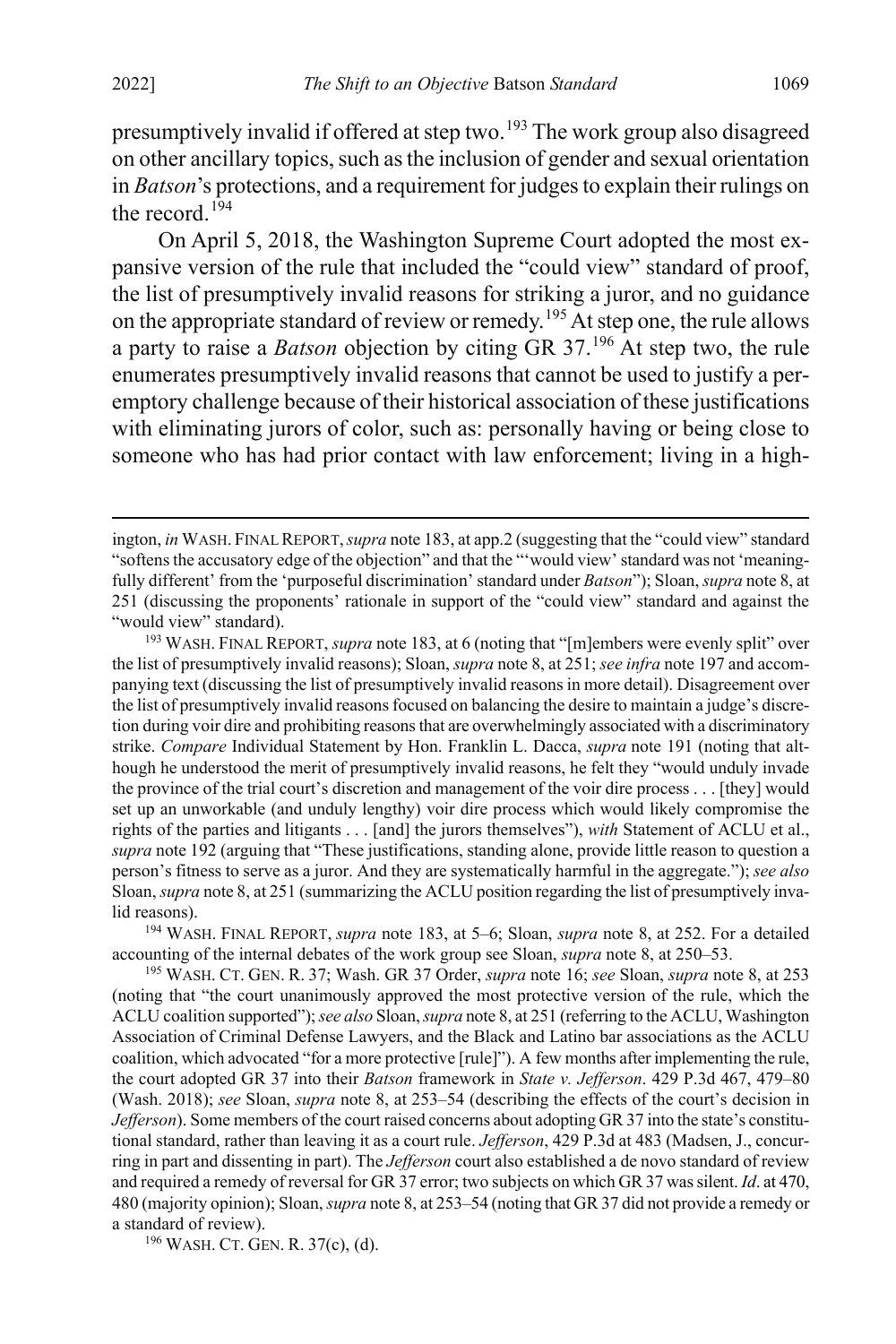<span id="page-34-2"></span>crime community; or not being a native English speaker.<sup>[197](#page-34-3)</sup> Moreover, the striking party must provide "reasonable notice" to the judge and opposing party before using a prospective juror's conduct or demeanor, such as "failing to make eye contact" or having a "problematic attitude," as the justification for the strike.<sup>[198](#page-34-4)</sup> The rule advises that notice must be reasonably given so the judge and opposing party may independently monitor and verify the alleged conduct; if the behavior is not verified by the judge or opposing counsel, the striking party may not use that reason.[199](#page-34-5) The restraints on the use of specific justifications for strikes, including conduct-based strikes, reflect that litigants have historically used these seemingly neutral explanations to remove jurors of color.<sup>[200](#page-34-6)</sup>

<span id="page-34-0"></span>Washington's novel approach of establishing an objective observer standard for peremptory challenges through rulemaking garnered national attention and prompted both California and Connecticut to establish similar task forces.<sup>[201](#page-34-7)</sup>

WASH. CT. GEN. R. 37(h)(i)–(vii).

<span id="page-34-4"></span><sup>198</sup> *See* WASH. CT. GEN. R. 37(i) (listing the following conduct as requiring reasonable notice: "allegations that the prospective juror was sleeping, inattentive, or staring or failing to make eye contact; exhibited a problematic attitude, body language or demeanor; or provided unintelligent or confused answers"); *see* Sloan, *supra* not[e 8,](#page-2-0) at 236 (noting GR 37's heightened procedure for reliance on conduct). 199 WASH. CT. GEN. R. 37(i) ("If any party intends to offer one of [the enumerated] reasons or a

<span id="page-34-5"></span>similar reason as the justification for a peremptory challenge, that party must provide reasonable notice . . . . A lack of corroboration by the judge or opposing counsel verifying the behavior shall invalidate the given reason for the peremptory challenge.").

<span id="page-34-6"></span><sup>200</sup> *See* WASH. CT. GEN. R. 37(h), (i) ("The following reasons for peremptory challenges have historically been associated with improper discrimination in jury selection in Washington State: [listing reasons]."). *See generally* SEMEL ET AL., *supra* not[e 79,](#page-13-0) at vi (reporting findings from a study of *Batson* challenges that found conduct- or demeanor-based justifications were prosecutors' most commonly stated reason for a strike; the second most common was a having a "relationship with someone who had been involved in the criminal legal system").

<span id="page-34-7"></span><sup>201</sup> *See* Joyce E. Cutler, *California Juror Challenges on Race, Bias Would Be Banned (1)*, BLOOM-BERG L. (June 11, 2020), https://news.bloomberglaw.com/us-law-week/california-juror-challenges-onrace-bias-would-be-banned [https://perma.cc/S2B5-TGDT] (describing California's approach as "based on the Washington Supreme Court's General Rule 37 that recognizes implicit bias and uses an objective standard to assess whether racial bias influenced juror removal"); Edwards, *supra* note [36](#page-7-9) (noting that numerous state courts have expressed interest in adopting a standard similar to GR 37); *infra* note[s 202](#page-35-0)[–231](#page-39-1) and accompanying text (discussing California); *infra* note[s 232](#page-40-0)[–271](#page-46-0) and accompanying text (discussing Connecticut); *see also* Barry, *supra* not[e 159](#page-28-6) (noting the influence that GR 37 has had on other states); Schwartzapfel, *supra* note [119](#page-21-0) (same).

<span id="page-34-3"></span> <sup>197</sup> *See* WASH. CT. GEN. R. 37(h)(i)–(vii) (listing "[r]easons [p]resumptively [i]nvalid"); *see*  Sloan, *supra* not[e 8,](#page-2-0) at 236 (noting GR 37's adoption of presumptively invalid reasons). The full list of presumptively invalid reasons is as follows:

<span id="page-34-1"></span><sup>(</sup>i) having prior contact with law enforcement officers; (ii) expressing a distrust of law enforcement or a belief that law enforcement officers engage in racial profiling; (iii) having a close relationship with people who have been stopped, arrested, or convicted of a crime; (iv) living in a high-crime neighborhood; (v) having a child outside of marriage; (vi) receiving state benefits; and (vii) not being a native English speaker.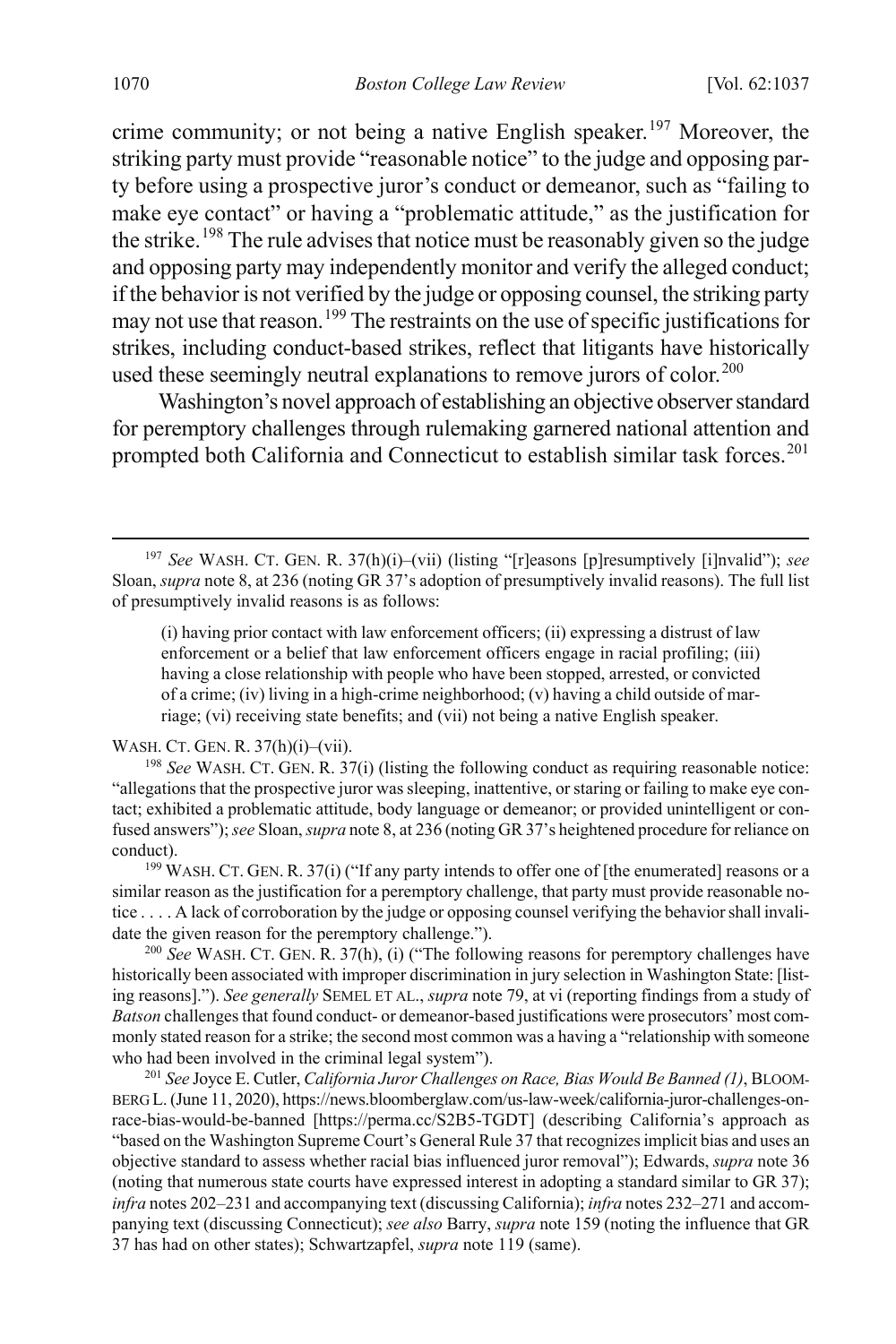## <span id="page-35-0"></span>*B. California's Jury Selection Work Group, Code of Civil Procedure § 231.7, and California Senate Bill 592*

In January 2020, the California Supreme Court announced that they too would form a work group (the California Jury Selection Work Group) to study the state's *Batson* framework and suggest modifications if necessary.<sup>[202](#page-35-1)</sup> It took the court seven months to form the work group because of delays related to the COVID-19 pandemic, leading members of the bar to lose confidence in the work group's effectiveness.<sup>[203](#page-35-2)</sup> Many advocates called on the California Legislature to take decisive action to address *Batson*'s shortcomings.[204](#page-35-3) In late September 2020, the California Legislature heeded that call and passed two crucial pieces of legislation detailed in the subsections below.<sup>[205](#page-35-4)</sup> The first adopted the objective observer regime and the later reformed the juror summoning process.<sup>[206](#page-35-5)</sup>

## 1. California Assembly Bill 3070: California Adopts the Objective Observer Regime

On September 30, 2020, the Governor of California signed California Assembly Bill 3070 (A.B. 3070) into law, amending Section 231.7 of the Califor-

<span id="page-35-2"></span><sup>203</sup> Cutler, *supra* not[e 201](#page-34-1) (reporting that in June 2020, a court spokesperson said the court "was 'challenged' by the coronavirus pandemic, [and] 'has been considering the constituency of the group and will begin recruitment and selection soon'"). A California public defender commented that "[the workgroup] 'has [not] been empowered to do anything. No further details have been provided. In other words: There is no work group."" *Id.* (internal quotation omitted). A June 2020 report by the Berkeley Law Death Penalty Clinic noted that "[t]here has been no subsequent statement regarding the goals of the work group or its membership [since the January announcement]. Over the last three decades, the court has declined many opportunities to remedy these inequities." SEMEL ET AL., *supra* not[e 79,](#page-13-0) at viii. The authors of that report also commented that "as this report makes evident, the topics identified for study by the work group have been amply studied. The questions posed have been answered." *Id.* at 71.

<span id="page-35-3"></span><sup>204</sup> SEMEL ET AL., *supra* not[e 79,](#page-13-0) at viii ("The legislature—through the passage of AB 3070—is better suited to effectively address [these issues] . . . . The time for a decisive 'course correction' by the California Legislature is now.").

<sup>205</sup> *See infra* notes [207–](#page-36-0)[231](#page-39-1) and accompanying text.

<span id="page-35-5"></span><span id="page-35-4"></span><sup>206</sup> Act of Sept. 28, 2020, ch. 230, § 1, 2020 Cal. Stat. 87 (codified as amended at CAL. CIV. PROC. CODE § 197 (West 2020)) (reforming the juror summoning process by including state tax filers in the master juror list); Act of Sept. 30, 2020, ch. 318, § 3, 2020 Cal. Stat. 92 (codified as amended at CAL. CIV. PROC. CODE § 231.7 (West 2020)) (adopting the objective observer regime).

<span id="page-35-1"></span> <sup>202</sup> Press Release, Sup. Ct. of California, *supra* note [120;](#page-22-0) Balassone, *supra* note [120;](#page-22-0) EMILY WONDER & NICHOLAS LIEDTKE, ASSEMB. COMM. ON JUDICIARY, JURIES: PEREMPTORY CHALLENG-ES, A. 2020–2021-3070, Reg. Sess., at 10 (Cal. 2020). The announcement detailed around a dozen questions to guide the group's studies, most notable of which questioned whether the "purposeful discrimination standard impose[s] an appropriate burden on litigants." Press Release, Sup. Ct. of California, *supra* not[e 120,](#page-22-0) at 1. The court has subsequently articulated the group's mandate as a "12 to 15 month[] . . . study [on] a broad range of topics related to jury selection, including diversity in California jury pools, changes to jury instructions and the impact of unconscious bias." Merrill Balassone, *California Supreme Court Names Jury Selection Work Group*, CAL.CTS. NEWSROOM (July 6, 2020), https://newsroom.courts.ca.gov/news/california-supreme-court-names-jury-selection-work-group [https://perma.cc/C9F2-MCL8].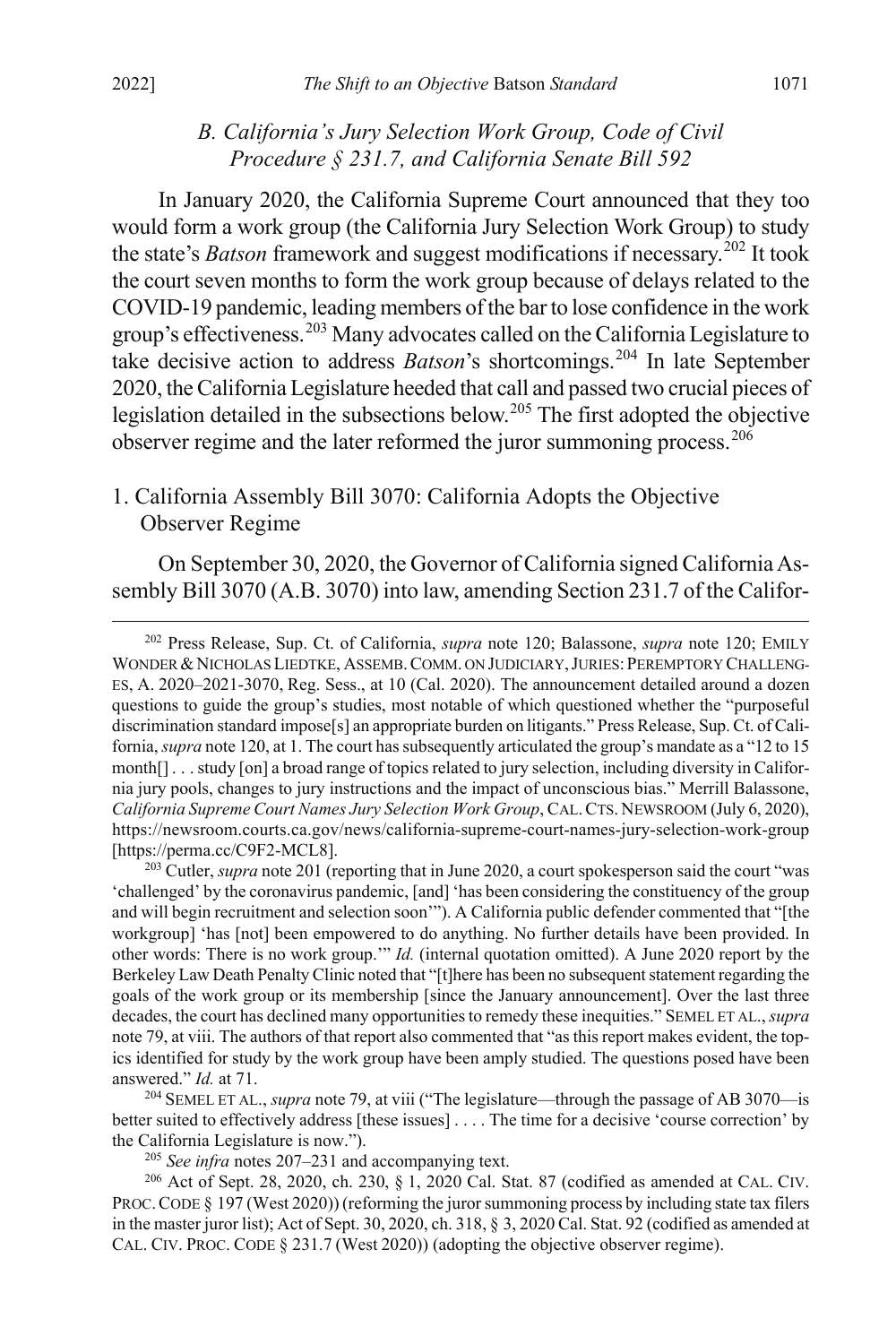<span id="page-36-0"></span>nia Code of Civil Procedure to model Washington's GR 37 with three additions: a peremptory strike is invalid if there is a (1) "*substantial likelihood* that an objectively reasonable" observer; (2) "*would* view" group-membership; or (3) "*perceived*" group-membership, as a factor in the strike.<sup>[207](#page-36-1)</sup> The rule extends the protections of GR 37 beyond race and includes ethnicity, gender identity, sexual orientation, national origin, and religious affiliation as protected groups.<sup>[208](#page-36-2)</sup>

Under California's new *Batson* procedure, the objecting party only needs to cite the rule to raise an objection at step one.<sup>[209](#page-36-3)</sup> The striking party must then provide their reason for the strike.<sup>[210](#page-36-4)</sup> Similar to GR 37, a party may not rely on a number of presumptively invalid reasons, many of which are modeled on GR  $37$ 's list.<sup>[211](#page-36-5)</sup> A party may overcome that presumption by showing through "clear" and convincing evidence" that the reason (1) is not connected to the juror's identity and  $(2)$  relates to their potential bias.<sup>[212](#page-36-6)</sup> The judge must find it is "highly probable" that the reason is "unrelated to conscious or unconscious bias."<sup>[213](#page-36-7)</sup> Moreover, if a party relies on a specific demeanor-based justification: (1) the striking party must explain why that demeanor is relevant to the case at hand; and  $(2)$  the judge must verify the behavior happened.<sup>[214](#page-36-8)</sup>

The rule also extends tremendous latitude to trial judges to remedy a violation, including selecting a new jury; granting extra peremptory challenges to the objecting party; or ordering a mistrial and reselecting the jury if the judge has already impaneled a jury.<sup>[215](#page-36-9)</sup> On appeal, the rule provides for a de novo

<span id="page-36-1"></span><sup>&</sup>lt;sup>207</sup> CIV. PROC. § 231.7(d)(1) (emphasis added); EMILY WONDER & NICHOLAS LIEDTKE, ASSEMB. COMM. ON JUDICIARY, JURIES: PEREMPTORY CHALLENGES, A. 2020–2021-3070, Reg. Sess., at 10 (Cal. 2020) (noting that AB 3070's drafters "incorporate[d] many of the suggestions from the Washington workgroup"). Objective observer is defined as a person who "is aware that unconscious bias, in addition to purposeful discrimination, ha[s] resulted in the unfair exclusion of potential jurors in the State of California." CIV. PROC. § 231.7(d)(2)(A). Substantial likelihood is defined as "more than a mere possibility but less than a standard of more likely than not." *Id.* § 231.7(d)(2)(B). The amendments to Section 231.7 became effective in January 1, 2022, in criminal jury trials and January 1, 2026, in civil jury trials. *Id.* § 231.7(i), (k), (n); *see* Act of Sept. 30, 2020 § 3 (noting that the amend-<br>ment would not apply to civil trials until 2026).

<span id="page-36-2"></span><sup>&</sup>lt;sup>208</sup> CIV. PROC. § 231.7(d)(1) (listing "race, ethnicity, gender, gender identity, sexual orientation, national origin, or religious affiliation, or perceived membership in any of those groups" as protected groups).<br><sup>209</sup> *Id.* § 231.7(b), (c).<br><sup>210</sup> *Id.* § 231.7(c).

<span id="page-36-5"></span><span id="page-36-4"></span><span id="page-36-3"></span><sup>&</sup>lt;sup>211</sup> *Compare id.* § 231.7(e)(1)–(13) (list of presumptively invalid reasons), with WASH. CT. GEN.  $R. 37(h)(i)–(vii)$  (same).

<sup>212</sup> CIV. PROC. § 231.7(e). 213 *Id.* § 231.7(f).

<span id="page-36-8"></span><span id="page-36-7"></span><span id="page-36-6"></span><sup>&</sup>lt;sup>214</sup> *Id.* § 231.7(g)(1)–(2) ("The reasons . . . are presumptively invalid unless the trial court . . . confirm[s] that the asserted behavior occurred . . . . Even with that confirmation, the [striking party] shall explain why the asserted demeanor, behavior, or manner in which the prospective juror answered questions matters to the case to be tried.").

<span id="page-36-9"></span><sup>&</sup>lt;sup>215</sup> *Id.* § 231.7(h). The rule also permits a trial judge to "[p]rovide another remedy as the court deems appropriate." *Id.* § 231.7 (h)(5).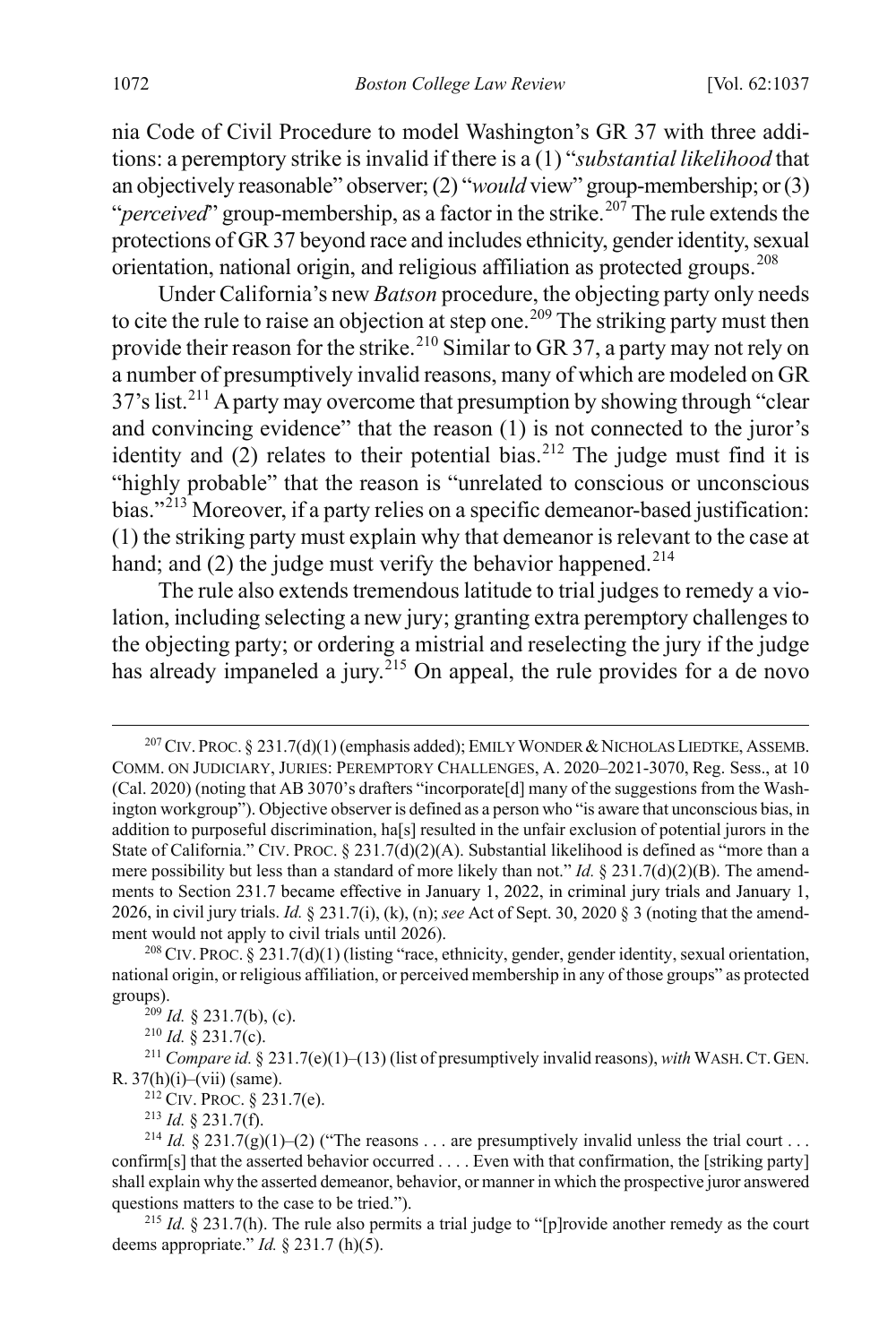standard of review; appellate courts, however, are prohibited from drawing inferences about a juror's demeanor or a striking party's justifications unless those reasons are expressly stated on the record.<sup>[216](#page-37-1)</sup> If an appellate court finds a trial court erred in overruling an objection, the rule requires a remedy of rever-sal and remand for a new trial.<sup>[217](#page-37-2)</sup>

<span id="page-37-0"></span>The California District Attorneys Association (CDAA) strongly opposed A.B. 3070, arguing that its modifications created an unworkable standard that was so pro-defendant that it might put the integrity of trials at risk.<sup>[218](#page-37-3)</sup> Prosecutors and an association of judicial officers argued that the Legislature was rushing the bill through the legislative process without providing sufficient time for debate and consideration of the legislation's impact.<sup>[219](#page-37-4)</sup> Despite this opposition,

<sup>217</sup> *Id.*

<span id="page-37-3"></span><span id="page-37-2"></span><sup>218</sup> EMILY WONDER & NICHOLAS LIEDTKE, ASSEMB. COMM. ON JUDICIARY, JURIES: PEREMPTO-RY CHALLENGES, A. 2020–2021-3070,Reg. Sess., at 13 (Cal. 2020) ("[California Assembly Bill 3070 (A.B. 3070)] would remove judicial discretion during voir dire, and would replace the prohibition on purposeful discrimination with a vague objective standard . . . [and] would presumptively invalidate a number of reasons that have long been accepted by state and federal courts to justify a juror challenge . . . ."). The California District Attorneys Association (CDAA) argued that the "substantial likelihood" standard could "allow for a finding of an improper peremptory challenge even when a judge determines it is more likely than not that there was no discrimination." S.COMM. ON PUB. SAFETY,JURIES: PEREMPTORY CHALLENGES AND CHALLENGES FOR CAUSE, A. 2019–2020-3070, Reg. Sess., at 12 (Cal. 2020). Moreover, they note that the rule infers implicit bias "without any evidence that a particular prosecutor possesses any bias, subconscious or otherwise." *Id.* They described the list of presumptively invalid reasons as "intentionally and clearly tailored" to benefit defendants in a manner that "skews challenges in a way that destroys the balance needed for a fair trial as required by due process." *Id.* at 13. An example of this one-sided treatment, they argued, was that having a "generally positive experience[] with police"—a trait likely to motivate a peremptory challenge by a defense attorney—was not a presumptively invalid reason. *Id.* at 12 (emphasis omitted). They posit that because the rule "automatically presumes" bias, prosecutors will not be able to remove jurors for "common sense reasons" such as "a distrust of law enforcement" or may be altogether "discouraged from exercising challenges for legitimate reasons because of the presumption of discriminatory use." *Id.* Further, the bill was sponsored by the California Attorneys for Criminal Justice (CACJ), an organization of criminal defense attorneys, which likely contributed to this pro-defendant perception. *Id.* at 1; Jim Frederick & Kate M. Wittlake, *New Jury Selection Procedure in California: Is This the End of Peremptory Challenges? Is This the End of Batson?, 10 NAT'L L. REV., no.* 337, Dec. 2020, https:// www.natlawreview.com/article/new-jury-selection-procedure-california-end-peremptory-challengesend-batson [https://perma.cc/3ZL2-JZBK].

<span id="page-37-4"></span><sup>219</sup> S. COMM. ON PUB. SAFETY, JURIES: PEREMPTORY CHALLENGES AND CHALLENGES FOR CAUSE, A. 2019–2020-3070,Reg. Sess., at 13 (Cal. 2020). The CDAA commented that "[t]his legislative session has been like no other in California history . . . . This bill represents nothing less than an upheaval of California's jury selection process, and it is being advanced without the benefit of extensive debate, careful review and sober consideration that should attend such expansive changes to our jury system." *Id.* (emphasis omitted); *see also* Frederick & Wittlake, *supra* note [218](#page-37-0) (quoting the CDAA's statement opposing the bill). The Association of African American California Judicial Officers (AACJO) similarly called on the legislature to withdraw the bill until it can be "subject to full review and discussion before it is offered to the full Assembly for consideration." S.COMM. ON PUB.

<span id="page-37-1"></span> <sup>216</sup> *Id.* § 231.7(j) ("The appellate court shall not impute to the trial court any findings, including findings of a prospective juror's demeanor . . . not expressly state[d] on the record . . . . The reviewing court . . . shall not speculate as to . . . reasons . . . not given to explain . . . use of the . . . challenge or the . . . failure to challenge similarly situated jurors . . . .").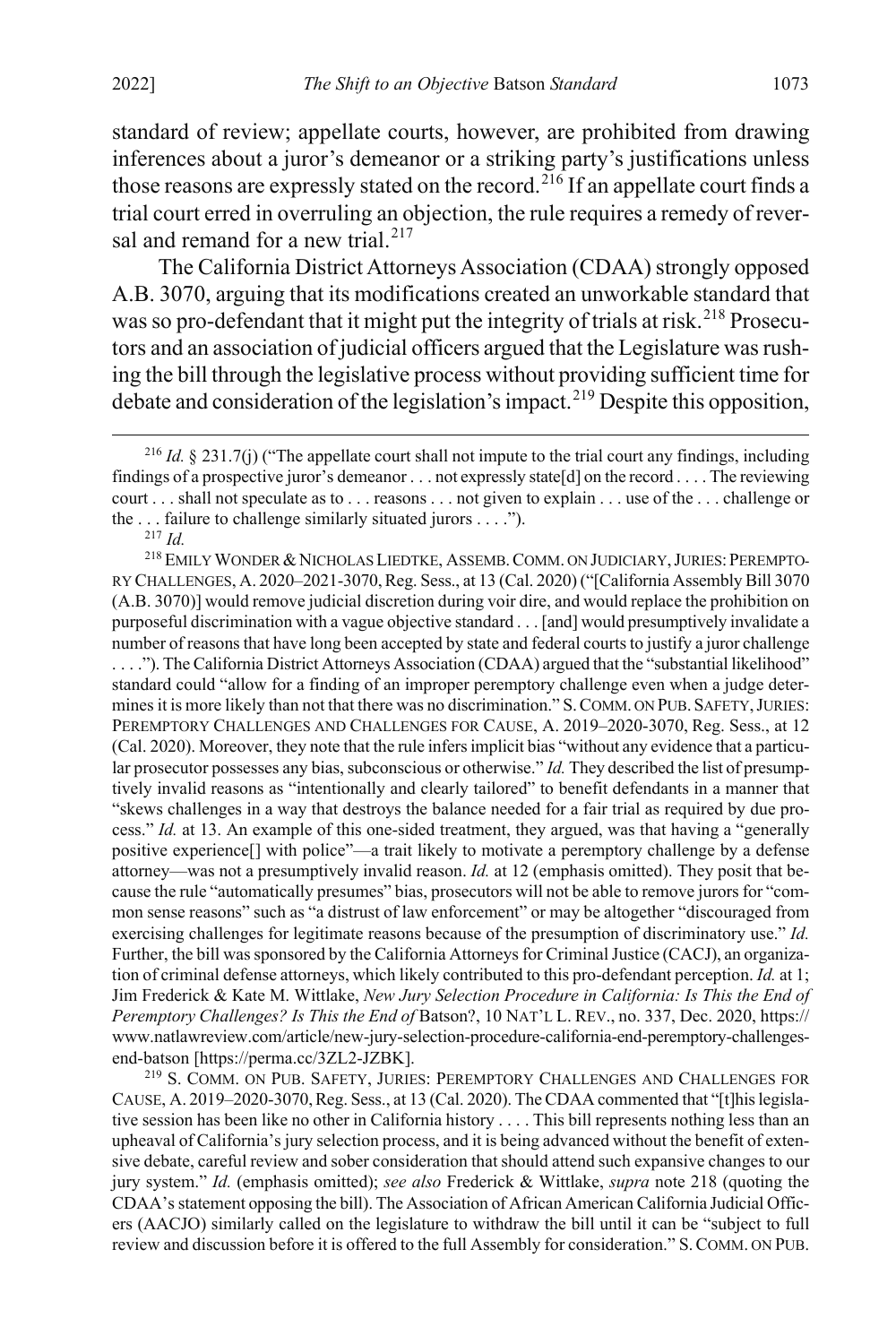<span id="page-38-0"></span>A.B. 3070 passed in the Senate by one vote, after failing to pass in the Senate the day before.[220](#page-38-1) In January 2021, Senator Tom Umberg, Chairman of the Senate's Judiciary Committee and an opponent of A.B. 3070, proposed a bill that would end peremptory challenges in criminal cases.[221](#page-38-2) The bill failed in committee in April  $2021$ .<sup>[222](#page-38-3)</sup>

The California Legislature anticipated that both the Judicial Branch of California and the California Department of Justice will have increased workloads based on the belief that A.B. 3070 will slow down voir dire and increase the number of appeals.<sup>[223](#page-38-4)</sup> Although court observers in Washington have observed that GR 37 has led to attorneys using fewer peremptory challenges, A.B. 3070's efficacy and workability are unknown because it will not be implemented until January 1, 2022 in criminal jury trials and January 1, 2026 in civil jury trials. $224$ 

<span id="page-38-6"></span>SAFETY, JURIES: PEREMPTORY CHALLENGES AND CHALLENGES FOR CAUSE, A. 2019–2020-3070, Reg. Sess., at 13 (Cal. 2020); *see also* Frederick & Wittlake, *supra* not[e 218](#page-37-0) (summarizing the AAC-JO's criticism of the bill). For example, the CDAA noted that a draft of the bill extended Section 231.7 to include for cause challenges—whose categories are enumerated by statute and are decided by the court—in addition to peremptory challenges, an indicator, they argued, that the rule's drafters fundamentally misunderstood jury selection. S. COMM. ON PUB. SAFETY, JURIES: PEREMPTORY CHALLENGES AND CHALLENGES FOR CAUSE, A. 2019–2020-3070,Reg. Sess., at 12 (Cal. 2020) ("We are deeply concerned that this amendment [including for cause challenges] suggests a lack of appreciation for how the jury selection process works."); *see* Act of Sept. 30, 2020, ch. 318, § 3, 2020 Cal. Stat. 92 (codified as amended at CAL.CIV. PROC.CODE § 231.7 (West 2020)) (applying the objective observer regime to peremptory and for cause challenges in the July 28, 2020 version of the bill). *See generally* CIV. PROC. § 229 (providing the exclusive list of reasons a juror can be removed for cause in California).

<span id="page-38-1"></span><sup>220</sup> Cheryl Miller, *Key Lawmaker Proposes Eliminating Peremptory Challenges in Criminal Cases*, THE RECORDER (Mar. 11, 2021), https://www.law.com/therecorder/2021/03/11/key-lawmakerproposes-eliminating-peremptory-challenges-in-criminal-cases/ [https://perma.cc/XCE8-4ETZ] (reporting that AB 3070 "initially failed passage in the Senate" and "pass[ed] a second roll by just one vote [the next day]").

<span id="page-38-2"></span><sup>221</sup> S. 212, 2020–2021 Legis., Reg. Sess. (Cal. 2021) (failed in committee); *see* Miller, *supra* note [220](#page-38-0) (reporting on the introduction of SB 212). Criminal defense attorneys oppose the bill because they believe A.B. 3070 "deserves a chance to work." Miller, *supra* not[e 220](#page-38-0) (quoting Ignacio Hernández, a lobbyist for California Attorneys for Criminal Justice on SB 212).

<sup>222</sup> S. 212, 2020–2021 Legis., Reg. Sess. (Cal. 2021) (failed in committee).

<span id="page-38-4"></span><span id="page-38-3"></span><sup>223</sup> S. COMM. ON APPROPRIATIONS, JURIES: PEREMPTORY CHALLENGES, A. 2019–2020-3070, Reg. Sess., at 1 (Cal. 2020).

<span id="page-38-5"></span><sup>224</sup> CIV. PROC. § 231.7(i), (k), (n); *see* S. COMM. ON APPROPRIATIONS, JURIES: PEREMPTORY CHALLENGES, A. 2019–2020-3070, Reg. Sess., at 1, 4 (Cal. 2020) (describing the anticipated increase in workloads for the court system and the state's department of justice); Barry, *supra* not[e 159](#page-28-6) (noting that the rule has a delayed effective date for criminal and civil trials); EMILY WONDER & NICHOLAS LIEDTKE, ASSEMB.COMM. ON JUDICIARY,JURIES:PEREMPTORY CHALLENGES,A. 2020–2021-3070, Reg. Sess., at 10 (Cal. 2020) (describing informal commentary that GR 37 has led to a "decrease in the overall use of peremptory challenges").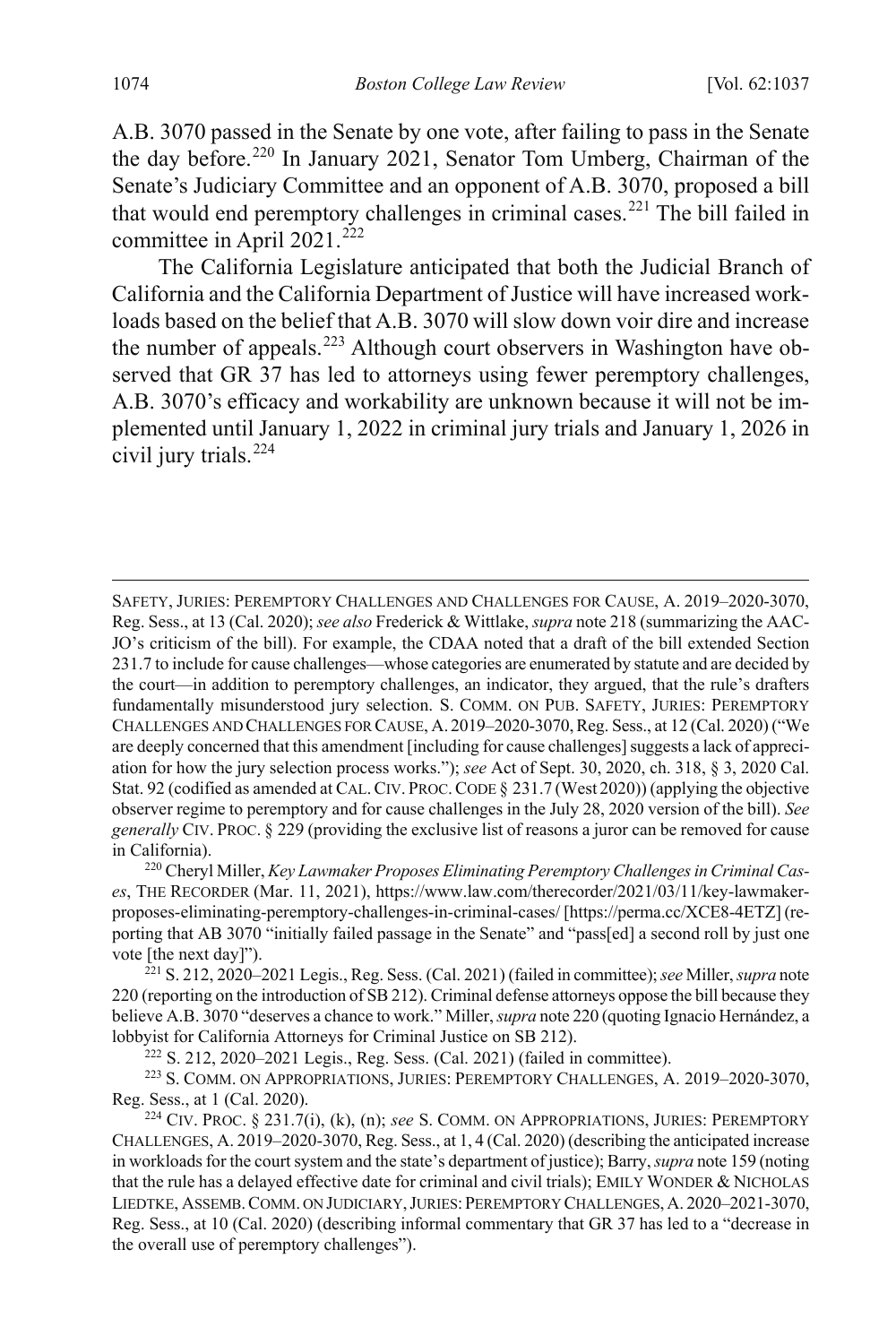<span id="page-39-0"></span>Before 2020, California sourced its master juror list from voter registra-tion, driver's license, and state-identification cardholder lists.<sup>[225](#page-39-2)</sup> In September 2020, Governor Newsom signed California Senate Bill 592 (S.B. 592) into law, which requires jurisdictions to source their master lists from an additional source: residents who file state taxes.<sup>[226](#page-39-3)</sup> Jurisdictions may also go beyond these lists and source from telephone or utility company lists as well.<sup>[227](#page-39-4)</sup> The drafters of the legislation believed that by only using voter registration and driver's license data to source the master juror lists, jurisdictions created jury pools that were underinclusive of poor citizens and citizens of color.<sup>[228](#page-39-5)</sup> Proponents reason that significantly more citizens file state taxes than register to vote or obtain a driver's license or state-identification card and therefore sourcing from residents who file state taxes would create master juror lists that bet-ter reflect the state's population.<sup>[229](#page-39-6)</sup> Moreover, the drafters note that twenty-one states and U.S. territories source their master juror lists from state tax records.[230](#page-39-7) California provided a variation on the form and substance of Washington's *Batson* reform and Connecticut paid close attention to both states in its reform work.[231](#page-39-8)

<span id="page-39-4"></span> $227$  CIV. PROC. § 197(a) ("Sources may include, in addition to other lists, customer mailing lists, telephone directories, or utility company lists."). Conversely, the U.S. District Court for the Southern District of California announced a new jury selection plan that became effective in January 30, 2021 that has only one source: voter registration lists. Order, In the Matter of Adoption of a Jury Selection Plan (as Amended) & Proposed Local Rule Change, No. 147–I (S.D. Cal. filed Dec. 09, 2020) [hereinafter S.D. Cal. Jury Selection Plan Order], https://www.casd.uscourts.gov/rules/general-orders. aspx#tab1 [https://perma.cc/Z8DL-4FDP]; This single-source plan has come under significant criticism from members of the community for being underinclusive of jurors of color. Maya Srikrishnan, *Federal Court's Jury Selection Plan Under Fire*, VOICE OF SAN DIEGO (Jan. 22. 2021), https://www. voiceofsandiego.org/topics/government/federal-courts-jury-selection-plan-under-fire/ [https://perma.cc/ V2PE-TCTW]. One commentator argued that "[t]he Southern District is 'knowingly engaging in behavior that excludes citizens from jury service by race'" by limiting their source list to only registered voters. *Id.* 228 NICHOLAS LIEDTKE, ASSEMB. COMM. ON JUDICIARY, JURY SERVICE, S. 2019–2020-592,

<span id="page-39-6"></span><span id="page-39-5"></span>Reg. Sess., at 1, 4 (Cal. 2020) ("In California, significant evidence exists to demonstrate that jury pools skew whiter and richer than the population as a whole, likely due in part to the data sources utilized by courts when summoning jurors.").

<sup>229</sup> *Id.* at 4, 7.

<span id="page-39-1"></span> $225$  CIV. PROC. § 197(b)(1).

<span id="page-39-3"></span><span id="page-39-2"></span><sup>&</sup>lt;sup>226</sup> *Id.* § 197(2) ("Beginning on January 1, 2022, the list of resident state tax filers, the list of registered voters, and the Department of Motor Vehicles' list of licensed drivers and identification cardholders resident . . . when substantially purged of duplicate names, shall be considered inclusive of a representative cross section of the population . . . ."); Act of Sept. 28, 2020, ch. 230, § 1, 2020 Cal. Stat. 87 (codified as amended at CAL. CIV. PROC. CODE § 197 (West 2020)); *see* Barry, *supra* note [159](#page-28-6) (reporting on California Senate Bill 592 (S.B. 592)'s effect on jury selection in California).

<span id="page-39-7"></span><sup>230</sup> *Id.* at 4 (citing data from the National Center for State Courts).

<span id="page-39-8"></span><sup>231</sup> CONN. FINAL REPORT, *supra* not[e 126,](#page-23-6) at 20.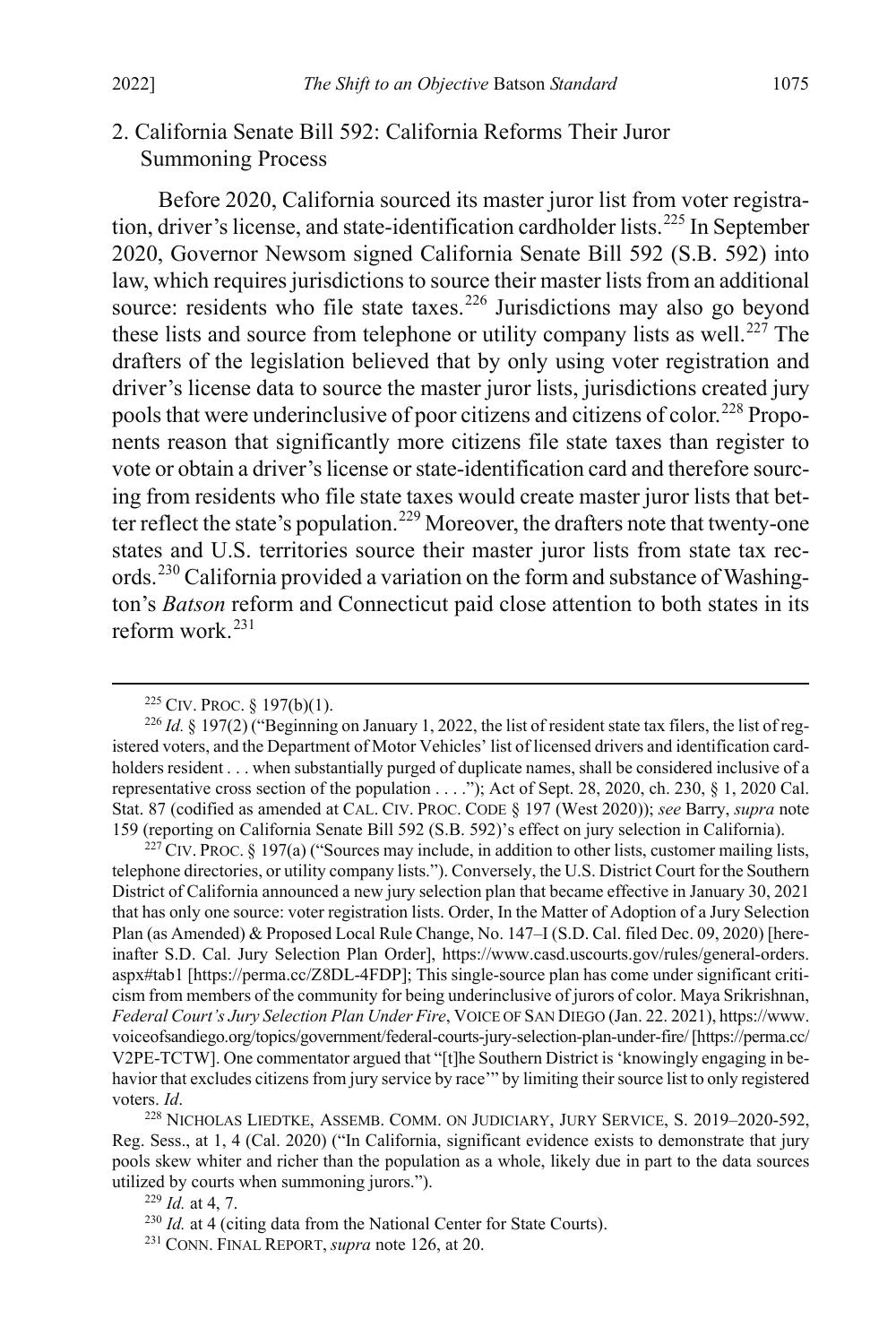## *C. Connecticut's Jury Selection Task Force*

<span id="page-40-0"></span>Nearly three months after California's legislative reforms, Connecticut's Jury Selection Task Force (the Task Force) proposed a court rule to the Connecticut Supreme Court that adopted the objective observer regime, modeled on GR 37.[232](#page-40-2) One year earlier, in *State v. Holmes*, Chief Justice Richard A. Robinson of the Connecticut Supreme Court established the Task Force to propose solutions to *Batson*'s well-known failures.<sup>[233](#page-40-3)</sup> Specifically, the court in *Holmes* charged the Task Force with four areas of reform: (1) changing the juror questionnaires sent to prospective jurors; (2) enhancing the summoning process to create venires that represent the demographics of the community; (3) crafting model jury instructions that address the role of implicit bias in decision-making; and (4) drafting a lowered *Batson* standard that does not re-quire a showing of purposeful discrimination.<sup>[234](#page-40-4)</sup> The court reasoned that the rule-making process permits broader consideration of relevant data than would be practicable if the issue arose through litigation.<sup>[235](#page-40-5)</sup> Moreover, the court required that the Task Force involve members from both the criminal and civil litigation bar—a characteristic Chief Justice Robinson believed would increase the Task Force's diversity and credibility.<sup>[236](#page-40-6)</sup>

<span id="page-40-1"></span>At their first meeting in July 2020, Chief Justice Robinson asked the Task Force members to make *Batson* more robust in preventing discrimination.<sup>[237](#page-40-7)</sup> Five months later, the more than thirty Task Force members—composed of current and former Connecticut judges, prosecutors, civil and criminal defense at-

<span id="page-40-2"></span><sup>&</sup>lt;sup>232</sup> *Id.* at 1, 16–18, 20 (presenting the work of Connecticut's Jury Selection Task Force (the Task Force) and proposing a rule in which a peremptory challenge is invalid "[i]f . . . as reasonably viewed by an objective observer, [the strike] legitimately raises the appearance that . . . race or ethnicity was a factor in the challenge").

<span id="page-40-3"></span><sup>233</sup> State v. Holmes, 221 A.3d 407, 412 (Conn. 2019) ("[We] refer the systemic concerns about *Batson*'s failure to address the effects of implicit bias and disparate impact to a Jury Selection Task Force, appointed by the Chief Justice, to consider measures intended to promote the selection of diverse jury panels in our state's courthouses."); *see also* Edwards, *supra* note [36](#page-7-9) (summarizing the court's decision in *Holmes*).

<span id="page-40-4"></span><sup>234</sup> *Holmes*, 221 A.3d at 438; *see also* Edwards, *supra* not[e 36](#page-7-9) (detailing the court's four areas of concern for the Task Force).

<span id="page-40-5"></span><sup>235</sup> *Holmes*, 221 A.3d. at 437 n.25 ("[B]ecause many of the relevant issues have not yet been presented to us through the crucible of the adversarial process, we . . . stay our hand in favor of the rule-making process, which is better suited to consider the array of relevant studies and data . . . along with the interests of the stakeholders . . . .").

<span id="page-40-6"></span><sup>236</sup> *Id.* at 436–37; CONN.JUDICIAL BRANCH JURY SELECTION TASK FORCE,MINUTES OF JULY 14, 2020 MEETING, at 1 (2020), https://www.jud.ct.gov/Committees/jury\_taskforce/taskforce\_minutes\_ 071420.pdf [https://perma.cc/47GM-BRGF] ("[Chief] Justice Robinson . . . not[ed] the diversity not only of race, ethnicity and gender, but also of mind [on the Task Force], which [he said] brings added credibility to the Task Force because not everyone shares the same ideas on how to address the problem."); *see also* Edwards, *supra* not[e 36](#page-7-9) (noting the *Holmes* court's desire to have diverse members on the Task Force).

<span id="page-40-7"></span><sup>237</sup> CONN. JUDICIAL BRANCH JURY SELECTION TASK FORCE, *supra* note [236,](#page-40-1) at 1 (noting that Chief Justice Robinson "asked the Task Force members to give teeth to the *Batson* decision").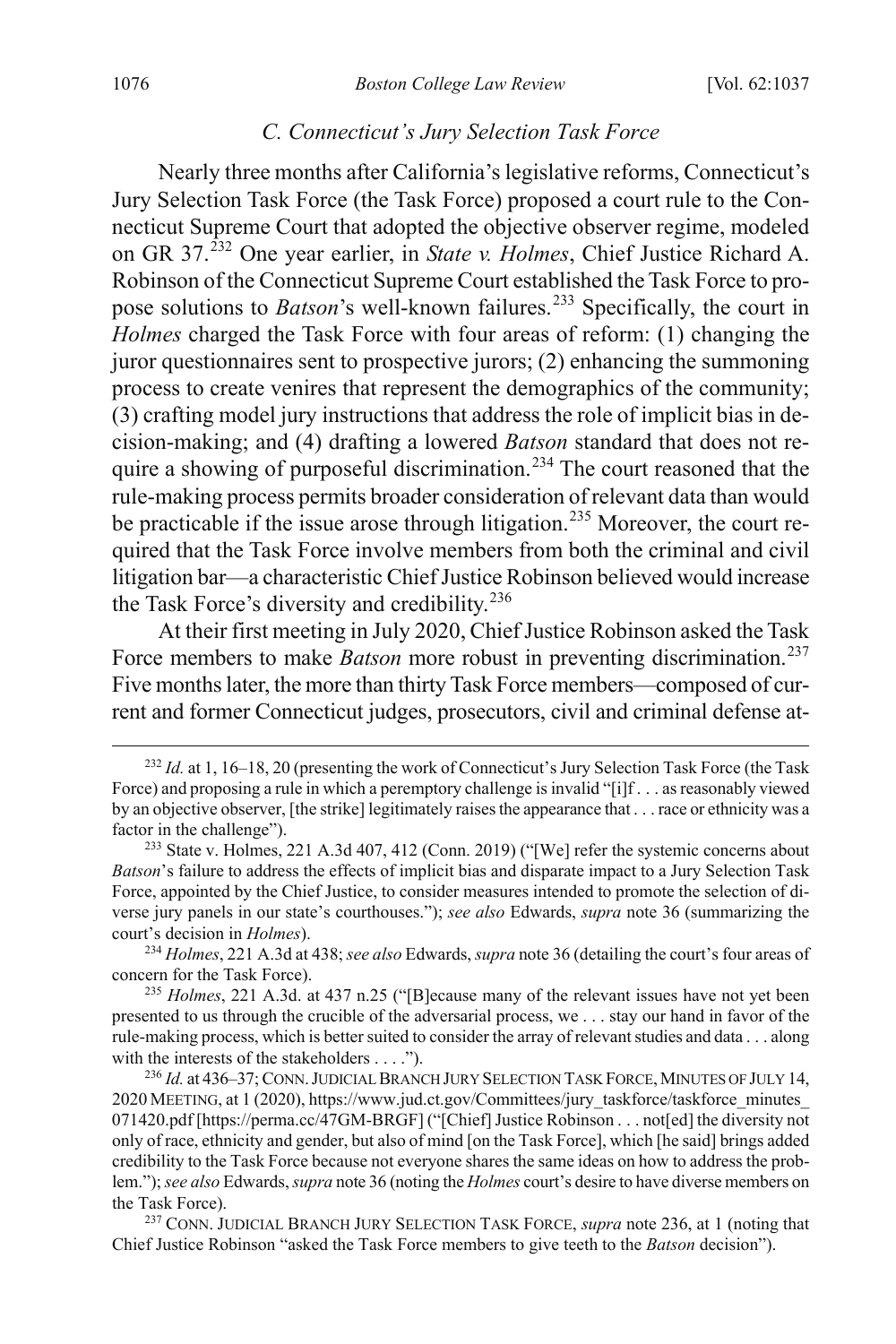torneys, academics, members of affinity-group bar associations, and a state legis-lator—reported their findings in a fifty-eight-page report.<sup>[238](#page-41-1)</sup> The Task Force was divided into four subcommittees to address the four categories of reform identified in *Holmes*. [239](#page-41-2) Subsection 1 of this Section will discuss the Task Force's new *Batson* standard.<sup>[240](#page-41-3)</sup> Subsection 2 outlines the Task Force's deliberation regarding the abolishment of peremptory challenges.<sup>[241](#page-41-4)</sup> Subsection 3 then discusses the Task Force's other recommendations, including a jury selection database, a re-formed summoning process, and improved juror outreach efforts.<sup>[242](#page-41-5)</sup>

## 1. The Task Force Recommended the Objective Observer Regime

<span id="page-41-0"></span>The *Batson* Working Group, a group in the Implicit Bias in the Jury Selection Process and *Batson* Challenges subcommittee of the Task Force, unanimously proposed a court rule that substantially mirrors GR  $37.<sup>243</sup>$  $37.<sup>243</sup>$  $37.<sup>243</sup>$  Their rule is different, however, in two ways: (1) the strike must be "*reasonably* viewed by an objective observer"; and (2) it must "*legitimately* raise[] the appearance that ... race or ethnicity was a factor in the challenge."<sup>[244](#page-41-7)</sup> This language arguably

<span id="page-41-7"></span><sup>244</sup> CONN. FINAL REPORT, *supra* not[e 126,](#page-23-6) at 16 (emphasis added). An objective observer is defined as someone who "(1) is aware that purposeful discrimination, and implicit, institutional, and unconscious biases, have historically resulted in the unfair exclusion of potential jurors [based on] race, or ethnicity; and (2) is deemed to be aware of and to have given due consideration to the circumstances set forth in section (g)." *Id.* at 16–17. Defining the objective observer as one who has acknowledged and applied the "circumstances considered," which are enumerated in the rule disparate questioning or "disproportionate[]" use of strikes against jurors of color, for example—is an addition to the Washington and California approaches and was likely included to give more context for the role of the observer; no explanation, however, for this addition was provided. CONN. FINAL REPORT, *supra* not[e 126,](#page-23-6) at 16–17; *see* CAL.CIV. PROC.CODE § 231.7(d)(2)(A) (West 2020) (defining an "objectively reasonable person" as someone who "is aware that unconscious bias, in addition to purposeful discrimination, [has] resulted in the unfair exclusion of potential jurors in . . . California"); WASH. CT. GEN. R. 37(f) (defining an objective observer as "aware that implicit, institutional, and

<span id="page-41-1"></span> <sup>238</sup>CONN. FINAL REPORT, *supra* not[e 126;](#page-23-6) *Jury Selection Task Force*, STATE OF CONN.JUDICIAL BRANCH, https://www.jud.ct.gov/Committees/jury\_taskforce/default.htm#Purpose [https://perma.cc/ 24NJ-KF2Q] (providing details about the members of the Task Force).

<span id="page-41-2"></span><sup>239</sup> Jury Selection Task Force Subcommittees, *in*CONN. FINAL REPORT, *supra* not[e 126](#page-23-6) (identifying the following subcommittees: (1) Data, Statutes & Rules; (2) Juror Summoning Process; (3) Implicit Bias in the Jury Selection Process and *Batson* Challenges; and (4) Juror Outreach & Education). The Implicit Bias Model Jury Instruction Working Group was a part of the Implicit Bias in the Jury Selection Process and *Batson* Challenges Subcommittee, but this Note does not discuss it because the working group addresses discrimination after the jury has been selected. *See* CONN. FINAL REPORT, *supra* not[e 126,](#page-23-6) 34–41, for the full report of that Subcommittee.

<sup>240</sup> *See infra* notes [243–](#page-41-0)[262](#page-44-1) and accompanying text.

<sup>241</sup> *See infra* notes [263–](#page-44-0)[271](#page-46-0) and accompanying text.

<sup>242</sup> *See infra* notes [272–](#page-46-1)[288](#page-48-1) and accompanying text.

<span id="page-41-6"></span><span id="page-41-5"></span><span id="page-41-4"></span><span id="page-41-3"></span><sup>243</sup> CONN. FINAL REPORT, *supra* not[e 126,](#page-23-6) at 20; *see* WASH. CT. GEN. R. 37. The proposal suggests adopting a "Practice Book" rule to be included in the Connecticut Practice Book, which contains the general rules of the Connecticut courts. CONN. FINAL REPORT, *supra* not[e 126,](#page-23-6) at 20. *See generally Conn. Practice Book: 2021 Court Rules*, STATE OF CONN.JUDICIAL BRANCH, https://www.jud.ct. gov/pb.htm [https://perma.cc/WN7B-AYAJ].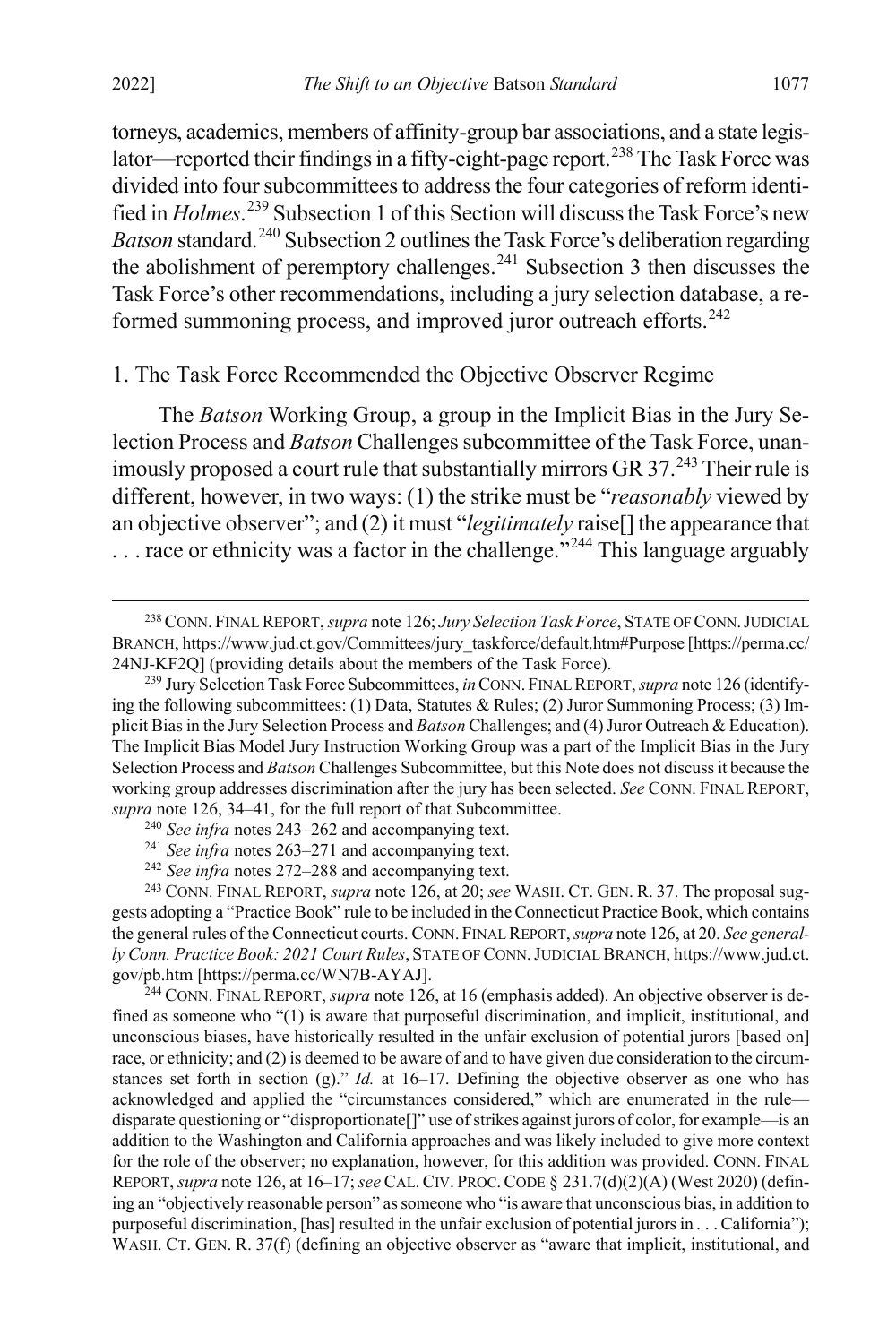sets a higher standard than Washington's "could view" language and a likely equivalent standard to California's "substantial likelihood" and "would view" language, although the California language extends beyond race or ethnicity.<sup>[245](#page-42-0)</sup> The Connecticut Task Force did not oppose extending their rule to other groups, but decided to follow the language in *Holmes*that expressly addressed race and ethnicity and did not extend protections to religious affiliation or sex-ual orientation.<sup>[246](#page-42-1)</sup>

At step one, like the Washington and California rules, the objecting party need only cite the rule to raise a *Batson* objection; once the objection is made, the striking party must state the reason for the strike.<sup>[247](#page-42-2)</sup> Also, similar to the Washington and California rules, it provides a non-exhaustive list of "[c]ircumstances considered" that a court should weigh in its step-three determination, such as disparate questioning or more frequent use of peremptory challenges against jurors of color.<sup>[248](#page-42-3)</sup> It includes a nearly identical list of presumptively invalid reasons to California's and also includes a similar standard to overcome the presumption; in comparison, Washington's rule provides no such opportunity.<sup>[249](#page-42-4)</sup> Finally, the Connecticut rule also provides a requirement

<span id="page-42-1"></span><sup>246</sup> CONN. FINAL REPORT, *supra* not[e 126,](#page-23-6) at 20 ("The decision to limit our analysis only to race and ethnicity was based on a number of factors, principally . . . *Holmes* specifically related to matters of race, and concomitantly, ethnicity, in light of historical realities.").

<span id="page-42-2"></span><sup>247</sup> *Id.* at 16 ("The objection shall be made by simple citation to this rule . . . . Upon objection . . . the party exercising the peremptory challenge shall articulate the reason that the peremptory challenge has been exercised.").

<span id="page-42-3"></span><sup>248</sup> *Id.* at 17 (providing the full list of circumstances considered at section (g) of the proposed rule); *see* CIV PROC. § 231.7(2)(C)(3) (detailing the circumstances considered); WASH. CT. GEN. R. 37(g) (same).

<span id="page-42-4"></span><sup>249</sup> *Compare* CIV. PROC. § 231.7(f) ("To determine that a presumption of invalidity has been overcome, the factfinder shall determine that it is highly probable that the reasons . . . are unrelated to conscious or unconscious bias and are instead specific to the juror and bear on that juror's ability to be fair and impartial in the case."), *and* CONN. FINAL REPORT, *supra* note [126,](#page-23-6) at 17 (noting that the presumption can be rebutted if the striking party "demonstrates to the court's satisfaction that the reason, viewed reasonably and objectively, is unrelated to the prospective juror's race or ethnicity and . . . legitimately bears on the prospective juror's ability to be fair and impartial in light of particular

<span id="page-42-5"></span>unconscious biases, in addition to purposeful discrimination, have resulted in the unfair exclusion of potential jurors in Washington State").

<span id="page-42-0"></span><sup>245</sup> *Compare* CIV. PROC. § 231.7(d)(1) ("If the court determines there is a *substantial likelihood* that an objectively reasonable person *would view* race, ethnicity, gender, gender identity, sexual orientation, national origin, or religious affiliation, or perceived membership in any of those groups, as a factor . . . then the objection shall be sustained.") (emphasis added), *and* CONN. FINAL REPORT, *supra*  not[e 126,](#page-23-6) at 16 ("If the court determines that the use of the challenge . . . as *reasonably* viewed by an objective observer, *legitimately* raises the appearance that . . . race or ethnicity was a factor in the challenge, then the challenge shall be disallowed and the prospective juror shall be seated.") (emphasis added), *with* WASH.CT. GEN.R. 37(e) ("If . . . an objective observer *could view* race or ethnicity as a factor, then the peremptory challenge shall be denied.") (emphasis added). This assessment is mere speculation; in practice, trial courts may implement these standards differently, and only GR 37 is currently in effect. *See* WASH. CT. GEN. R. 37; *infra* not[e 224](#page-38-6) and accompanying text (noting that California Code of Civil Procedure Section 231.7 goes into effect in 2022 in criminal jury trials and 2026 in civil jury trials).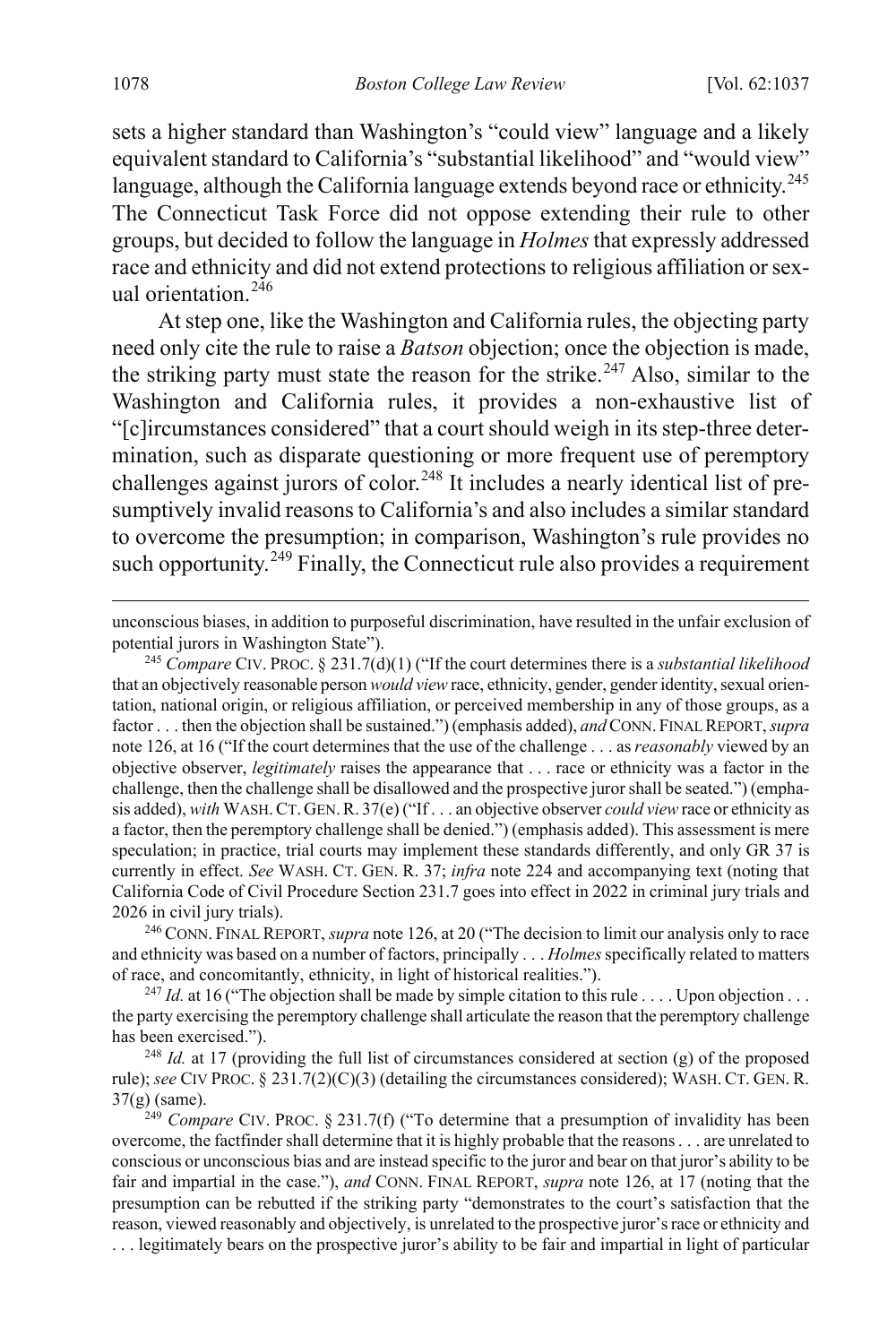<span id="page-43-5"></span> $\overline{a}$ 

of notice and verification for demeanor-based strikes that is similar to the Washington and California rules.<sup>[250](#page-43-0)</sup>

On appeal, the rule provides for a de novo standard of review, although any factual findings by the trial court are reviewed under a clearly erroneous standard.[251](#page-43-1) If the appellate court determines the trial court erred in denying an objection, the rule requires reversal of the judgment.[252](#page-43-2) Notably, the drafters debated the appropriate standard of review, which was the only component of the rule that did not gain unanimous approval, barely achieving majority approval.[253](#page-43-3) The *Batson* Working Group reasoned that the de novo standard of review and the strict remedy of reversal were appropriately tailored to the gravity of removing a juror for discriminatory reasons.<sup>[254](#page-43-4)</sup> More broadly, they

<span id="page-43-0"></span><sup>250</sup> CONN. FINAL REPORT, *supra* note [126,](#page-23-6) at 17–18; *see* CIV. PROC. § 231.7(g) (providing the protocol for conduct- and demeanor-based strikes); WASH. CT. GEN. R. 37(i) (same).

<span id="page-43-1"></span><sup>251</sup> CONN. FINAL REPORT, *supra* note [126,](#page-23-6) at 16 ("The denial of an objection to a peremptory challenge . . . shall be reviewed . . . de novo, except that the trial court's express factual findings shall be reviewed under a clearly erroneous standard."). A clearly erroneous standard requires an appellate court to defer to a trial court's determination on questions of fact, unless the appellate court believes the trial court made an error in that determination. *Clearly-erroneous standard*, BLACK'S LAW DIC-TIONARY,*supra* note [35.](#page-7-11) A de novo standard allows the appeals court to draw their own conclusions on matters of law, regardless of the trial court's determination. *Appeal de novo*, BLACK'S LAW DIC-TIONARY, *supra* note [35.](#page-7-11) 252 CONN. FINAL REPORT, *supra* not[e 126,](#page-23-6) at 16.

<span id="page-43-3"></span><span id="page-43-2"></span><sup>253</sup> *Id.* at 21; Statement of Douglas Lavine, *in* CONN. FINAL REPORT, *supra* not[e 126,](#page-23-6) at 23 (noting that appellate standard of review section of the rule "was barely adopted by a majority of the members of our own committee"). Critics of the appellate standard argued, among other things, that it was too harsh of a standard to apply to the subjective determination that a trial judge must make when evaluating a peremptory challenge. Statement of Douglas Lavine, *supra*, at 22–23 (proposing a clearly erroneous standard because it is "more suited to the difficult and sensitive issues . . . to which reasonable people could, in most instances, disagree"). Some members questioned whether it was constitutionally permissible to declare a standard of review or a remedy in a court rule. *Id.* (arguing that "[i]t is the courts, and the courts *alone*, who are tasked with deciding what the standard of review ought to be" and that the "decisions about automatic reversal are far better left to the courts, and do not belong in a rule such as this one"); *see* Individual Statement of Daniel Krisch, *in* CONN. FINAL REPORT, *supra* not[e 126,](#page-23-6) at 23–24 (noting that the Connecticut Supreme Court's decision in *Connecticut v. De-Jesus* held that a Superior Court may not promulgate rules which "restrict[] the Supreme Court's 'oversight and supervision' of the courts' 'core judicial truth-seeking function.'" (quoting State v. DeJesus, 953 A.2d 45, 72 (Conn. 2008)). Further, one member argues that even if proponents of the rule successfully defended it on constitutional grounds, this section of the rule "invites litigation" and is a "possibly fatal flaw baked into" an otherwise "laudatory" rule. Individual Statement of Daniel Krisch, *supra*, at 24.

<span id="page-43-4"></span><sup>254</sup> Statement of the *Batson* Working Group, *in* CONN. FINAL REPORT, *supra* note [126,](#page-23-6) at 25 ("[B]ecause of the significance of the issue at stake and the failure of less stringent requirements to ameliorate the injustices that have continued despite good faith efforts, we . . . urge consideration of this provision as a reflection of our aspiration that meaningful change will occur  $\dots$ .

facts and circumstances at issue in the case"), *with* WASH. CT. GEN. R. 37(h) (failing to include any standard to rebut a presumption of invalidity). The rule is unique, however, in that it leaves to the trial court's discretion whether a presumptively invalid reason retains that presumption if offered against a white juror. CONN. FINAL REPORT, *supra* not[e 126,](#page-23-6) at 21 (noting that "the 'reach' of the presumptions is most appropriately determined by judges to whom that question may be presented").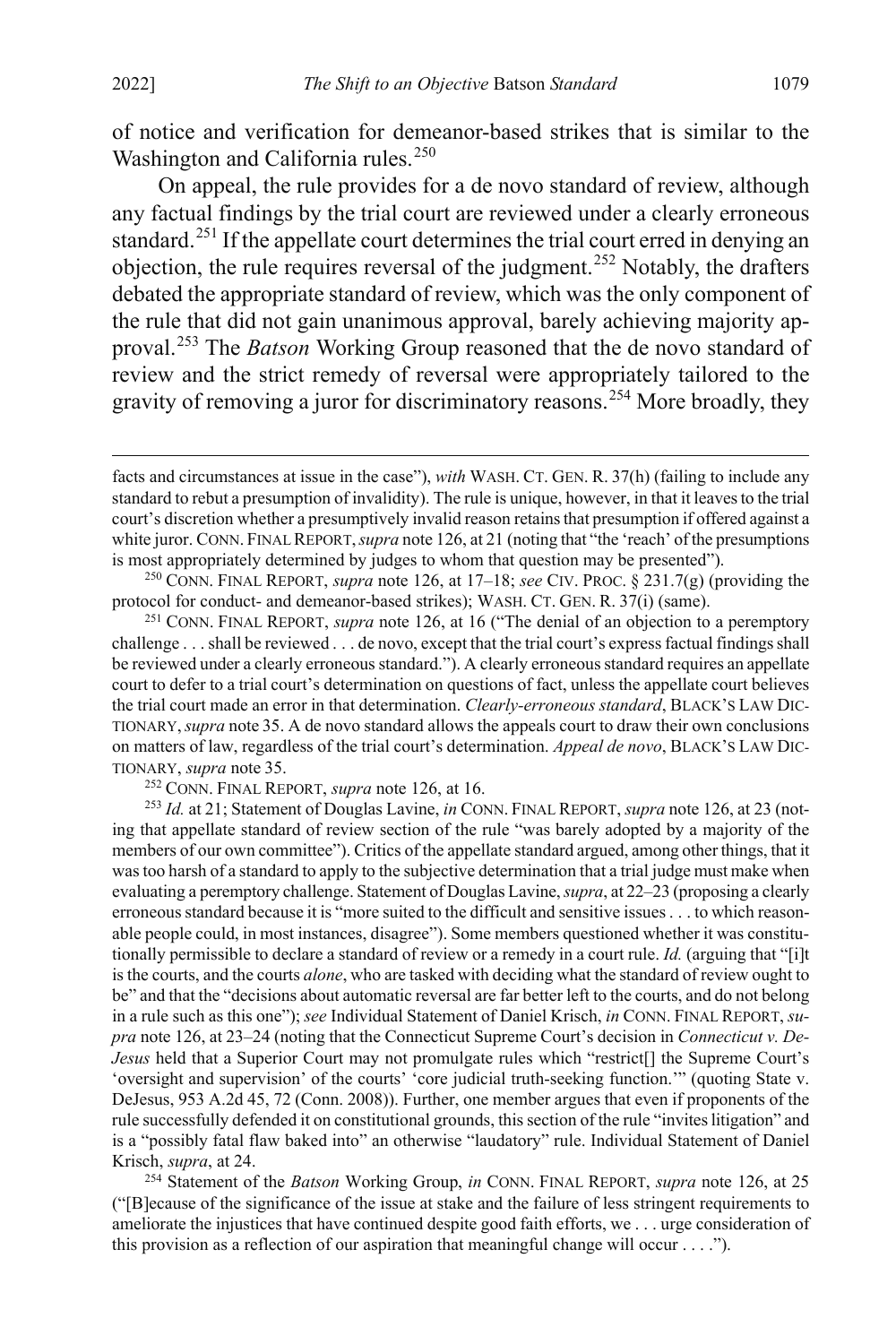argued that the desire for a perfect rule cannot be an impediment to significant, albeit fragmented, reform.<sup>[255](#page-44-2)</sup> Finally, they noted that if the provision invites litigation regarding its constitutionality, such conflict may be necessary to achieve the comprehensive reform desired by the court.<sup>[256](#page-44-3)</sup>

The Working Group also addressed many anticipated criticisms of the rule.[257](#page-44-4) First, they noted that members of the bar may be resistant to the new regime.<sup>[258](#page-44-5)</sup> They suggested that, not only do the benefits of the rule outweigh any discontent, anecdotal evidence from Washington indicates members of their bar are adapting to GR 37's novel regime.<sup>[259](#page-44-6)</sup> Second, they addressed concerns that a list of presumptively invalid reasons may require a lawyer to seat a juror whom they believe is biased against their case or their client.<sup>[260](#page-44-7)</sup> The Working Group argued that the proposed rule still permits a lawyer to rely on their intuition about the partiality of a prospective juror, so long as that intui-tion is not based on a presumptively invalid reason.<sup>[261](#page-44-8)</sup> Finally, they included a novel provision that requires the chief justice to select a person, or group, to oversee challenges with the application of the rule.<sup>[262](#page-44-9)</sup>

## <span id="page-44-1"></span>2. The Task Force Considered Abolishing Peremptory Challenges

In formulating this rule, the Peremptory Challenges Working Group, another working group in the Implicit Bias in the Jury Selection and *Batson* Challenges Subcommittee, also considered: (1) whether peremptory challenges allow implicit biases to taint the jury selection process; (2) whether it is prudent to end or limit the use of peremptory challenges; and (3) whether judges should be required to preside over jury selection in civil cases.<sup>[263](#page-44-10)</sup>

<sup>260</sup> *Id.*

<span id="page-44-2"></span><span id="page-44-0"></span> <sup>255</sup>CONN. FINAL REPORT, *supra* not[e 126,](#page-23-6) at 22 ("We therefore cannot allow the perfect to be the enemy of the good. It is in that spirit, and with a deep desire to make our court system fairer and engender greater trust in it by all communities in our state, that we [submit this proposal].").

<span id="page-44-3"></span><sup>256</sup> Statement of the *Batson* Working Group, *supra* not[e 254,](#page-43-5) at 26 ("There may well be opposition to [the appellate review section] and litigation may ensue if it is adopted. Conflict may be necessary . . . . Bold action is required if there is to be meaningful change in the way a reviewing court considers *Batson* challenges.").

<sup>257</sup> CONN. FINAL REPORT, *supra* not[e 126,](#page-23-6) at 21–22. 258 *Id.* at 21.

<span id="page-44-6"></span><span id="page-44-5"></span><span id="page-44-4"></span><sup>&</sup>lt;sup>259</sup> *Id.* ("[T]wo members of Washington's Rule 37 committee have informed us that while the adoption of Rule 37 was a controversial matter in their state, lawyers—including prosecutors—have adapted to it and accept it as part of a changed legal landscape.").

<span id="page-44-8"></span><span id="page-44-7"></span><sup>&</sup>lt;sup>261</sup> *Id.* ("The rule contains numerous safeguards to protect the right of lawyers to continue to rely on intuition and instinct in using peremptories—but *not* if that intuition and instinct are grounded in impermissible bias.").

<span id="page-44-9"></span><sup>&</sup>lt;sup>262</sup> *Id.* at 18. Despite anticipating difficulties associated with implementing and applying the new rule, the Working Group reaffirmed their belief that members of the bar will be able to overcome these challenges. *Id.* at 22.

<span id="page-44-10"></span><sup>&</sup>lt;sup>263</sup> *Id.* at 26. To conserve their resources, the Connecticut Judicial Branch allows the parties in civil trials to conduct voir dire without a judge or a court reporter present; a judge may, however, be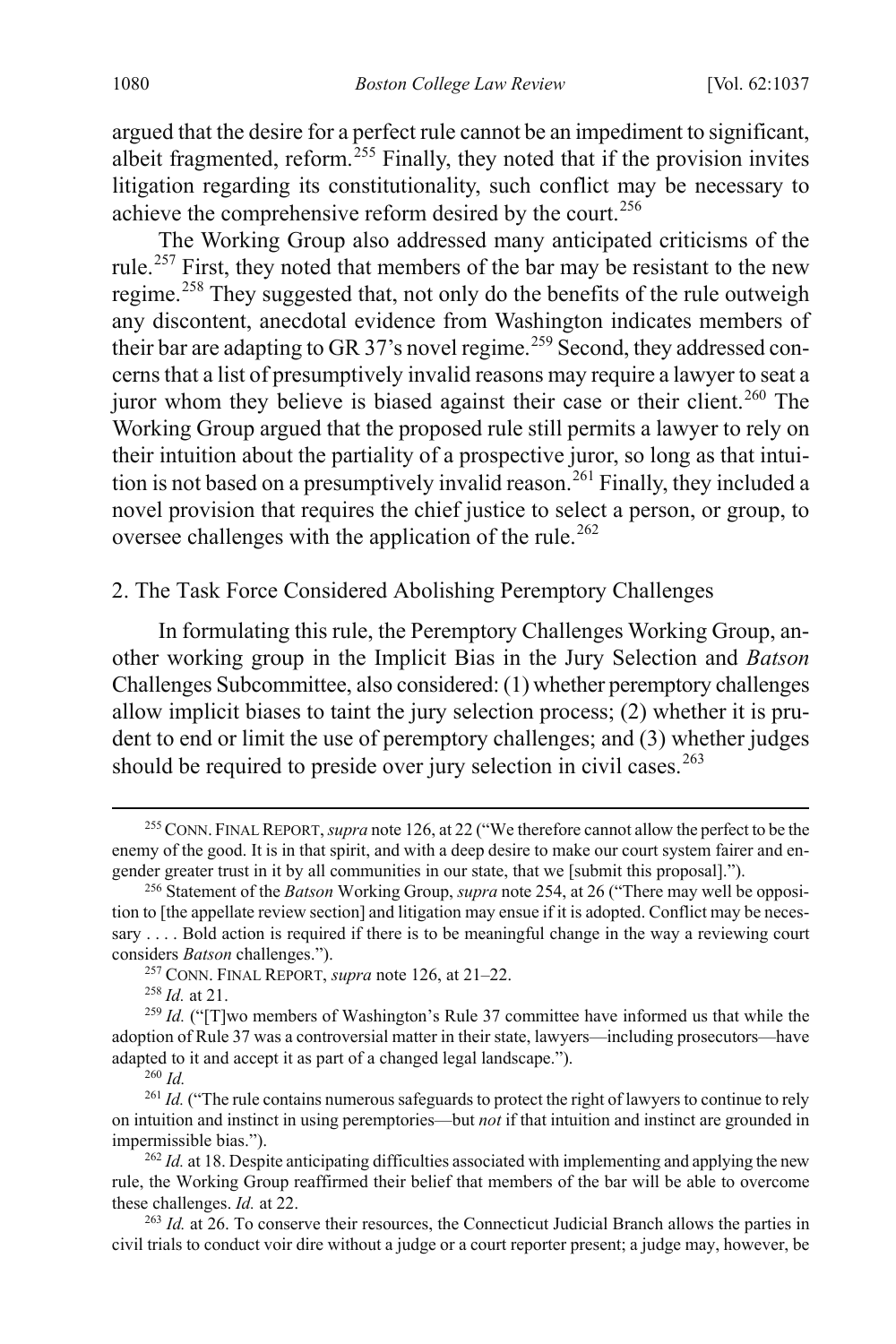The Working Group noted that despite the lack of conclusive evidence that peremptory challenges imbue jury selection with implicit bias that would not otherwise be there, peremptory challenges may nonetheless inject implicit bias into the process.<sup>[264](#page-45-1)</sup> Although they unanimously recommended (1) keeping peremptory challenges and (2) not requiring judges to preside over jury selec-tion in civil cases, their discussions are insightful.<sup>[265](#page-45-2)</sup>

<span id="page-45-0"></span>The Working Group recommended keeping peremptory challenges for four reasons.[266](#page-45-3) First, to eliminate peremptory challenges, they would need to amend their constitution, because unlike her sister states, Connecticut provides peremptory challenges to parties in civil and criminal cases as a matter of constitutional right.[267](#page-45-4) Second, despite peremptory challenges' shortcomings, the Working Group noted that they serve various beneficial roles for all stakeholders.<sup>[268](#page-45-5)</sup> Third, the Working Group anticipated opposition to the abolition of peremptory challenges would be so significant it would stymie any effort to amend the state's constitution.<sup>[269](#page-45-6)</sup> Fourth, although the Work Group noted that ending peremptory challenges would prevent some instances of discrimination, they anticipated its aggregate effect would not be proportional to the political effort neces-

<sup>265</sup> *Id.* at 26; *see also id.* at 26–34 (providing the full discussion of the Working Group).

asked to resolve disputes that arise among the parties. Kervick v. Silver Hill Hosp., 72 A.3d 1044, 1055 (Conn. 2013). 264 CONN. FINAL REPORT, *supra* not[e 126,](#page-23-6) at 28–30 ("Scholarly research and logic suggest that

<span id="page-45-1"></span>peremptory challenges provide an opportunity for implicit bias to impact jury selection.").

<span id="page-45-3"></span><span id="page-45-2"></span><sup>&</sup>lt;sup>266</sup> *Id.* at 30. They also considered giving prosecutors fewer challenges than defense attorneys but decided against doing so because there was no "workable evidence-based methodology by which to decide on [a] reduced number." *Id.* at 32. Moreover, they believed that approach would require the state legislature to adopt unappealing "pro-defendant" legislation because the law provides peremptory challenges to "the parties" without distinction of role in the Connecticut Constitution. *Id.* at 33; *see* CONN. CONST. art. 1,  $\S$  19 ("[T]he parties shall have the right to challenge jurors peremptorily . . . ."); *infra* not[e 267](#page-45-0) and accompanying text (discussing the constitutional right to peremptory challenges under the Connecticut Constitution).

<span id="page-45-4"></span><sup>&</sup>lt;sup>267</sup> CONN. CONST. art. 1,  $\S$  19 ("In all civil and criminal actions tried by a jury, the parties shall have the right to challenge jurors peremptorily, the number of such challenges to be established by law."); CONN. FINAL REPORT, *supra* note [126,](#page-23-6) at 27 & n.16, 30 (discussing the 1972 constitutional amendment that adopted the right of peremptory challenges and noting the Connecticut Constitution's "unique" role in this regard (first citing CONN. CONST. art. 1, § 19; then quoting Rozbicki v. Huybrechts, 589 A.2d 363, 366 n.2 (Conn. 1991)).

<span id="page-45-5"></span><sup>268</sup> CONN. FINAL REPORT, *supra* note [126,](#page-23-6) at 30–31 (representing the benefits of peremptory challenges as: "[G]iv[ing] parties and their lawyers a sense of control . . . enhanc[ing] the public's perception of procedural fairness . . . hedg[ing] against unrestrained judicial power . . . prevent[ing] some biased individuals from serving on juries; and . . . sav[ing] time that otherwise would be spent on cause challenges").

<span id="page-45-6"></span><sup>&</sup>lt;sup>269</sup> *Id.* at 31. The Working Group noted that in 1997, the Connecticut House of Representatives proposed a measure to eliminate voir dire of individual jurors, which "went nowhere after a public hearing." *Id.* at 31 n.38. They described these efforts as "either . . . d[ying] on the vine, provok[ing] a firestorm of controversy, or both." *Id.*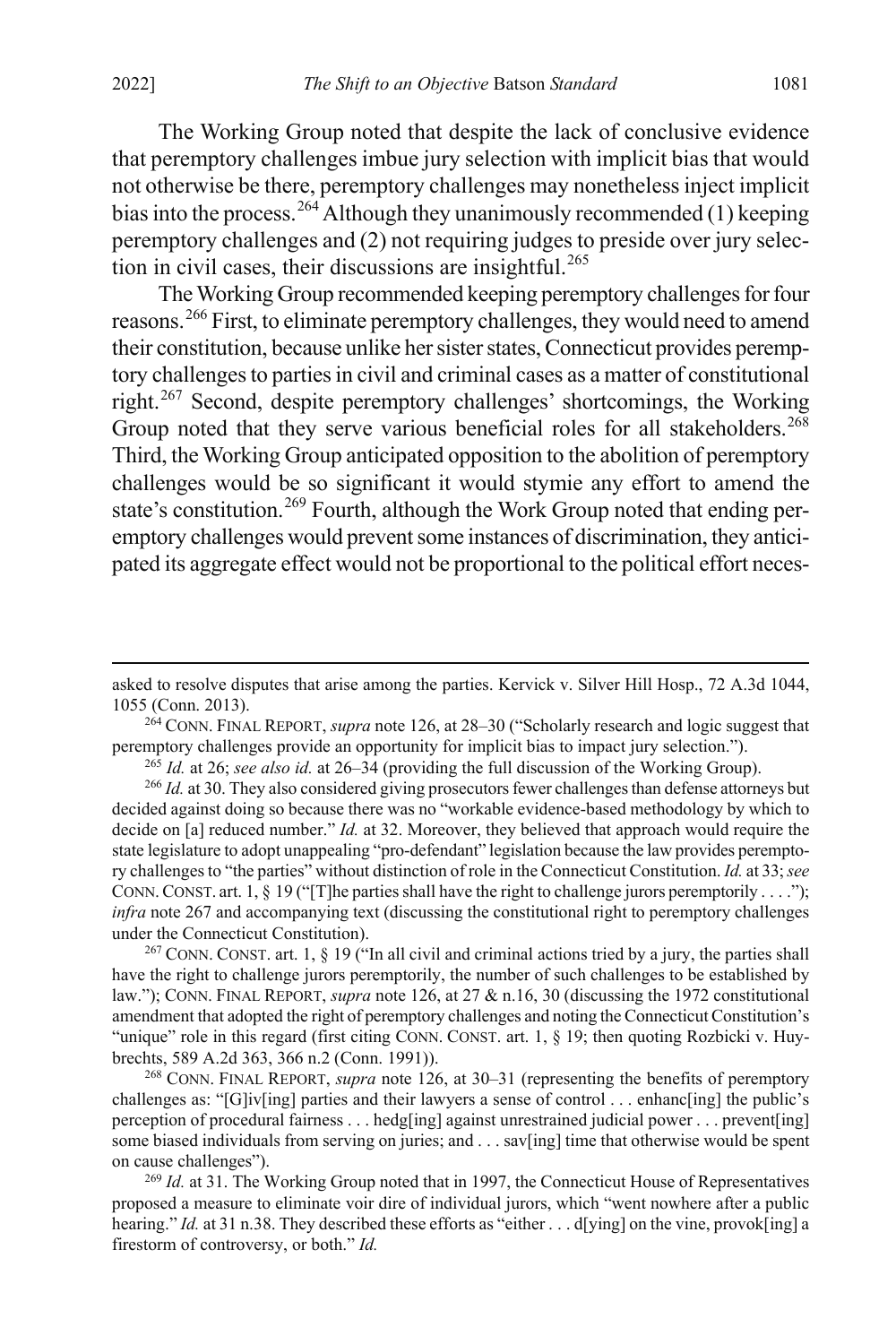sary to abolish peremptory challenges.<sup>[270](#page-46-3)</sup> Finally, they made short work of deciding not to require judges to be on the bench for jury selection in civil cases because all of the problems with discrimination in jury selection are present in criminal cases, where a judge presides over the entirety of jury selection.<sup>[271](#page-46-4)</sup>

## <span id="page-46-0"></span>3. The Task Force Recommends a Jury Selection Database, Juror Summoning Reform, and Improved Juror Outreach

The Task Force also recommended systemic reforms beyond the *Batson* framework, such as a jury selection database, reforming the juror summoning process, and increasing public education about jury service among underrepresented communities. $272$ 

## <span id="page-46-1"></span>*a. A Jury Selection Database*

<span id="page-46-2"></span>The Task Force's Data, Statutes and Rules Subcommittee recommended that the state's jury management system electronically record every step of a prospective juror's journey through the jury selection process.<sup>[273](#page-46-6)</sup> The database would record as much information as possible about each stage of the selection process, such as the way a juror was removed, such as a peremptory or for cause challenge, the reasons provided for removal, and the names of the attorneys ex-ercising those challenges.<sup>[274](#page-46-7)</sup> They also recommend that prospective jurors be required to provide demographic information, including their race, ethnicity, age, and gender; they left the choice of including sexual orientation and/or gender identity to the Chief Justice.<sup>[275](#page-46-8)</sup> The Subcommittee believed that these data could

<sup>275</sup> *Id.* at 4 & n.5.

<span id="page-46-8"></span>*Id.*

<span id="page-46-3"></span><sup>&</sup>lt;sup>270</sup> *Id.* at 31–32 (reasoning that although eliminating peremptory challenges "would have some ameliorative effect . . . it seems ill-advised to take a monumental step for a possibly marginal gain" (emphasis omitted) (footnotes omitted)).

<span id="page-46-7"></span><span id="page-46-6"></span><span id="page-46-5"></span><span id="page-46-4"></span><sup>271</sup> *See id.* at 33–34. They also noted that the "rule would be costly, inefficient, and would likely encounter resistance from judges." *See id.* at 34.

<sup>272</sup> *See infra* notes [273–](#page-46-2)[288](#page-48-1) and accompanying text.

<sup>273</sup> CONN. FINAL REPORT, *supra* not[e 126,](#page-23-6) at 3–5. 274 *Id.* at 5. Specifically, the report recommends documenting the following stages:

a) released without being subject to voir dire because of 'hardship'; b) released without being subject to voir dire because all trial jurors had been selected for voir dire to cease; c) subjected to voir dire; d) challenged for cause; e) dismissed for cause and the general type of reason for such dismissal; f) dismissed by peremptory challenge; g) selected for jury service, whether or not the case settles or proceeds; as well as h) the sequential order in which each venireperson in the venire panel was subject to any of the above possible dispositions, in cases where jurors are released individually; and i) the names and JURIS numbers of the attorney(s) – first chair trial counsel – raising the challenges in  $(d)$ ,  $(f)$ , and  $(g)$  above.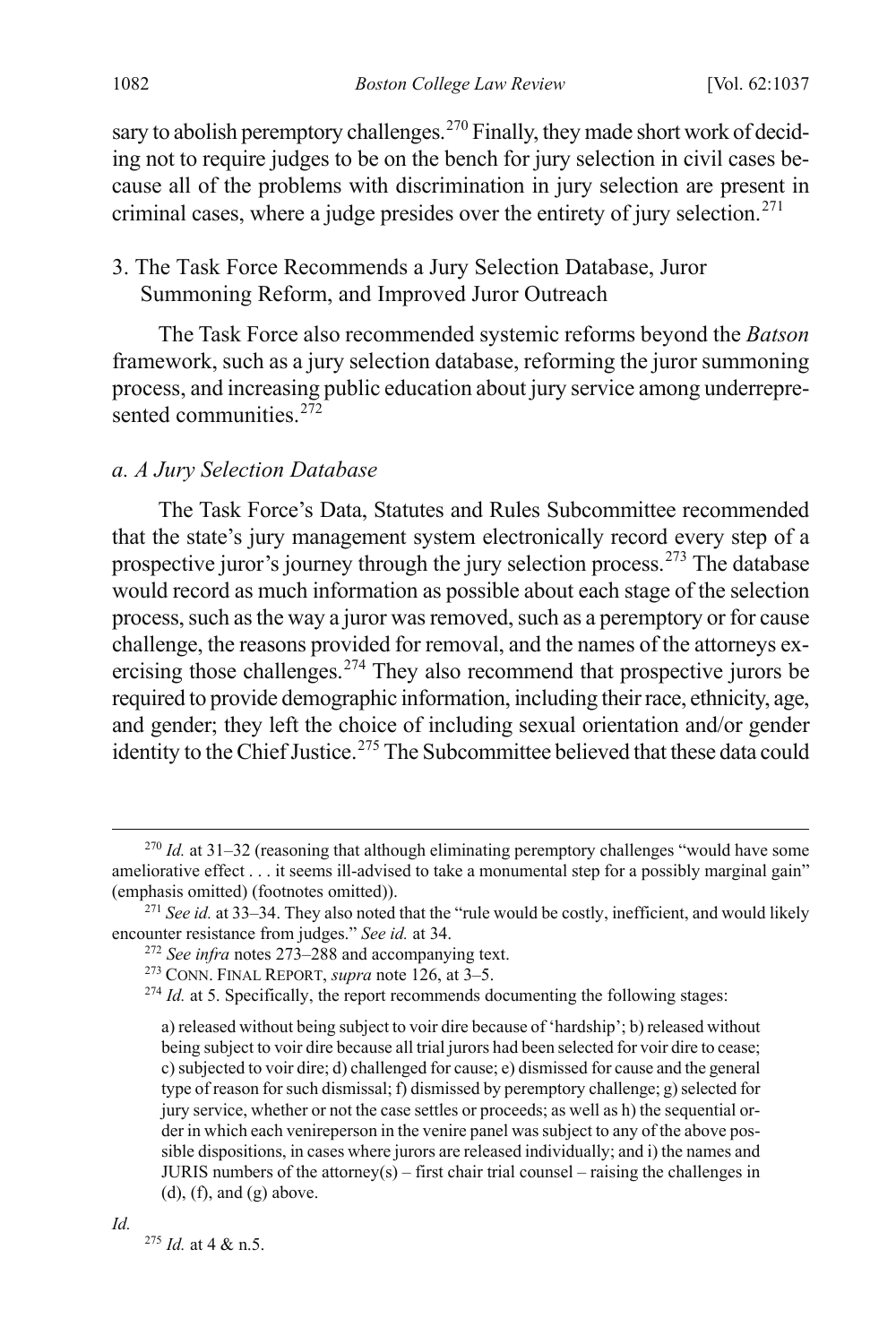<span id="page-47-8"></span>more precisely identify the stages that jurors are removed from the process and serve to educate practitioners on their own trends in jury selection. $276$ 

## *b. Juror Summoning Reform and Improved Juror Outreach*

<span id="page-47-9"></span>The Jury Summoning Subcommittee proposed numerous revisions to achieve a fairer cross-section of the community in their jury pools.<sup>[277](#page-47-1)</sup> Although Connecticut obtains their master juror lists from numerous sources, the Sub-committee identified other failures in the state's summoning process.<sup>[278](#page-47-2)</sup> First, the Subcommittee identified that citizens from minority communities constitute an unrepresentative number of the jurors who fail to show up for service or have their summons returned as undeliverable.<sup>[279](#page-47-3)</sup> They proposed numerous remedies, including updating and deduplicating the master juror lists annually to increase accuracy, and pairing the summons and National Change of Ad-dress systems to avoid sending a summons to an undeliverable address.<sup>[280](#page-47-4)</sup> Further, when a summons is returned as undeliverable, the proposal would require a new summons to be sent to the same zip code, rather than the next random juror selected from the master list.<sup>[281](#page-47-5)</sup> Relatedly, the number of summonses sent to a community would no longer be based purely on their proportion of the judicial district's population, but instead on the rate of summoned jurors from their community who showed up for jury service.<sup>[282](#page-47-6)</sup> The Subcommittee believed that sending more summonses to areas with higher rates of undeliverable and unanswered summonses would lead to a more representative jury pool.<sup>[283](#page-47-7)</sup> Second, they proposed that jury service be extended to legal permanent residents

<sup>277</sup> *Id.* at 7.

<sup>281</sup> *Id.* at 7, 9.

<span id="page-47-0"></span> <sup>276</sup> *Id.* at 5 (reasoning that "the data will meaningfully demonstrate *Batson* challenges by datadriven pattern[s] rather than just anecdotally" and that "the data will allow attorneys . . . to look at their own patterns and personally address their behaviors and attitudes and provide an opportunity for external research").

<span id="page-47-2"></span><span id="page-47-1"></span><sup>&</sup>lt;sup>278</sup> *Id.* (noting the state "require[s] the use of four source lists, registered voters, licensed drivers and those with [Department of Motor Vehicles] identification cards, unemployment lists and lists from revenue services").<br> $^{279}$  *Id.* at 7, 12.

<span id="page-47-4"></span><span id="page-47-3"></span><sup>280</sup> *Id.* at 7–9. If a person changes their address and does not file a change of address card, the U.S. Postal Service will be unable to deliver the summons. *Id.* at 8–9. If they file a change of address card, that information is included in the National Change of Address; therefore, the new summoning system would be informed that the addressee has moved. *Id.*

<span id="page-47-6"></span><span id="page-47-5"></span><sup>&</sup>lt;sup>282</sup> *Id.* at 7. Connecticut currently determines the number of summonses sent to each town by sending an amount "equal to a percentage of the town's population rounded off to the nearest whole number." CONN. GEN. STAT. § 51-220 (2020). For example, if a town composes 45% of a jurisdiction's population, 45% of that district's summonses are sent to the town. *See id.* (determining the number of summonses sent to a community based on their proportion of the jurisdiction's population).

<span id="page-47-7"></span><sup>283</sup> *See* CONN. FINAL REPORT, *supra* note [126,](#page-23-6) at 6–7 (noting the Connecticut Supreme Court precedent that upheld the state's summoning process as constitutional and suggesting various reforms to the summoning process).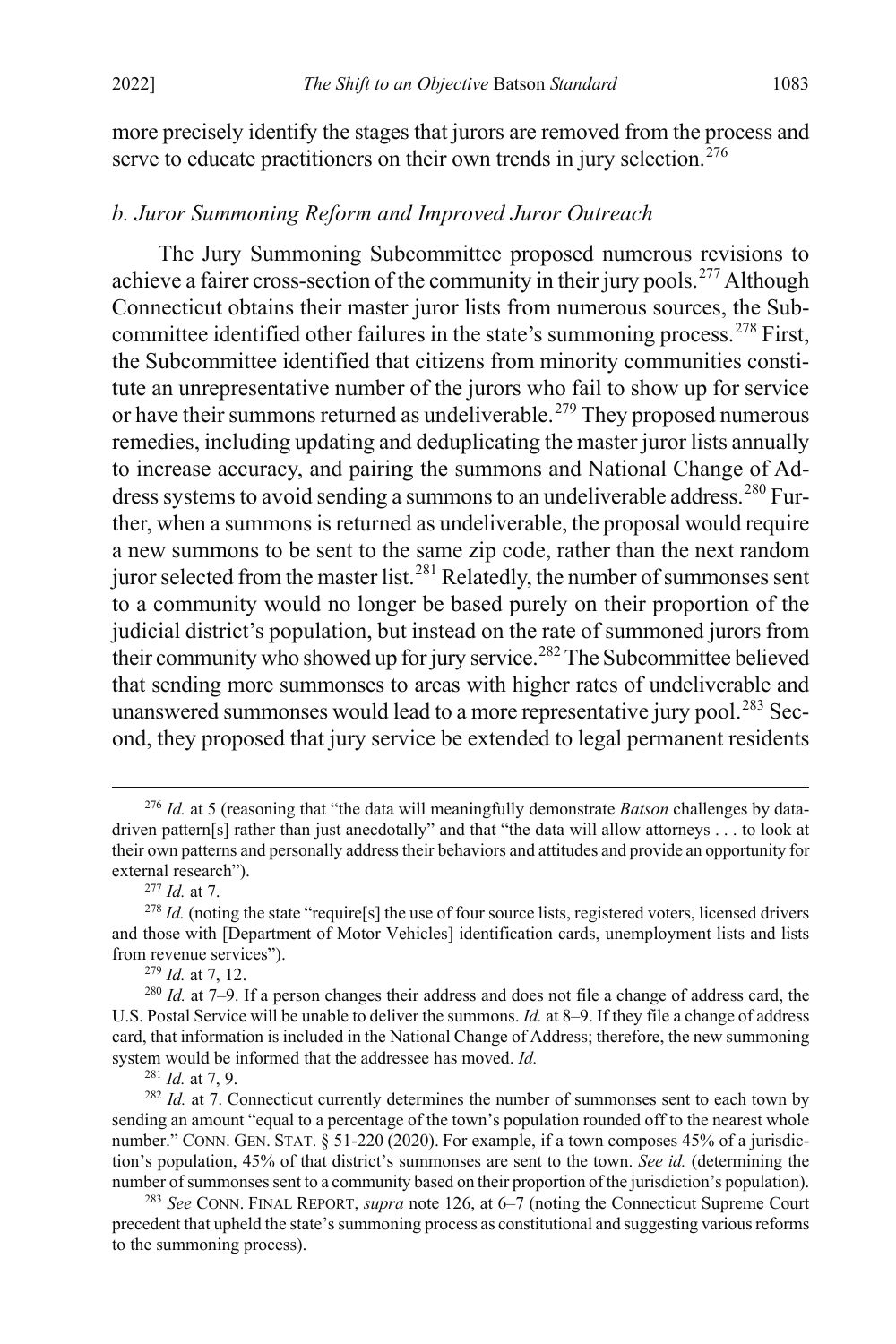and convicted felons.<sup>[284](#page-48-2)</sup> Third, they proposed modifying the text of the juror summons to increase the likelihood of citizen engagement.<sup>[285](#page-48-3)</sup> Finally, they suggested that jurors be paid more for their service to lessen the burden for lower-income citizens. $^{286}$  $^{286}$  $^{286}$ 

In March 2020, the Connecticut Legislature introduced House Bill 6548, which adopted all the non-*Batson* recommendations of the Task Force regard-ing achieving a fair cross-section.<sup>[287](#page-48-5)</sup>

## <span id="page-48-0"></span>*D. Applying the Objective Observer Standard: A Preliminary Review of GR 37 in the Washington Courts*

<span id="page-48-1"></span>As the first state to implement the objective observer standard, Washington serves as a helpful, albeit early, case study of the efficacy and practicality of this new rule.[288](#page-48-6) Commentators have informally observed that in the few years since GR 37's adoption, use of peremptory challenges in Washington has decreased, although there has been no quantitative study to confirm this observation.<sup>[289](#page-48-7)</sup>

In that time, the Washington appellate courts have applied GR 37 in a handful of cases, providing insight into the effects that the rule has on jury se-

<span id="page-48-6"></span><span id="page-48-5"></span><span id="page-48-4"></span><sup>288</sup> *See generally* CONN. FINAL REPORT, *supra* not[e 126,](#page-23-6) at 20–21 (using the implementation of GR 37 as an indicator of the effect of the new regime).

<span id="page-48-2"></span><sup>&</sup>lt;sup>284</sup> *Id.* at 7 ("Under our proposal, non-citizens who are permanent residents can serve as can a convicted felon.").

<span id="page-48-3"></span><sup>&</sup>lt;sup>285</sup> *Id.* at 10–12. These changes include removing the current language on the outside of the summons envelope which says, "[i]mportant court document inside—immediate action required" and replacing it with more engaging language, such as "[a] summons for you to serve your community and ensure equal justice." *Id.* at 10 (emphasis omitted). Inside the envelope, they suggest express language that informs the prospective juror that they can be paid for their service, as well as a notice to the prospective juror's employer, which verifies they have been summoned and states in part: "Employers are obligated to pay jurors their regular rate of pay for the first five days of jury service. If you have any questions about your employee's obligation to serve as a juror or an employer's obligation to accommodate, you may contact Jury Administration . . . ." *Id.* at 10–11. They also recommended a follow-up notice that reminds the prospective juror that "[y]ou can receive payment for your jury service if your employer is not compensating you for days of jury service. You can be reimbursed for reasonable expenses like transportation and family care." *Id.* at 11 (emphasis omitted). The Subcommittee did not make a recommendation regarding increasing enforcement measures for failure to appear for jury service. *Id.* at 13. Connecticut law holds that failure to appear for jury service is an offense punishable by a civil penalty, although the provision is not enforced. CONN. GEN. STAT. § 51- 237 (2020); CONN. FINAL REPORT, *supra* not[e 126,](#page-23-6) at 12. Although strict enforcement presents many downsides, the Subcommittee suggested stricter enforcement may be necessary if their proposals do not produce a more diverse jury pool. CONN. FINAL REPORT, *supra* note [126,](#page-23-6) at 13.

<sup>286</sup> CONN. FINAL REPORT, *supra* not[e 126,](#page-23-6) at 7. 287 H. 6548, 2021 Gen. Assemb., Reg. Sess. (Conn. 2021).

<span id="page-48-7"></span><sup>289</sup> *See* EMILY WONDER & NICHOLAS LIEDTKE, ASSEMB. COMM. ON JUDICIARY, JURIES: PER-EMPTORY CHALLENGES, A. 2020–2021-3070, Reg. Sess., at 10 (Cal. 2020) (noting that "anecdotal evidence in Washington suggest[s] a decrease in the overall use of peremptory challenges, [although] no formal studies are yet available").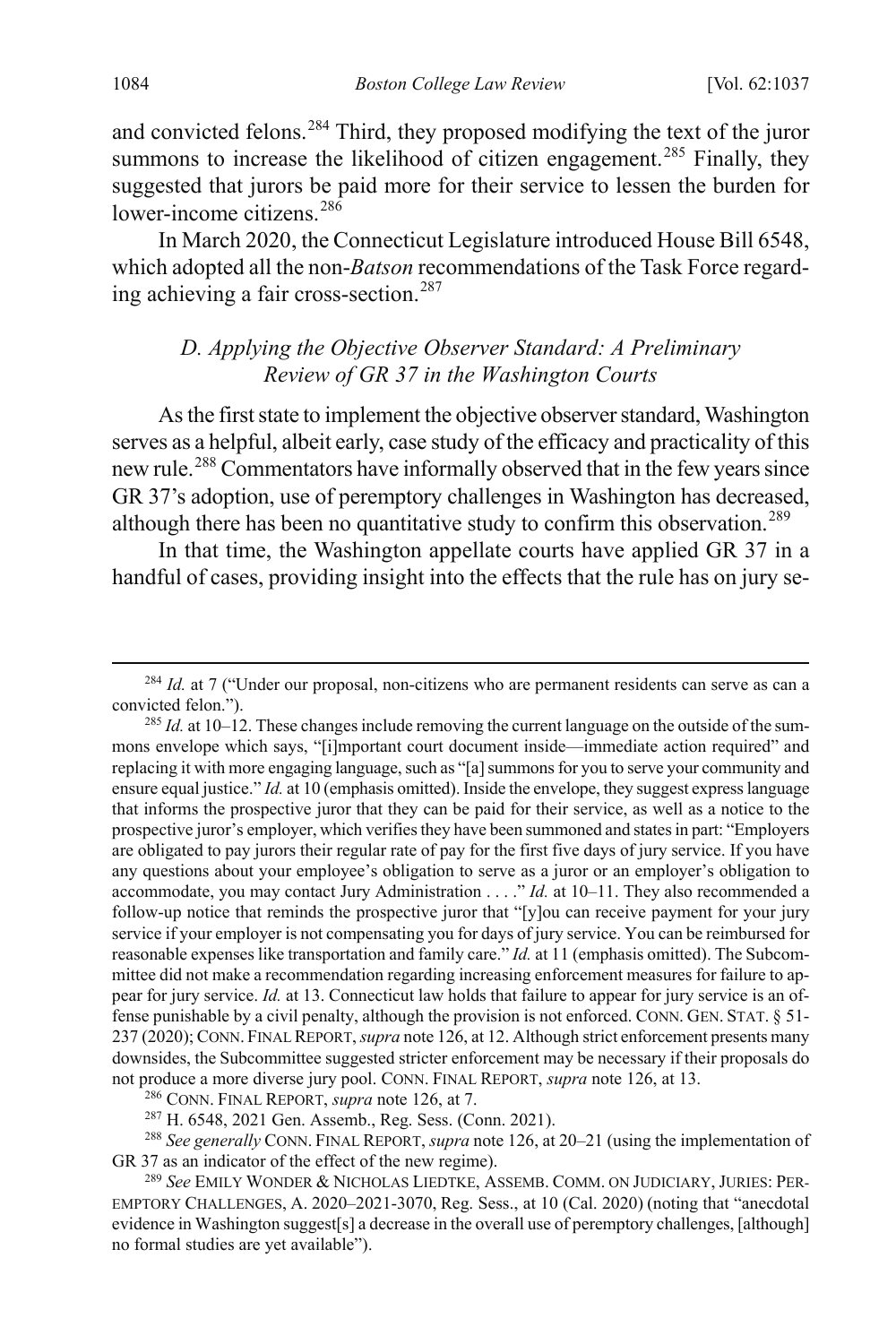lection.[290](#page-49-0) For example, in 2020, in *State v. Listoe*, the Court of Appeals of Washington held that a trial court misapplied GR 37 in denying a defendant's objection to a peremptory challenge because an objective observer could see the prosecutor's strike as considering the juror's race.<sup>[291](#page-49-1)</sup> The prosecutors in *Listoe* used a peremptory challenge to remove Juror 17, the sole Black juror, because they thought his answers to hypothetical questions during voir dire suggested that he may have difficulty applying a law he disagrees with.<sup>[292](#page-49-2)</sup> The trial court overruled the defendant's GR 37 objection, noting that Juror 17's comments to the hypothetical questions could lead an objective observer to believe the strike was motivated by his answers to the hypothetical questions, and not his race.<sup>[293](#page-49-3)</sup> Applying a de novo standard of review, the Court of Appeals held that an objective observer could view race as a factor in the strike considering: (1) Juror 17 was the only Black person in the venire; (2) he communicated distrust toward "the criminal justice system" during voir dire; and (3) he only expressed skepticism, not unwillingness, to follow an implausible hypothetical law.<sup>[294](#page-49-4)</sup> The court reasoned that even though the prosecutors did not rely on some of Juror 17's answers that suggested a distrust of "the criminal justice system," an objective observer could still view those answers as a

<span id="page-49-0"></span> <sup>290</sup> *E.g.*, State v. Pierce, 455 P.3d 647, 654 (Wash. 2020) (plurality opinion); State v. Listoe, 475 P.3d 534, 544 (Wash. Ct. App. 2020); State v. Omar, 460 P.3d 225, 226 (Wash. Ct. App. 2020).

<sup>291</sup> 475 P.3d at 544.

<span id="page-49-2"></span><span id="page-49-1"></span><sup>&</sup>lt;sup>292</sup> *Id.* at 537–38 ("The State believed that Juror 17]'s answers during voir dire] indicated an inability to follow the law."). During voir dire, the defense counsel asked the venire a hypothetical question about whether he thinks "it's better to let a guilty person go free than to lock up an innocent person." *Id.* at 537. Juror 17 smirked and responded: "Just the situation and how things are. Personal experience being innocent—people being innocent and still getting in trouble. Just smirking at that. I've seen it happen. I know it happens." *Id.* The prosecutors then followed-up with Juror 17 to determine if he would have any difficulty finding someone guilty under a hypothetical law that made eating cookies illegal; Juror 17 responded that he would. *Id.* at 537–38. The prosecutor then asked: "Okay. So the law is—I will say—I mean, it's kind of a like hyperbolic. It's a ridiculous sounding law, to make a point. So the law—if you disagree with the law, would you have problems following it?" to which Juror 17 responded: "Yeah." *Id.* at 538. Only one other member of the venire expressed having reservations about convicting someone under that law; that juror was removed, although it is unclear from the trial record which party sought that juror's removal. *Id.* at 538 & n.3. After the exchange about the cookie hypothetical, Juror 17 said he heard about a law that made it illegal to mispronounce Arkansas, and in response, the prosecutor asked if he would have any problems convicting someone under that law; Juror 17 gave a somewhat unclear answer, the gist of which was that he would. *Id.* at 538. 293 *Id.* at 539. As noted by the Court of Appeals, the trial court applied the inverse of the rule: GR

<span id="page-49-3"></span><sup>37</sup> asks if an objective observer could have viewed *race* as a factor for the strike, not whether they could have viewed a *race-neutral* reason as *the* factor for the strike. *See id.* at 542 n.7 ("In effect, the trial court's construction required Listoe to demonstrate purposeful discrimination. Such a showing is no longer necessary under GR 37.").

<span id="page-49-4"></span><sup>&</sup>lt;sup>294</sup> *Id.* at 539, 542. On the third factor, the court noted that "asking someone if they have a problem convicting someone of violating a plainly ridiculous law is not the same as asking them whether they would *follow* the law as given to them by the court. Any rational person would have a problem with convicting someone for eating a cookie." *Id.* at 542.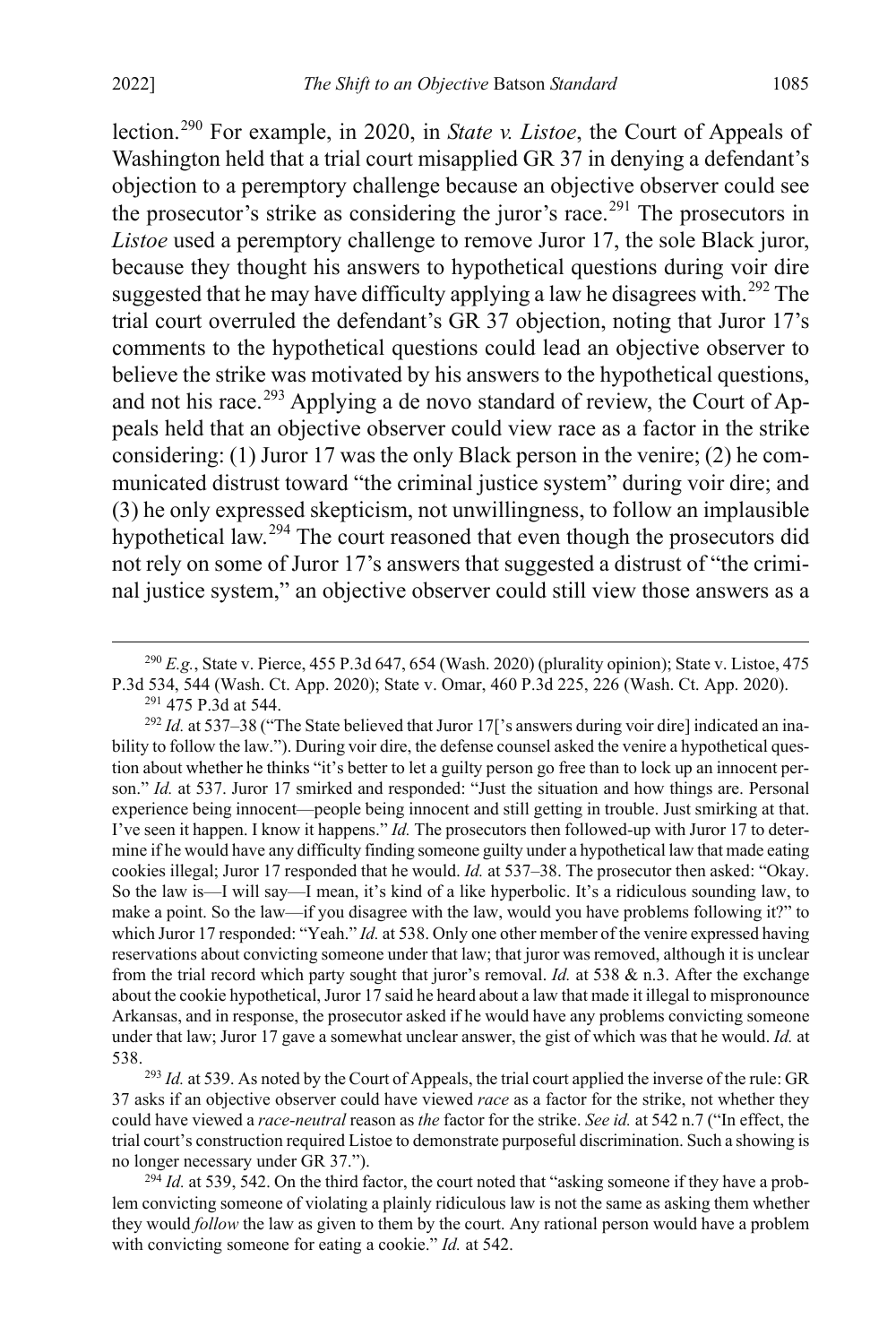race-based factor for the strike.<sup>[295](#page-50-2)</sup> Moreover, the court held that if the only member of a racial group gives a different answer than the rest of the venire, racial bias may be a factor even if the answer is not historically associated with race.<sup>[296](#page-50-3)</sup> Therefore, because an objective observer could have viewed race as a factor in the strike against Juror 17, the Court of Appeals held that the trial court erred in overruling defendant's objection, reversed the conviction, and remanded for a new trial. $297$ 

#### <span id="page-50-1"></span><span id="page-50-0"></span>III. COMPREHENSIVE *BATSON* REFORM

We must heed history's warning: discrimination, whether purposeful or implicit, will pervade our institutions if permitted.[298](#page-50-5) Identifying and eliminating discrimination in jury selection is an evergreen problem; our cultural biases mili-tate against impartiality in ways that are difficult to identify.<sup>[299](#page-50-6)</sup> But the various modifications to *Batson v. Kentucky* produce ambiguous, occasionally circuitous, procedures that are unlikely to be more effective than their predecessors.<sup>[300](#page-50-7)</sup>

Section A of this Part asserts that the objective observer regime is too broad of a standard.[301](#page-50-8) Section B then argues that abolishing peremptory challenges is necessary, but not sufficient, to eradicate discrimination in jury selection, and jurisdictions must robustly collect and analyze data about their jury selection and summoning processes. $302$  Further, this Note suggests there may be benefits to achieving these reforms through a task force or legislative action.<sup>[303](#page-50-10)</sup>

<span id="page-50-2"></span><sup>&</sup>lt;sup>295</sup> *Id.* at 541. The court noted that Juror 17's answer "the situation and how things are" to the hypothetical about freeing someone who is guilty person or convicting someone who is innocent represented a distrust of law enforcement that "echo[es] justifications for exclusion . . . that have historically been associated with discrimination . . . [and] parties are no longer permitted to rely on expressions of distrust of law enforcement or statements regarding 'having a close relationship with people who have been stopped, arrested, or convicted of a crime[]."  $Id$ . (quoting WASH. CT. GEN. R. 37(h)(ii), (iii)).

<span id="page-50-3"></span><sup>&</sup>lt;sup>296</sup> Id. ("[I]mplicit racial bias and disparate experiences might still be a factor when the only member of a racially cognizable group on the venire provides a different response to a hypothetical scenario from almost all the other prospective jurors.").

<sup>297</sup> *Id.* at 542, 544.

<span id="page-50-5"></span><span id="page-50-4"></span><sup>298</sup> *See* Flowers v. Mississippi, 139 S. Ct. 2228, 2234–35 (2019) (summarizing the discriminatory use of peremptory challenges throughout Curtis Flowers' numerous trials); *supra* note[s 55](#page-10-0)[–297](#page-50-0) and accompanying text (tracing the history of discrimination in the American jury from the founding to the twenty-first century).

<span id="page-50-6"></span><sup>&</sup>lt;sup>299</sup> See supra note[s 113](#page-20-1)[–120](#page-22-0) and accompanying text (discussing the role implicit bias plays in the *Batson* framework and various modifications states have made to the framework).

<span id="page-50-9"></span><span id="page-50-8"></span><span id="page-50-7"></span><sup>300</sup> *See* discussion *supra* note[s 170–](#page-30-1)[297](#page-50-0) and accompanying text (presenting reform efforts to implement an objective observer regime and considering the benefits and shortcomings of that approach). 301 *See* discussion *infra* note[s 304](#page-51-0)[–320](#page-53-0) and accompanying text.

<sup>302</sup> *See* discussion *infra* note[s 321](#page-53-1)[–334](#page-55-0) and accompanying text.

<span id="page-50-10"></span><sup>303</sup> *See* discussion *infra* note[s 321](#page-53-1)[–334](#page-55-0) and accompanying text.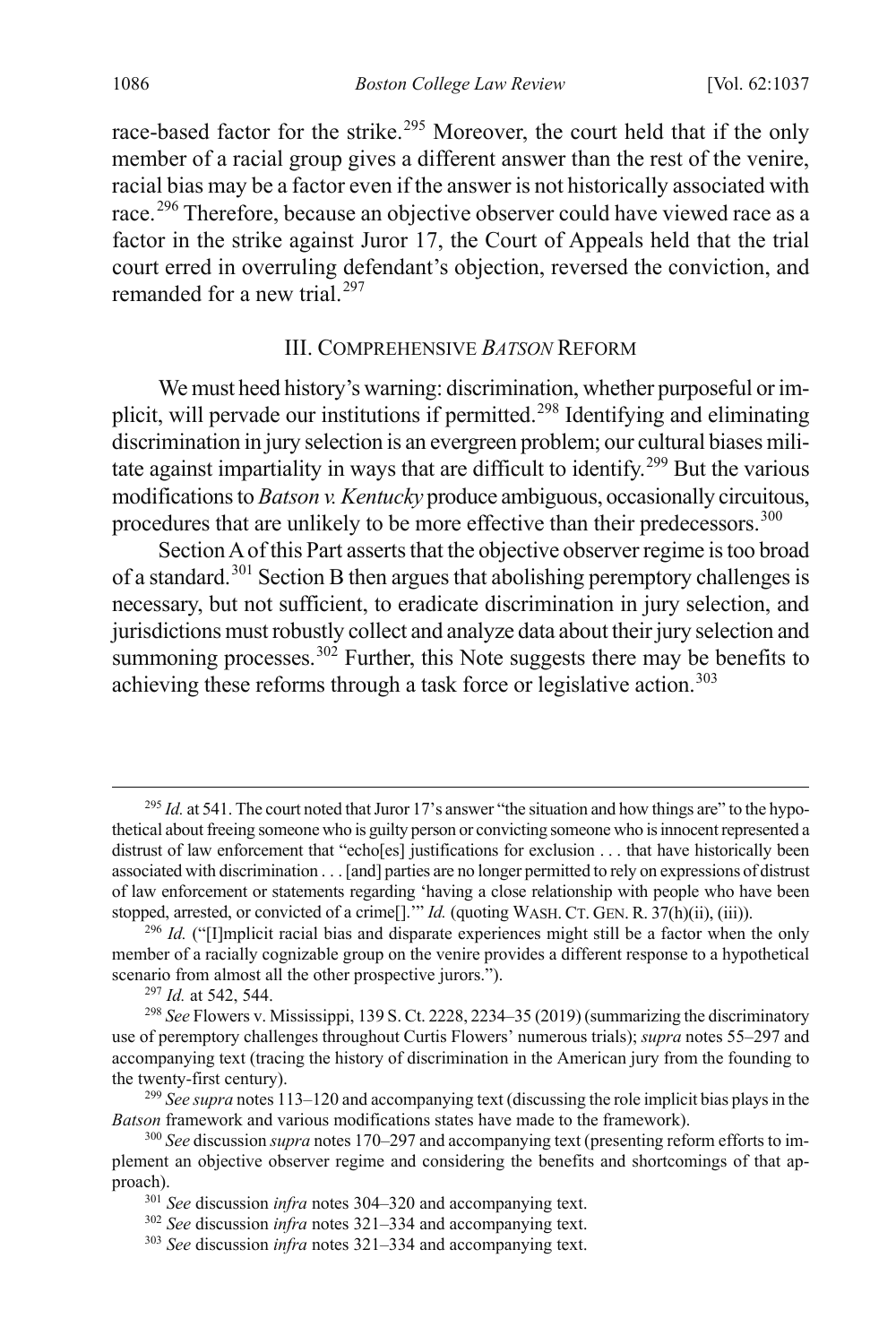## <span id="page-51-0"></span>*A. The Illusive Objective Observer*

Washington's GR 37 represents an innovative and bold approach to an in-tractable problem.<sup>[304](#page-51-1)</sup> Its substance, however, creates a vague standard that, even by the most conservative interpretation, requires a finding of impropriety in the use of many peremptory challenges.<sup>[305](#page-51-2)</sup> For example, to find a peremptory challenge permissible under this standard, a trial judge must find that race could not have *possibly* been a factor in a peremptory challenge used against a juror of color.<sup>[306](#page-51-3)</sup> Everything that is known about implicit bias militates against such a conclusion being possible.<sup>[307](#page-51-4)</sup> Even if a trial judge believes a strike was proper, a searching standard of review and a remedy of reversal strongly disin-centives ruling otherwise.<sup>[308](#page-51-5)</sup>

The same logic extends to California's addition of the "clear and convinc-ing" rebuttal standard for reasons deemed presumptively invalid.<sup>[309](#page-51-6)</sup> If the rea-

<span id="page-51-4"></span><sup>307</sup> *See* Page, *supra* not[e 11,](#page-3-6) at 209–10 (reporting that studies suggest "unconscious bias is most likely to occur in ambiguous situations where it is hard to determine conclusively what is or is not prejudiced" and commenting that "peremptory challenge[s] . . . [are] precisely such an ambiguous situation"). California's addition of the "substantial likelihood" requirement partially mitigates this problem, but it is still a subjective determination. *See* CAL. CIV. PROC. CODE § 231.7(d)(1) (West 2020) ("If the court determines there is a substantial likelihood that an objectively reasonable person would view [group membership] . . . as a factor . . . the objection shall be sustained.").

<span id="page-51-5"></span><sup>308</sup> *See, e.g.*, State v. Pierce, 455 P.3d 647, 654 (Wash. 2020) (plurality opinion) (ordering a new trial after a *Batson* error); State v. Listoe, 475 P.3d 534, 544 (Wash. Ct. App. 2020) (same); *see also* State v. Omar, 460 P.3d 225, 226, 228 (Wash Ct. App.) (affirming a trial court's *sua sponte* objection under GR 37 to a defendant's peremptory challenge—used in a robbery trial—against a juror of color who had experienced a robbery), *review denied*, 475 P.3d 164 (Wash. 2020). *But see* State v. Bango, No. 81045-6-1, 2021 WL 1091506, at \*2, \*3, \*8 (Wash. Ct. App. Mar. 22) (holding that in a trial for first-degree murder, "an objective observer would not view . . . race or ethnicity as a factor in the strike" of a juror of color whose family member was fatally shot forty years ago), *review denied*, 493 P.3d 738 (Wash. 2021); Sloan, *supra* note [8,](#page-2-0) at 257 & n.161 (citing anecdotal evidence from one Washington prosecutor that approximately "half of the GR 37 objections he had seen had been denied"). In one case, the trial court permitted the prosecution to use a peremptory strike against a Black juror, but the state later conceded error under GR 37 on appeal because race could be viewed as a factor in the strike. State v. Saylor, No. 80946-6-1, 2021 WL 960832, at \*1 (Wash. Ct. App. Mar. 15, 2021) (per curiam); *see* Appellant's Opening Brief at 3, State v. Saylor, No. 80946-6-1, 2021 WL 960832, at \*1 (Wash. Ct. App. Mar. 15, 2021) (per curiam) (noting that the prosecutor's reasons for striking the juror were "that the juror (1) was 'a little bit nitpicky with the—with the way I was asking questions'; (2) that she 'felt the same way about meth and alcohol'; and (3) 'she said she wanted to know the history of someone, whether they, you know, have a history of stealing or things like that in order to make a determination'"). 309 *See* CIV. PROC. § 231.7(e) (providing that the presumption of invalidity is overcome if the

<span id="page-51-6"></span>striking party "can show by clear and convincing evidence that an objectively reasonable person

<span id="page-51-1"></span> <sup>304</sup> WASH. CT. GEN. R. 37; *see* Sloan, *supra* not[e 8,](#page-2-0) at 242 (describing GR 37's approach to *Batson* as "groundbreaking").

<span id="page-51-2"></span><sup>305</sup> *See* WASH.CT. GEN.R. 37(e) (establishing that a peremptory challenge is impermissible if "an objective observer could view race or ethnicity as a factor" and that a "court need not find purposeful discrimination to deny the peremptory challenge").

<span id="page-51-3"></span><sup>306</sup> *Cf. id.* ("If . . . an objective observer *could view* race or ethnicity as a factor . . . then the peremptory challenge shall be denied.") (emphasis added).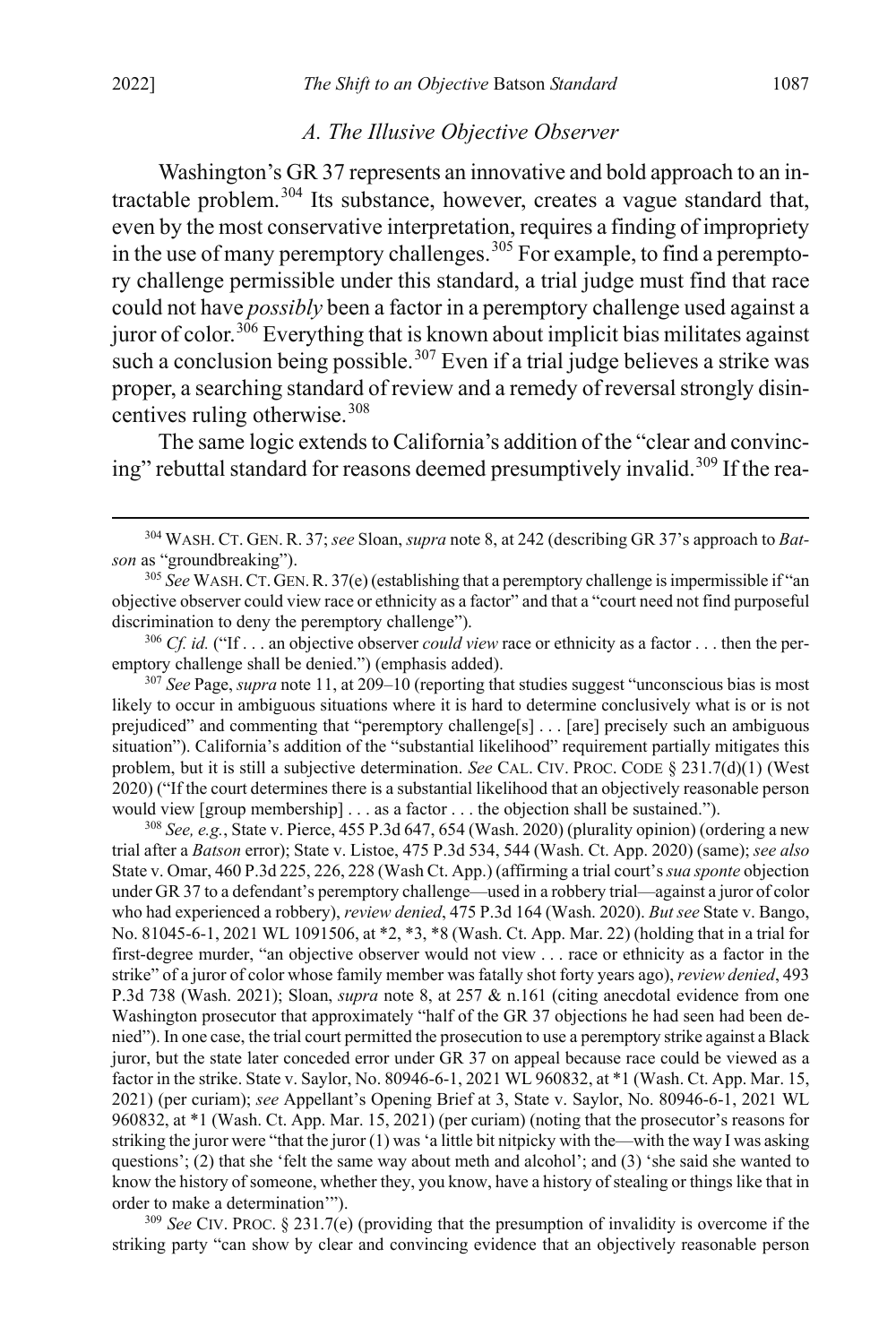sons presumptively invalid are so designated because of their strong association with race, it is difficult to imagine the type of evidence that could clearly and convincingly show they are *unrelated* to race.<sup>[310](#page-52-0)</sup>

The objective observer standard subjects peremptory challenges, which were designed to be "arbitrary and capricious," to speculation about how they *could* have been used.[311](#page-52-1) Informal reports from the Washington bar suggest the new regime has resulted in the use of fewer peremptory challenges, likely be-cause of the searching standard GR 37 imposes on peremptory challenges.<sup>[312](#page-52-2)</sup>

This regime will therefore prevent some discriminatory strikes that would have otherwise been permissible under any other *Batson* standard in use.<sup>[313](#page-52-3)</sup> On the one hand, this result is laudable and a victory for the parties in the case, the citizens who would have been removed, and the integrity of our judicial sys-tem.<sup>[314](#page-52-4)</sup> Yet on the other hand, the regime essentially requires empanelment of jurors of color who may be partial, but whose partiality may not be fully dis-cernable in a challenge for cause.<sup>[315](#page-52-5)</sup> It comes with significant collateral conse-

<span id="page-52-1"></span><sup>311</sup> *See* WASH.CT. GEN.R. 37(e) (describing the objective observer standard); Swain v. Alabama, 380 U.S. 202, 219 (1965) ("[The peremptory challenge], as Blackstone says, [is] an arbitrary and capricious right, and it must be exercised with full freedom, or it fails of its full purpose." (quoting Lewis v. United States, 146 U.S. 370, 378 (1892)), *overruled by* Batson v. Kentucky, 476 U.S. 79 (1986). 312 *See* EMILY WONDER & NICHOLAS LIEDTKE, ASSEMB. COMM. ON JUDICIARY, JURIES: PER-

<span id="page-52-2"></span>EMPTORY CHALLENGES, A. 2020–2021-3070, Reg. Sess., at 10, 12 (Cal. 2020) (noting that although no empirical evidence exists, prosecutors in Washington appear to be less likely to use peremptory challenges because of GR 37's "heightened standards").

<span id="page-52-3"></span><sup>313</sup> *Compare* WASH.CT. GEN.R. 37(e) (establishing that a peremptory challenge is invalid if "an objective observer could view race or ethnicity as a factor in the use of the [strike]"), *with* Flowers v. Mississippi, 139 S. Ct. 2228, 2241 (2019) (holding that a peremptory challenge is invalid if the court believes the "stated [group-neutral] reasons . . . were a pretext for discrimination").

<span id="page-52-4"></span><sup>314</sup> *See* J.E.B. v. Alabama *ex rel.* T.B., 511 U.S. 127, 140 (1994) ("Discrimination in jury selection . . . causes harm to the litigants, the community, and the individual jurors who are wrongfully excluded from participation in the judicial process.").

<span id="page-52-5"></span><sup>315</sup> State v. Omar, 460 P.3d 225, 226 (Wash Ct. App. 2020) (holding that in a robbery trial, "an objective observer could view race as a factor" in a strike by defense counsel against a juror of color who experienced a robbery), *review denied*, 475 P.3d 164 (Wash. 2020). *But see* State v. Bango, No. 81045-6-1, 2021 WL 1091506, at \*2–3, \*8 (Wash. Ct. App. Mar. 22) (holding that "an objective observer would not view . . . race or ethnicity as a factor in the strike" when considering a juror of color whose family member was shot and killed decades ago), *review denied*, 493 P.3d 738 (Wash. 2021).

would view the rationale as unrelated to the prospective juror's [group membership] . . . and that the reasons articulated bear on the prospective juror's ability to be fair and impartial in the case"); *see also* CONN. FINAL REPORT, *supra* not[e 126,](#page-23-6) at 17 (proposing a similar standard of overcoming the presumption of validity); *supra* not[e 249](#page-42-5) and accompanying text (describing Connecticut's proposed standard).<br><sup>310</sup> See WASH. CT. GEN. R. 37(h) (describing reasons presumptively invalid as "hav[ing] been

<span id="page-52-0"></span><sup>[</sup>historically] associated with improper discrimination in jury selection"); S.COMM. ON PUB. SAFETY, JURIES: PEREMPTORY CHALLENGES AND CHALLENGES FOR CAUSE, A. 2019–2020-3070,Reg. Sess., at 6 (Cal. 2020) (noting list of presumptively invalid reasons "have historically been associated with improper discrimination in jury selection"). *But see Bango*, 2021 WL 1091506, at \*2–3, \*8 (holding that "an objective observer would not view . . . race as a factor in the strike").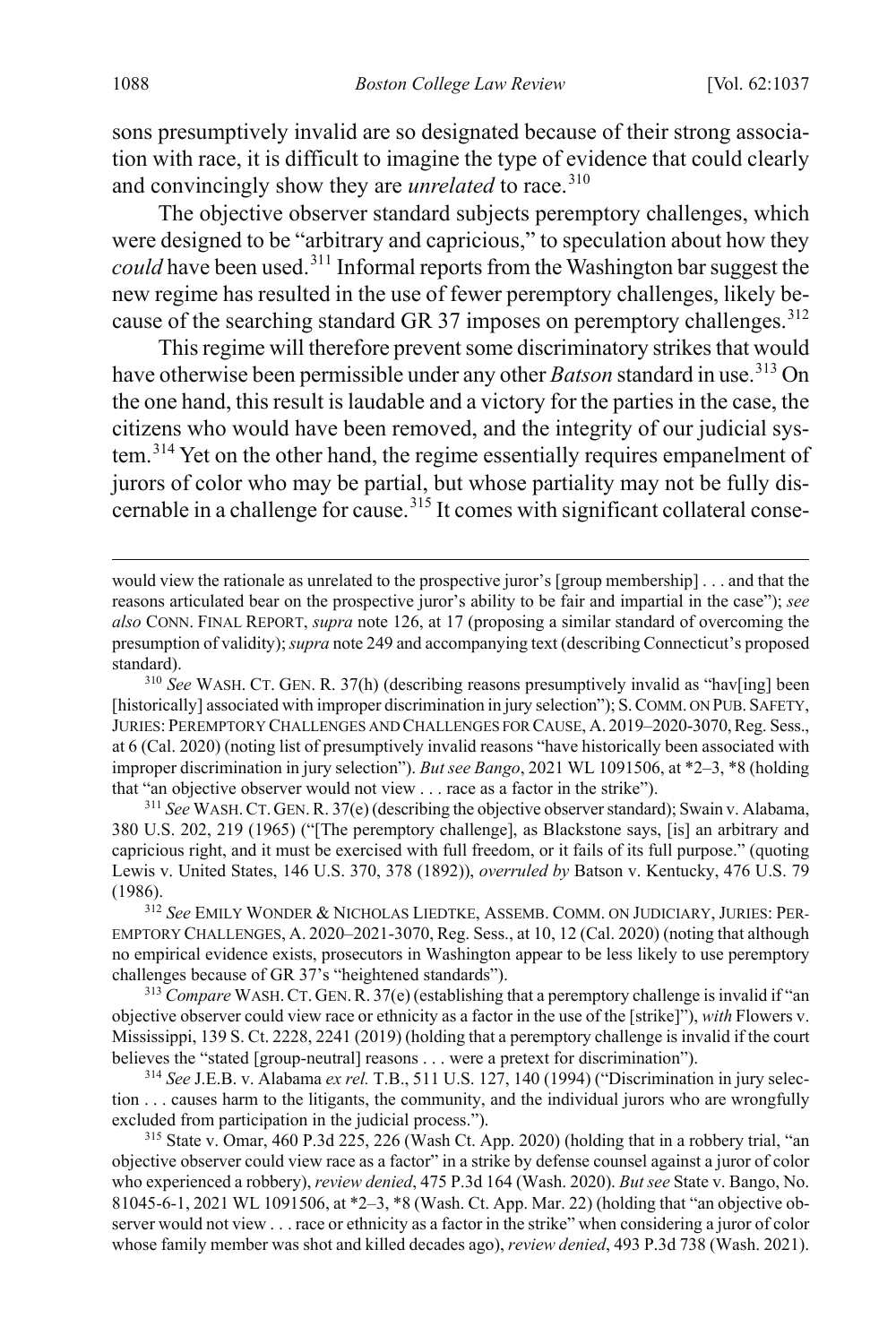$\overline{a}$ 

quences to litigants, the courts, and the community.<sup>[316](#page-53-2)</sup> For example, the regime will slow down the jury selection process because a *Batson* hearing is granted upon request.[317](#page-53-3) Moreover, given the low threshold of the rule and the de novo standard of review, the rule will likely increase the number of retrials, which will ultimately place significant burdens on the resources of the litigants and the courts.<sup>[318](#page-53-4)</sup> This is particularly true in criminal trials considering the toll that passage of time, and the burdens of a retrial, can have on a key witness's availability, a defendant's ability to cross-examine witnesses effectively and present affirmative evidence, and a victim's emotional resiliency.[319](#page-53-5) Because peremptory challenges create ample opportunity for bias in jury selection, and because standards like *Batson* are more cumbersome than effective at combatting this discrimination, courts should simply abolish peremptory challenges.<sup>[320](#page-53-6)</sup>

## <span id="page-53-1"></span><span id="page-53-0"></span>*B. Abolish Peremptory Challenges, Robustly Collect Data, and Strive for a Fairer Cross-Section*

Abolishing peremptory challenges poses far fewer complications than adopting the objective observer regime does; in fact, many recognize abolition as a necessary step to eradicating discrimination from jury selection.<sup>[321](#page-53-7)</sup> Schol-

<span id="page-53-5"></span>know what, I'm fed up, I don't want to be a part of this anymore, don't call me.'") (quoting a former prosecutor on the challenges of retrials); *see also* David Abel, Laura Crimaldi & Steve Annear, *What Do Boston Marathon Bombing Survivors Want Federal Prosecutors to Do Next?*, BOS.GLOBE (Aug. 15, 2020), https://www.bostonglobe.com/2020/08/15/metro/what-do-boston-marathon-bombingvictims-want-federal-prosecutors-do-next/?event=event12 [https://perma.cc/PJ25-HA3W] (reporting the victims' painful and complicated emotions regarding the possibility of a retrial after an appellate court overturned the death sentence of the perpetrator of the Boston Marathon bombing).

<span id="page-53-6"></span><sup>320</sup> *See infra* note[s 321](#page-53-1)[–334](#page-55-0) and accompanying text (presenting an argument in favor of abolishing peremptory challenges).

<span id="page-53-7"></span><sup>321</sup> Batson v. Kentucky, 476 U.S. 79, 108 (1986) (Marshall, J., concurring) ("[O]nly by banning peremptories entirely can such discrimination be ended."); *see supra* not[e 52](#page-9-4) and accompanying text (collecting arguments by justices of the U.S. Supreme Court, numerous justices of state supreme courts, and many legal scholars in support of the abolition of peremptory challenges).

In California, this logic extends further given the broad scope of their rule. *See* CAL.CIV.PROC.CODE § 231.7(a) (West 2020) (extending rule to "race, ethnicity, gender, gender identity, sexual orientation, national origin, or religious affiliation, or the perceived membership . . . in any of those groups").

<span id="page-53-2"></span><sup>316</sup> *See* S. COMM. ON APPROPRIATIONS, JURIES: PEREMPTORY CHALLENGES, A. 2019–2020- 3070, Reg. Sess., at 1 (Cal. 2020) (anticipating increased budgetary needs to handle work generated from California's modified *Batson* framework).<br><sup>317</sup> *See* Commonwealth v. Sanchez, 151 N.E.3d 404, 425 n.19 (Mass. 2020) (anticipating that re-

<span id="page-53-3"></span>moval of step one would "strong[ly] incentive[ize] [litigants] to challenge every peremptory strike"); CIV. PROC. § 231.7(b), (c) (establishing that step one is satisfied upon an objection by a party).

<span id="page-53-4"></span><sup>&</sup>lt;sup>318</sup> See CIV. PROC.  $\S 231.7(d)(1)$ , (j) (providing the standard for an impermissible peremptory challenge and requiring a de novo standard of review); S.COMM. ON APPROPRIATIONS,JURIES: PER-EMPTORY CHALLENGES, A. 2019–2020-3070, Reg. Sess., at 1 (Cal. 2020) (noting that the new California *Batson* framework will likely increase the workload for the California Department of Justice and the state court system). 319 *See* Yesko, *supra* not[e 129](#page-24-8) ("People retire, people pass away, people move, people say, 'You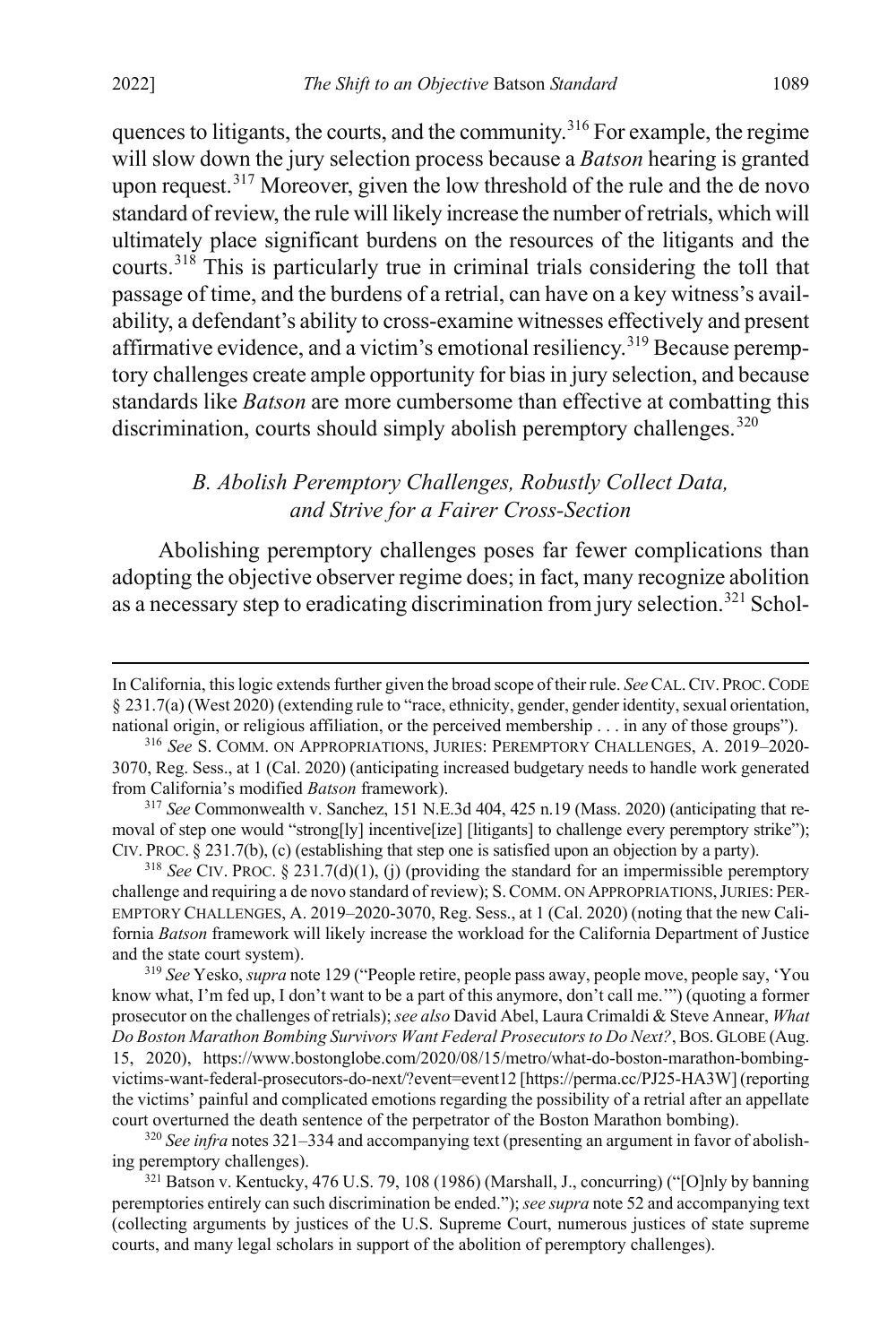<span id="page-54-0"></span>ars and members of the bar argue that abolition is not politically feasible.<sup>[322](#page-54-1)</sup> They assert that the need for substantial reform is pressing and solutions that move courts in the right direction cannot be stymied by the promise of unlike-ly, albeit more effective alternatives.<sup>[323](#page-54-2)</sup> Abolishing peremptory challenges may be more feasible than some believe: the Supreme Court of Arizona recently abolished peremptory challenges in both civil and criminal trials.[324](#page-54-3) And in only two years, at least six states have considered adopting the objective observer regime, which fundamentally changes the nature of peremptory challenges; assuming Connecticut adopts the recommendation of their committee, approximately fifty million Americans will live in a jurisdiction with an objec-tive observer standard.<sup>[325](#page-54-4)</sup> This rapid progress strongly suggests that calls to abolish peremptory challenges are not futile.<sup>[326](#page-54-5)</sup>

Although abolishing peremptory challenges will serve as a bulwark against discrimination in jury selection, it will not necessarily create repre-sentative juries.<sup>[327](#page-54-6)</sup> States must adopt data collection protocols similar to those executed by the Jury Sunshine Project, and proposed in Connecticut, which precisely identify the demographic composition of the venire from summons to empanelment. $328$  In conjunction with those efforts, states must modify their

<span id="page-54-4"></span><span id="page-54-3"></span><sup>324</sup> Sup. Ct. of Ariz. Order, *supra* note [16.](#page-4-1) 325 *See* WASH. CT. GEN. R. 37 (adopting the court rule on April 24, 2018); Act of Sept. 30, 2020 § 3 (amending the California Code of Civil Procedure to adopt the objective observer regime on September 30, 2020); Letter from Chase T. Rogers & Omar A. Williams (Dec. 31, 2020), *in* CONN. FINAL REPORT, *supra* not[e 126](#page-23-6) (submitting proposal to adopt an objective observer standard to the Chief Justice of the Connecticut Supreme Court); *see also* Rich Scinto, *CT Bill Would Allow More Black, Hispanic People on Juries*, PATCH (Jan. 13, 2021), https://patch.com/connecticut/across-ct/bill-wouldchange-jury-duty-connecticut [https://perma.cc/5LSH-TEPH] ("[T]he recommendations are excellent and extensive . . . . At this point, I anticipate implementing many of them . . . ." ) (statement from Chief Justice Richard Robinson on the Task Force's final report); *California*, U.S.CENSUS BUREAU (reporting a population of approximately 39.5 million citizens of California), https://data.census.gov/cedsci/ profile?g=0400000US06# [https://perma.cc/6TRS-Z9US]; *Connecticut*, U.S.CENSUS BUREAU (reporting a population of 3.5 million citizens in Connecticut), https://data.census.gov/cedsci/profile?g=0400000 US09# [https://perma.cc/JA27-287K]; *Washington*, U.S.CENSUS BUREAU (reporting a population of approximately 7.6 million citizens in Washington) https://data.census.gov/cedsci/profile?g=0400000 US53# [https://perma.cc/M3KD-J4V2]; *supra* not[e 16](#page-4-1) and accompanying text (providing an overview

<span id="page-54-5"></span><sup>326</sup> See Morrison, *supra* note [135,](#page-25-9) at 6 (describing efforts to end peremptory challenges as "doomed"); CONN. FINAL REPORT,*supra* not[e 126,](#page-23-6) at 4–5, 7, 9, 10–12, 16–18 (detailing the extensive and diverse reform efforts within and beyond the *Batson* framework).

<span id="page-54-6"></span><sup>327</sup> *See* CONN. FINAL REPORT, *supra* note [126,](#page-23-6) at 4–5, 7, 9, 10–12 (suggesting reforms that attempt to create venires that are more representative of their jurisdiction); *supra* notes [157–](#page-28-1)[169](#page-30-0) and accompanying text (presenting the challenges of creating diverse venires).

<span id="page-54-7"></span><sup>328</sup> *See* Wright et al, *supra* not[e 79,](#page-13-0) at 1419, 1423 (describing The Jury Sunshine Project and its stated goal of serving "as a demonstration project"); CONN. FINAL REPORT, *supra* not[e 126,](#page-23-6) at 3–5

<span id="page-54-1"></span> <sup>322</sup> *See* Howard, *supra* not[e 52,](#page-9-4) at 420 (noting "legislative reluctance to abolish" peremptory challenges); Morrison, *supra* not[e 135,](#page-25-9) at 6 (describing efforts to end peremptory challenges as "impassioned, but doomed").

<span id="page-54-2"></span><sup>323</sup> *See* CONN. FINAL REPORT, *supra* not[e 126,](#page-23-6) at 22 ("We . . . cannot allow the perfect to be the enemy of the good.").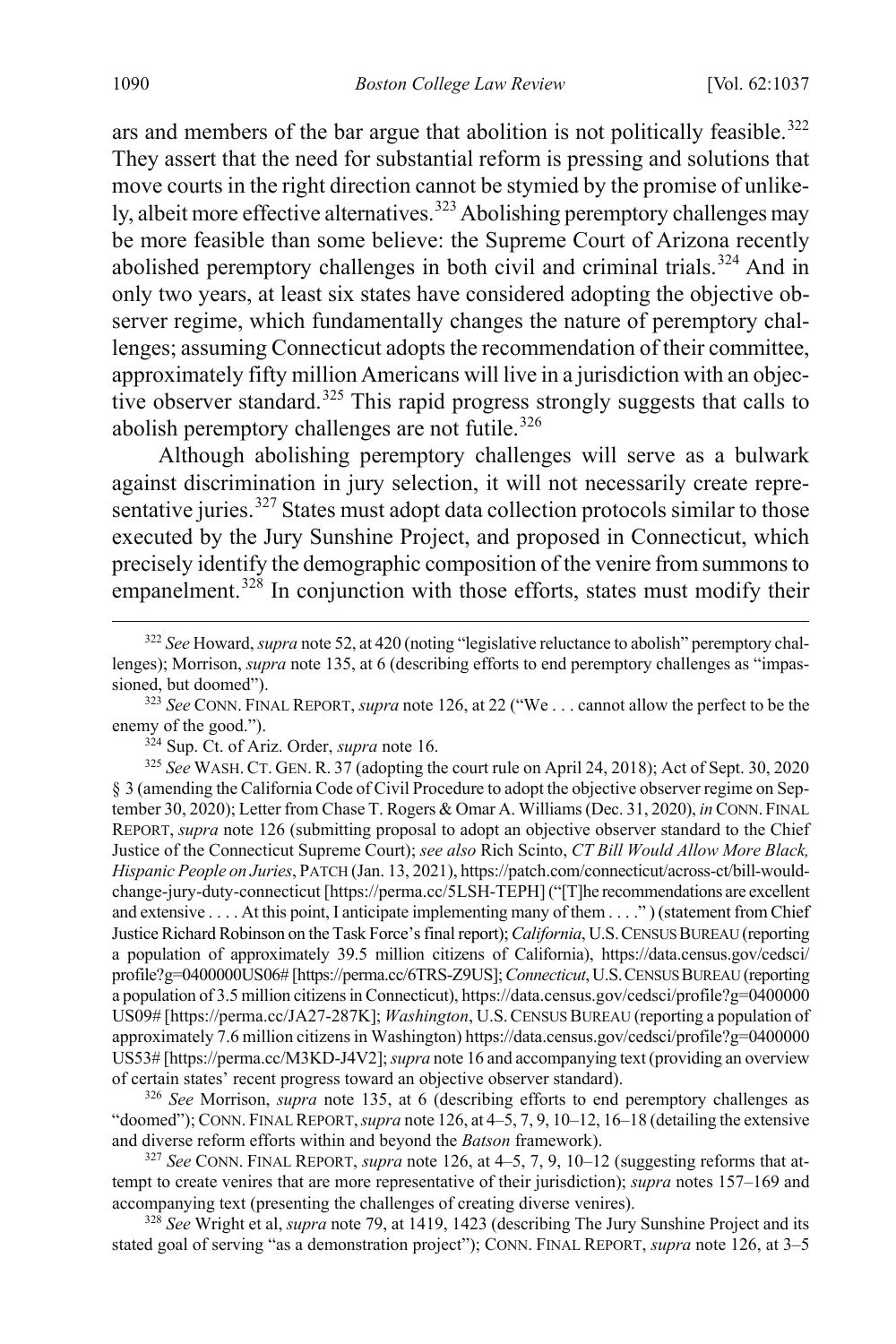summoning process to focus on achieving a fairer cross-section in the venire.[329](#page-55-1) Further, efforts must be made among attorneys—within firms, prosecutors' offices, and the criminal defense bar—to more thoughtfully and critically study how they approach jury selection.<sup>[330](#page-55-2)</sup>

Moreover, achieving these reforms through thoughtful debate among the bar and the bench can be beneficial to all parties.<sup>[331](#page-55-3)</sup> Regardless of the outcome, participating in a task force or the legislative process gives stakeholders the opportunity to find common ground with their colleagues.[332](#page-55-4) It also encourages participants to think critically about their own strategies in using peremptory challenges.<sup>[333](#page-55-5)</sup> That improved understanding can translate to more considerate leadership or thoughtful training among staff.<sup>[334](#page-55-6)</sup>

#### <span id="page-55-0"></span>**CONCLUSION**

Discrimination, whether explicit or implicit, has existed in our jury system since the country's founding. Despite the Supreme Court's efforts to provide a framework that eliminates discrimination, it continues to distort jury selection, most often through peremptory challenges. The objective observer regime is an innovative solution to this intractable problem. It has garnered significant support in only four years, and it will likely continue to be adopted in other jurisdictions. It fundamentally changes the role of the peremptory challenge and, by extension, the process of jury selection. It comes, however, with significant costs to litigants and the courts. It alters the character of peremptory challenges so fundamentally that jurisdictions should abolish use of peremptory challenges outright.

<sup>(</sup>detailing the task force's recommendation to develop a public jury selection database that tracks all citizen interactions with the jury selection process). *See generally supra* note[s 145](#page-26-1)[–156,](#page-28-0) [273](#page-46-2)[–276](#page-47-8) and accompanying text (noting the creation and effect of a jury database in North Carolina and proposed efforts to create a similar database in Connecticut).

<span id="page-55-1"></span><sup>329</sup> *See* CONN. FINAL REPORT, *supra* note [126,](#page-23-6) at 4–5, 7, 9, 10–12 (proposing reforms that increase the number of underrepresented citizens in the venire); *supra* note[s 277](#page-47-9)[–288](#page-48-1) and accompanying text (discussing the efforts in Connecticut to shift from a summons system that is based on proportions of population to one based on yield rates of summoned jurors who show up for service).

<span id="page-55-2"></span><sup>330</sup> *See* CONN. FINAL REPORT, *supra* not[e 126,](#page-23-6) at 5 (suggesting that the jury selection database "will allow attorneys an opportunity to look at their own patterns and personally address their behaviors and attitudes"); *supra* note[s 131](#page-24-1)[–136](#page-25-0) and accompanying text (presenting various proposed reforms to attorney conduct).

<span id="page-55-3"></span><sup>331</sup> *See* Rogers & Williams Letter, *supra* note 325, CONN. FINAL REPORT, *supra* not[e 126 \(](#page-23-6)expressing that the task force was proud of their work).<br><sup>332</sup> *See id.* (noting that "[a] diverse group of stakeholders . . . [had] an opportunity for robust ex-

<span id="page-55-4"></span>amination and for discussion from many perspectives").

<span id="page-55-5"></span><sup>333</sup> *See* WASH. FINAL REPORT, *supra* not[e 183,](#page-31-1) at 3–6 (presenting areas of consensus and disagreement among the members).

<span id="page-55-6"></span><sup>334</sup> *See* Burke, *supra* not[e 132,](#page-24-7) at 1483 (proposing various reforms to improve prosecutor training to "neutralize the biases that might lead to racialized peremptory challenges"); *supra* note[s 131–](#page-24-1)[136](#page-25-0) and accompanying text (discussing the value of attorney-led reform for use of peremptory challenges).